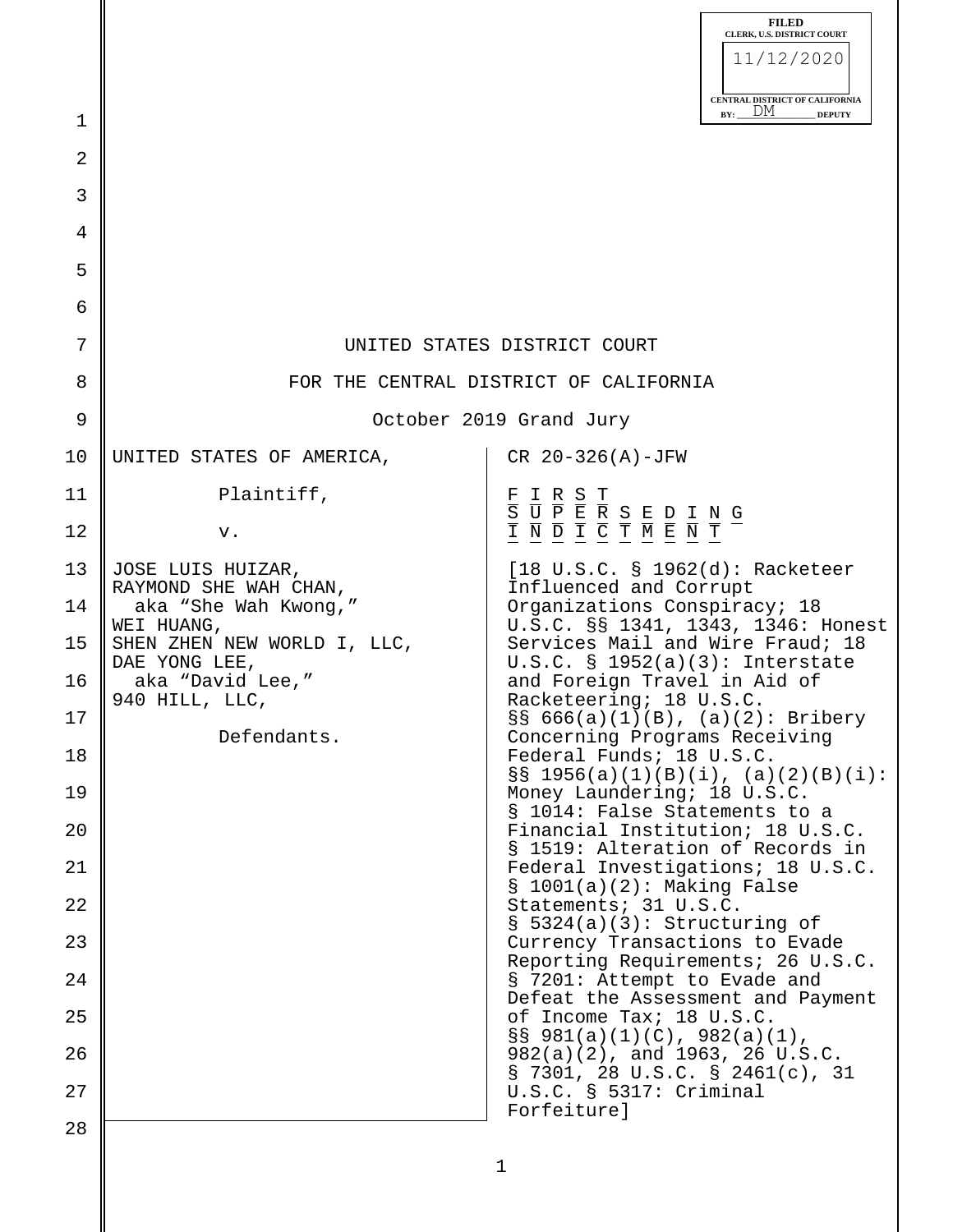1 2

3

4

5

6

7

8

9

10

11

12

13

The Grand Jury charges:

### INTRODUCTORY ALLEGATIONS

At times relevant to this First Superseding Indictment:

# A. BACKGROUND ON CITY PROCESSES

1. The City of Los Angeles (the "City") was a government that received more than \$10,000 per fiscal year in funds from the United States, including for the years 2013 through 2020, in the form of grants, contracts, subsidies, loans, guarantees, insurance, and other forms of federal assistance. All legislative power in the City was vested in the City Council and was exercised by ordinance subject to a veto by the Mayor. The City was divided into fifteen City Council Districts covering different geographic areas. The City Council was composed of fifteen members elected from single-member districts.

14 15 16 17 18 19 20 21 22 2. Within the City, large-scale development projects required a series of applications and approvals prior to, during, and after construction. These applications and approvals occurred in various City departments, including the City Council, the Planning and Land Use Management ("PLUM") Committee, the Economic Development Committee, the Los Angeles Planning Department, the Los Angeles Department of Building and Safety ("LADBS"), the Area Planning Commission, the City Planning Commission ("CPC"), and the Mayor's Office.

23 24 25 26 27 3. Each part of the City approval process required official actions by public officials. These included entitlements, variances, permits, general plan amendments, subsidies, incentives, public benefits, scheduling agendas for the various committees, and overall approvals.

28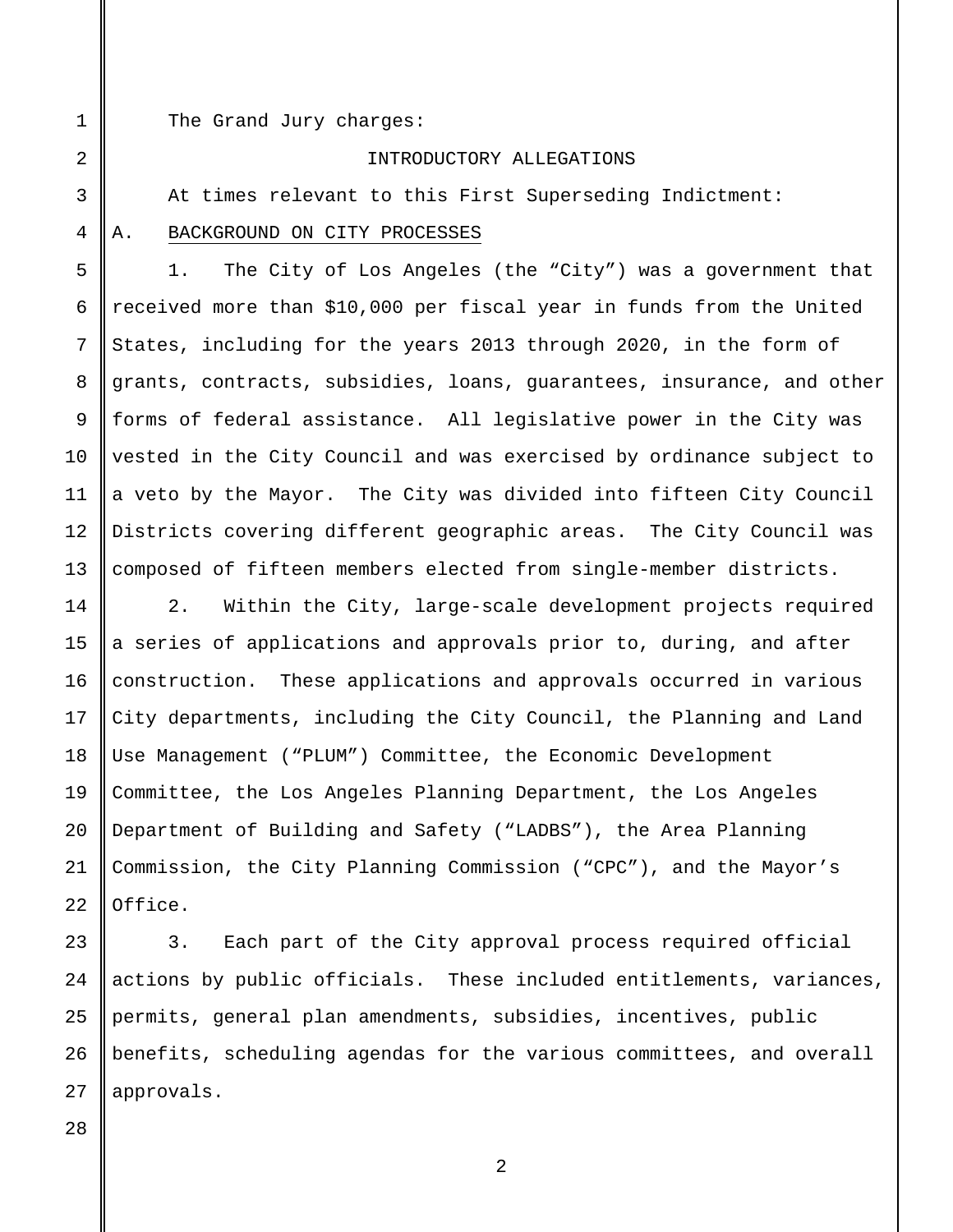4. Even for projects that were not going through the City approval process, City officials could benefit a project or take adverse action against a project by advocating for or against the project, including by pressuring or seeking to influence other City officials, departments, business owners, and stakeholders.

5. Developers typically hired consultants and/or lobbyists to assist in guiding projects through the development process and City departments, including by interfacing with the City Council office that represented the district in which the project was located.

6. Under the California Political Reform Act, every elected official and public employee who made or influenced governmental decisions was required to submit a Statement of Economic Interest, also known as the Form 700, annually.

14 15 16 17 18 19 20 21 22 23 24 7. To prevent former City officials from exercising or appearing to exercise improper influence over City decisions, the Los Angeles Municipal Code contained "revolving door" restrictions. The restrictions imposed a lifetime ban on receiving compensation to attempt to influence City action on a specific matter in which the City official personally and substantially participated in during their City service, either personally or through an agent. The restrictions also imposed a one-year ban, or "cooling-off" period, during which the City official was prohibited from attempting to influence action, either personally or through an agent, on a matter pending before any City agency for compensation.

B. RELEVANT PERSONS AND ENTITIES

1

2

3

4

5

6

7

8

9

10

11

12

13

25

26

**(1) City Officials and Their Associates**

27 28 8. Defendant JOSE LUIS HUIZAR was the Councilmember for Council District 14 ("CD-14"), first elected in 2005, and re-elected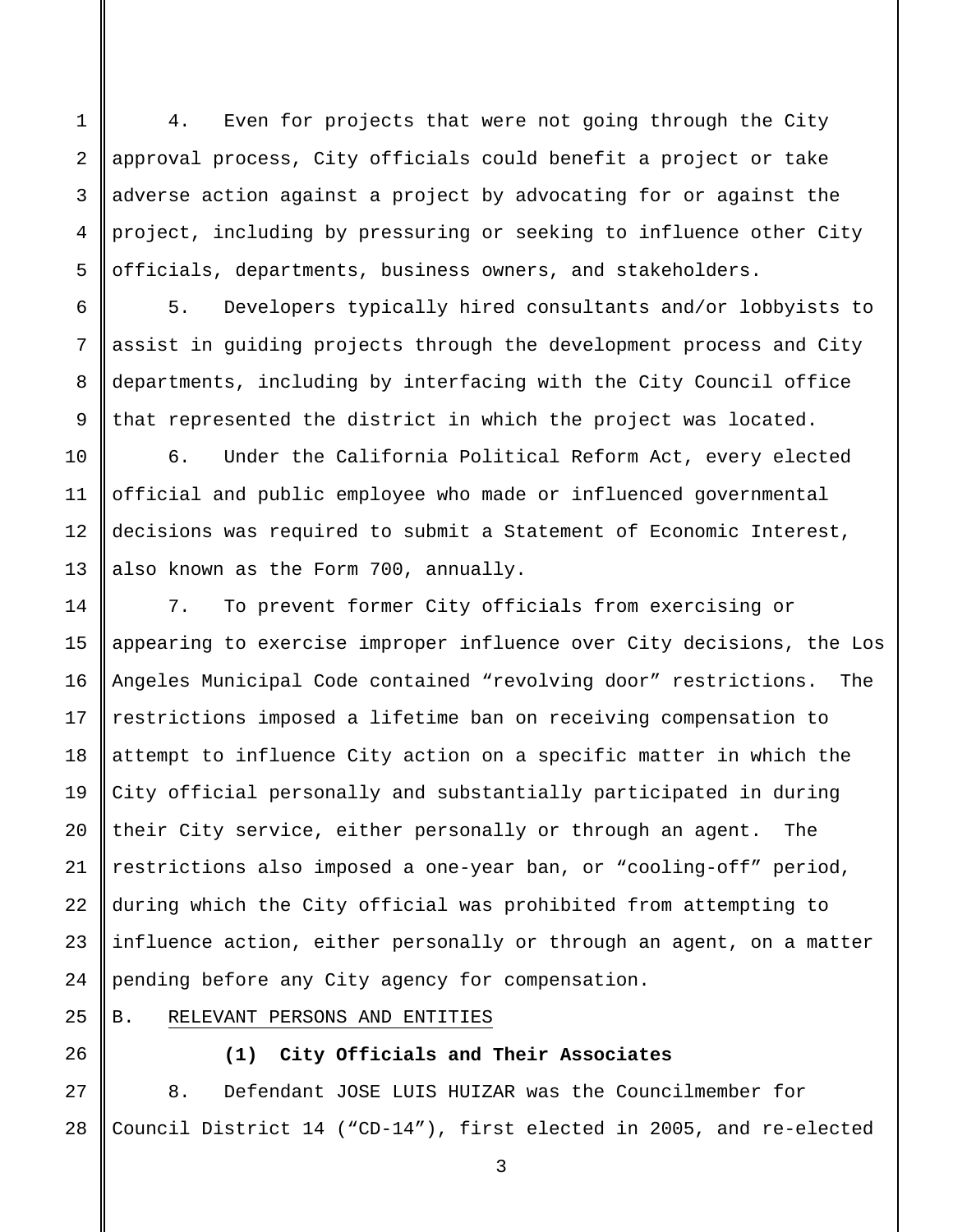in 2007, 2011, and 2015. Defendant HUIZAR was the Chair of the PLUM Committee, a body appointed by the City Council President that oversaw many of the most significant commercial and residential development projects in the City. Defendant HUIZAR also served on the Economic Development Committee. As a public official employed by the City, defendant HUIZAR owed a fiduciary duty to the City and citizens of the City to perform the duties and responsibilities of defendant HUIZAR's office free from bias, conflicts of interest, self-enrichment, self-dealing, concealment, deceit, fraud, kickbacks, and bribery.

1

2

3

4

5

6

7

8

9

10

21

22

11 12 13 14 15 16 17 18 19  $2.0$ 9. HUIZAR Relative 1, HUIZAR Relative 2, and HUIZAR Relative 3 were close relatives of defendant HUIZAR. Beginning no later than 2007, HUIZAR Relative 1 received a bi-weekly payment of approximately \$2,500 from Law Firm A as part of her employment with Law Firm A, which tasked her with marketing and business development. Between approximately July 2012 and January 2016, HUIZAR Relative 1 also received regular payments from High School A, totaling approximately \$150,000, as a fundraiser. In or about September 2018, HUIZAR Relative 1 formally announced her candidacy to succeed defendant HUIZAR as Councilmember for CD-14.

10. HUIZAR Associate 1 was a close associate of defendant HUIZAR and operated Company A in the City.

23 24 25 26 11. HUIZAR Associate 2 was a close associate and fundraiser for defendant HUIZAR, who created and operated a political action committee ("PAC"), PAC B, which at times was used to benefit defendant HUIZAR's political causes.

27 28 12. HUIZAR Associate 3 was a close associate of and fundraiser for defendant HUIZAR and operated a company in the City.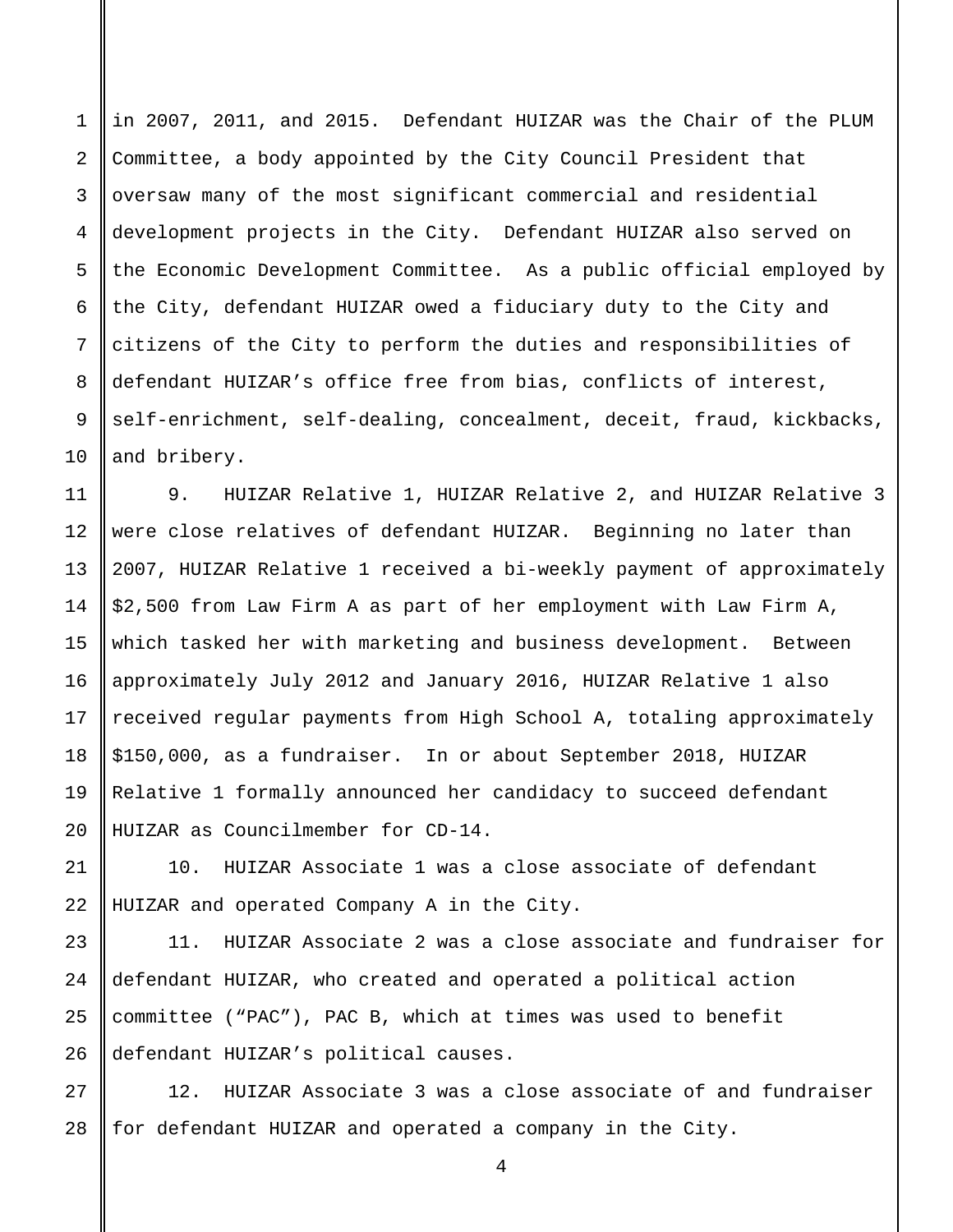13. George Esparza worked for the City as defendant HUIZAR's Special Assistant in CD-14 until on or about December 31, 2017.

14. City Staffer A-2 worked for the City on defendant HUIZAR's staff in CD-14.

5 6 7 8 9 10 11 12 13 14 15 16 17 18 15. Defendant RAYMOND SHE WAH CHAN, also known as "She Wah Kwong," was the General Manager of the LADBS until in or about May 2016. In or about May 2016, defendant CHAN was appointed by the Mayor as the City's Deputy Mayor of Economic Development. As a public official employed by the City, defendant CHAN owed a fiduciary duty to the City and citizens of the City to perform the duties and responsibilities of defendant CHAN's office free from bias, conflicts of interest, self-enrichment, self-dealing, concealment, deceit, fraud, kickbacks, and bribery. In or about July 2017, defendant CHAN retired from the City and officially began working with George Chiang, consulting and lobbying on behalf of developers. In August 2017, defendant CHAN established LABXG, Inc. and opened a bank account for LABXG, Inc., for the purpose of, among other things, receiving payments from Chiang and making payments to himself.

19

20

1

2

3

4

16. CHAN Relative 1 was a close relative of defendant CHAN.

**(2) Developers and Their Associates**

21 22 23 24 25 26 27 28 17. Defendant WEI HUANG was the Chairman and President of a China-based real estate development company with more than \$1 billion invested in projects worldwide and, according to its website, one of China's top developers. Defendant HUANG was a Chinese national and billionaire. Defendant HUANG, through U.S. subsidiaries and affiliates, acquired two development properties in the City in 2010 and 2011, respectively, including the L.A. Grand Hotel Downtown located in CD-14. Beginning in February 2018, defendant HUANG was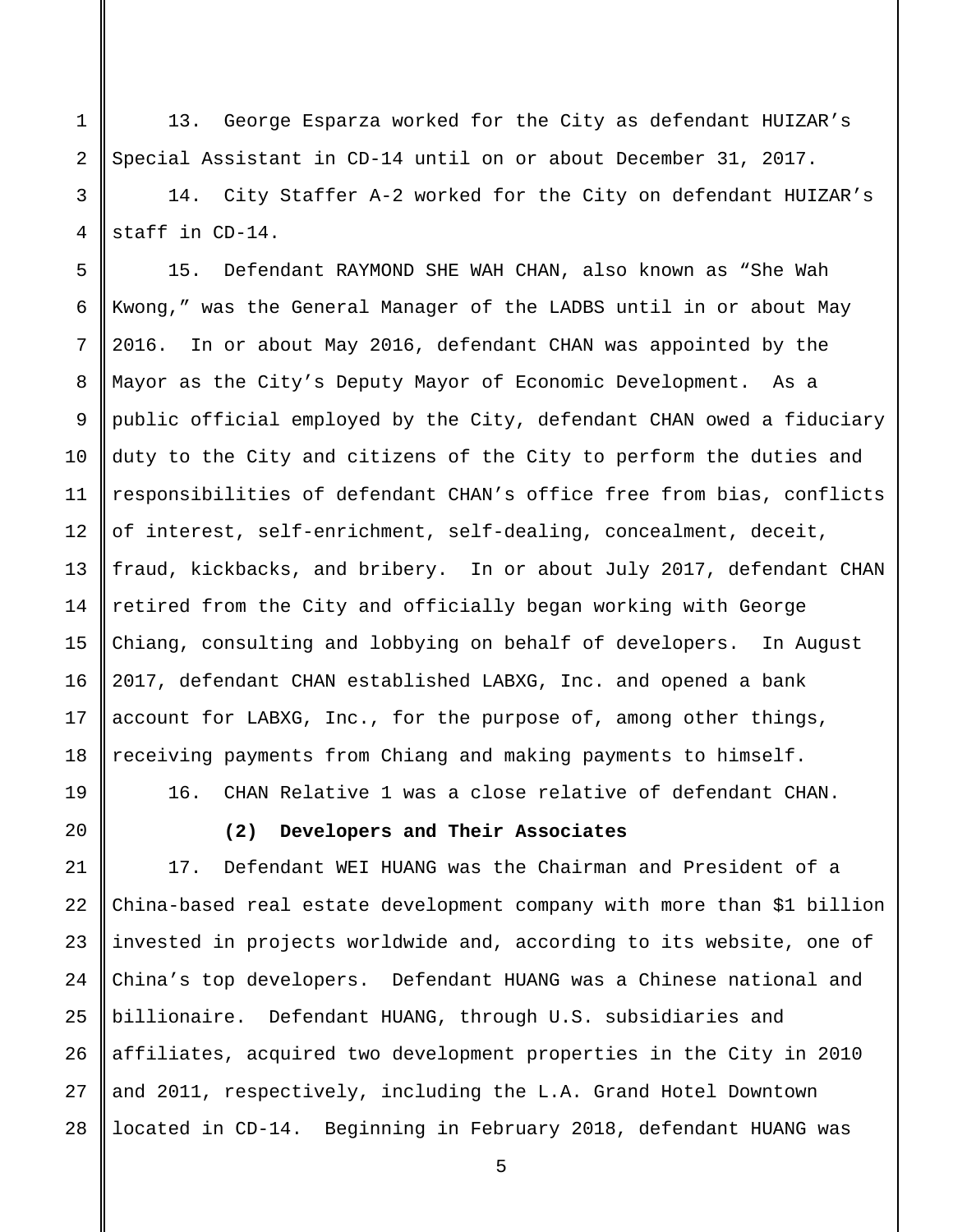1 2 3 4 5 the Chief Executive Officer of defendant SHEN ZHEN NEW WORLD I, LLC ("SHEN ZHEN COMPANY"). In June 2018, defendants HUANG and SHEN ZHEN COMPANY applied to redevelop the L.A. Grand Hotel into a 77-story skyscraper featuring a mix of residential and commercial uses ("L.A. Grand Hotel Project").

18. Defendant SHEN ZHEN COMPANY was a California limited liability company registered with the California Secretary of State in 2010. In 2011, defendant SHEN ZHEN COMPANY acquired the L.A. Grand Hotel Downtown located at 333 S. Figueroa Street in CD-14 for \$90 million.

19. Executive Director E was the Executive Director of defendant SHEN ZHEN COMPANY, and worked directly for defendant HUANG in the City.

20. General Manager E was the general manager of the L.A. Grand Hotel, employee of defendant SHEN ZHEN COMPANY, and worked directly for defendant HUANG in the City.

21. Employee E was an employee of defendant SHEN ZHEN COMPANY, and worked directly for defendant HUANG and Executive Director E in the City. At defendant HUANG's direction, Employee E was the sole representative of Holding Company E, a Hong Kong company, in handling Holding Company E's funds in the United States.

22. Defendant 940 HILL, LLC was a limited liability company registered with the California Secretary of State in June 2008. In 2008, defendant 940 HILL, LLC acquired a property located at 940 South Hill Street in CD-14 for \$9 million.

28 23. Defendant DAE YONG LEE, also known as "David Lee," was a real estate owner and developer who owned commercial properties in the City. Defendant LEE was the majority owner of defendant 940

6

7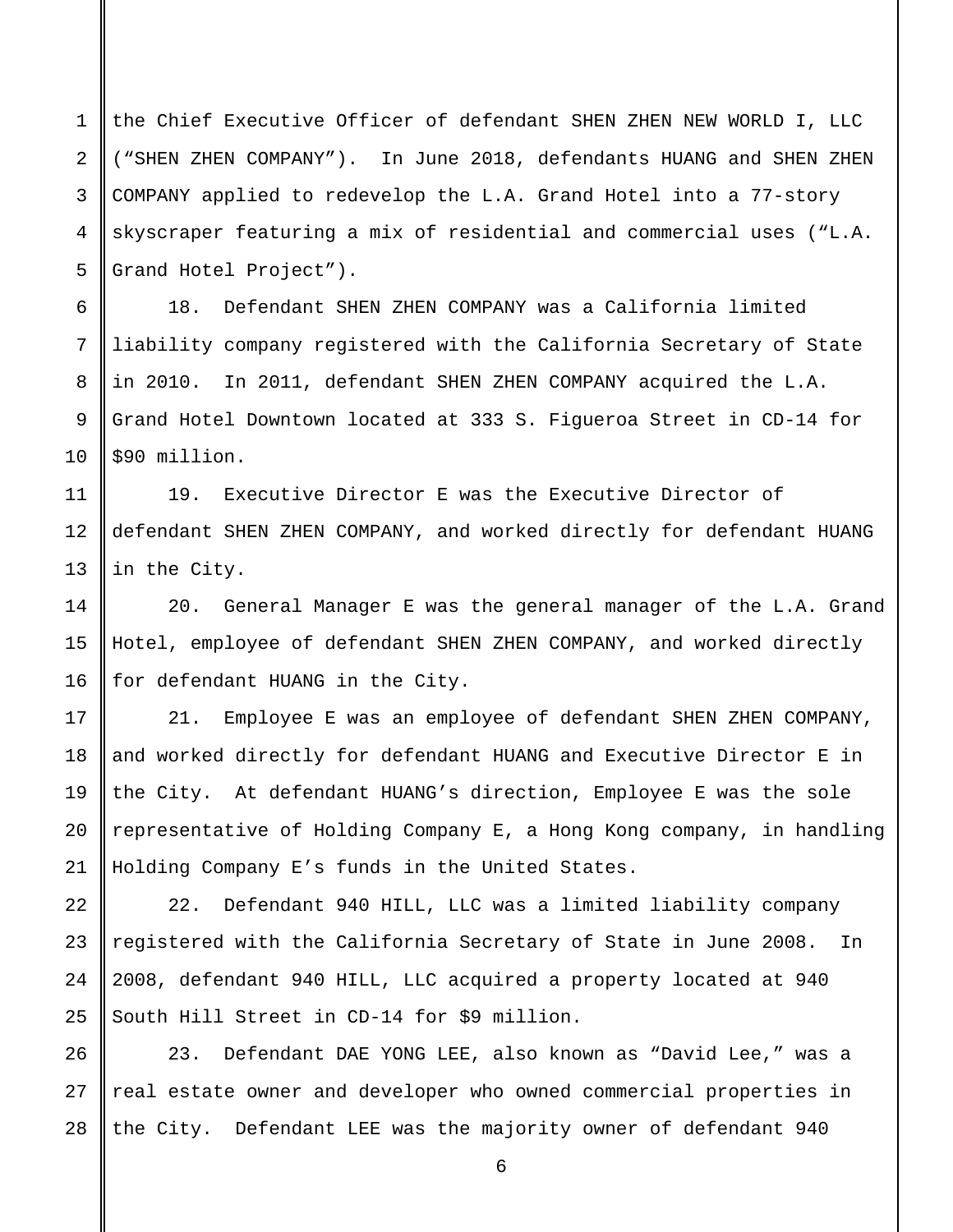HILL, LLC. Defendants LEE and 940 HILL, LLC were planning on building a mixed-use development on the property to include 14,000 square feet of commercial space and over 200 residential units ("940 Hill Project").

24. Fuer Yuan, a Chinese national, owned a Chinese real estate company which, according to its website, developed projects worldwide. Yuan, through the U.S. subsidiary Jia Yuan USA Co., Inc. ("Jia Yuan") acquired the Luxe City Center Hotel located at 1020 S. Figueroa Street in CD-14 in 2014, and planned to redevelop it into a mixed-use development that was to include 80,000 square feet of commercial space, 650 residential units, and 300 hotel rooms, valued at \$700 million ("Luxe Hotel Project").

25. General Manager D was the general manager of the Luxe Hotel Project, and an agent of Jia Yuan, until he was terminated from that role in approximately January 2017.

16 17 18 26. Company F, Company G, Company K, and Company L were Chinabased real estate development companies that each owned development projects located in CD-14.

19 20 21 27. Company H and Company J were domestic real estate development companies that each owned development projects located in  $CD-14$ .

22 23 24 25 28. Company I owned a real estate development project located outside of CD-14 that needed approvals in the PLUM and Economic Development Committees in order to move forward in the City approval process.

26 27 28 29. Company M was a domestic real estate development company that owned multiple development projects nationwide and located in the City, including Project M located in CD-14. Project M was a

7

1

2

3

4

5

6

7

8

9

10

11

12

13

14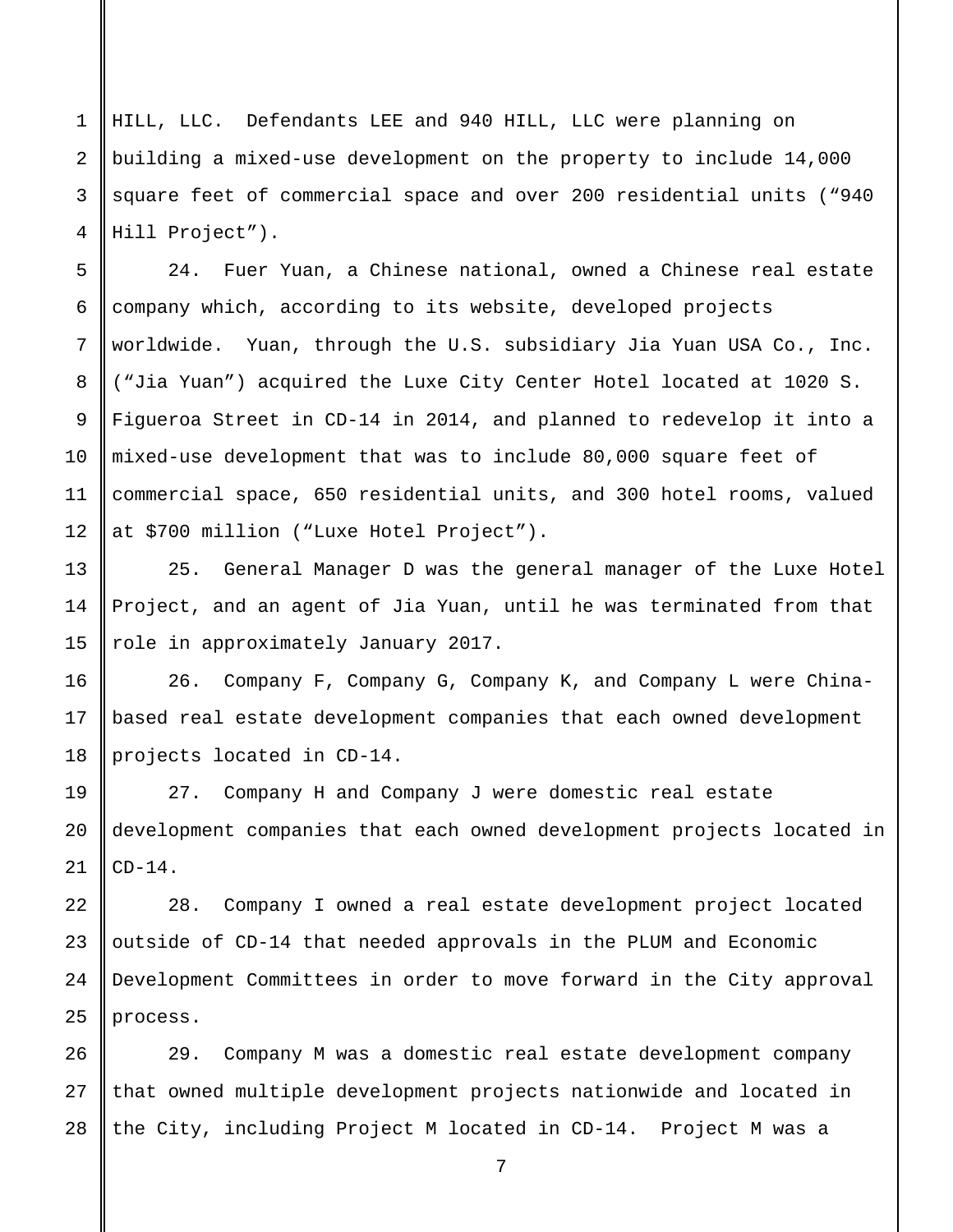1 2 3 4 mixed-use development that was to include 125,000 square feet of commercial retail and office floor area and approximately 475 live/work dwelling units. Executive M was a principal partner of Company M representing Los Angeles.

30. Developer N owned a domestic real estate development company with a major development project located in CD-14.

31. Businessperson A operated businesses in the City relating to major development projects, and began covertly working at the direction of the FBI as part of its investigation of City corruption, which included allegations described in this First Superseding Indictment, in approximately August 2017.

5

6

7

8

9

10

11

12

13

14

15

16

17

18

19

20

21

22

23

24

25

26

27

# **(3) Consultants and Lobbyists**

32. George Chiang was the owner of Synergy Alliance Advisors ("Synergy") and a real estate broker and consultant with multiple clients in CD-14, including Jia Yuan, for whom he acted as an agent in his interactions with City officials. Beginning in approximately July 2017, Chiang and defendant CHAN formally began working together at a real estate brokerage and consulting firm, CCC Investment Inc., with an office in downtown Los Angeles.

33. Justin Kim was a real estate appraiser and consultant for real estate developers with projects in the City and a major fundraiser for defendant HUIZAR.

34. Morris Goldman, also known as "Morrie Goldman," was a consultant for real estate developers with projects in the City and a major fundraiser for defendant HUIZAR. Goldman was a principal officer of PAC A, which purported to be a "general purpose" committee, but in fact was formed to primarily benefit HUIZAR

28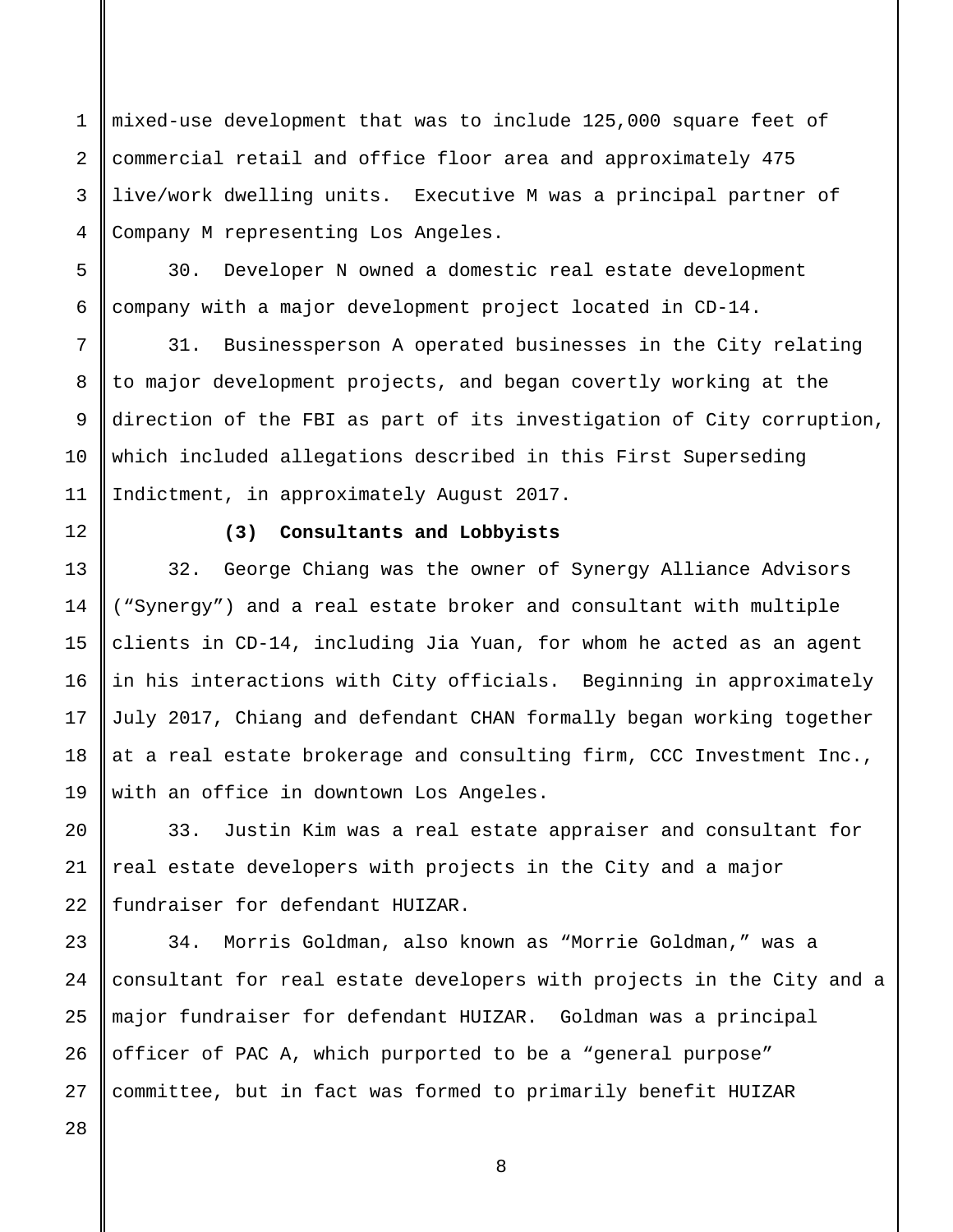Relative 1's campaign for the CD-14 seat. Beginning in 2014, Goldman was a consultant hired by Company M to work on Project M. 35. Lobbyist C was a consultant and lobbyist for real estate developers with projects in the City, including Company H, and a close associate of the Executive Director of Labor Organization A, an unincorporated association of individuals and labor organizations that included labor unions. 36. These Introductory Allegations are incorporated by reference into each count of this First Superseding Indictment.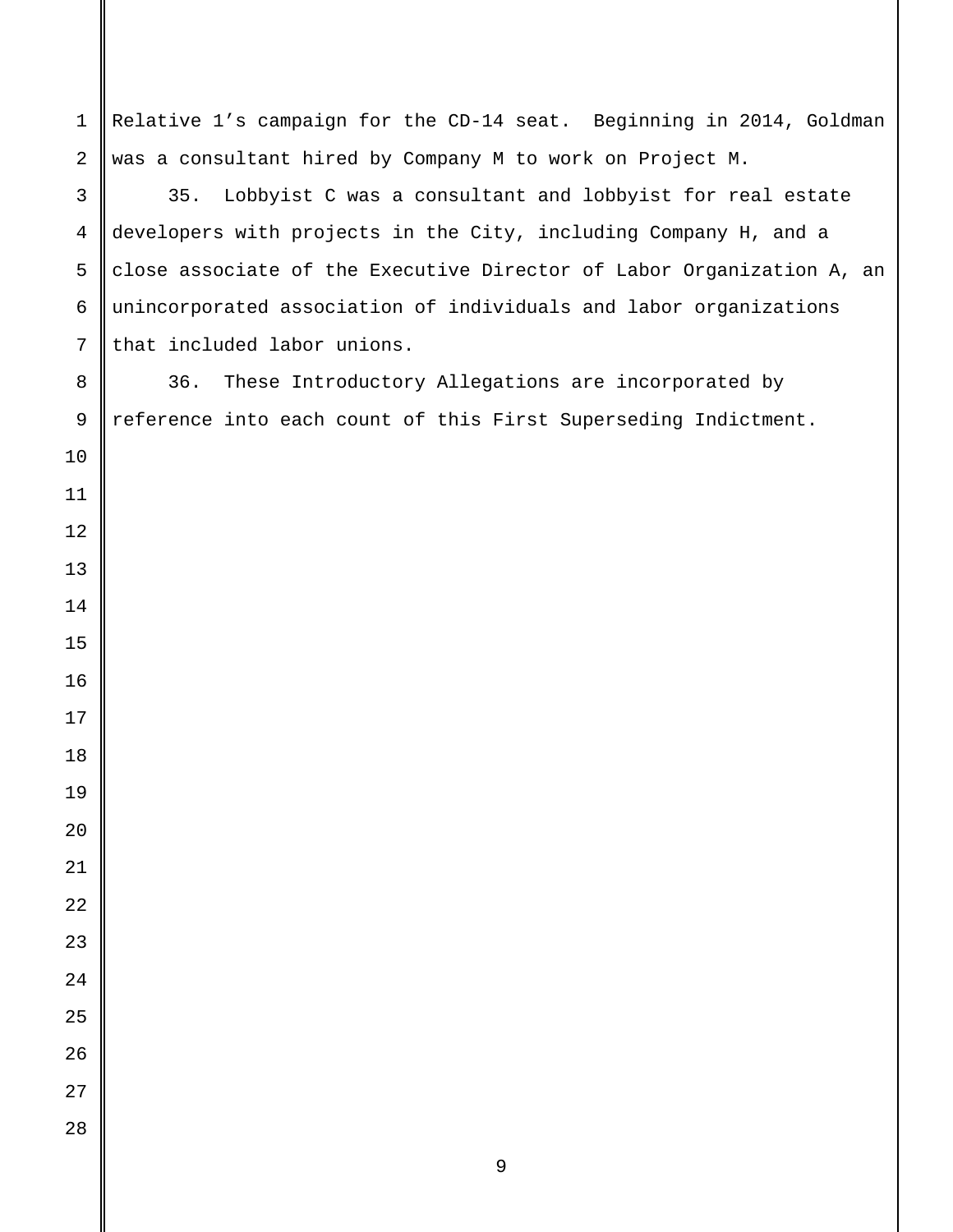2 3

4

5

6

7

8

9

10

11

12

13

14

15

25

26

1

#### COUNT ONE

#### [18 U.S.C. § 1962(d)]

#### [DEFENDANTS HUIZAR AND CHAN]

#### A. THE RACKETEERING ENTERPRISE

At times relevant to this First Superseding Indictment:

37. Defendant JOSE LUIS HUIZAR, defendant RAYMOND SHE WAH CHAN, George Esparza, George Chiang, and others known and unknown to the Grand Jury, were members and associates of the CD-14 Enterprise, a criminal organization whose members and associates engaged in, among other things: bribery; mail and wire fraud, including through the deprivation of the honest services of City officials and employees; extortion; interstate and foreign travel in aid of racketeering; money laundering; structuring; and obstruction of justice. The CD-14 Enterprise operated within the Central District of California and elsewhere.

16 17 18 19 20 21 22 23 38. The CD-14 Enterprise, including its leaders, members, and associates, constituted an "enterprise," as defined by Title 18, United States Code, Section 1961(4), that is, a group of individuals associated in fact. The CD-14 Enterprise constituted an ongoing organization whose members functioned as a continuing unit for a common purpose of achieving the objectives of the enterprise. The CD-14 Enterprise engaged in, and its activities affected, interstate and foreign commerce.

#### 24 B. OBJECTIVES OF THE ENTERPRISE

39. The objectives of the CD-14 Enterprise included, but were not limited to, the following:

27 28 a. enriching the members and associates of the CD-14 Enterprise through means that included: bribery; extortion; and mail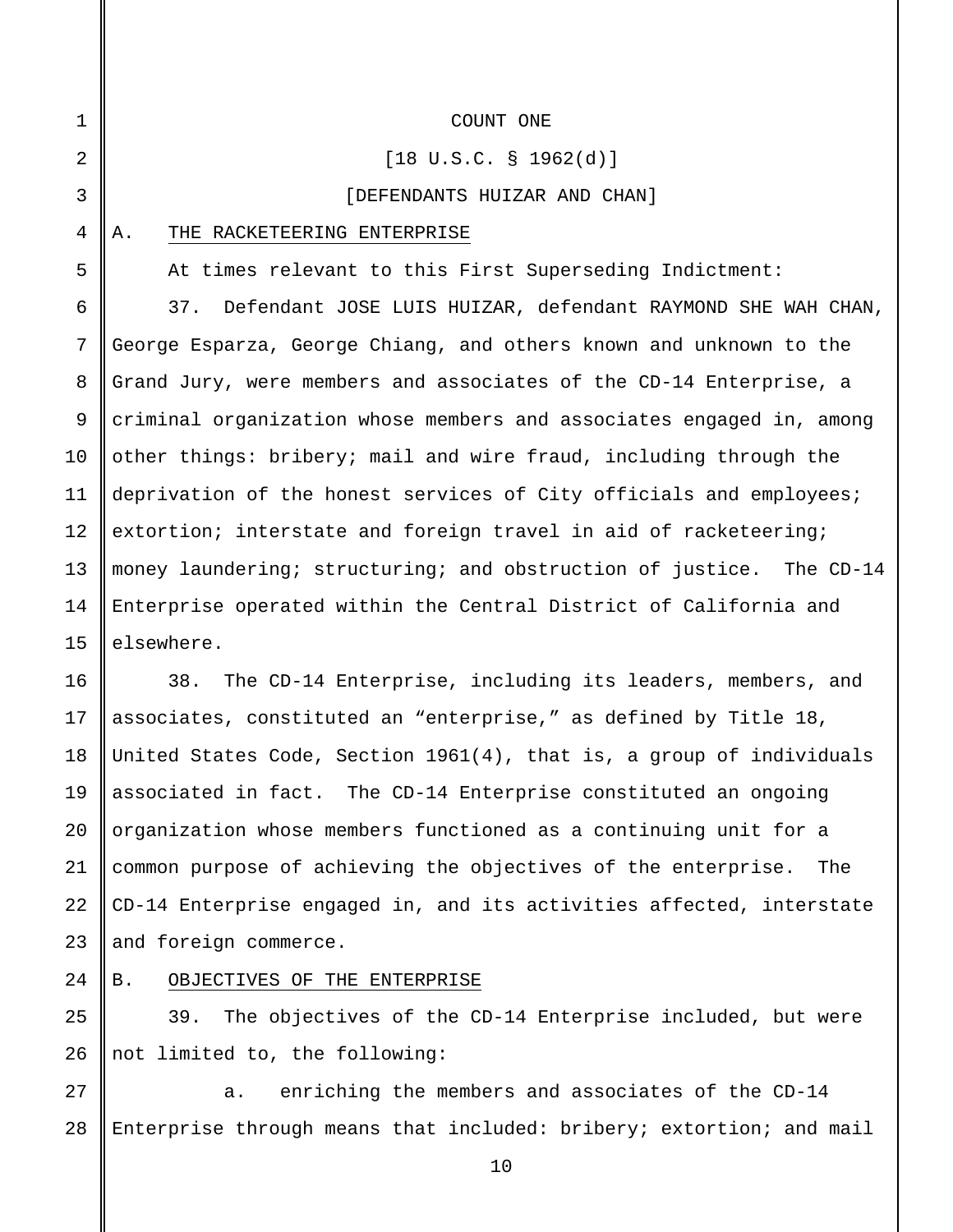1 2 and wire fraud, including through the deprivation of the honest services of City officials and employees;

3 4 5 6 7 8 b. advancing the political goals and maintaining control and authority of the CD-14 Enterprise by elevating members and associates of the CD-14 Enterprise to, and maintaining those individuals' placement in, prominent elected office, through means that included bribery and mail and wire fraud, including through the deprivation of the honest services of City officials and employees;

9 10 11 c. concealing the financial activities of the CD-14 Enterprise, through means that included money laundering and structuring; and

d. protecting the CD-14 Enterprise by concealing the activities of its members and associates and shielding the CD-14 Enterprise from detection by law enforcement, the City, the public, and others, through means that included obstructing justice.

# C. RICO CONSPIRACY

17 18 19 20 21 22 23 24 25 26 40. Beginning on a date unknown to the Grand Jury, but no later than February 2013, and continuing to the present, in Los Angeles County, within the Central District of California and elsewhere, defendants HUIZAR and CHAN, persons employed by and associated with the CD-14 Enterprise, which engaged in and its activities affected interstate and foreign commerce, conspired with each other and others known and unknown to the Grand Jury, including George Esparza and George Chiang, to unlawfully and knowingly violate Title 18, United States Code, Section 1962(c), that is, to conduct and participate, directly and indirectly, in the conduct of the affairs of the CD-14 Enterprise through a pattern of racketeering activity, as that term

27 28

12

13

14

15

16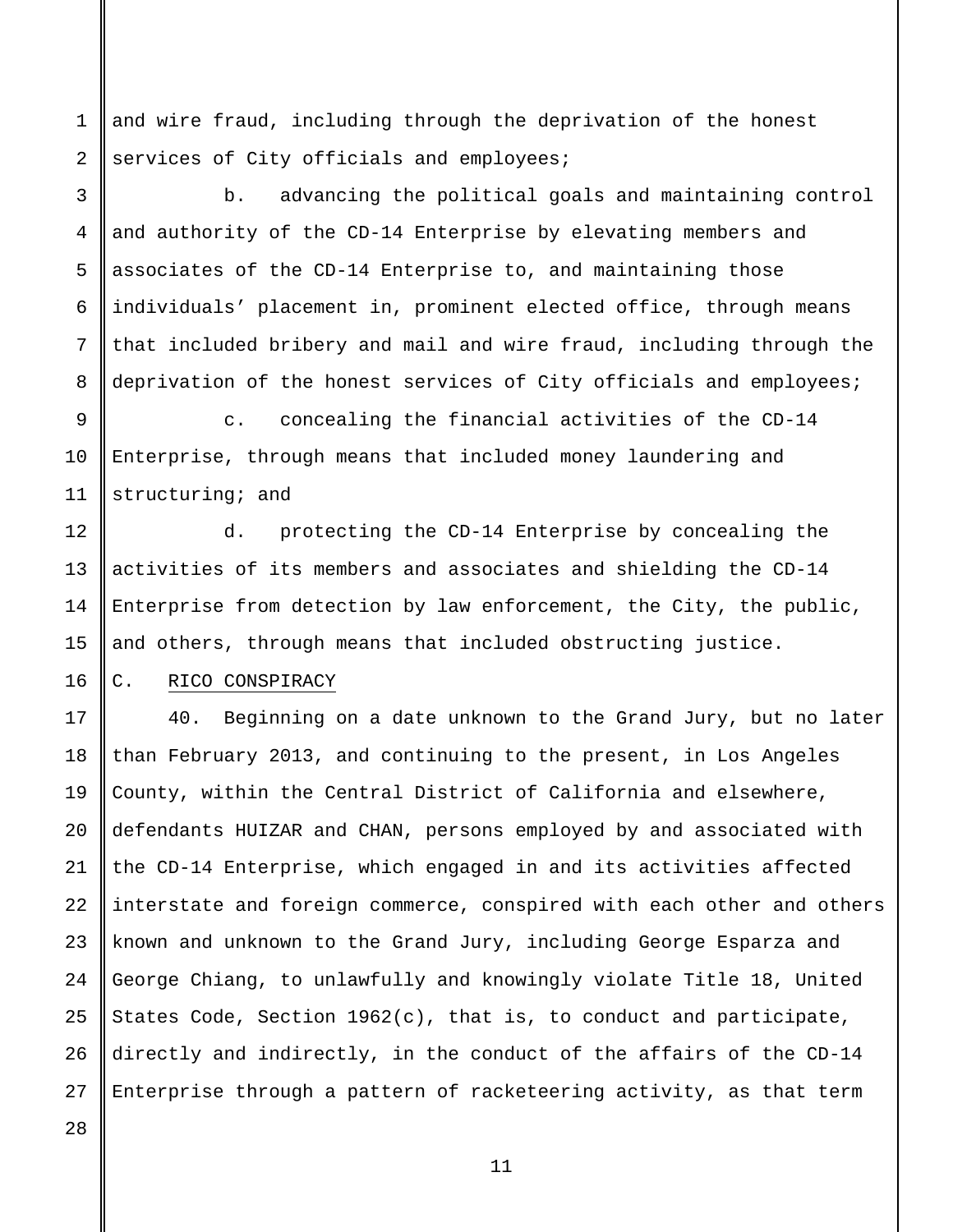12 1 2 3 4 5 6 7 8 9 10 11 12 13 14 15 16 17 18 19 20 21 22 23 24 25 26 27 28 is defined in Title 18, United States Code, Sections 1961(1) and 1961(5), consisting of multiple acts: a. involving bribery, in violation of California Penal Code Sections 31, 67, 67.5(b), 68 and  $182(a)(1)$ ; b. indictable under Title 18, United States Code, Sections 1341, 1343, and 1346 (Mail and Wire Fraud, including through the Deprivation of Honest Services); c. indictable under Title 18, United States Code, Section 1951 (Extortion); d. indictable under Title 18, United States Code, Section 1952 (Interstate and Foreign Travel in Aid of Racketeering); e. indictable under Title 18, United States Code, Sections 1956 and 1957 (Money Laundering); f. indictable under Title 18, United States Code, Section 1512 (Obstruction of Justice and Witness Tampering); and g. indictable under Title 31, United States Code, Section 5324 (Structuring Transactions to Evade Reporting Requirement). 41. It was a further part of the conspiracy that defendants HUIZAR and CHAN each agreed that a conspirator would commit at least two acts of racketeering activity in the conduct of the affairs of the enterprise. D. MEANS BY WHICH THE OBJECT OF THE CONSPIRACY WAS TO BE ACCOMPLISHED 42. Defendants HUIZAR and CHAN and other members and associates of the CD-14 Enterprise agreed to conduct the affairs of the CD-14 Enterprise through the following means, among others: a. In order to enrich its members and associates, the CD-14 Enterprise operated a pay-to-play scheme within the City, wherein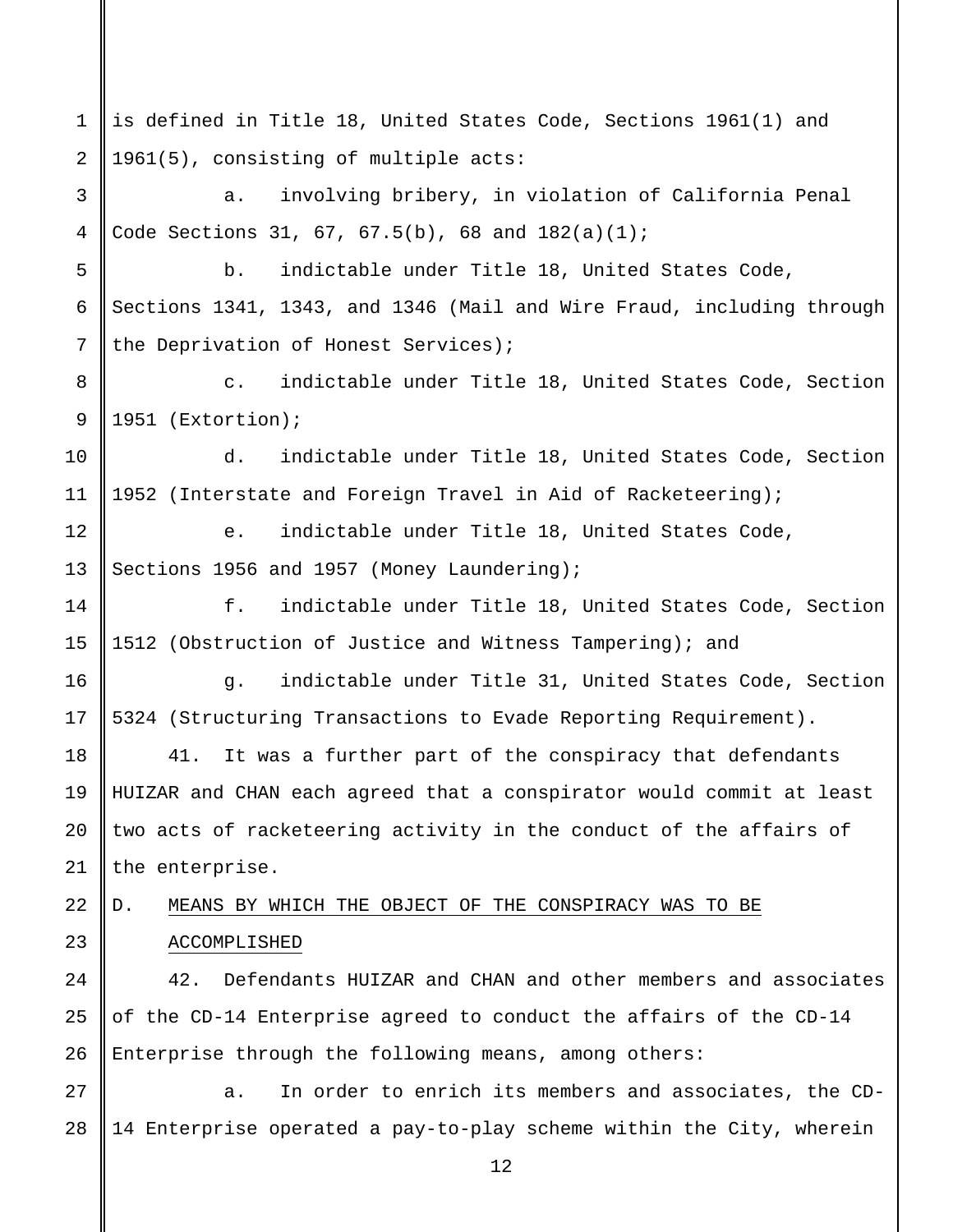1 2 3 4 5 6 7 8 9 10 11 12 13 public officials demanded and solicited financial benefits from developers and their proxies in exchange for official acts. Specifically, through a scheme that involved bribery, mail and wire fraud, and extortion, defendant HUIZAR, defendant CHAN, George Esparza, and other City officials demanded, solicited, accepted, and agreed to accept from developers and their proxies, including George Chiang, some combination of the following types of financial benefits, among others: (1) cash; (2) consulting and retainer fees; (3) favorable loans; (4) gambling chips at casinos; (5) political contributions; (6) flights on private jets and commercial airlines; (7) stays at luxury hotels; (8) expensive meals; (9) spa services; (10) event tickets to concerts, shows, and sporting events; (11) escort and prostitution services; and (12) other gifts.

14 15 16 17 18 19 20 21 22 23 24 25 26 27 28 b. In exchange for such financial benefits from developers and their proxies, defendant HUIZAR, defendant CHAN, George Esparza, and other City officials agreed to perform and performed the following types of official acts, among others: (1) presenting motions and resolutions in various City committees to benefit projects; (2) voting on projects in various City committees, including the PLUM Committee, and City Council; (3) taking, or not taking, action in the PLUM Committee to expedite or delay the approval process and affect project costs; (4) exerting pressure on other City officials to influence the approval and/or permitting process of projects; (5) using their office to negotiate with and exert pressure on labor unions to resolve issues on projects; (6) leveraging voting and scheduling power to pressure developers with projects pending before the City to affect their business practices; and (7) introducing or voting on City resolutions to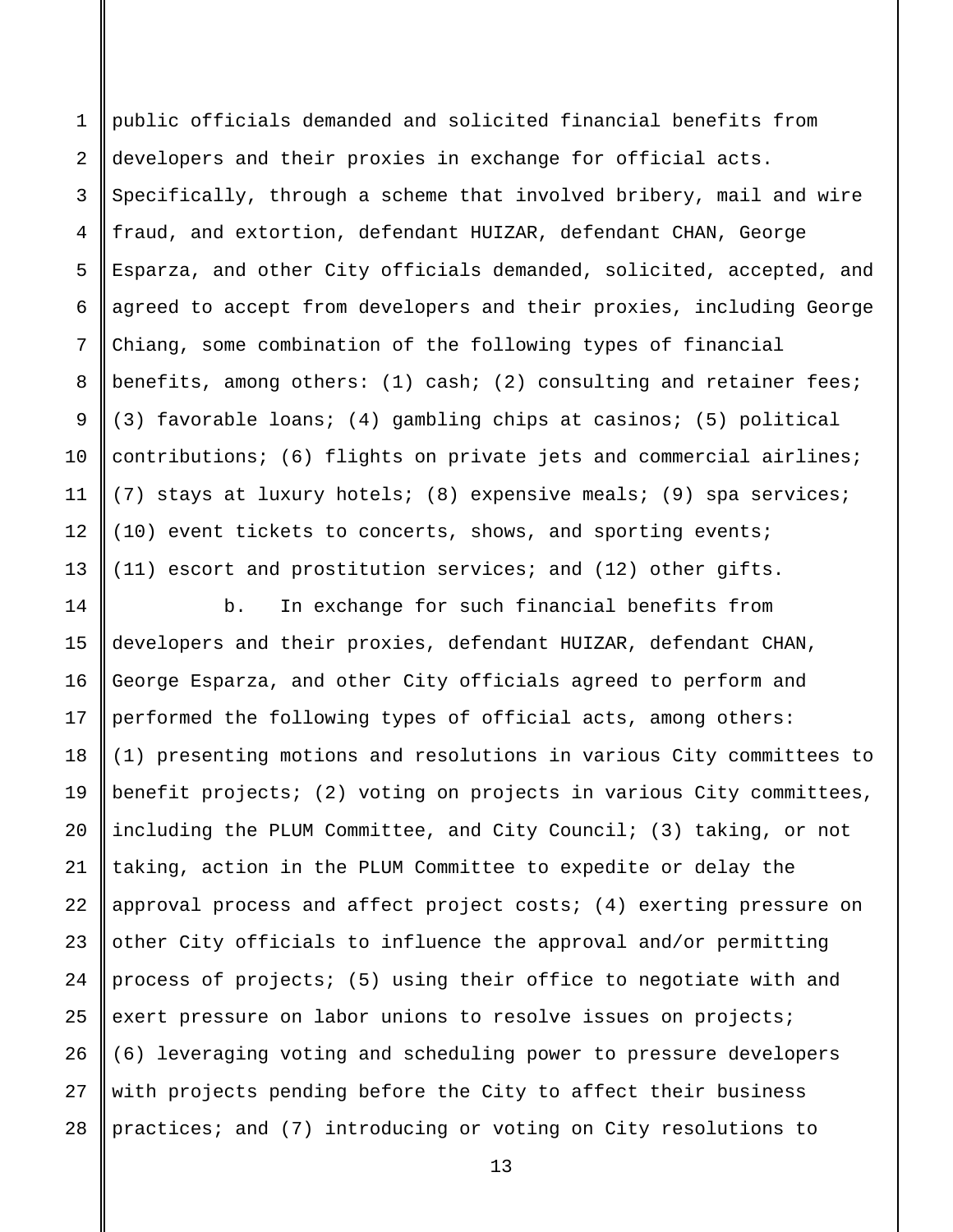1 2 enhance the professional reputation and marketability of businesspersons in the City.

3 4 5 6 7 8 9 10 11 12 13 14 15 16 c. To hide the money, bribes, and other personal benefits that flowed from the developers and their proxies to the public officials, the CD-14 Enterprise engaged in money laundering and other concealment activities. Specifically, members and associates of the CD-14 Enterprise engaged in the following activities, among others: (1) storing large amounts of cash in one's residence; (2) providing cash to family members and associates; (3) directing payments to family members, associates, and entities to avoid creating a paper trail between the developers, their proxies and public officials; (4) using family members and associates to pay expenses; (5) depositing and exchanging cash at ATMs and banks in amounts under \$10,000 to avoid bank reporting requirements; and (6) failing to disclose payments and benefits received on Forms 700 and on tax returns.

17 18 19 20 21 22 23 24 25 26 27 d. In order to maintain its power and control, members and associates of the CD-14 Enterprise used their positions and relationships to illicitly ensure it maintained a political power base filled with their allies and obtained significant official City positions, resources, and financial support. Specifically, through bribery, members and associates of the CD-14 Enterprise raised funds from developers and their proxies with projects in CD-14 for the following, among others: (1) defendant HUIZAR's re-election campaigns and officeholder accounts; (2) HUIZAR Relative 1's election campaign for the CD-14 seat; and (3) PACs designed to benefit HUIZAR Relative 1's election campaign.

28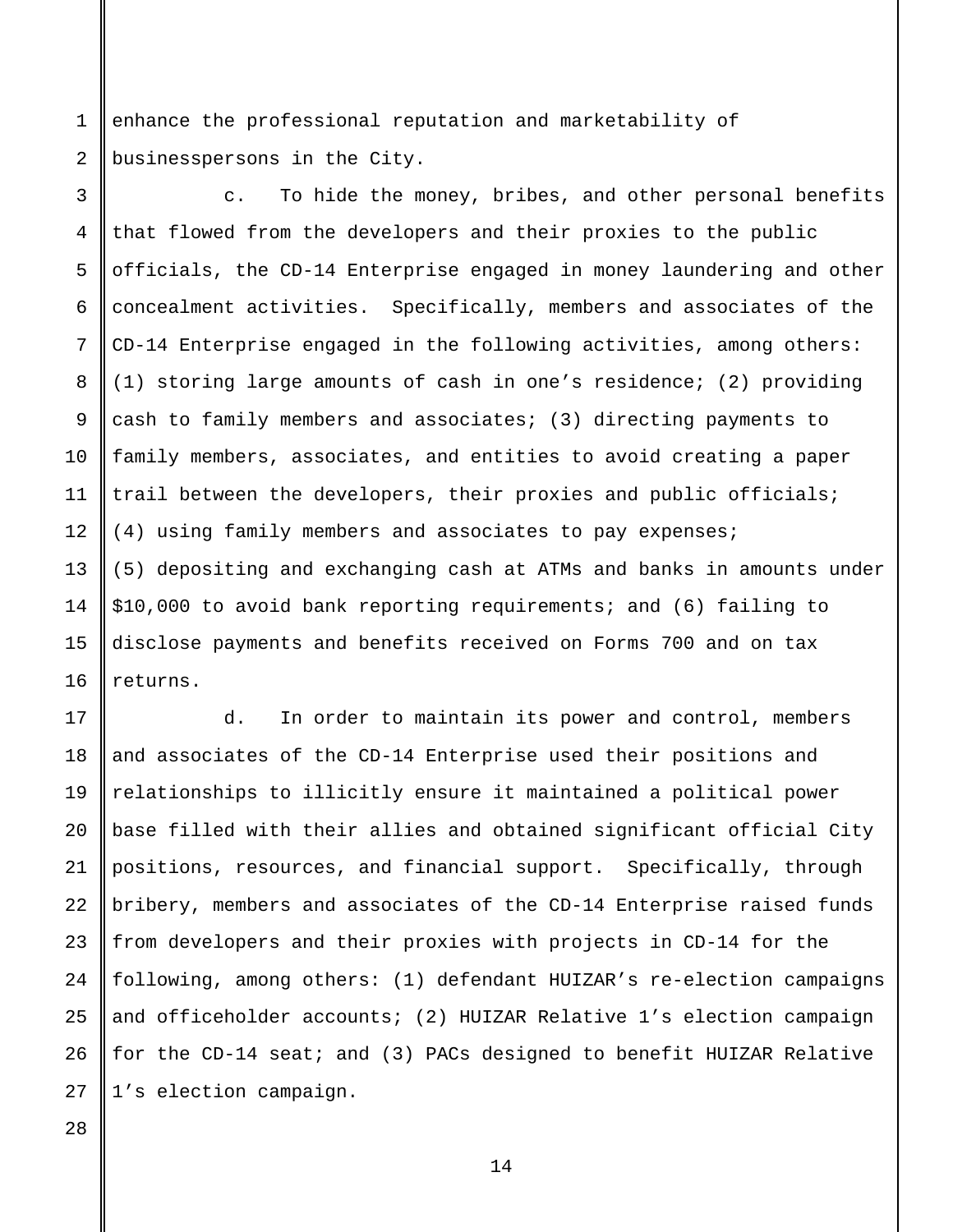1 2 3 4 5 6 7 8 9 e. In order to protect the CD-14 Enterprise and avoid detection by law enforcement, the City, the public, and others, members and associates of the CD-14 Enterprise engaged in the following conduct: (1) lying to law enforcement in an effort to impede the investigation into criminal conduct of the CD-14 Enterprise; (2) attempting to corruptly influence the statements of others to law enforcement; and (3) using encrypted messaging applications, including those utilizing a self-destructing message system, to communicate about the affairs of the CD-14 Enterprise.

E. OVERT ACTS

10

11

12

13

14

15

16

17

18

19

20

21

22

23

24

25

26

43. In furtherance of the conspiracy and to accomplish the object of the conspiracy, on or about the following dates, defendants HUIZAR and CHAN and others known and unknown to the Grand Jury, committed and caused to be committed various overt acts within the Central District of California, and elsewhere, including the following:

**(1) L.A. Grand Hotel Bribery Scheme**

Overt Act No. 1: In or around February 2013, defendant CHAN, then the Interim General Manager of LADBS, introduced defendant HUIZAR and George Esparza to Wei Huang, who owned Shen Zhen Company and the L.A. Grand Hotel (located in CD-14), and another property located in a different City district.

Overt Act No. 2: In May 2013, defendants HUIZAR and CHAN coordinated by e-mail and text messages with Wei Huang and George Esparza to arrange a trip for defendant HUIZAR and CD-14 staff members to visit Huang in China.

27 28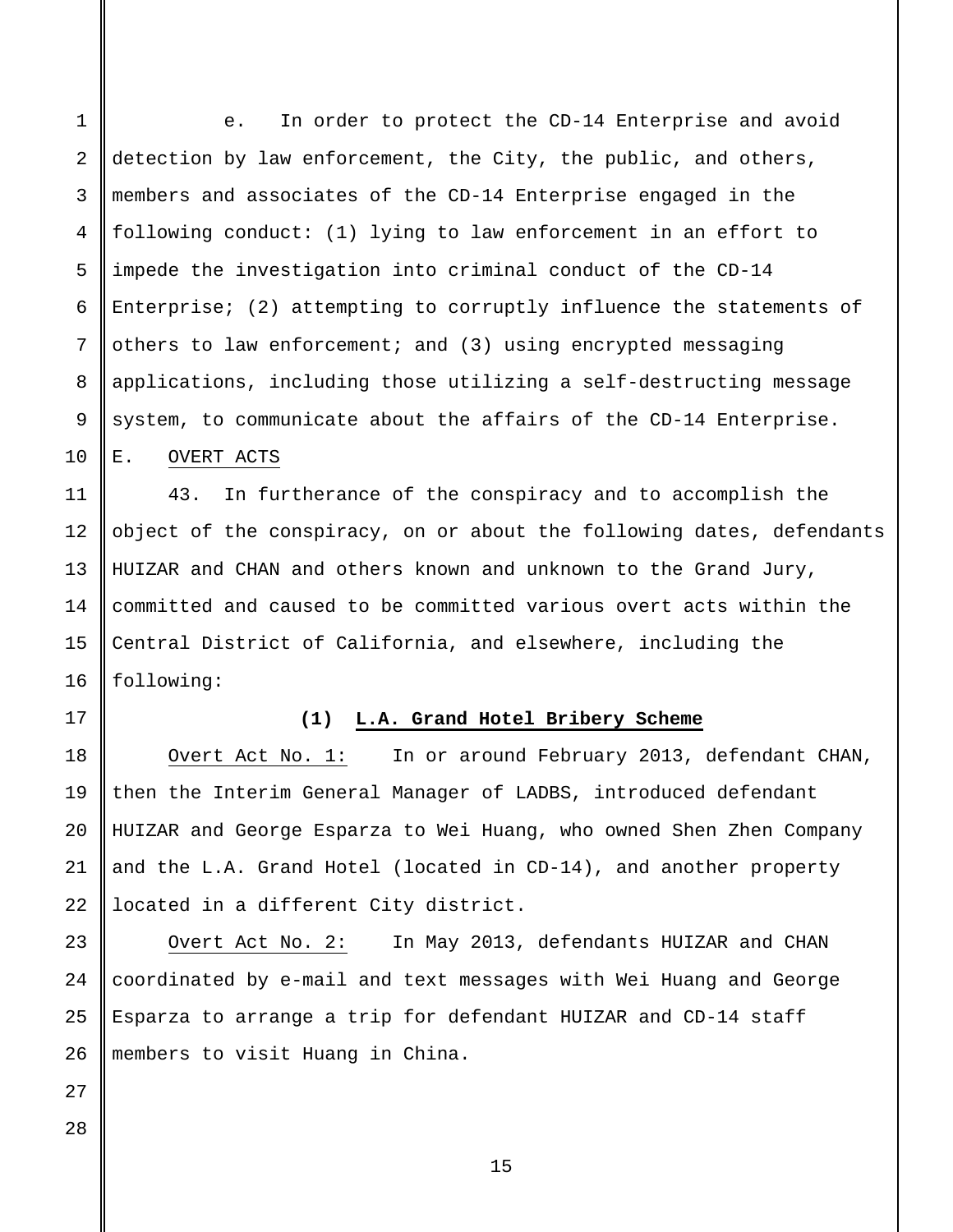1

2

3

4

5

6

7

8

9

10

11

## **a. Benefits to Defendant HUIZAR at Casinos**

Overt Act No. 3: In March 2013, defendant HUIZAR traveled on a private jet with George Esparza, Wei Huang, and Executive Director E to Las Vegas, Nevada.

Overt Act Nos. 4-22: Between March 2013 and February 2017, defendant HUIZAR and George Esparza traveled to Las Vegas casinos with Wei Huang, Executive Director E, and, at times, General Manager E on the following dates, and was offered and/or accepted benefits, including flights, hotel rooms, spa services, meals, alcohol, prostitution/escort services, and casino gambling chips in the following approximate amounts:

| 12<br>13 | Overt<br>Act No. | Date(s)                        | Casino(s)               | <b>Expenses</b><br>(group) | Gambling<br>chips<br>(HUIZAR) | Gambling<br>chips<br>(Esparza) |
|----------|------------------|--------------------------------|-------------------------|----------------------------|-------------------------------|--------------------------------|
| 14       | $\overline{4}$   | 03/22/2013<br>to<br>03/24/2013 | Casino 4                | \$56,704                   | \$10,000                      | \$2,000                        |
| 15<br>16 | 5                | 12/30/2013<br>to<br>01/02/2014 | $Casino$ 4              | \$54,141                   | \$10,000                      | \$2,000                        |
| 17<br>18 | $6\overline{6}$  | 06/07/2014<br>to<br>06/08/2014 | Casino $1/$<br>Casino 4 | \$61,635                   | \$10,000                      | \$2,000                        |
| 19<br>20 | 7                | 06/14/2014<br>to<br>06/15/2014 | Casino $1/$<br>Casino 4 | \$17,844                   | \$10,000                      | \$2,000                        |
| 21       | 8                | 08/22/2014<br>to<br>08/25/2014 | Casino 1                | \$138, 233                 | \$13,500                      | \$2,000                        |
| 22<br>23 | 9                | 03/13/2015<br>to<br>03/14/2015 | Casino 1                | \$30,952                   | \$20,000                      | $\frac{1}{22,000}$             |
| 24<br>25 | $10$             | 03/28/2015<br>to<br>03/30/2015 | Casino 1                | \$39,185                   | \$10,000                      | \$2,000                        |
| 26<br>27 | 11               | 05/01/2015<br>to<br>05/03/2015 | Casino 1                | \$2,676                    | \$10,000                      | \$2,000                        |
| 28       | 12               | 07/07/2015<br>to               | Casino 1                | \$32,682                   | \$65,000                      | \$2,000                        |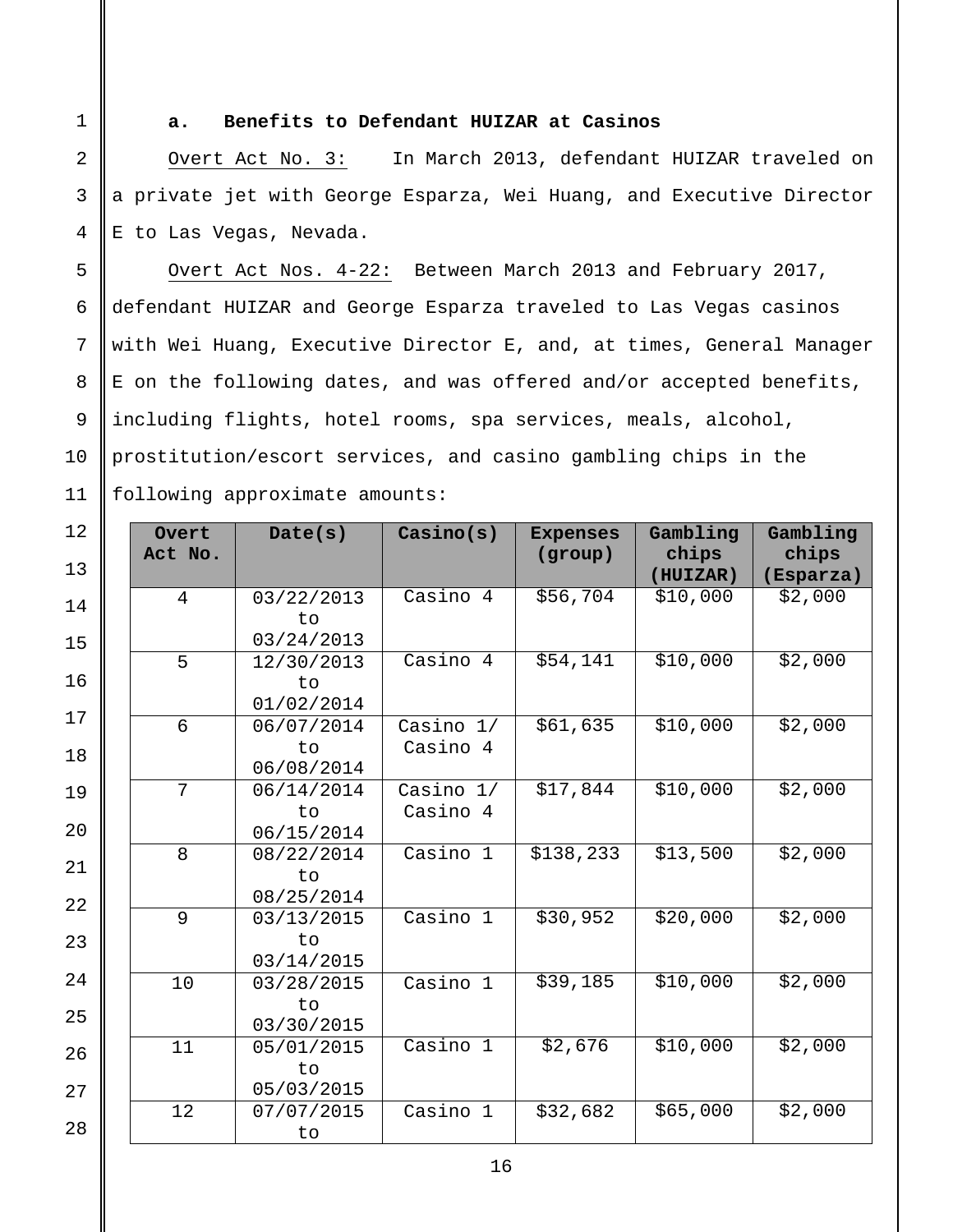| Overt<br>Act No. | Date(s)          | Casino(s)               | <b>Expenses</b><br>(group) | Gambling<br>chips<br>(HUIZAR) | Gambling<br>chips<br>(Esparza) |
|------------------|------------------|-------------------------|----------------------------|-------------------------------|--------------------------------|
|                  | 07/08/2015       |                         |                            |                               |                                |
| 13               | 10/28/2015       | Casino 2                | \$96,681                   | \$10,000                      | \$2,000                        |
|                  | to               |                         |                            |                               |                                |
|                  | 10/30/2015       |                         |                            |                               |                                |
| 14               | 12/11/2015       | Casino 3                | \$35,974                   | \$10,000                      | \$2,000                        |
|                  | to               |                         |                            |                               |                                |
|                  | 12/13/2015       |                         |                            |                               |                                |
| 15               | 02/12/2016       | Casino 2                | \$60,798                   | \$10,000                      | \$2,000                        |
|                  | to               |                         |                            |                               |                                |
|                  | 02/13/2016       |                         |                            |                               |                                |
| 16               | 02/26/2016       | Casino 3                | \$40,095                   | \$10,000                      | \$2,000                        |
|                  | to               |                         |                            |                               |                                |
|                  | 02/28/2016       |                         |                            |                               |                                |
| 17               | 04/30/2016       | Casino $1/$             | \$127,256                  | \$10,000                      | \$2,000                        |
|                  | to               | Casino <sub>2</sub>     |                            |                               |                                |
|                  | 05/02/2016       |                         |                            |                               |                                |
| 18               | 05/05/2016       | Casino $1/$             | \$16,475                   | \$10,000                      | \$2,000                        |
|                  | to               | Casino 3                |                            |                               |                                |
|                  | 05/07/2016       |                         |                            |                               |                                |
| 19               | 05/13/2016       | Casino 1                | \$649                      | \$10,000                      | \$2,000                        |
|                  | to               |                         |                            |                               |                                |
|                  | 05/16/2016       |                         |                            |                               |                                |
| 20               | 07/14/2016       | Casino 3                | \$1,123                    | \$10,000                      | \$2,000                        |
|                  | to               |                         |                            |                               |                                |
|                  | 07/17/2016       |                         |                            |                               |                                |
| 21               | 08/05/2016       | Casino 2                | \$60,463                   | \$11,000                      | \$2,000                        |
|                  | to               |                         |                            |                               |                                |
|                  | 08/07/2016       |                         | \$16,822                   | \$10,000                      | \$2,000                        |
| 22               | 02/04/2017       | Casino $2/$<br>Casino 3 |                            |                               |                                |
|                  | to<br>02/06/2017 |                         |                            |                               |                                |
|                  |                  | TOTAL:                  | \$890,388                  | \$259,500                     | \$38,000                       |
|                  |                  |                         |                            |                               |                                |

# **b. Defendant HUIZAR Helps Save Defendant CHAN's Job and then Receives \$600,000 to Settle Defendant HUIZAR's Sexual Harassment Lawsuit During His Reelection Campaign**

Overt Act No. 23: On October 7, 2013, defendant CHAN e-mailed defendant HUIZAR "talking points" regarding an upcoming motion to prevent the consolidation of the Planning Department and the LADBS,

28

23

24

25

26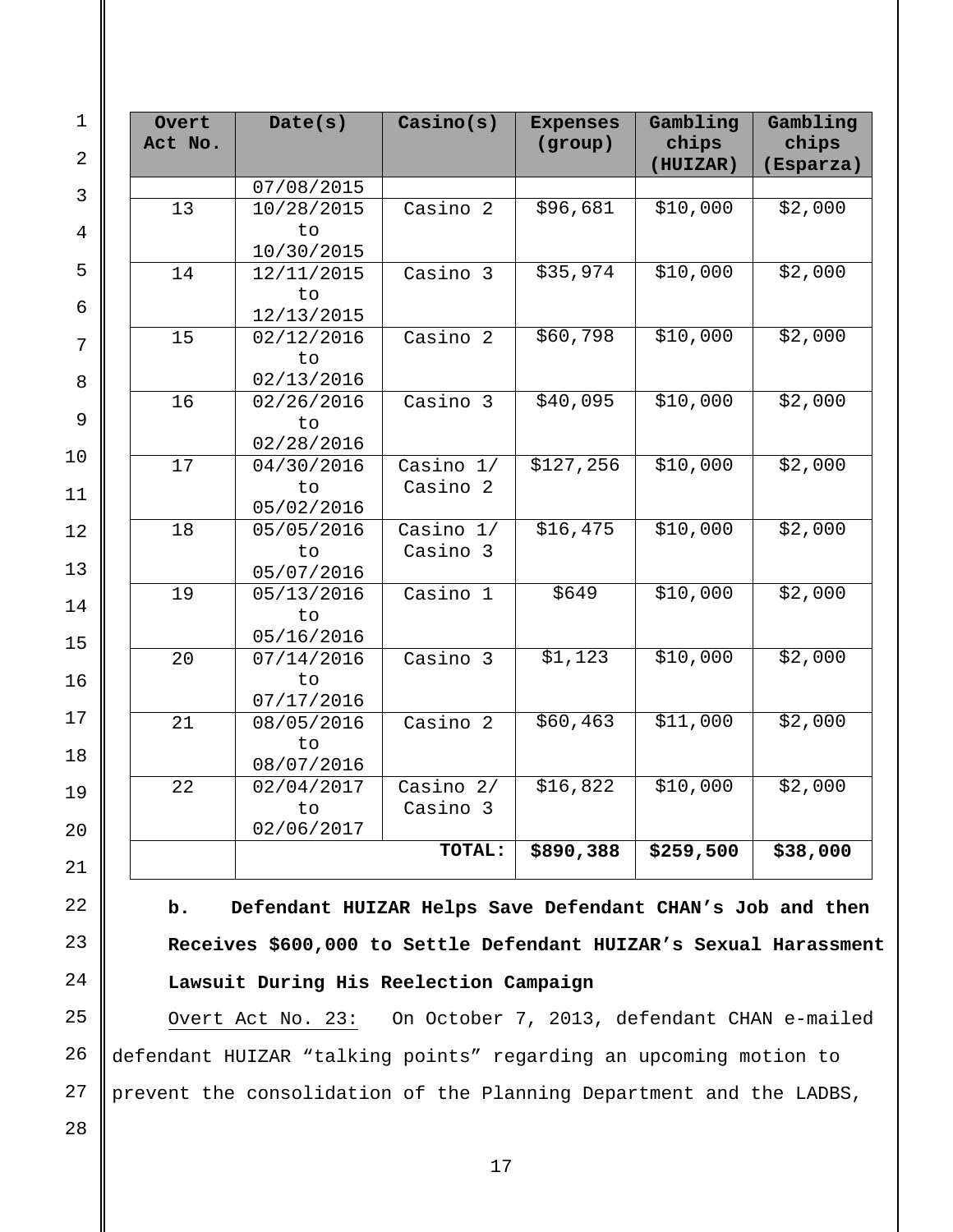1 2 which would cost defendant CHAN's powerful position as Interim General Manager of LADBS.

3 4 5 6 7 8 9 10 Overt Act No. 24: On October 8, 2013, at defendant CHAN's request, defendant HUIZAR presented an amended motion and spoke in favor of preventing the consolidation of the two departments, and defendant CHAN expressed his gratitude to defendant HUIZAR in a text message: "You are such an eloquent speaker! UNBELIEVABLE! Please accept my deepest, most sincere gratitude. Believe me or not, I have [t]ears in my eyes! I am actually crying! Thank you, thank you, thank you!".

Overt Act No. 25: On October 17, 2013, defendants HUIZAR and CHAN discussed the sexual harassment lawsuit filed against defendant HUIZAR, and traded text messages about how defendant CHAN would facilitate Wei Huang's assistance with the lawsuit. Specifically, defendant CHAN wrote: "The chairman [Huang] asks if there is anything that he can help."

Overt Act No. 26: On October 18, 2013, defendant CHAN coordinated a meeting between defendant HUIZAR and Wei Huang to discuss Huang's financial help regarding the lawsuit.

Overt Act No. 27: On November 5, 2013, defendant CHAN e-mailed defendant HUIZAR a motion to present regarding the proposed consolidation of the City departments, and wrote to defendant HUIZAR in a text message: "I heard that the item (motion) may go consent this morning at council. If it goes consent, then I guess we do not need to do the amendment. If it is called special, then can you please introduce the amendment? Please advise."

27 28 Overt Act No. 28: On November 6, 2013, defendant HUIZAR forwarded the motion and e-mail from defendant CHAN to another public

11

12

13

14

15

16

17

18

19

 $2.0$ 

21

22

23

24

25

26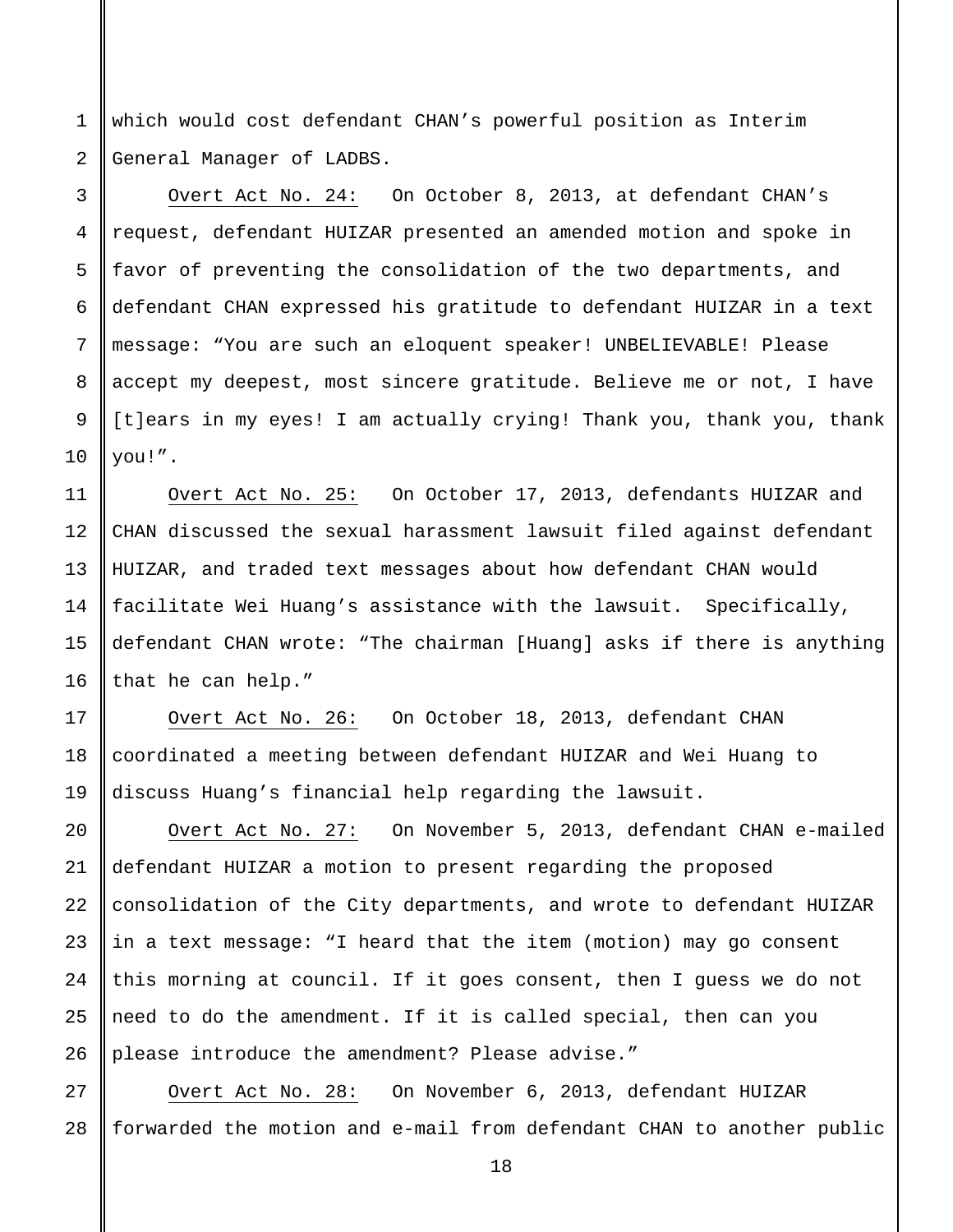1 2 3 official, writing: "Don't mention I got this from [defendant CHAN]. Please print and have ready for me to submit to council today on this item."

Overt Act No. 29: On June 14, 2014, defendant CHAN sent a text message to defendant HUIZAR, writing: "I'll confirm the Vegas trip with [Wei Huang] and report back to you."

Overt Act No. 30: On July 18, 2014, defendant CHAN, via text message, continued coordinating discussions between defendant HUIZAR and Wei Huang regarding the settlement funds.

Overt Act No. 31: In or around August 2014, defendant HUIZAR, George Esparza, and Executive Director E communicated by e-mail with Attorney E, who was retained by Executive Director E to draft and execute the necessary paperwork to effectuate the financial transactions transferring funds to defendant HUIZAR.

Overt Act No. 32: On August 17, 2014, defendant HUIZAR emailed George Esparza, Executive Director E, and Attorney E regarding settlement funds for the sexual harassment lawsuit, writing: "[P]laintiff attorney is asking for a deadline of Tuesday noon to sign settlement. otherwise they pull the settlement offer. let me know as soon as money has been transferred and available. i just need to know it is there before we sign it."

Overt Act No. 33: On August 20, 2014, defendants CHAN and HUIZAR, via text messages, discussed coordinating meetings with Wei Huang to discuss the settlement funds.

28 Overt Act No. 34: On or about August 22, 2014, defendant HUIZAR executed a Promissory Note with Holding Company E, wherein Holding Company E agreed to wire \$600,000 to defendant HUIZAR. The Promissory Note provided that the principal and all accrued interest

4

5

6

7

8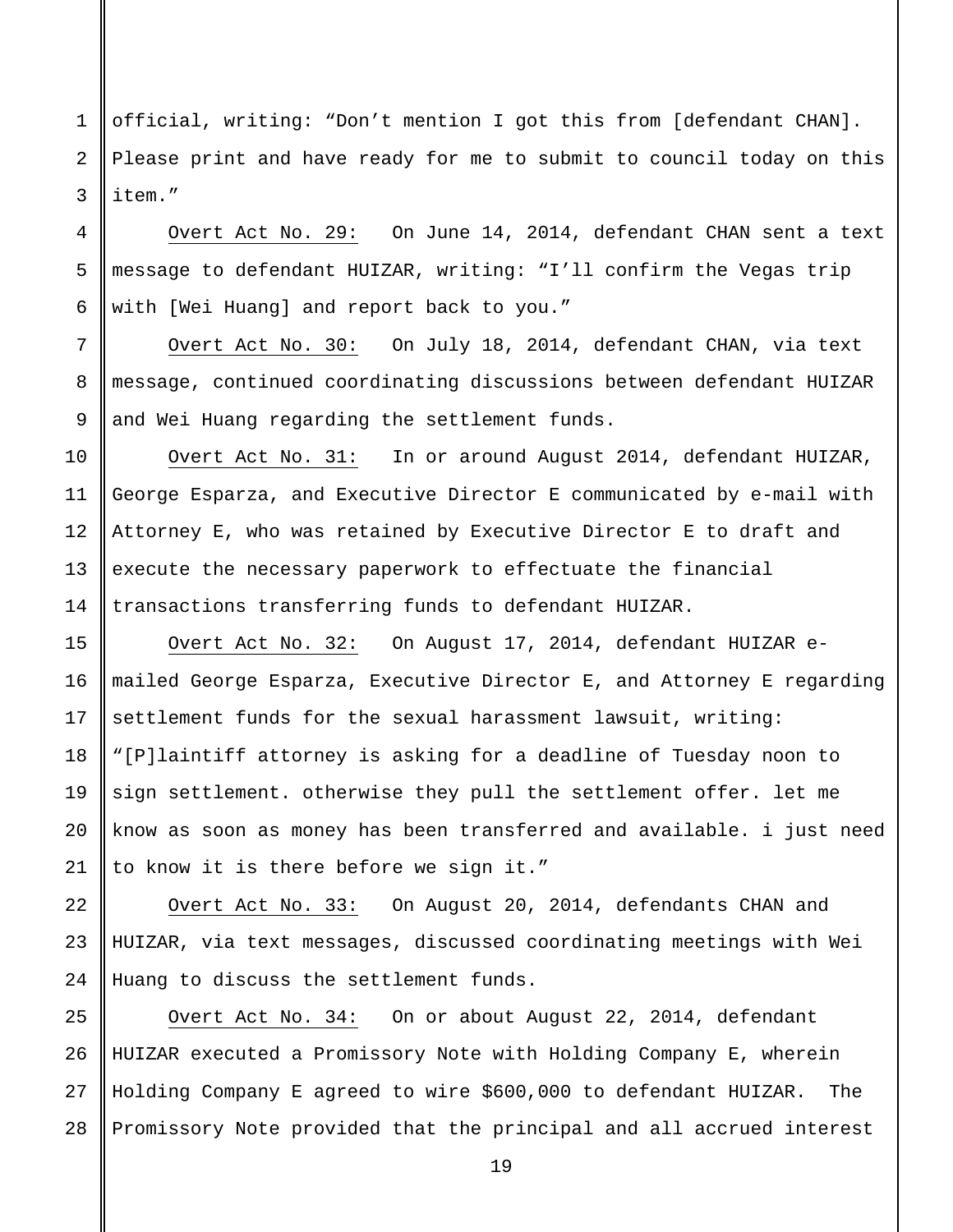1 2 would be due and payable as one "balloon payment of \$800,000" no later than August 22, 2020.

Overt Act No. 35: On August 25, 2014, defendant CHAN reached out to defendant HUIZAR by text message regarding settlement fund discussions.

Overt Act No. 36: On September 3, 2014, defendant HUIZAR communicated with Attorney E by e-mail regarding the transfer of funds for his settlement. Specifically, after Attorney E assured defendant HUIZAR that the Promissory Note would remain concealed, defendant HUIZAR responded: "can you find out before we go if I can simply state the purpose of loan is: 'for personal use.' Would that be sufficient[?] I obviously do not want to state that it is for settlement."

Overt Act No. 37: On September 15, 2014, defendant HUIZAR instructed defendant CHAN: "hold off on asking chairman [Wei Huang]. George [Esparza] told me that [Executive Director E] was frustrated that we keep asking him. [Executive Director E] said that chairman [Huang] will call china tonight. Lets wait til tomorrow to see what happens."

Overt Act No. 38: On September 17, 2014, defendant HUIZAR, in conjunction with Wei Huang, caused Bank 1 to open a Certificate of Deposit account under Holding Company E ("the CD Account"), listing defendant HUIZAR and Holding Company E as "owner," and listing Employee E as the authorized signor.

Overt Act No. 39: On September 19, 2014, defendant CHAN wrote to defendant HUIZAR: "Everything good sir?" Defendant HUIZAR confirmed: "Yes" and "Thank u."

25 26 27

28

3

4

5

6

7

8

9

10

11

12

13

14

15

16

17

18

19

20

21

22

23

24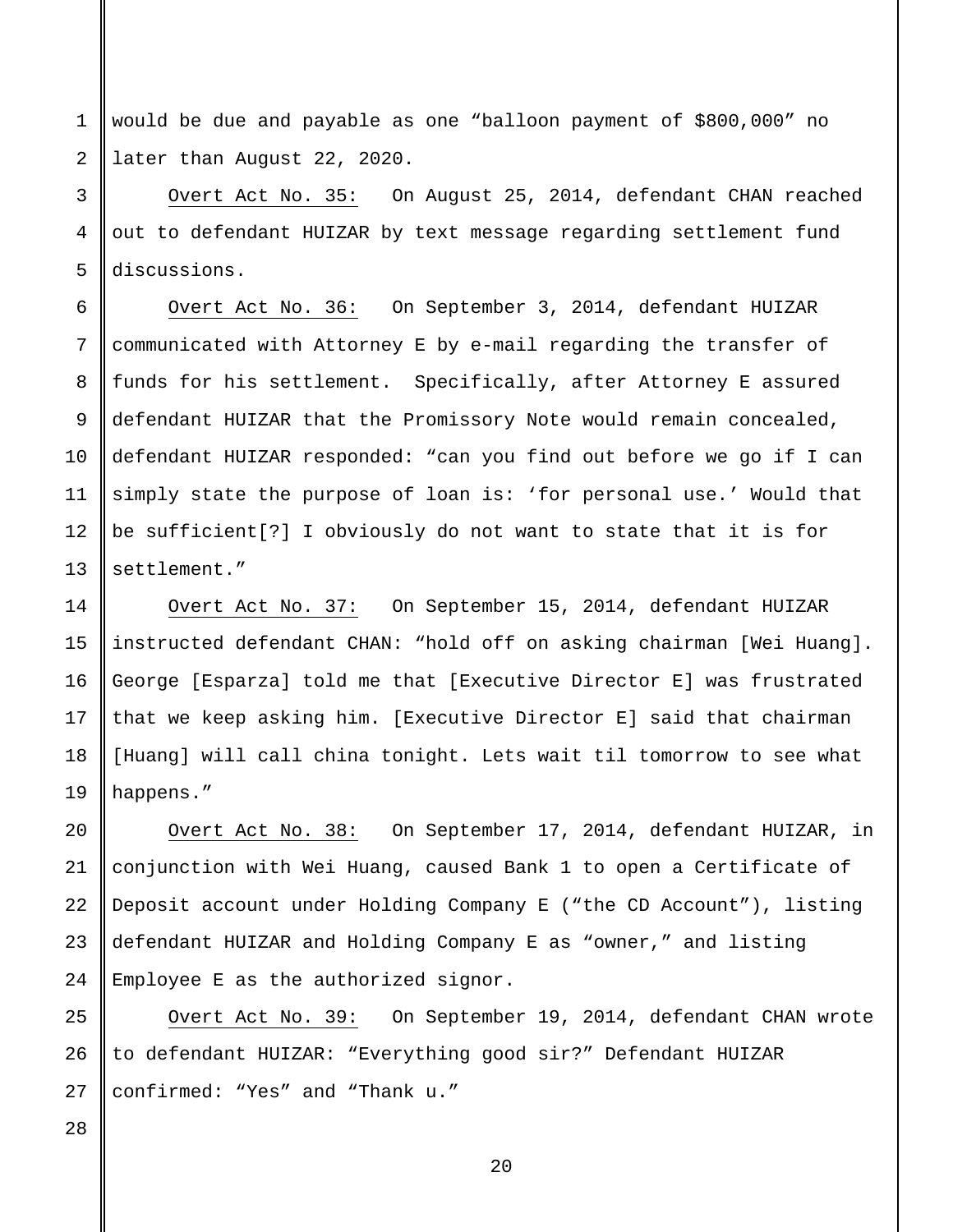Overt Act No. 40: Before on or about September 22, 2014, defendant HUIZAR, in conjunction with Wei Huang, caused \$600,000 to be wired from a bank account in Hong Kong to an Interest on Lawyer Trust Account at a bank in Arcadia, California, and subsequently caused a check to be issued from that account to Holding Company E for \$600,000.

Overt Act No. 41: On September 22, 2014, defendant HUIZAR, in conjunction with Wei Huang, caused Holding Company E to deposit the \$600,000 check into the CD Account as a Certificate of Deposit.

Overt Act No. 42: On September 23, 2014, defendant HUIZAR caused Bank 1 to issue a loan to defendant HUIZAR for \$570,000, using the \$600,000 in the CD Account provided by Wei Huang as collateral for the loan. The loan provided for 60 monthly payments, with the total amount to be repaid as \$656,687.47, and the first interest payment due on October 23, 2014.

Overt Act No. 43: On September 23, 2014, defendant HUIZAR authorized a transfer of \$570,000 from his personal loan account at Bank 1 to a bank account for the law firm that represented defendant HUIZAR in the sexual harassment lawsuit, to pay for the settlement of the lawsuit.

Overt Act No. 44: On December 4, 2014, Employee E forwarded an e-mail containing a request from Bank 1 sent to Employee E and defendant HUIZAR regarding the loan to Executive Director E and another Shen Zhen Company employee.

28 Overt Act No. 45: On December 4, 2014, defendant HUIZAR sent a text message to George Esparza, writing: "Tell [Executive Director E] that [Employee E] needs to send address of foreign company to [Bank 1]. I got notice today that they have been asking her for it and if

21

1

2

3

4

5

6

7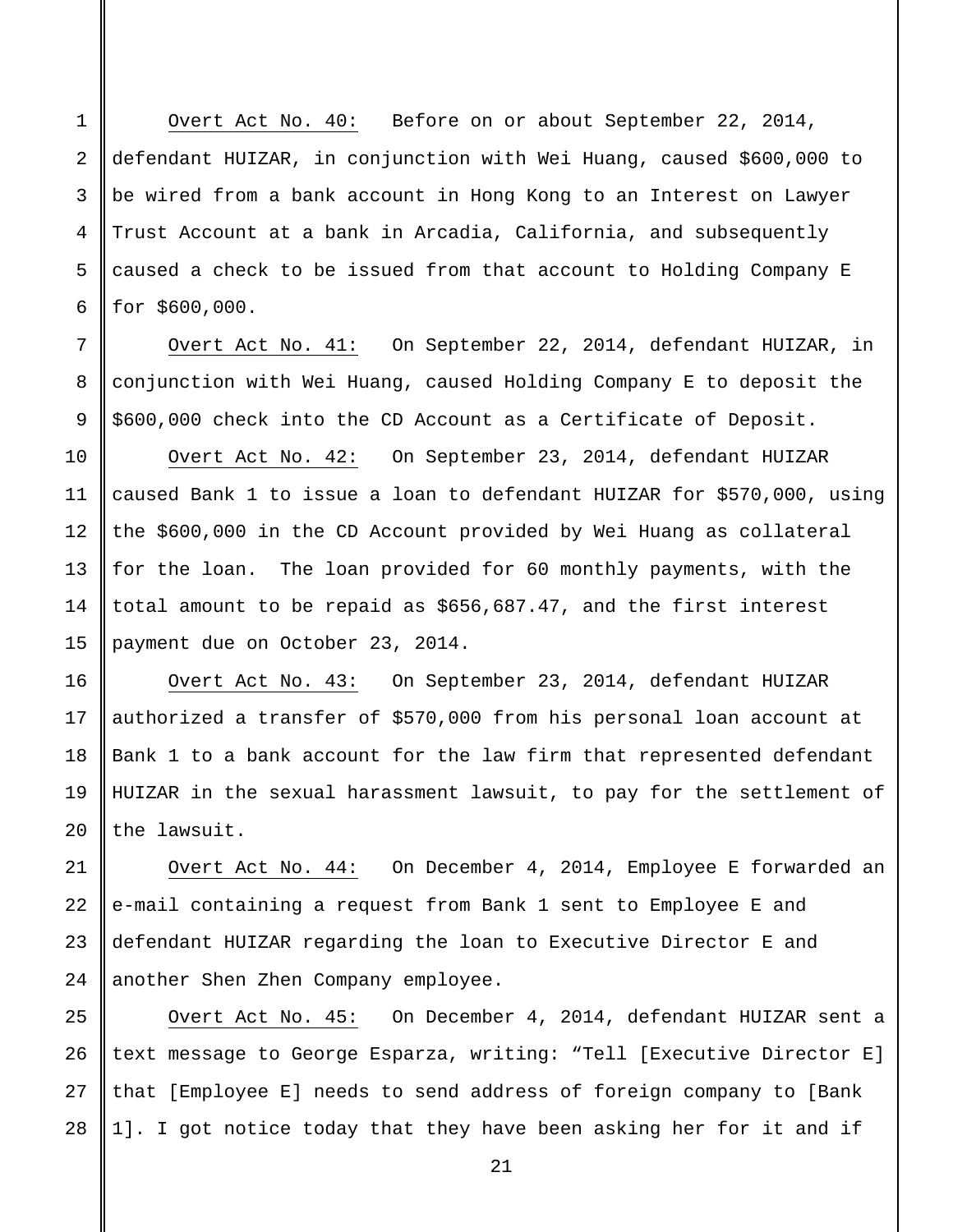1 2 they don't get it, it will instigate an audit and we don't want that. Have her send address tomorrow."

3

4

5

6

7

8

9

10

11

12

13

14

15

16

17

Overt Act No. 46: On May 10, 2016, defendant HUIZAR forwarded an e-mail request from Bank 1 regarding paperwork for the loan to Wei Huang, via George Esparza and Executive Director E.

Overt Act No. 47: On June 22, 2017, defendant CHAN and George Chiang, in a telephone call, discussed defendant CHAN's integral role, along with Wei Huang and Executive Director E, in saving defendant HUIZAR's career by helping resolve the 2013 sexual harassment lawsuit against defendant HUIZAR. Specifically, defendant CHAN stated: "I consider [HUIZAR] an ally, as my brother." Chiang replied: "but the issue is that you already put ... your ass on fire for [HUIZAR], you did a lot of stuff for him." Later in the conversation, Chiang continued: "without you doing that [HUIZAR] would not be here today." Defendant CHAN responded: "[N]ot just me, but you know with uh, [Executive Director E], and [not] without ... Chairman [Huang]."

18 19 20 21 22 23 24 25 26 27 28 Overt Act No. 48: On October 23, 2018, in a telephone call between George Chiang and City Staffer A-2, Chiang told City Staffer A-2 that defendant HUIZAR needed help finding a source for the hundreds of thousands of dollars required to settle the sexual harassment lawsuit against him because the City would not pay it. Chiang then explained: "You are my brother so I'm going to tell you this .... JOSE [HUIZAR] still has to give RAY [CHAN] the respect, because, RAY [CHAN] really really helped out JOSE [HUIZAR] on the [sexual harassment lawsuit] shit. Because RAY [CHAN] was there for him and without RAY [CHAN], I don't think, I really think that JOSE [HUIZAR] would have just resigned."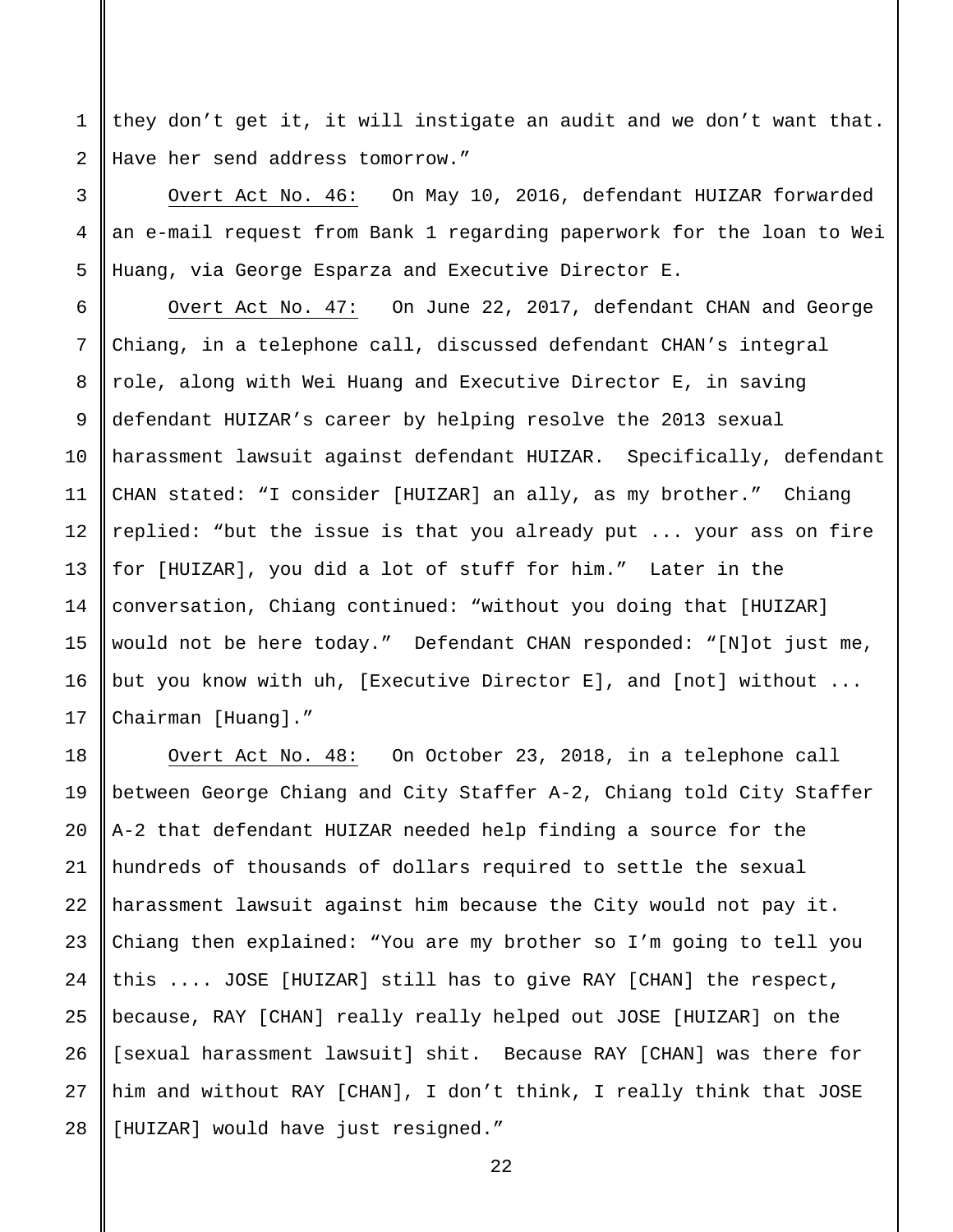Overt Act No. 49: On December 12, 2018, defendant HUIZAR caused himself to be enriched by \$575,269.61, by failing to make interest payments on his personal loan for three consecutive months, and thereby allowing the collateral Wei Huang provided to Bank 1 to be applied to the remaining balance defendant HUIZAR owed on the loan.

1

2

3

4

5

6

7

8

9

10

11

12

13

14

15

16

17

18

19

20

21

23

24

25

26

#### **c. Requests to Defendant HUIZAR**

Overt Act No. 50: On May 17, 2013, George Esparza received an e-mail from an employee of a Shen Zhen Company affiliate entity requesting a "favor" from defendant HUIZAR relating to a visa application for another Shen Zhen Company affiliate employee.

Overt Act No. 51: On or around May 17, 2013, defendant HUIZAR signed a letter on official letterhead addressed to the United States Consulate General in Guangzhou, China, supporting a visa application for the Director of Finance for a Shen Zhen Company affiliate entity. Overt Act No. 52: On June 4, 2013, defendant HUIZAR received an e-mail from Wei Huang in which Huang enlisted defendant HUIZAR's

22 help regarding Huang's son's admission to a Southern California university. The email stated: "I would be grateful if you could do me a favor to help contact with [the school] about my son's [application] status." Thereafter, defendant HUIZAR facilitated a meeting between Huang's son and a high-ranking school official.

Overt Act No. 53: On July 13, 2013, defendant HUIZAR received an e-mail from a Shen Zhen Company employee asking defendant HUIZAR to arrange a meeting with the head of a labor union, which had a dispute related to the L.A. Grand Hotel.

27 28 Overt Act No. 54: On September 27, 2013, as part of Wei Huang's ongoing effort to enlist defendant HUIZAR's help to negotiate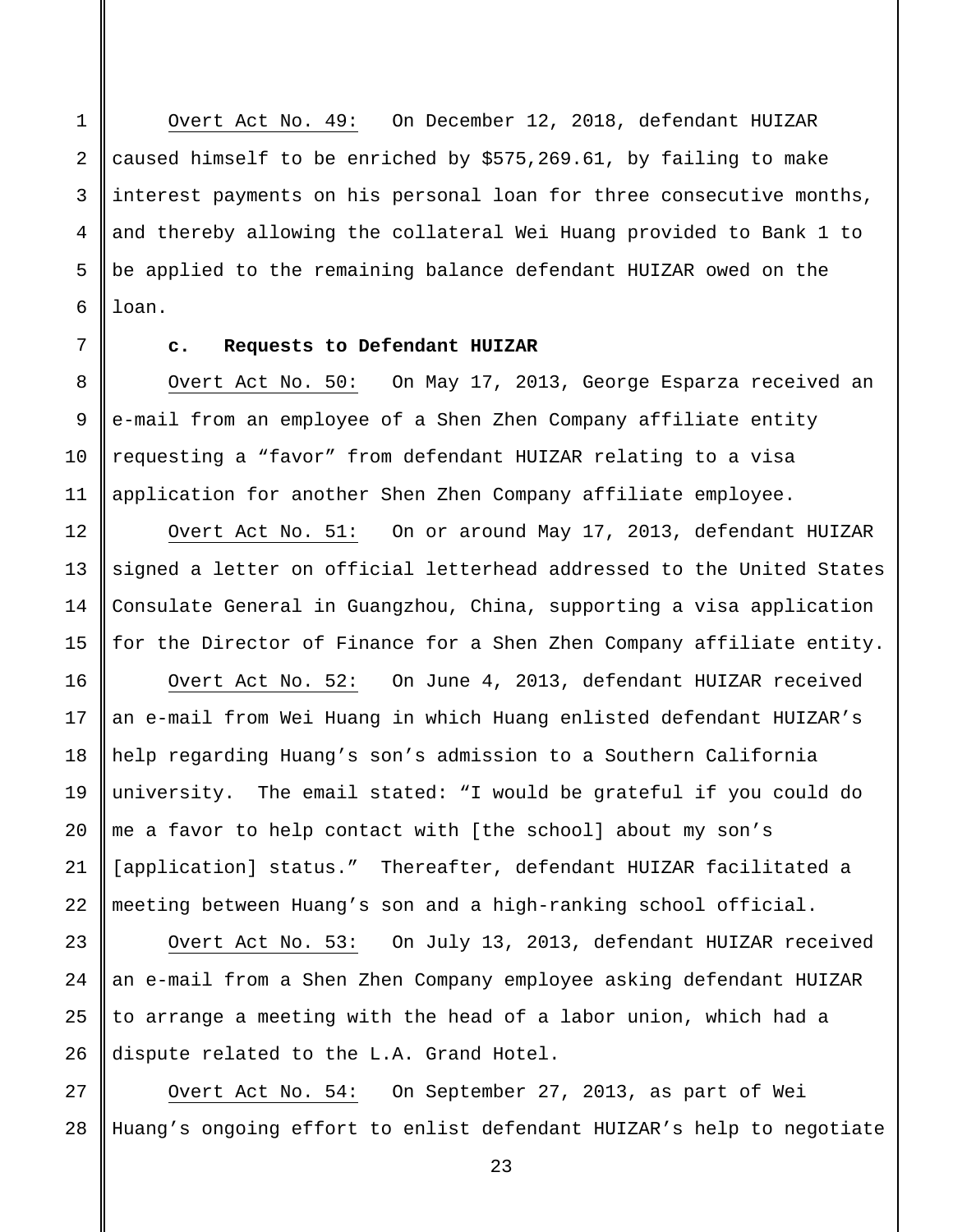and resolve a parking lot dispute with the owners of a plot of land adjacent to the L.A. Grand Hotel, defendants HUIZAR and CHAN discussed scheduling meetings via text messages.

Overt Act No. 55: In April 2014, to benefit Wei Huang's reputation in the business community, defendant HUIZAR introduced and signed a resolution before the City Council recognizing Huang for his achievements and contributions to the economy of CD-14, which the City Council signed and adopted.

Overt Act No. 56: On June 27, 2017, at defendant HUIZAR's direction, George Esparza put General Manager E in touch with a CD-14 staff member to discuss and facilitate resolving union issues at Wei Huang's two hotels in the City.

Overt Act No. 57: On May 4, 2016, defendant CHAN, in his capacity as General Manager of LADBS, agreed to meet with consultants for Shen Zhen Company to discuss the "hotel expansion study" and "Chairman Huang's idea ... to test the maximum allowable development" for the property and defendant CHAN's "help to get started."

Overt Act No. 58: In or around July 2016, defendant CHAN participated in a conference call with Wei Huang and consultants hired by Shen Zhen Company to discuss the expansion of the L.A. Grand Hotel, and the City's approvals for the development project.

24 Overt Act No. 59: On August 4, 2016, defendants HUIZAR and CHAN met with Wei Huang and senior officials from the Planning Department, senior CD-14 staff members, and members of Huang's team to discuss the expansion of the L.A. Grand Hotel, including Huang's interest in pursuing Transient Occupancy Tax rebates, Transfer of Floor Area Rights ("TFAR"), and other incentives from the City.

26 27

28

1

2

3

4

5

6

7

8

9

10

11

12

13

14

15

16

17

18

19

20

21

22

23

25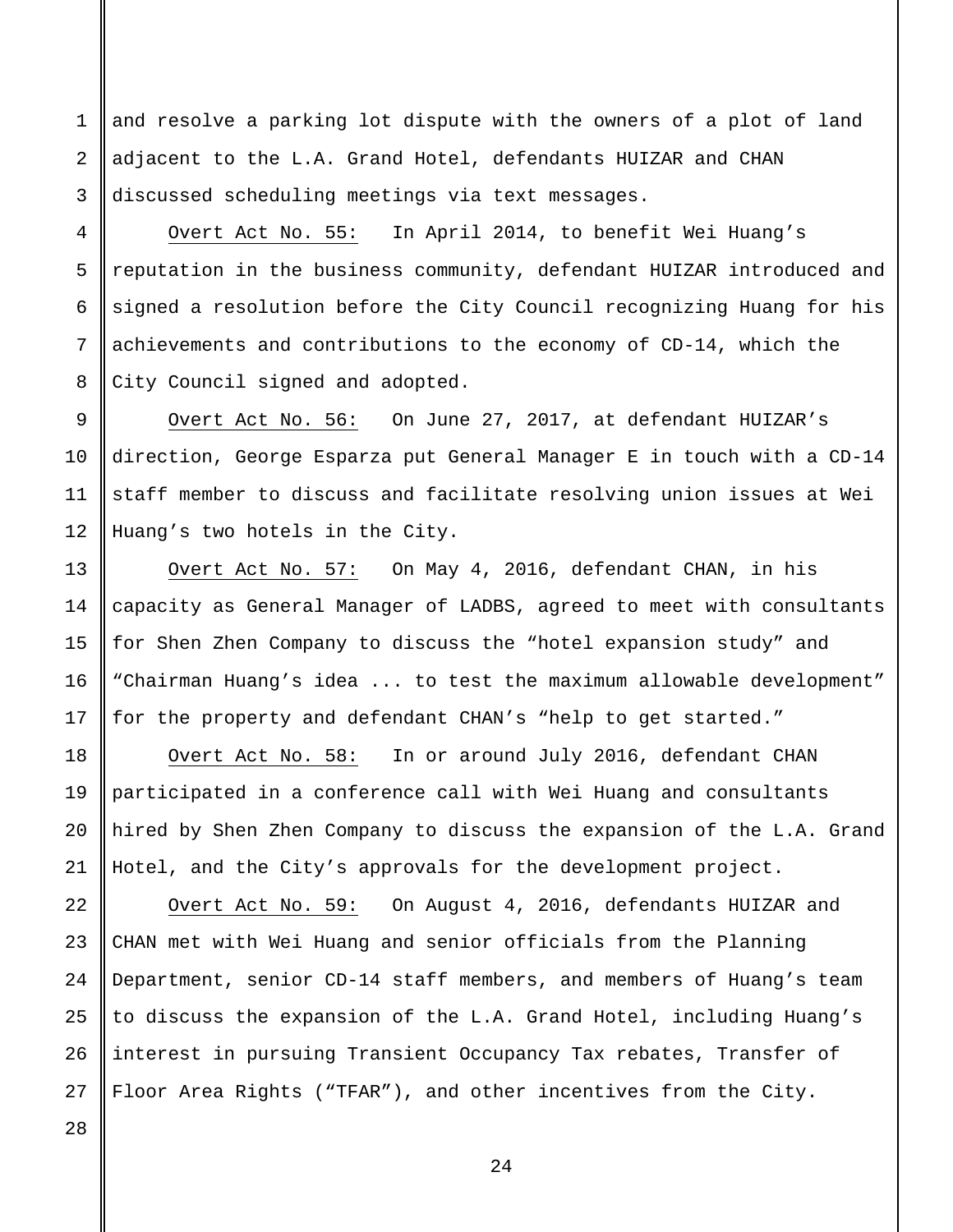Overt Act No. 60: In or around August 2016, on a private jet flight back from Las Vegas, defendant HUIZAR had a conversation with Wei Huang in which Huang requested assistance in hiring a consultant on the L.A. Grand Hotel Project, and defendant HUIZAR agreed to help.

Overt Act No. 61: On August 15, 2016, George Esparza texted defendant HUIZAR regarding the L.A. Grand Hotel Project: "Reminder boss to decide what land use expediters you want to recommend to the Chairman [Wei Huang]."

Overt Act No. 62: On October 18, 2016, George Esparza received a text message sent by Executive Director E at Wei Huang's request. The text message requested Esparza's assistance to get a letter signed by defendant HUIZAR regarding the L.A. Grand Hotel Project, explaining: "The reason for the letter is to get money from china for [t]he [L.A. Grand Hotel] project at downtown."

Overt Act No. 63: On October 19, 2016, defendant HUIZAR received an e-mail and attachment forwarded by Executive Director E that was prepared by Wei Huang regarding the L.A. Grand Hotel Project. The attachment was a draft letter from defendant HUIZAR to Huang on defendant HUIZAR's official letterhead, referencing Huang's "application for the Los Angeles Highest Building Project [the L.A. Grand Hotel Project]" and a recent meeting attended by defendant HUIZAR, defendant CHAN, and other City officials regarding the L.A. Grand Hotel Project.

Overt Act No. 64: On October 20, 2016, defendant HUIZAR signed the official letter after revising it to remove the reference to defendant CHAN and noting: "The proposed project may result in one of the largest buildings in the City of Los Angeles." At defendant

1

2

3

4

5

6

7

8

9

10

11

12

13

14

15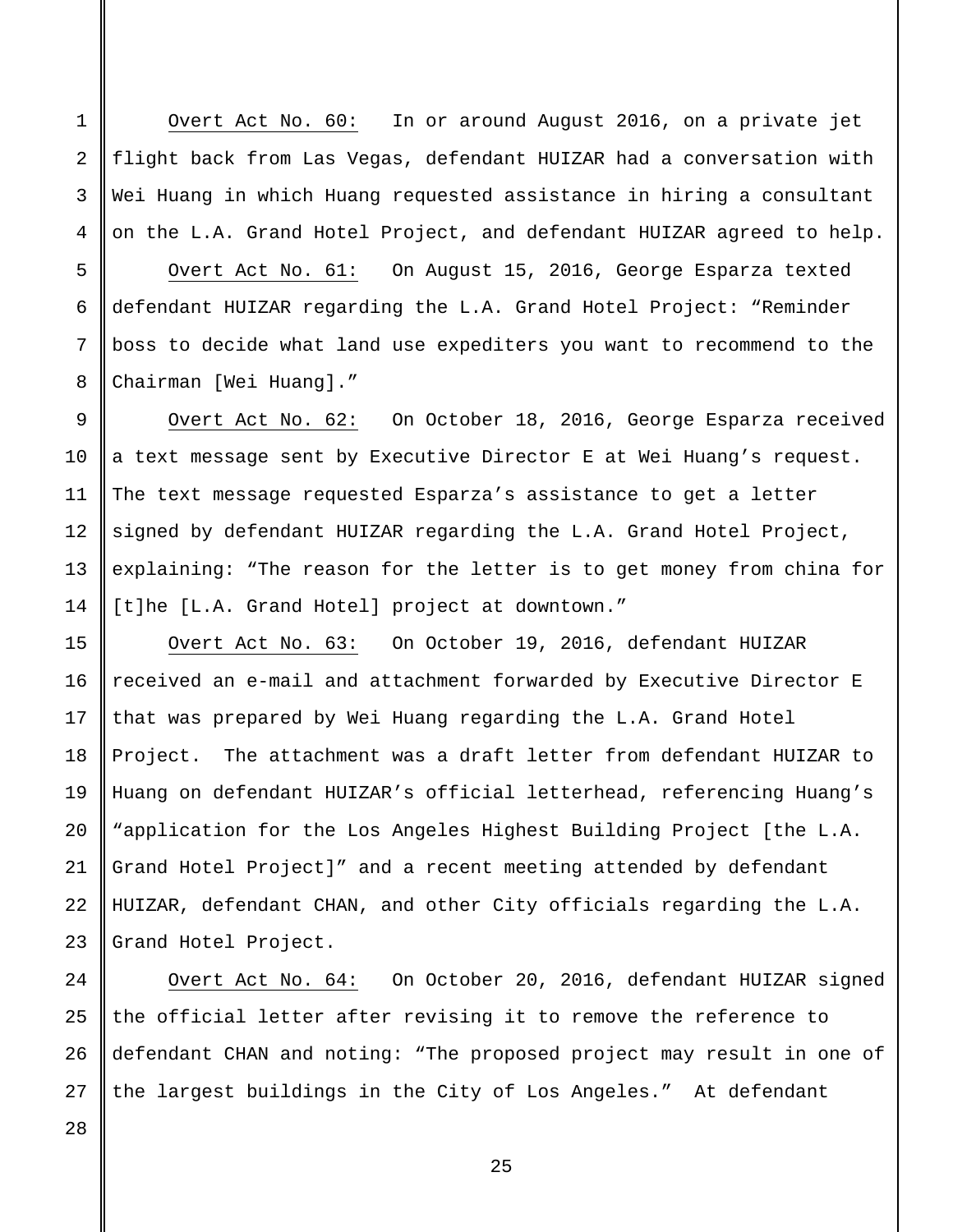1 2 HUIZAR's direction, George Esparza then sent the letter by e-mail to Wei Huang.

Overt Act No. 65: On December 16, 2016, George Esparza forwarded an e-mail to defendant HUIZAR from City Staffer A-2, listing a number of consultants, writing: "Hi Boss, Here is the list of land use consultants per [City Staffer A-2]'s past recommendations. Chairman [Wei Huang] would like us to schedule interviews on Monday."

Overt Act No. 66: On December 19, 2016, George Esparza received a voicemail from General Manager E that stated: "Hi George, this is [General Manager E], I am with Chairman [Wei Huang] right now in a meeting regarding the L.A. [Grand Hotel] project. So when you get a chance call me back and we would like to find out if you get a chance get a hold of the contact regarding this program."

Overt Act No. 67: On December 19, 2016, defendant HUIZAR sent the list of consultants to Executive Director E by e-mail, who then forwarded the list to Wei Huang by e-mail.

Overt Act No. 68: On May 9, 2017, in a telephone call, George Esparza discussed with Executive Director E the financial relationship between defendant HUIZAR and Wei Huang. Specifically, Executive Director E stated that Huang expected to lay out "everything in front of" defendant HUIZAR at an upcoming trip to Cabo San Lucas, which referred to the assistance Huang expected from defendant HUIZAR on the L.A. Grand Hotel Project. Executive Director E stated that "otherwise Chairman [Huang] [will] ask [defendant HUIZAR] to ... pay back that \$600,000 already."Esparza stated that defendant HUIZAR was "not going to do that either," referring to

28

3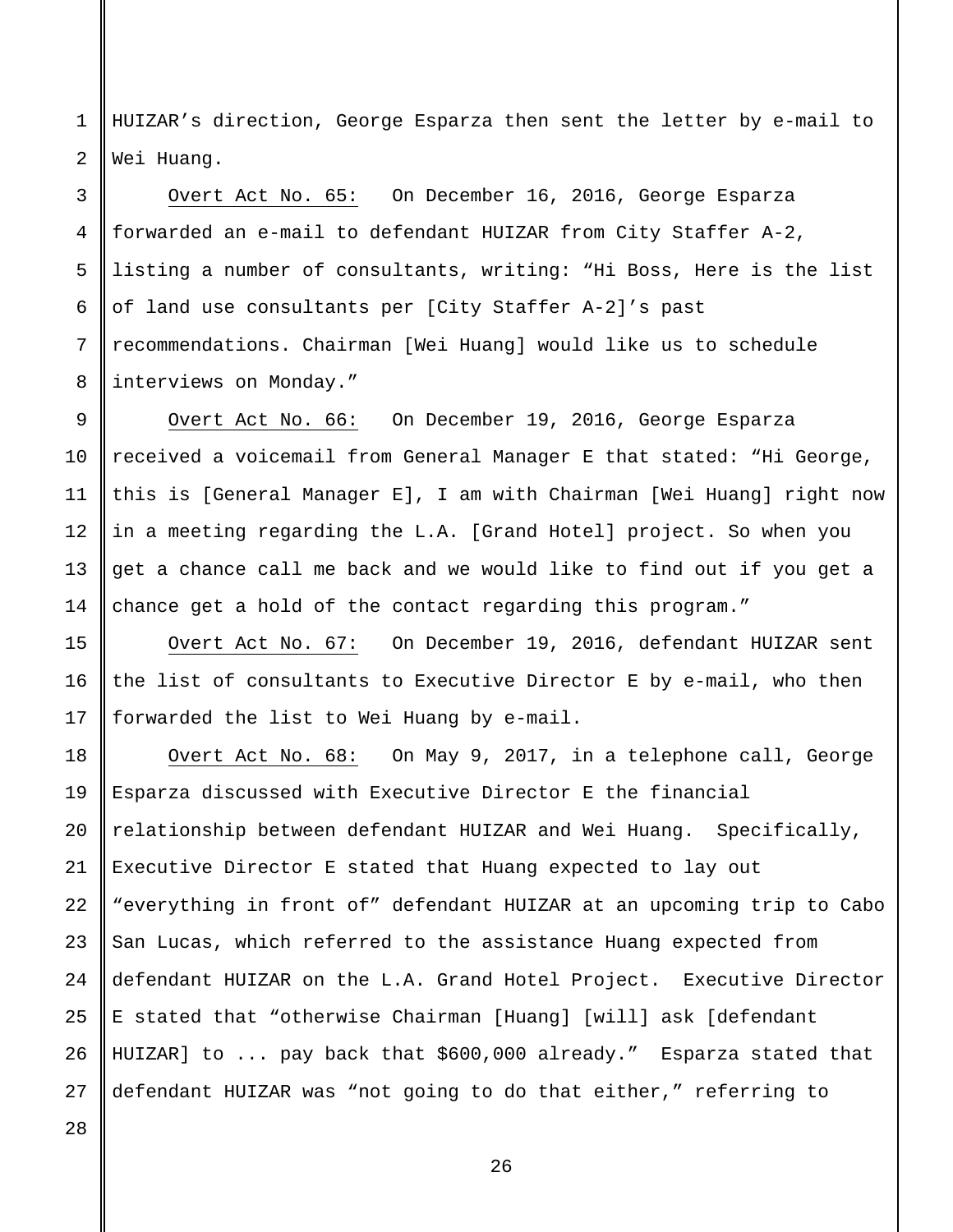paying back the \$600,000. Executive Director E then responded: "Chairman [Huang] will push him."

1

2

3

4

5

6

7

8

9

10

11

12

13

15

16

17

18

19

20

21

22

23

24

Overt Act No. 69: On May 9, 2017, in a telephone call, George Esparza told a CD-14 staffer: "Chairman [Wei Huang] should have all the leverage in the world [be]cause of what [defendant HUIZAR] owes [Huang]."

14 Overt Act No. 70: On July 19, 2018, after Shen Zhen Company had filed an application with the Planning Department on June 11, 2018, to expand and redevelop the L.A. Grand Hotel, which included, among other things, a request for a TFAR entitlement, which would need approval in the PLUM Committee and City Council, defendant HUIZAR received a text message from General Manager E stating: "Hello JOSE, this is [General Manager E] from the LA hotel, hope all is well. Chairman Huang is coming to US next week, he would like to meet with you and your staff to discuss the [L.A. Grand] hotel expansion project. Can you make time to see us?" Defendant HUIZAR responded that he "would prefer to meet [Huang] first for dinner."

> **d. CD-14 Enterprise Members' Solicitation of Political Contributions by Foreign Nationals to Help Maintain the Enterprise's Political Power**

Overt Act No. 71: On December 19, 2013, defendant CHAN forwarded by e-mail a "HUIZAR Re-Election Campaign – Donation Form" to Wei Huang, who was a foreign national prohibited from contributing to a U.S. election.

25 26 27 28 Overt Act No. 72: On April 12, 2016, defendant HUIZAR sent a text message to George Esparza confirming that a fundraiser event for a federal political candidate at Huang's hotel was "confirmed with Chairman [Huang]."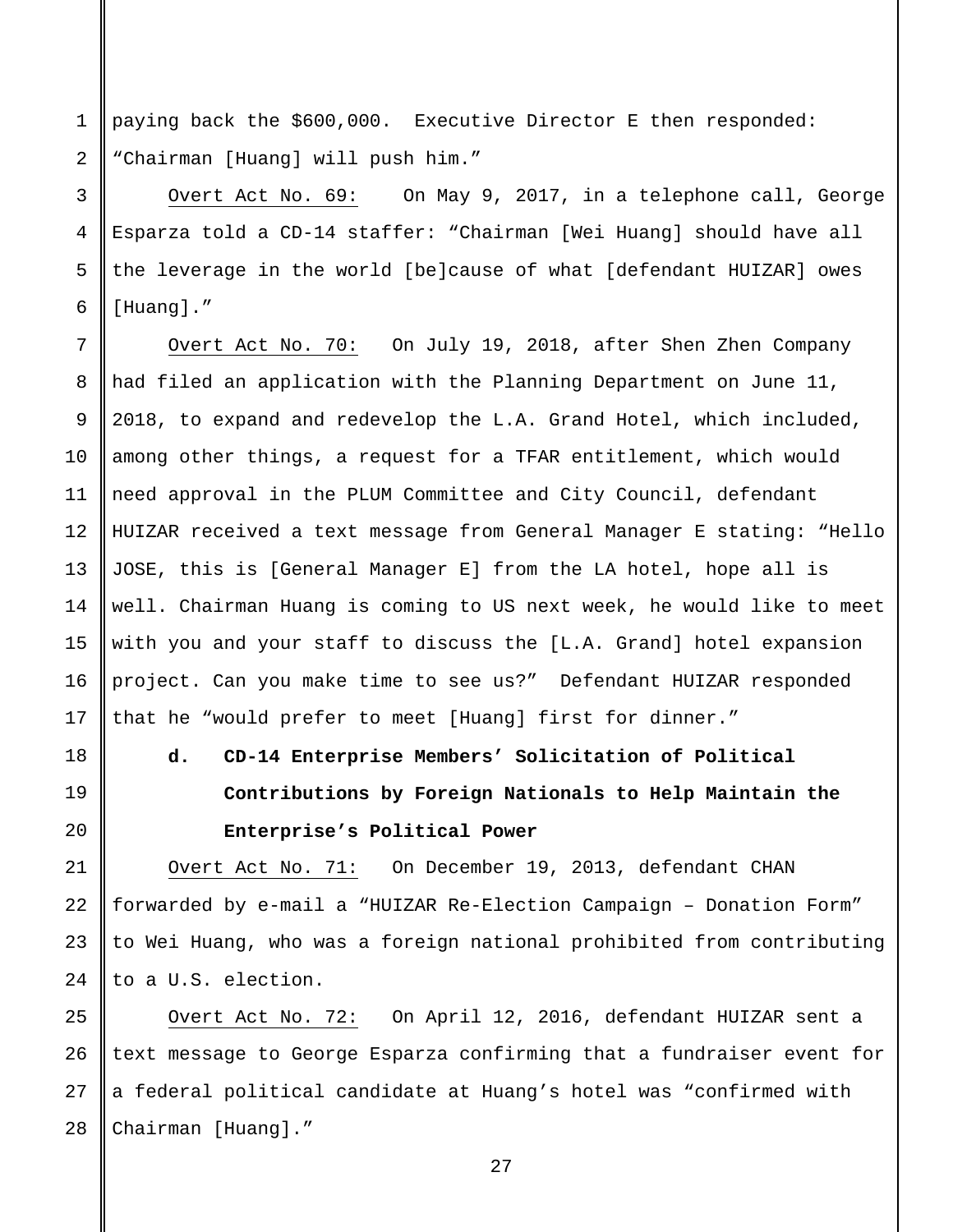Overt Act No. 73: On April 19, 2016, defendant HUIZAR sent a text message to George Esparza regarding fundraising efforts for a federal political candidate, including directing Esparza to conceal the true source of certain contributions from the political candidate's fundraiser, confirming "we are set for the 200 k as discussed. 50 k [one individual] 80 k chairman [Wei Huang] 70 k between me and [Executive Director E]." Defendant HUIZAR then wrote: "[The fundraiser] still thinks it is 50 k Justin [Kim], 50 k Indian dude and me 100 k. Keep it that way."

1

2

3

4

5

6

7

8

9

10

11

12

13

14

15

16

17

Overt Act No. 74: On April 27, 2016, George Esparza received a voicemail from General Manager E stating that General Manager E was with Wei Huang and wanted to discuss the fundraiser for the federal political candidate.

Overt Act No. 75: On February 9, 2017, George Esparza received a voicemail from General Manager E stating that Wei Huang wanted to meet with defendant HUIZAR at the L.A. Grand Hotel with a state political candidate.

18 19 20 21 22 23 24 25 26 27 28 Overt Act No. 76: On February 28, 2017, George Chiang sent a group text message to defendant CHAN and CHAN Relative 1 about a fundraiser for the state political candidate, writing: "[Executive Director E] had a 20k quota from chairman Huang. So the breakdown was 20k JOSE [HUIZAR] and 28k [Executive Director E]. Just between us. By the way, looks like that 58k check is the only one tonight. Overheard [Executive Director E] telling ... the campaign manager that chairman Huang will write a big check before the night is over." Chiang then added: "Sorry I meant JOSE [HUIZAR] 20k and [Executive Director E] 38k. On the other hand [the political candidate] knows that the entire 58k was support gathered by you [defendant CHAN]."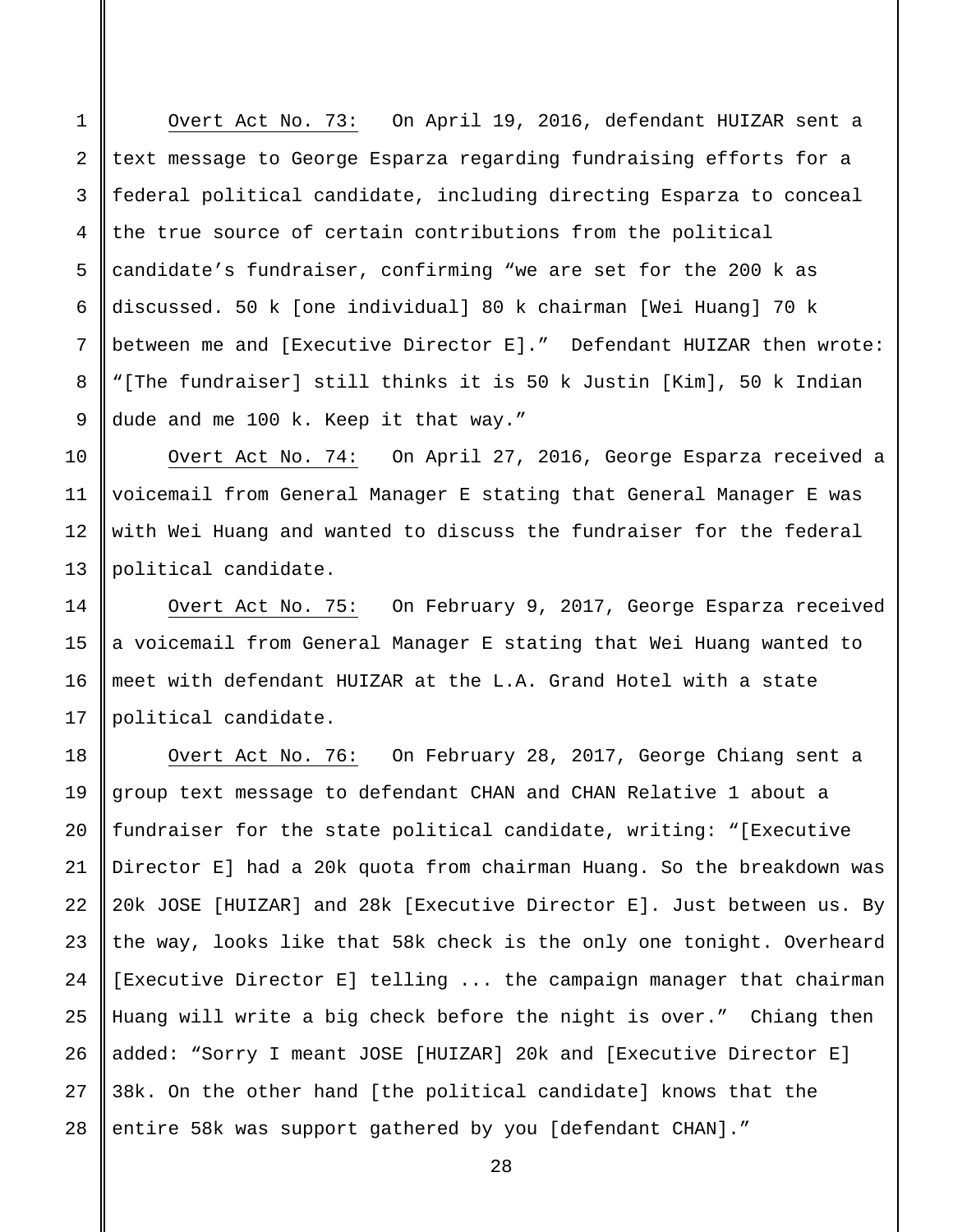Overt Act No. 77: In or around August 2018, defendant HUIZAR traveled with Wei Huang to a golf resort in Northern California, and accepted benefits from Huang, including private jet round trip transportation, accommodations, meals, and other costs. During the trip, defendant HUIZAR requested and Huang agreed to support HUIZAR Relative 1's campaign for the CD-14 seat, including by hosting a fundraiser in November 2018 and pledging to raise or contribute \$50,000 to benefit the campaign.

9 10 11 12 13 14 15 16 Overt Act No. 78: On September 4, 2018, during a conversation at the CCC Investment office, defendant CHAN and George Chiang discussed fundraising for HUIZAR Relative 1's campaign, including the contemplated \$50,000 contribution by Wei Huang. Defendant CHAN stated that defendant HUIZAR and HUIZAR Relative 1 have "both Chairmen," referring to the fact that both Huang and Fuer Yuan, who were both foreign nationals, had committed to financially support HUIZAR Relative 1's election campaign.

Overt Act No. 79: On September 24, 2018, defendant HUIZAR met with Businessperson A, who was then working at the direction of the FBI, at a restaurant in Los Angeles. During the meeting, defendant HUIZAR told Businessperson A that Wei Huang was going to host a fundraising event for HUIZAR Relative 1 at one of Huang's hotels on November 9, 2018, with the goal of raising \$100,000.

23 24 25 26 27 Overt Act No. 80: On October 17, 2018, defendant HUIZAR sent a text message to General Manager E, writing: "The chairman [Wei Huang] and I had spoken about setting up a fundraiser for [HUIZAR Relative 1] on November 9 at [Huang's hotel]. Checking in to see if we are still planning it. Can u send me your email to send a draft

28

1

2

3

4

5

6

7

8

17

18

19

20

21

22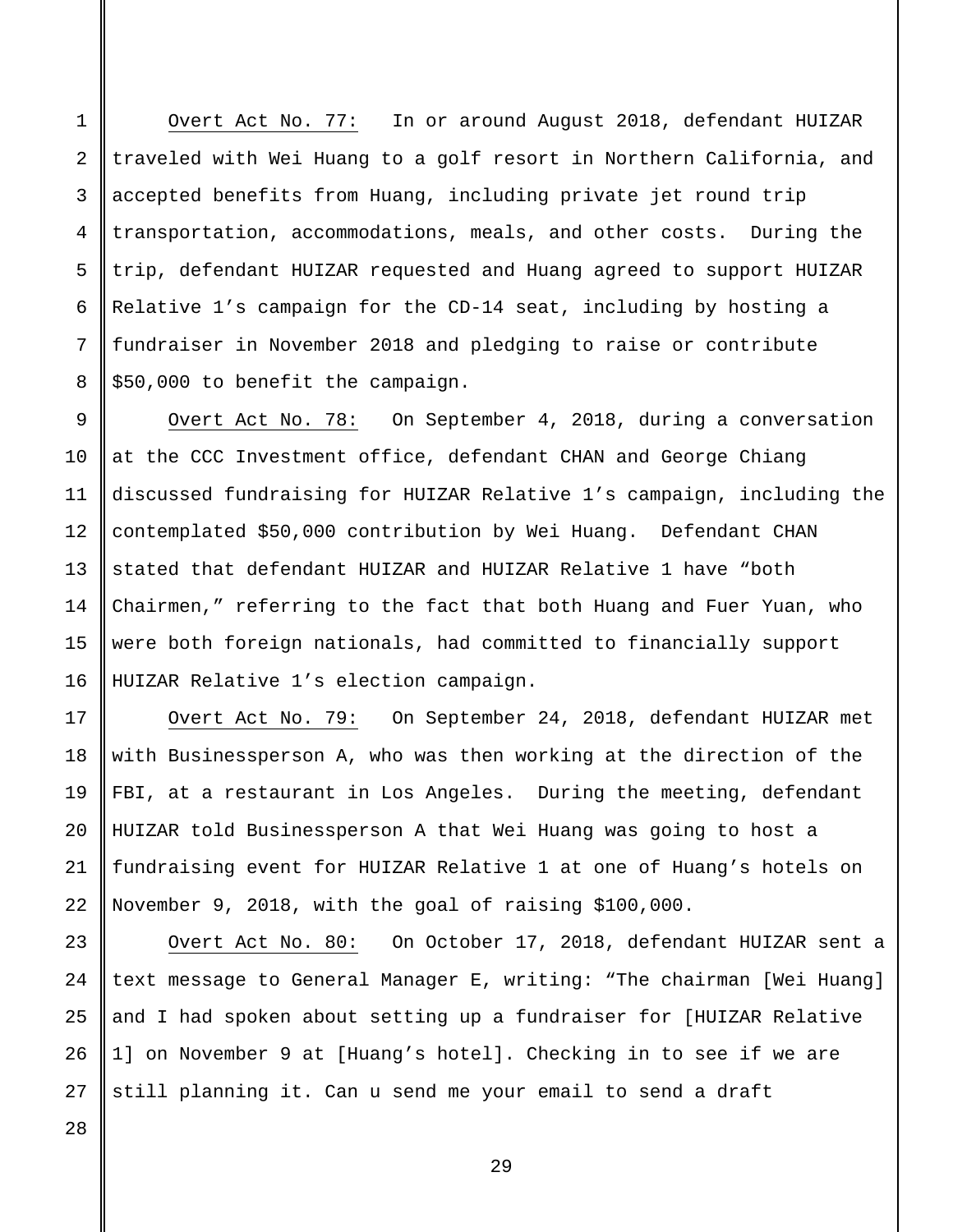Invitation for event and can u also check with chairman if we are still moving forward with event?"

1

2

3

4

5

6

7

8

9

10

11

12

13

14

 $2.0$ 

21

24

Overt Act No. 81: On October 18, 2018, defendant HUIZAR received a text message from General Manager E sent on behalf of Wei Huang, confirming that Huang would allow his hotel to host the fundraiser for HUIZAR Relative 1, writing: "Chairman [Huang] agree with the arrangement. [Huang's relative] will be the contact person at [Huang's hotel] handle all the detail."

Overt Act No. 82: On November 5, 2018, defendant HUIZAR sent a text message to General Manager E, writing: "I didn't get around to confirming the November 9 event with chairman [Wei Huang] with [Huang's relative] as we discussed. We are rescheduling the nov 9 event. Please let Chairman know if we can reschedule for end of November and if we can confirm a date."

15 16 17 18 19 Overt Act No. 83: On November 5, 2018, defendant HUIZAR sent defendant CHAN a text message, writing: "Hey RAY [CHAN]. We are rescheduling the nov 9 event. Hopefully u can still raise the funds for the event as we discussed when rescheduled." Defendant CHAN replied: "Yes sir!"

22 23 Overt Act No. 84: On November 6, 2018, defendant CHAN sent defendant HUIZAR a text message confirming defendant CHAN had received \$12,500 in contributions to HUIZAR Relative 1's campaign, and expected another \$12,500 by November 16, 2018.

# **(2) 940 Hill Bribery Scheme**

25 26 27 28 Overt Act No. 85: On August 8, 2016, after Labor Organization A filed an appeal that prevented the 940 Hill Project from progressing through the City approval process, Justin Kim received a telephone call from David Lee, asking Kim to obtain defendant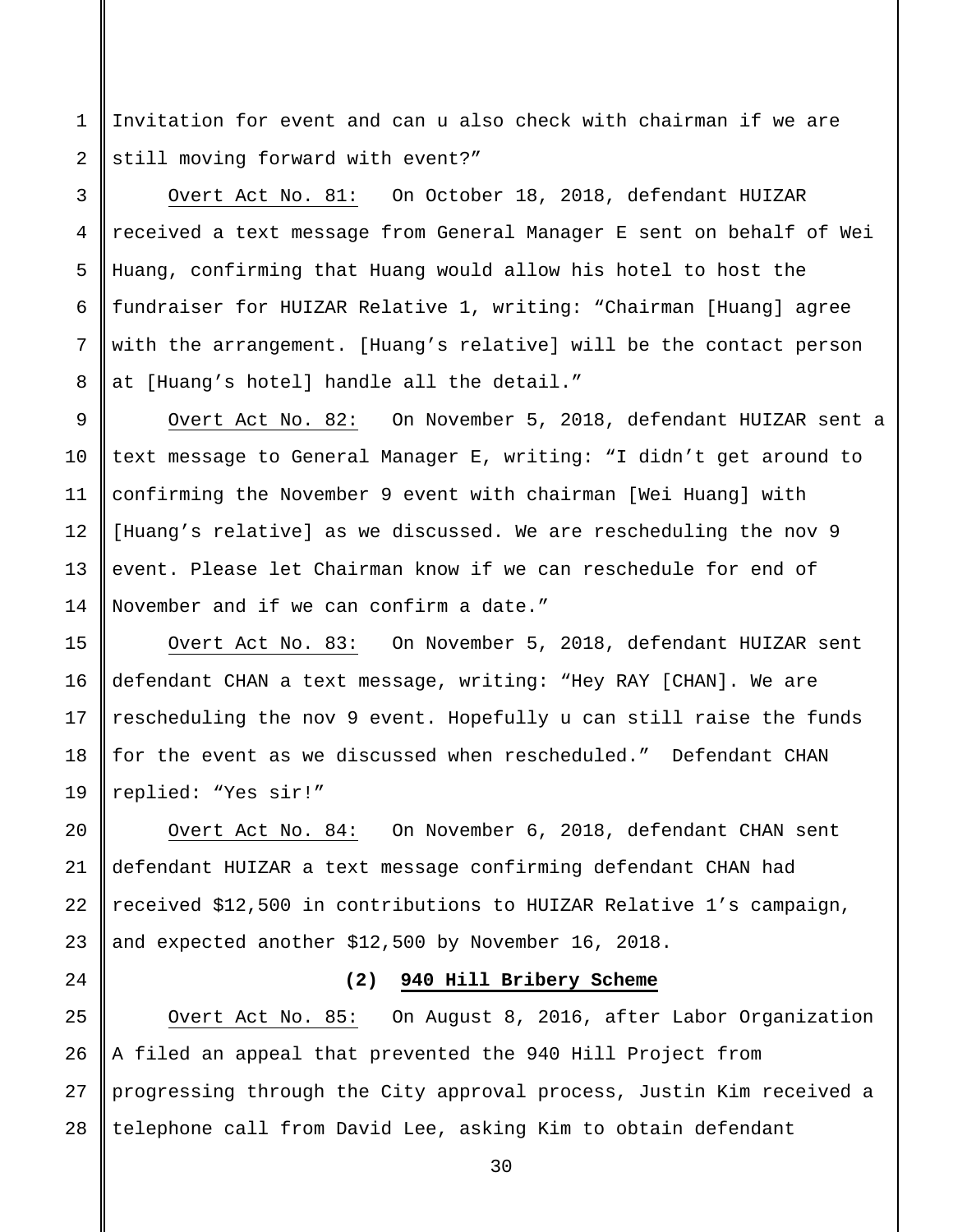HUIZAR's assistance in dealing with the appeal, which could ultimately reach the PLUM Committee, which defendant HUIZAR chaired.

Overt Act No. 86: On August 9, 2016, Justin Kim received a copy of the appeal from David Lee by e-mail, which Kim then forwarded to George Esparza by e-mail.

Overt Act No. 87: On September 1, 2016, defendant HUIZAR received a written brief from City Staffer A-2 regarding the 940 Hill Project, which noted that "Justin Kim will be requesting your support in denying the appeal," and that a certain component of the appeal would reach the PLUM Committee and City Council.

Overt Act No. 88: On September 1, 2016, defendant HUIZAR, George Esparza, and Justin Kim had dinner together and then visited a Korean karaoke establishment, where Kim asked defendant HUIZAR for assistance with the appeal on the 940 Hill Project, and defendant HUIZAR agreed to help. Kim then called David Lee and asked him to join the group at karaoke, which Lee did.

Overt Act No. 89: On September 2, 2016, George Esparza and Justin Kim met for lunch in Los Angeles. At defendant HUIZAR's direction, Esparza expressed to Kim that defendant HUIZAR would not help the 940 Hill Project for free and that defendant HUIZAR would require a financial benefit in exchange for his help ensuring the 940 Hill Project moved forward through the City approval process.

Overt Act No. 90: On September 3, 2016, Justin Kim met with David Lee at a bowling alley in Little Tokyo, where Kim conveyed to Lee the message from defendant HUIZAR and George Esparza, namely, that defendant HUIZAR's assistance on the 940 Hill Project would require that defendant HUIZAR receive a financial benefit.

28

1

2

3

4

5

6

7

8

9

10

11

12

13

14

15

16

17

18

19

20

21

22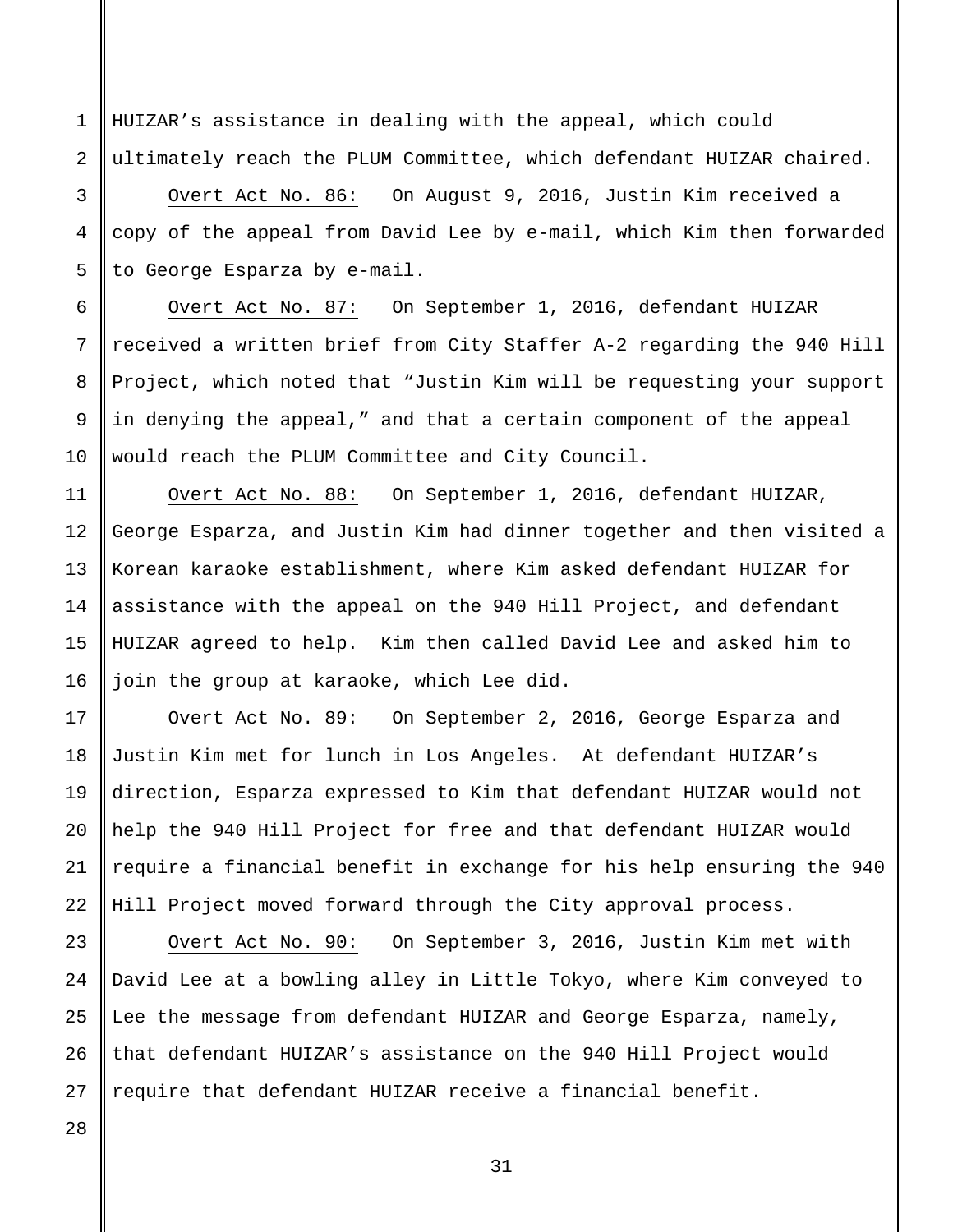1 2 3 4 5 6 7 8 9 Overt Act No. 91: On January 17, 2017, defendant HUIZAR, George Esparza, and Justin Kim met with David Lee's business associates at defendant HUIZAR's City Hall office to discuss, among other things, the 940 Hill Project. During a private meeting that included only defendant HUIZAR, Esparza, and Kim, Kim again asked defendant HUIZAR for assistance with the appeal, and defendant HUIZAR responded that he could help. Defendant HUIZAR also stated that defendant HUIZAR wanted Kim to be a major supporter when HUIZAR Relative 1 ran for the CD-14 seat.

Overt Act No. 92: In or around January 2017, at the direction of defendant HUIZAR, George Esparza obtained information indicating that resolving the appeal on the 940 Hill Project would save David Lee an estimated \$30 million on development costs.

Overt Act No. 93: On January 19, 2017, defendant HUIZAR and George Esparza discussed asking David Lee for \$1.2 million to resolve the Labor Organization A appeal, with \$500,000 to be paid to defendant HUIZAR, \$500,000 to be paid to Justin Kim, and \$200,000 to be paid to Esparza.

Overt Act No. 94: In or around January 2017, based on his conversations with defendant HUIZAR and Lobbyist C, George Esparza told Justin Kim that it would cost approximately \$1.2 million to \$1.4 million to convince defendant HUIZAR to resolve the appeal and allow the 940 Hill Project to move forward in the City approval process.

Overt Act No. 95: Between February 2, 2017 and February 10, 2017, George Esparza had a text message conversation with defendant HUIZAR discussing the negotiation of the bribe payment and the amount of the bribe payment from David Lee to defendant HUIZAR, while at the

10

11

12

13

14

15

16

17

18

19

20

21

22

23

24

25

26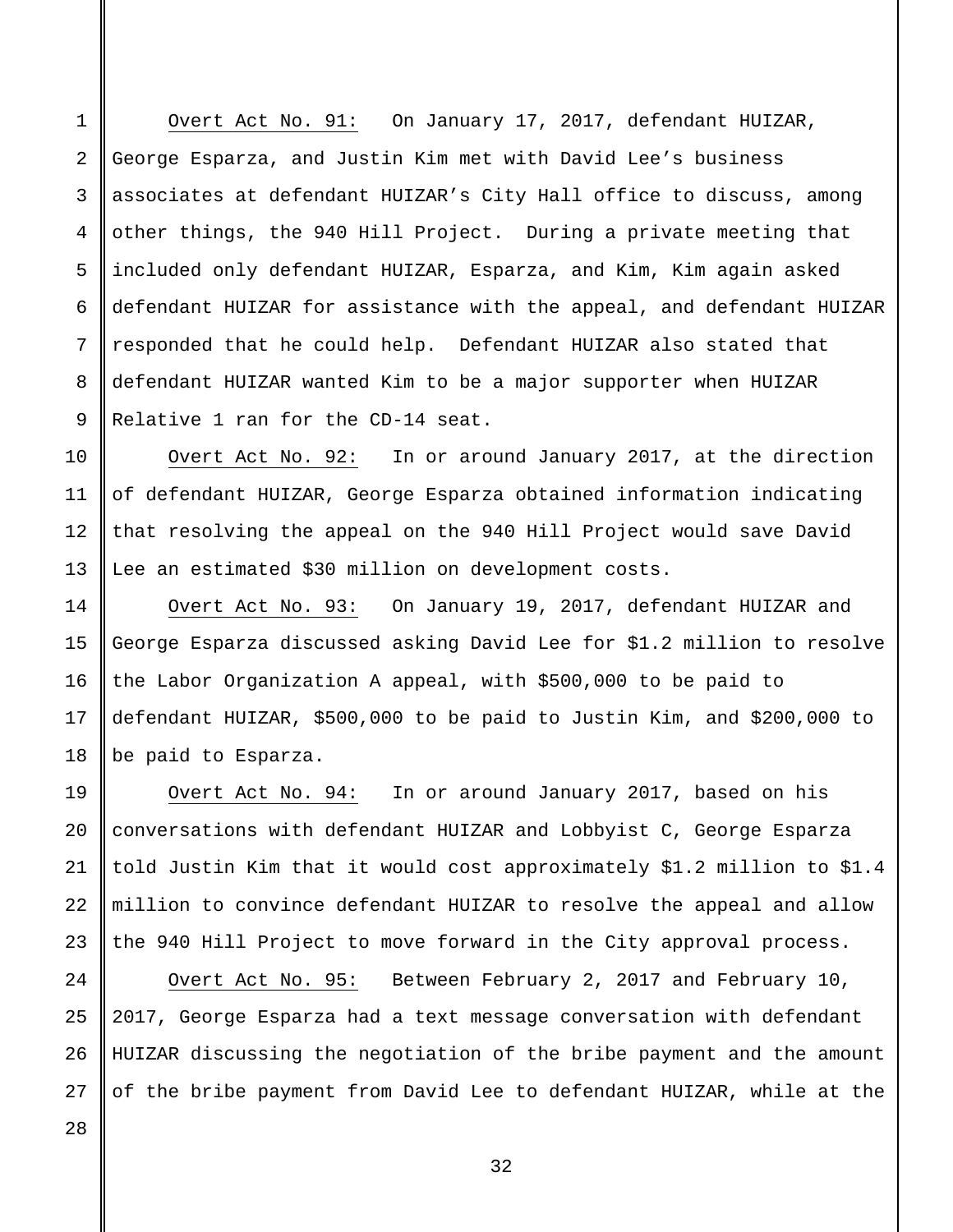1 2 same time having a text message conversation with Justin Kim about the same issues.

Overt Act No. 96: In approximately February 2017, George Esparza and Justin Kim had discussions regarding the negotiation of the bribe amount. Kim conveyed a counteroffer of \$500,000 cash from David Lee for defendant HUIZAR. Esparza then conveyed this counteroffer to defendant HUIZAR, stating specifically that defendant HUIZAR would obtain \$300,000 total and Kim would receive \$200,000 total for facilitating the bribery scheme.

Overt Act No. 97: In approximately February 2017, George Esparza and defendant HUIZAR discussed the appeal, and defendant HUIZAR instructed Esparza to speak to Lobbyist C, a close associate of the Executive Director of Labor Organization A.

Overt Act No. 98: On February 14, 2017, George Esparza had a text message conversation with Lobbyist C about setting up a private meeting between Lobbyist C and defendant HUIZAR. Specifically, Esparza wrote: "My boss [defendant HUIZAR] asked if you guys can have a one on one on Tuesday at 830am?... Just you and the Councilman."

24 Overt Act No. 99: On February 21, 2017, defendant HUIZAR and George Esparza discussed the appeal, and defendant HUIZAR stated that he would talk to Lobbyist C to encourage Labor Organization A to withdraw the appeal. Defendant HUIZAR also told Esparza that the appeal could be denied in the PLUM Committee. Esparza then documented this conversation via notes on his phone.

25 26 27 Overt Act No. 100: In approximately February 2017, defendant HUIZAR discussed the appeal with Lobbyist C, and conveyed that defendant HUIZAR would oppose the appeal in the PLUM committee.

33

28

3

4

5

6

7

8

9

10

11

12

13

14

15

16

17

18

19

20

21

22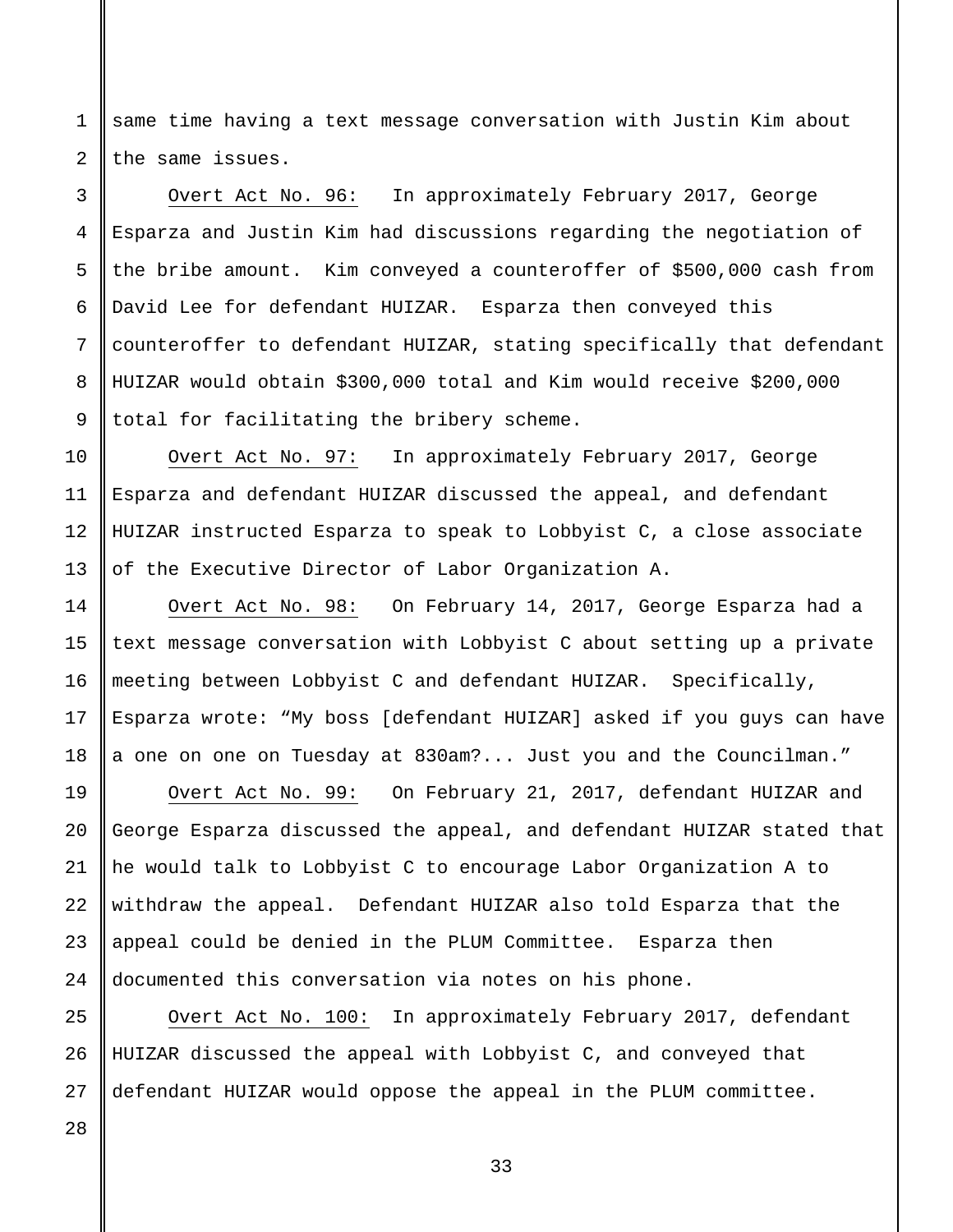1 2 Lobbyist C agreed to discuss the issue with the Executive Director of Labor Organization A.

3 4 5 6 7 Overt Act No. 101: On February 22, 2017, George Esparza had a text message conversation with Lobbyist C about a private meeting at defendant HUIZAR's request. Specifically, Esparza wrote: "I still need to talk to you one on one per my bosses [defendant HUIZAR] request."

Overt Act No. 102: On March 1, 2017, George Esparza had a text message conversation with Lobbyist C about the status of the appeal.

10 Overt Act No. 103: On March 3, 2017, George Esparza received a text message from Lobbyist C regarding the appeal on the 940 Hill Project, which stated: "Appeal dropped today." Esparza then informed Justin Kim that defendant HUIZAR had held up his end of the bargain and helped resolve the appeal.

Overt Act No. 104: In early March 2017, Justin Kim informed David Lee that defendant HUIZAR held up his end of the agreement and helped resolve the appeal.

Overt Act No. 105: On March 14, 2017, Justin Kim met with David Lee at Lee's office in Los Angeles and received cash from Lee, which was intended to be a bribe from Lee to pay for defendant HUIZAR's assistance in resolving the appeal.

Overt Act No. 106: On March 14, 2017, George Esparza sent a text message to Justin Kim that asked: "Address again please." Kim provided the address for David Lee's office, which Esparza entered into his Waze application. Esparza then texted Kim: "I'm on the corner. Wait for u in my car."

27 28 Overt Act No. 107: On March 14, 2017, Justin Kim met with George Esparza in a car outside David Lee's office and gave Esparza

8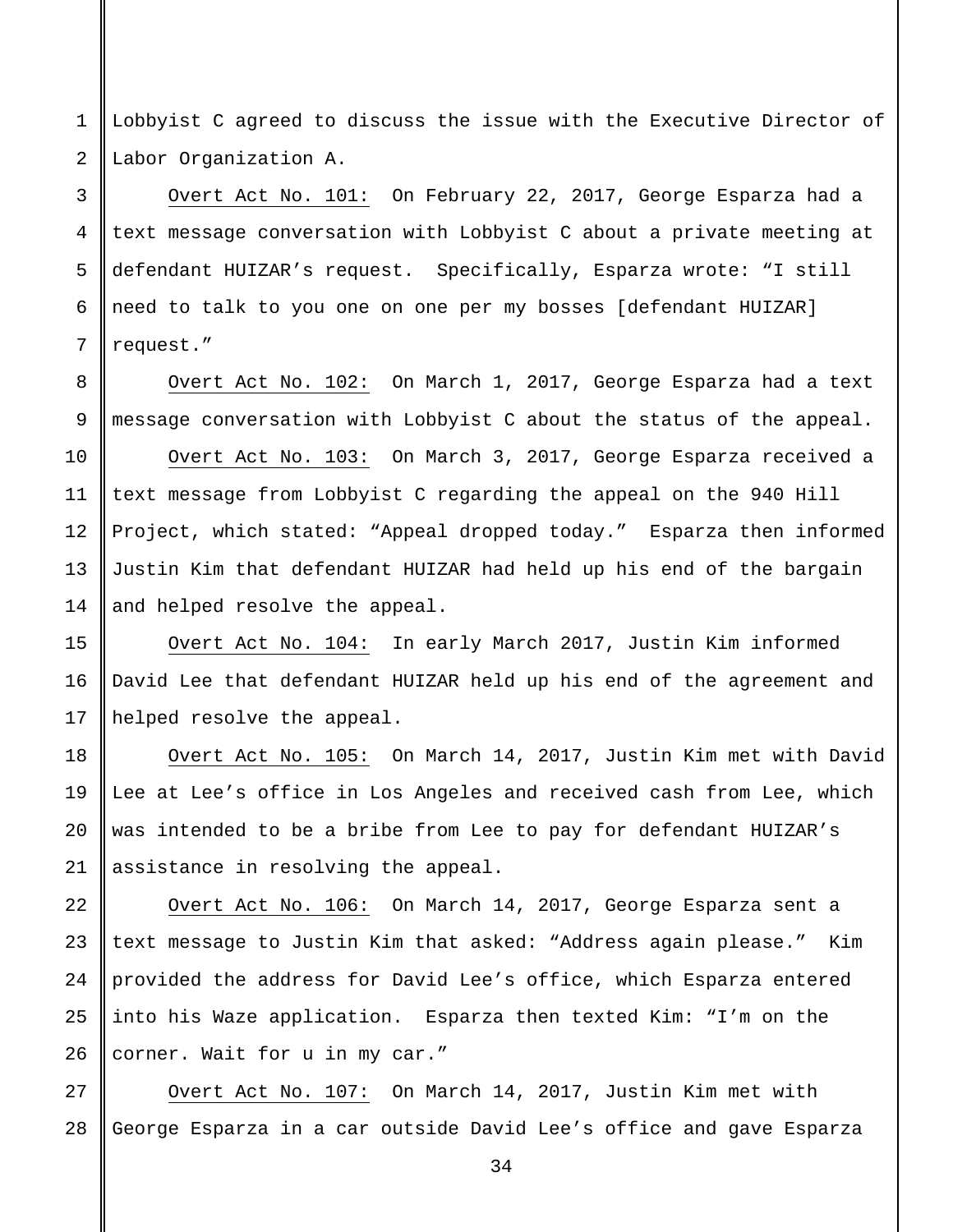cash to deliver to defendant HUIZAR, but Kim kept some cash for himself for facilitating the bribe payment.

1

2

3

4

5

6

7

8

9

10

11

12

13

14

15

16

17

18

19

20

21

22

Overt Act No. 108: On March 14, 2017, George Esparza sent a text message to defendant HUIZAR, asking: "Are you home?" Defendant HUIZAR responded: "Yes." Esparza then wrote: "Can I stop by? Just finished meeting with Justin [Kim]."

Overt Act No. 109: On March 14, 2017, defendant HUIZAR and George Esparza met at defendant HUIZAR's residence. Esparza told defendant HUIZAR that David Lee had provided \$400,000 in cash, and that Lee would provide the remaining \$100,000 later. Esparza stated that Justin Kim had provided \$200,000 of that cash to Esparza. At the meeting, Esparza showed defendant HUIZAR a liquor box filled with cash. Defendant HUIZAR told Esparza to hold on to and hide the money at Esparza's residence until defendant HUIZAR asked for it. Defendant HUIZAR told Esparza that Esparza could have \$100,000 of the \$300,000 total amount defendant HUIZAR expected to receive from Lee, meaning defendant HUIZAR's share of the bribe was \$200,000.

Overt Act No. 110: In or around July 2017, Justin Kim met with David Lee at Lee's office in Los Angeles. In that meeting, Lee provided Kim an additional \$100,000 in cash, which they understood was meant to be a bribe to defendant HUIZAR, but which Kim kept for himself.

23 24 25 26 27 28 Overt Act No. 111: On December 28, 2017, defendant HUIZAR and George Esparza met at City Hall and, in defendant HUIZAR's private bathroom, discussed various topics, including Esparza's interviews with the FBI and the cash bribe Esparza was holding for defendant HUIZAR. Specifically, during that conversation, defendant HUIZAR stated: "I have a lot of expenses now that [HUIZAR Relative 1]'s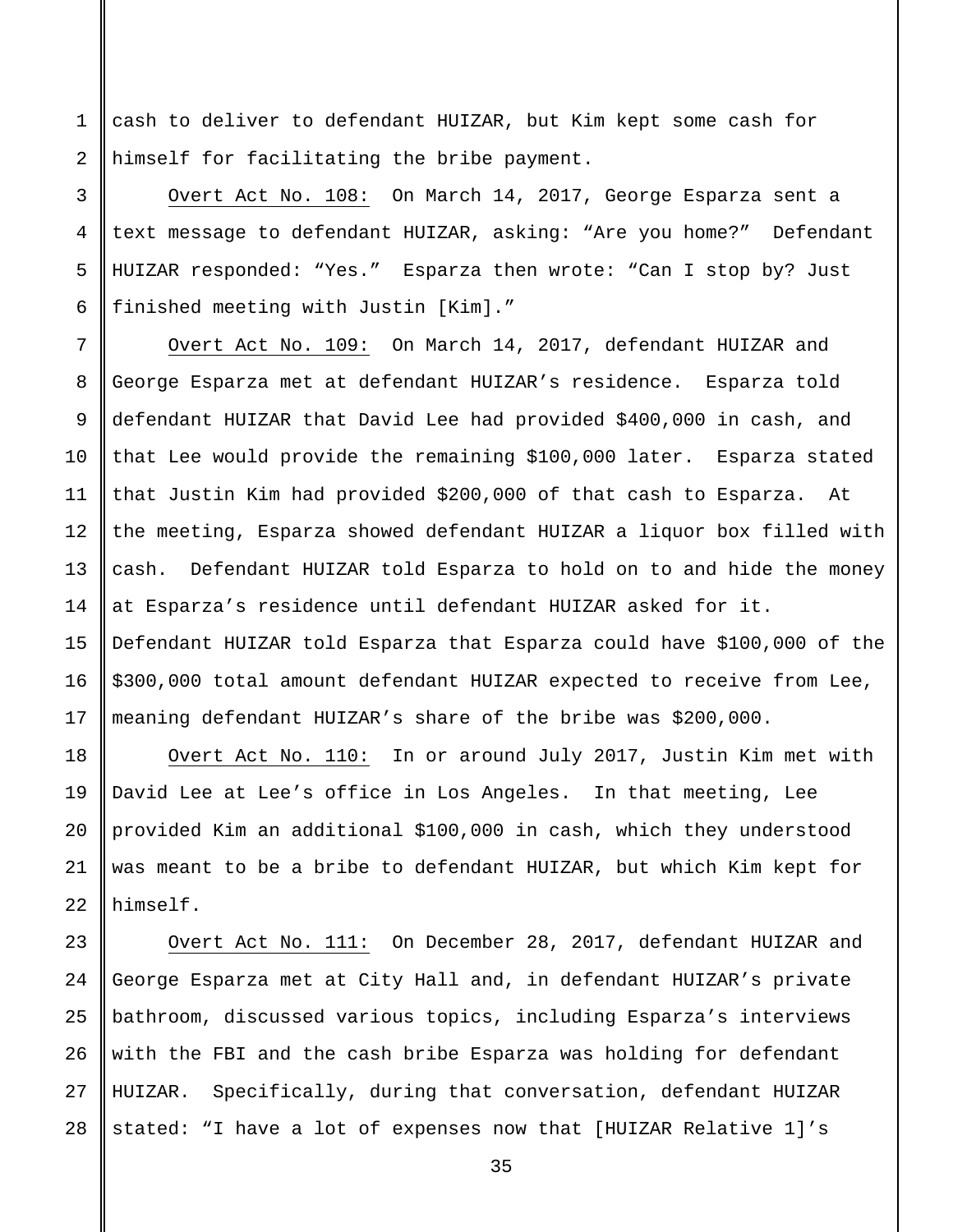running. [HUIZAR Relative 1] is not going to be working anymore.... Um, that is mine, right? ... That is mine." Esparza affirmed the \$200,000 cash bribe money was defendant HUIZAR's. Defendant HUIZAR and Esparza agreed to wait until April 1, 2018, for Esparza to provide the \$200,000 cash owed to defendant HUIZAR, to allow some cooling off after Esparza's interviews with the FBI in hopes that it would decrease the likelihood of law enforcement discovering the cash.

Overt Act No. 112: In or around April 2018, defendant HUIZAR and George Esparza communicated by telephone and agreed to postpone their meeting to deliver defendant HUIZAR's \$200,000 in bribery cash to October 1, 2018.

Overt Act No. 113: On September 30, 2018, as part of a series of unanswered text messages he sent to George Esparza regarding the expected delivery of defendant HUIZAR's cash bribe, defendant HUIZAR wrote: "Hey George. Tomorrow is October first. When we gonna meet?"

Overt Act No. 114: On October 4, 2018, defendant HUIZAR wrote to George Esparza via text message: "Hey George. So we gonna meet up like u said we would after October?"

20 21 22 23 24 Overt Act No. 115: On October 5, 2018, defendant HUIZAR met with Justin Kim at a hotel in Pasadena, where defendant HUIZAR asked Kim to turn off his phone to ensure their meeting was not recorded. Defendant HUIZAR stated that he had not gotten his share and held up two fingers, referring to the \$200,000, which was defendant HUIZAR's share of the bribe payment from David Lee in exchange for defendant HUIZAR's help with the appeal, because George Esparza was still holding on to the cash.

25 26 27

28

1

2

3

4

5

6

7

8

9

10

11

12

13

14

15

16

17

18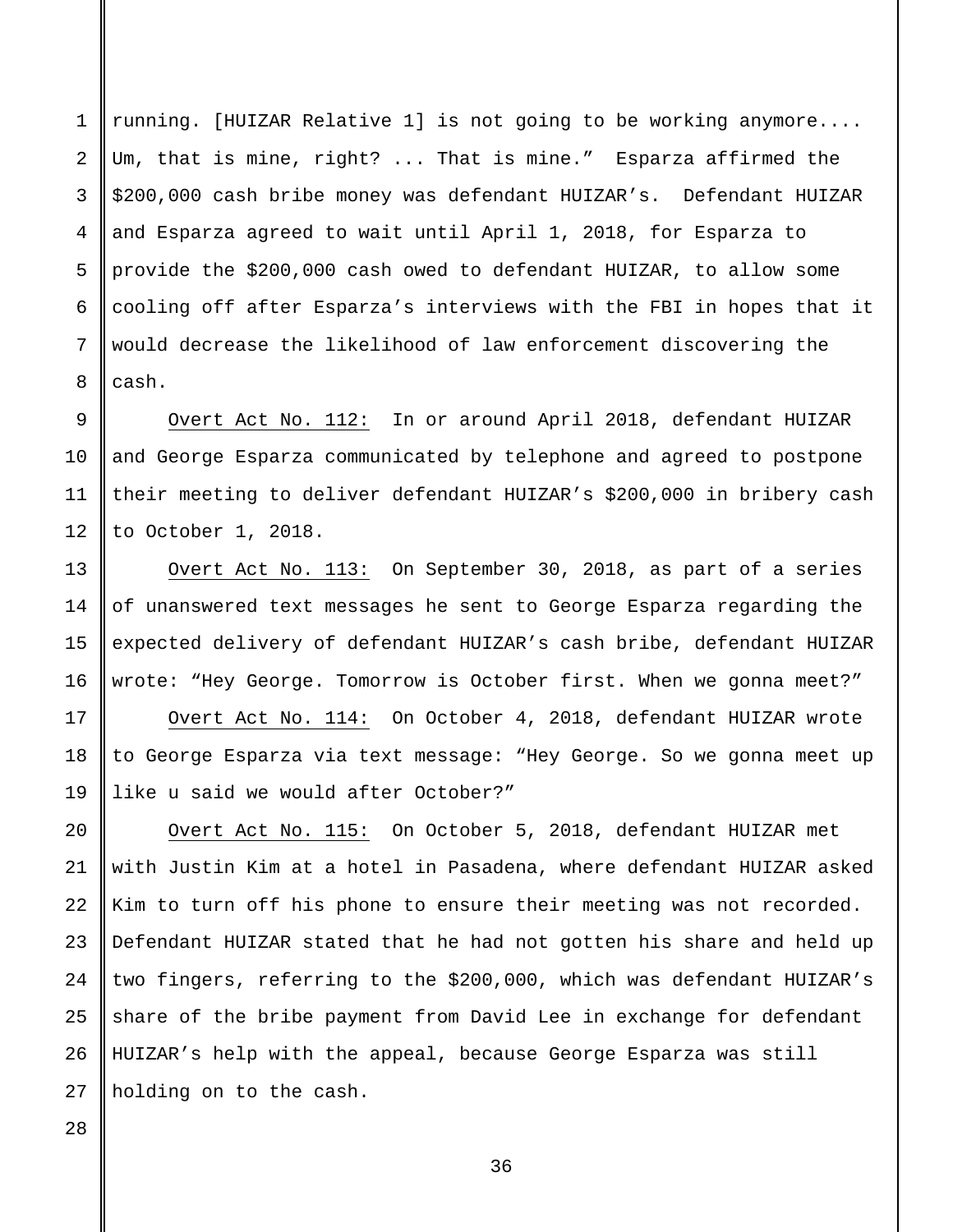Overt Act No. 116: On October 14, 2018, defendant HUIZAR wrote to George Esparza via text message: "George. I've been trying to connect with you. We have a meeting that was supposed to occur on October 1."

Overt Act No. 117: On October 20, 2018, defendant HUIZAR wrote to George Esparza via text message: "George. I've been trying to reach u. When are we going to meet and square up?"

14 Overt Act No. 118: On October 22, 2018, defendant HUIZAR wrote to George Esparza via text message: "Sounds like u don't ever want to meet and face up to your commitment to meet on October 1 and u are using other pretexts as to why u don't want to meet. You are using excuses as for the real reason u don't want to meet and u know it. U told me October. Now What? Each time comes up and u don't want to meet at all? U want it all and that's the real reason why you don't want to meet and are using all kind of excuses. One more time, when are we going to meet?"

16 17

18

19

20

21

22

23

24

25

26

15

1

2

3

4

5

6

7

8

9

10

11

12

13

#### **(3) Luxe Hotel Bribery Schemes**

**a. Early Corrupt Relationship with Jia Yuan**

Overt Act No. 119: On March 24, 2014, defendant CHAN facilitated the introduction of defendant HUIZAR to Jia Yuan and Fuer Yuan via an e-mail to George Esparza.

Overt Act No. 120: On August 21, 2014, defendant HUIZAR received an e-mail from Employee D, which copied General Manager D, requesting defendant HUIZAR's assistance regarding an American Disabilities Act ("ADA") compliance issue at the Luxe Hotel located in CD-14.

27 28 Overt Act No. 121: On August 26, 2014, defendant HUIZAR received an e-mail from Employee D, sent to defendant HUIZAR, a CD-14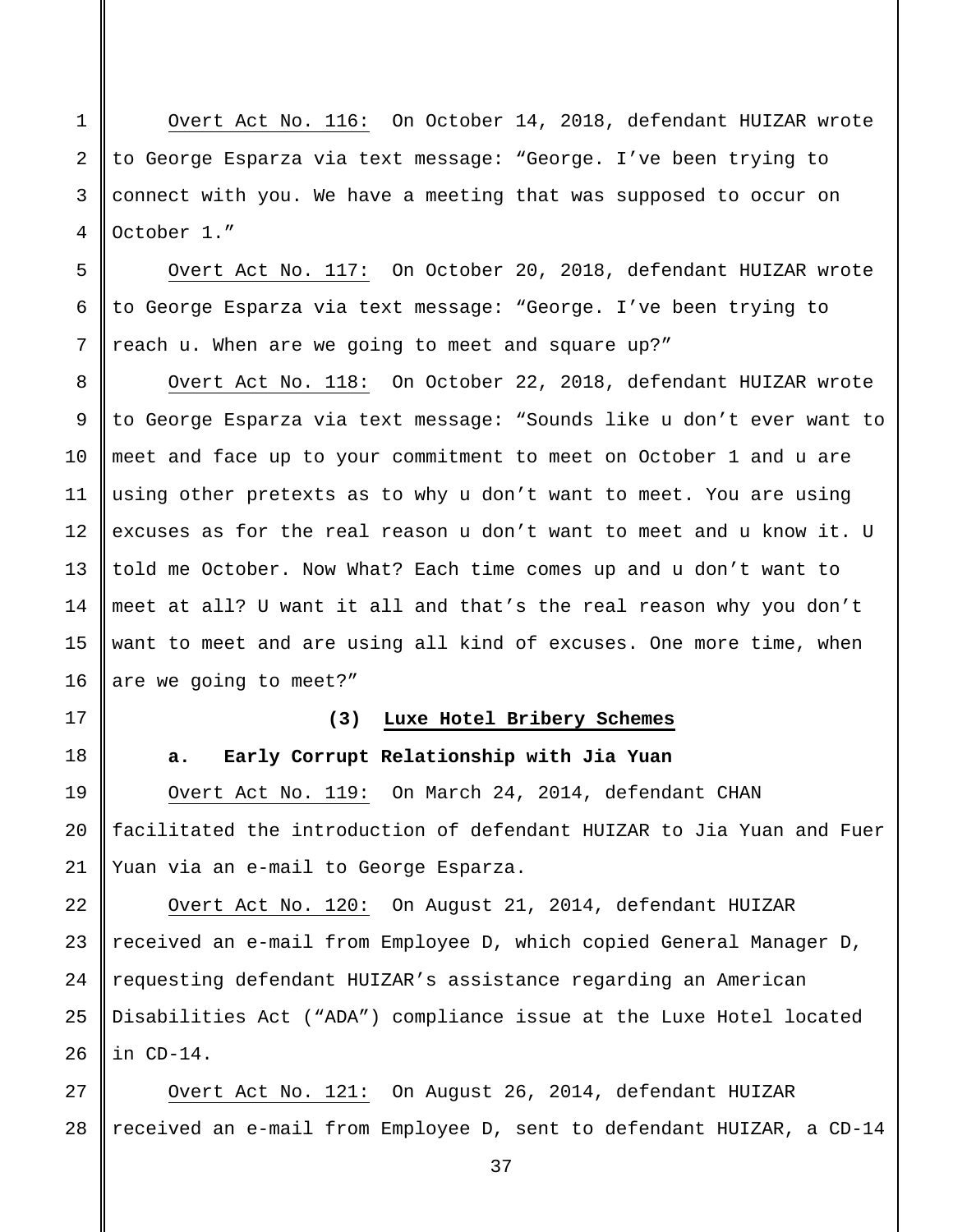staffer, and General Manager D, that stated: "I just got a call from Building and Safety Department of LA City, and a meeting with them is confirmed tomorrow morning to discuss about our ADA challenge. Thanks so much again for JOSE [HUIZAR] and you for helping us with this."

Overt Act No. 122: On August 27, 2014, defendant CHAN confirmed to defendant HUIZAR that he helped resolve the ADA issue for Jia Yuan, writing in a text message: "I took care of the disabled access issue for the [Luxe] Hotel already. I told them that you asked me to help. They were very appreciative."

Overt Act No. 123: On September 19, 2014, George Esparza forwarded to defendant HUIZAR an e-mail from Employee D that attached three Katy Perry concert tickets valued at approximately \$1,000 total for defendant HUIZAR and his family.

Overt Act No. 124: On November 4, 2014, defendant CHAN sent a text message to defendant HUIZAR, writing: "I will be having dinner with chairman [Fuer Yuan] tonight. I also knew that you will have dinner with him Thursday. I just want to touch base with you as to what George Chiang and I should tell him."

Overt Act No. 125: On November 4, 2014, George Chiang sent an e-mail to George Esparza with the subject line "HUIZAR Fundraising," writing: "Can you get me in touch with [defendant HUIZAR]? [Defendant CHAN] and I had dinner with [Jia Yuan] last night regarding pledging their support so I want to discuss this to prepare the Councilman's dinner with them this Thursday."

Overt Act No. 126: On November 26, 2014, defendant HUIZAR, George Esparza, and George Chiang met with Chairman Fuer Yuan and HUIZAR Relative 1 over dinner at the Luxe Hotel, where defendant

27 28

1

2

3

4

5

6

7

8

9

10

11

12

13

14

15

16

17

18

19

20

21

22

23

24

25

26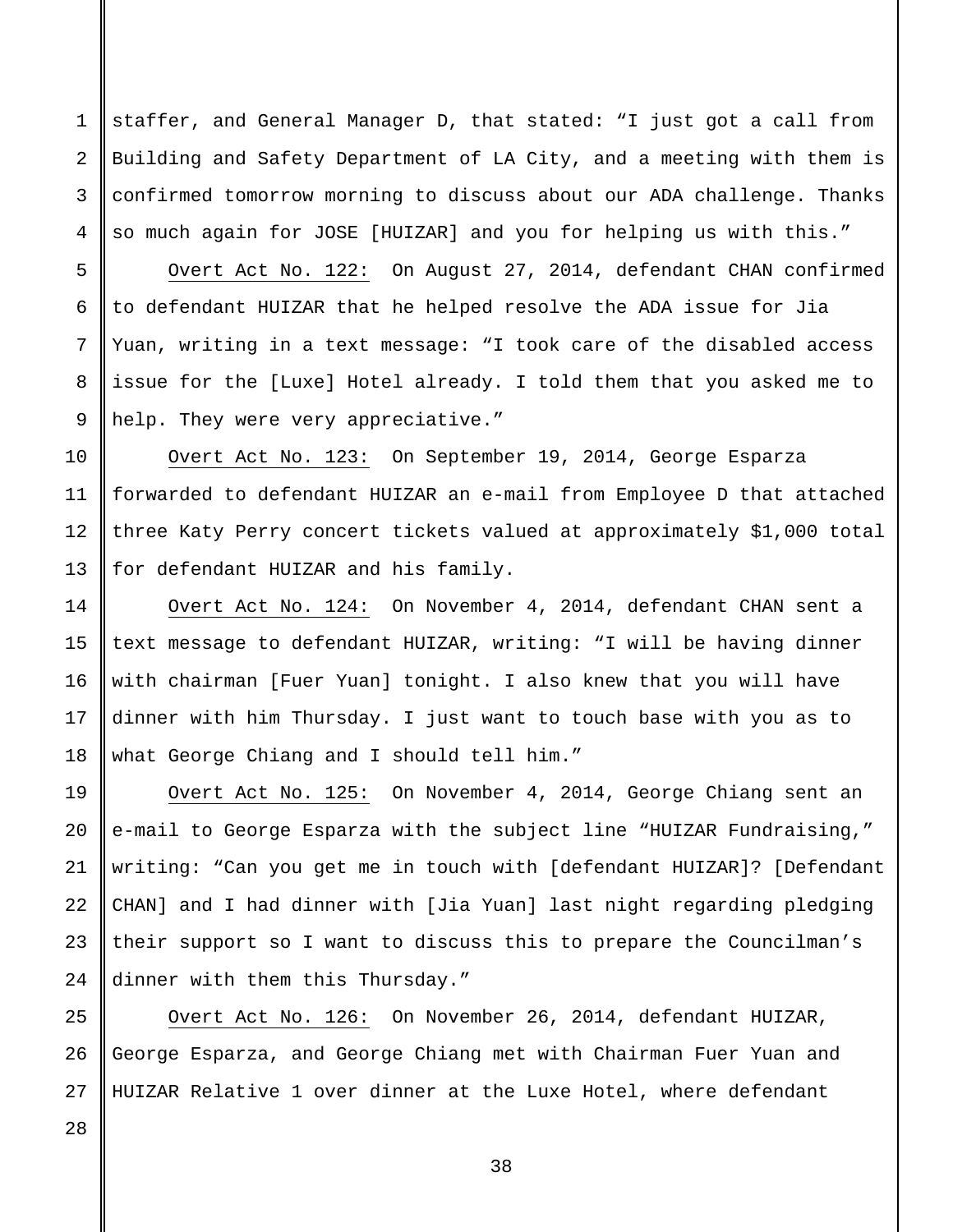HUIZAR and Yuan discussed Jia Yuan's support for defendant HUIZAR and defendant HUIZAR's support for the Luxe Hotel Project.

1

2

3

4

5

6

7

8

9

19

20

21

22

Overt Act No. 127: On September 7, 2015, defendant CHAN, in his capacity as General Manager of LADBS, communicated with defendant HUIZAR and George Chiang via group text message regarding organizing meetings with various City departments to help the Luxe Hotel Project, writing "please stress that this will be a standing biweekly meeting until the TFAR matter is determined. Please let me know if there is anything that I can be is assistance."

10 11 12 13 14 15 16 17 18 Overt Act No. 128: On September 8, 2015, George Chiang sent a group text message to defendants HUIZAR and CHAN, writing: "Dear JOSE [HUIZAR] and RAY [CHAN], thank you for making this arrangement possible. As the clock ticks, the chairman [Fuer Yuan] is beginning to feel weary about our progress. I just need to make sure that he sees the light at the end of the tunnel. Once again, thank you both for all of your support hopefully I can bring some good news within the near future. Like always, please let me know if I can be helpful."

Overt Act No. 129: In or around 2015 or 2016, defendant HUIZAR, through George Esparza, asked George Chiang to have Jia Yuan set up a monthly retainer with Law Firm A, from which HUIZAR Relative 1 received bi-weekly paychecks of approximately \$2,500.

23 24 25 26 27 28 Overt Act No. 130: In approximately 2016, at a meeting that included defendant HUIZAR, George Chiang, and Fuer Yuan, defendant HUIZAR asked Chiang to relay to Yuan that: (1) there was no need to involve the City's Mayor in the approval process of the Luxe Hotel Project because defendant HUIZAR was the one in control of the PLUM committee; (2) the City's Mayor could not provide help to Yuan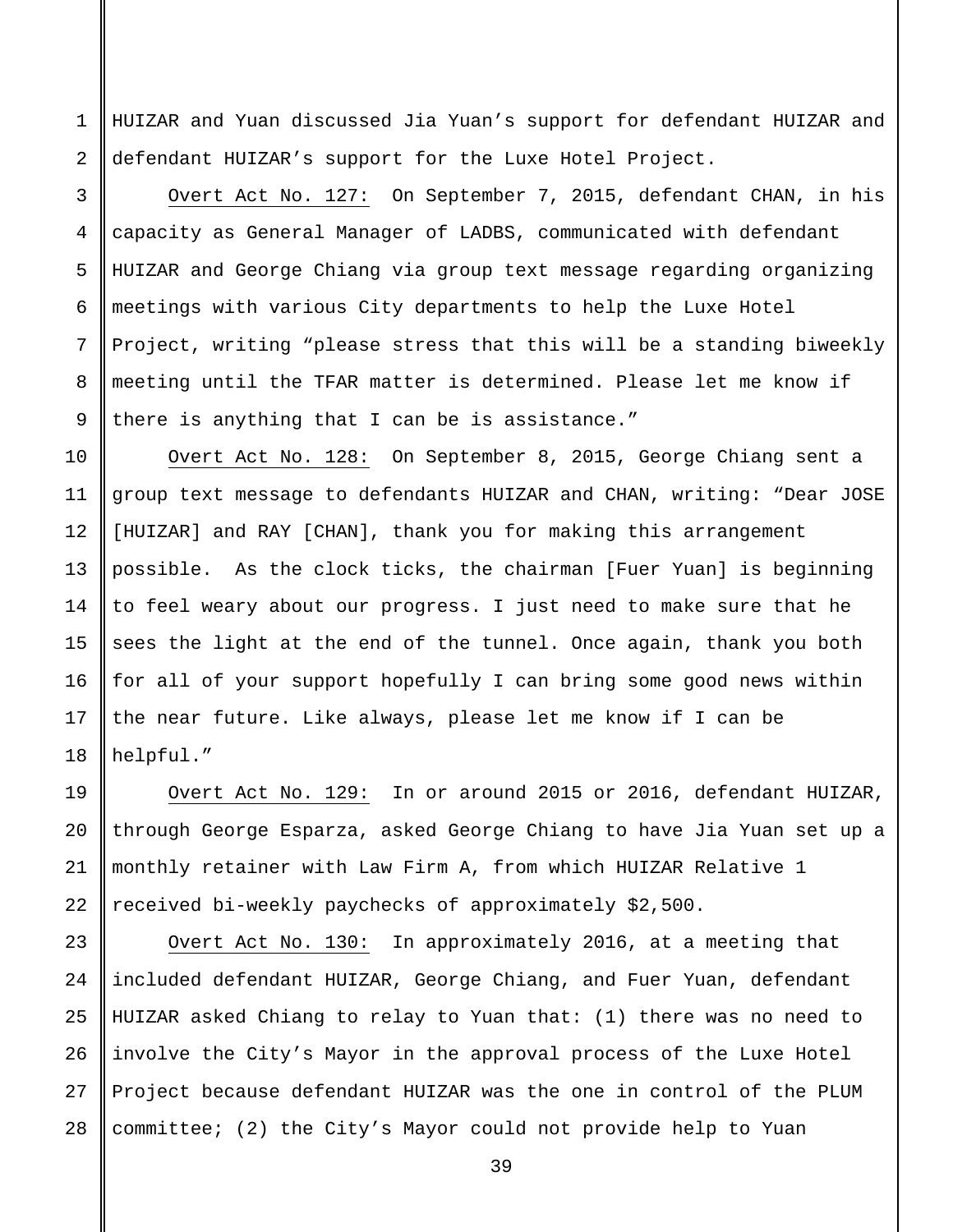because it was defendant HUIZAR who drove the project; and (3) as far as the success of the Luxe Hotel Project was concerned, Yuan did not need anyone else in the City but defendant HUIZAR.

4 5 6

7

8

9

10

11

12

13

14

15

16

17

18

19

20

21

22

23

1

2

3

### **b. Consulting Fees in Exchange for Official Acts**

Overt Act No. 131: On November 11, 2015, defendant HUIZAR, George Chiang, and George Esparza met with Fuer Yuan and General Manager D over dinner at a restaurant in Arcadia, California. Defendant HUIZAR and Yuan discussed defendant HUIZAR's support for the Luxe Hotel Project. In the same conversation, defendant HUIZAR asked Yuan to hire one of defendant HUIZAR's associates, who later turned out to be HUIZAR Associate 1, on the Luxe Hotel Project. Yuan told defendant HUIZAR to discuss the details with General Manager D.

Overt Act No. 132: On November 16, 2015, George Chiang sent an e-mail to George Esparza, copying General Manager D, confirming the new agreement between defendant HUIZAR and Fuer Yuan. Chiang stated: "Now with a common consensus in place for [the Luxe Hotel Project], we would like to roll this project full speed ahead. Therefore, I would like to request the biweekly standing meeting to restart.... From this point on, we would like to communicate all aspects of our project with your [CD-14] office FIRST prior to any other offices in the city family.... [P]lease be ready to coordinate with Mayor's office, Planning Department, and all other related parties so we can drive on a singular track."

24 25 26 27 Overt Act No. 133: On December 2, 2015, defendant HUIZAR sent a text message to George Chiang regarding the status of Fuer Yuan's agreement to hire HUIZAR Associate 1, writing: "Any response from chairman [Yuan]?"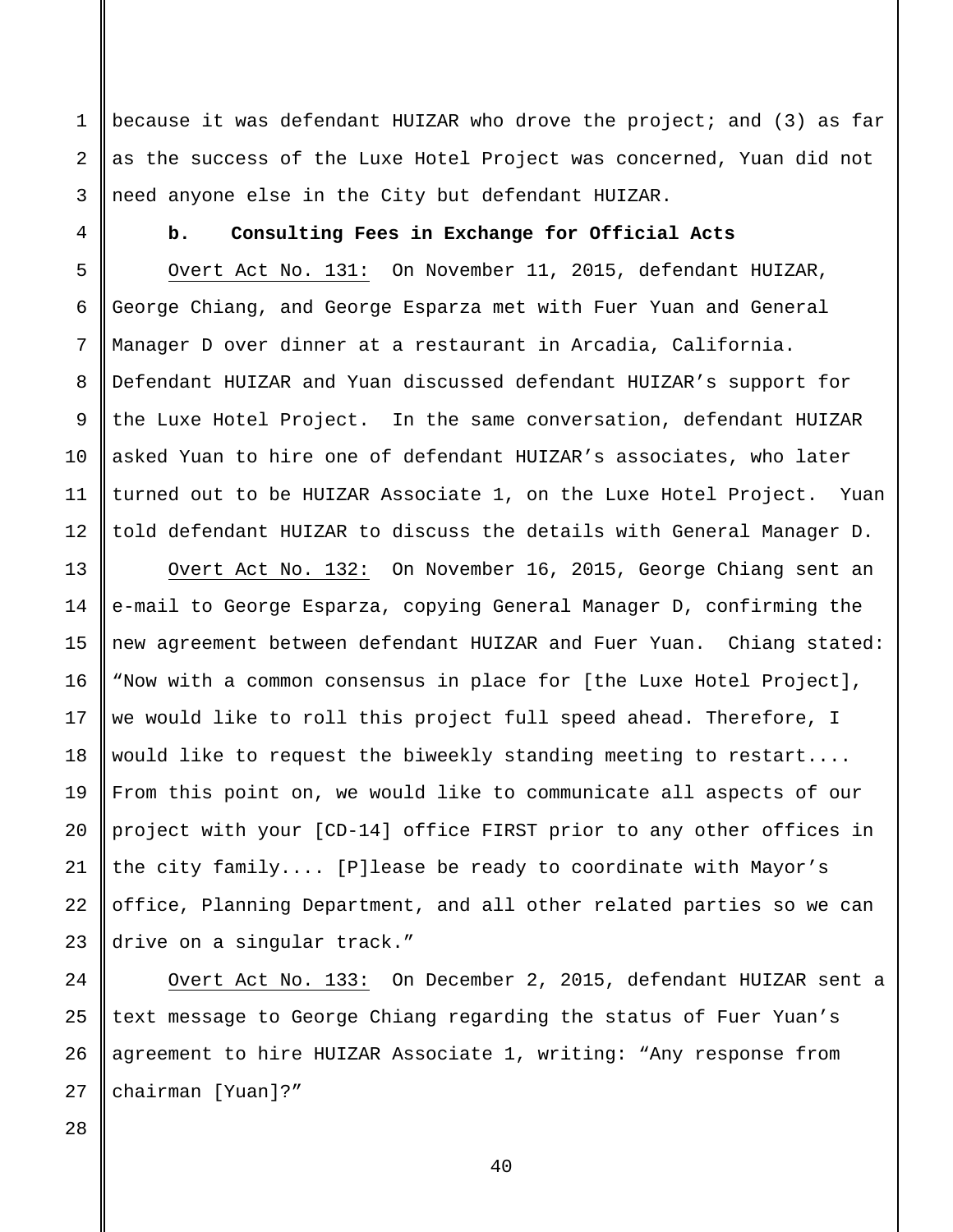Overt Act No. 134: On December 8, 2015, defendant HUIZAR and George Chiang had a conversation via text message regarding the response from Fuer Yuan. Chiang wrote: "Hi Councilman [HUIZAR], let me know when you have time to chat really quick." Defendant HUIZAR responded: "On phone or in person?" Chiang responded: "Better in person just need ... no more than 15 min."

1

2

3

4

5

6

7

8

9

10

11

12

13

14

15

16

17

18

19

20

21

22

23

24

Overt Act No. 135: On December 8, 2015, defendant HUIZAR and George Chiang met in person at a coffee shop in Los Angeles to discuss a consulting agreement to pay HUIZAR Associate 1. Chiang told defendant HUIZAR that General Manager D would work with defendant HUIZAR on retaining HUIZAR Associate 1. Defendant HUIZAR informed Chiang that HUIZAR Relative 1 would be involved with getting the retainer consummated.

Overt Act No. 136: Between December 8, 2015 and December 16, 2015, George Chiang met with General Manager D at the Luxe Hotel, where General Manager D asked Chiang if Chiang's consulting firm would hire HUIZAR Associate 1 if, in return, Jia Yuan would increase the retainer with the firm to cover that cost, which Chiang declined.

Overt Act No. 137: On or about December 16, 2015, defendant HUIZAR caused HUIZAR Relative 1 to meet with Fuer Yuan's relative, who had traveled to Los Angeles at General Manager D's direction, to discuss an arrangement whereby Yuan's relative's company would pay a company affiliated with HUIZAR Associate 1, purportedly for real estate advice.

25 26 27 28 Overt Act No. 138: On April 11, 2016, defendant HUIZAR sent a text message to George Chiang, writing: "How is [HUIZAR Relative 1] agreement going? Has everything been set up with [HUIZAR Associate 1]?"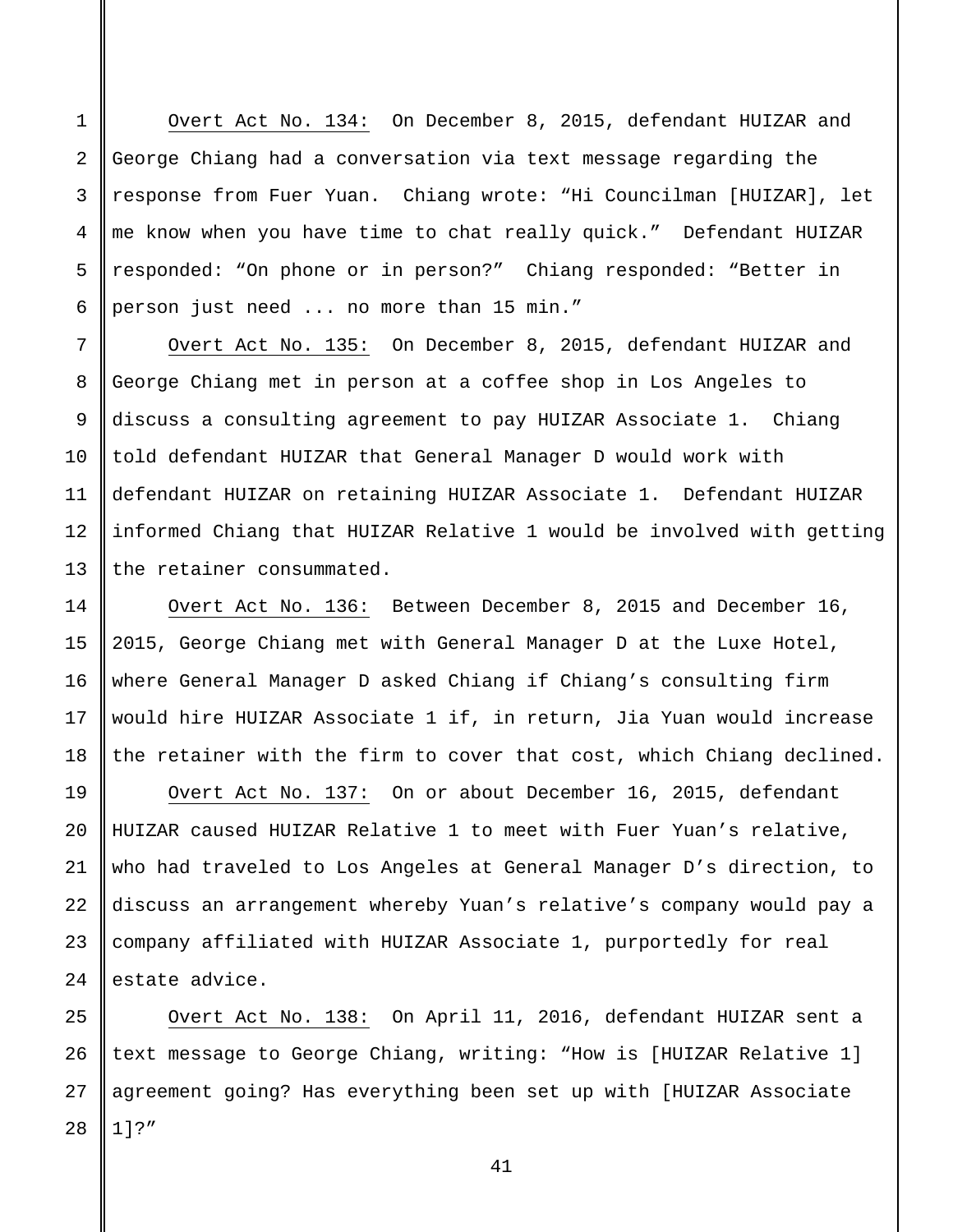Overt Act No. 139: On April 19, 2016, defendant HUIZAR sent a text message to George Chiang, stating that defendant HUIZAR "would like to briefly speak with [General Manager D]" about an "[u]pdate on some of my meetings with [HUIZAR Relative 1]." Chiang responded: "Let me call [General Manager D] right now and get back to you." Overt Act No. 140: On April 20, 2016, defendant HUIZAR met with General Manager D at a restaurant in Los Angeles to discuss the arrangement whereby Yuan's relative would provide a retainer payment to HUIZAR Associate 1.

1

2

3

4

5

6

7

8

9

10

11

12

13

14

15

Overt Act No. 141: On April 26, 2016, defendant HUIZAR sent a text message to George Chiang and asked: "Everything good?" Chiang responded: "Yes sir!" Defendant HUIZAR subsequently answered: "Cool. The more I think about our project, the more I get excited about it. Let's meet every two weeks or so to see how things are going.... I think it'll be great!"

16 17 18 19 20 21 22 23 24 25 26 27 28 Overt Act No. 142: In May 2016, defendant HUIZAR caused Company A and Fuer Yuan's relative's company to execute an agreement whereby Company A would purportedly "provide marketing analysis for Real Estate and Land Development Opportunities in the Greater Southern California Area in the total amount of \$11,000.00 per month for services rendered." In reality, Chiang prepared the monthly marketing analysis reports and delivered them to defendant HUIZAR, who then provided them to HUIZAR Associate 1, who collected the \$11,000 monthly retainer. Defendant HUIZAR, Chiang, and General Manager D understood that the monthly retainer payments were intended to be and were indirect bribe payments to defendant HUIZAR in exchange for defendant HUIZAR's official acts to benefit the Luxe Hotel Project.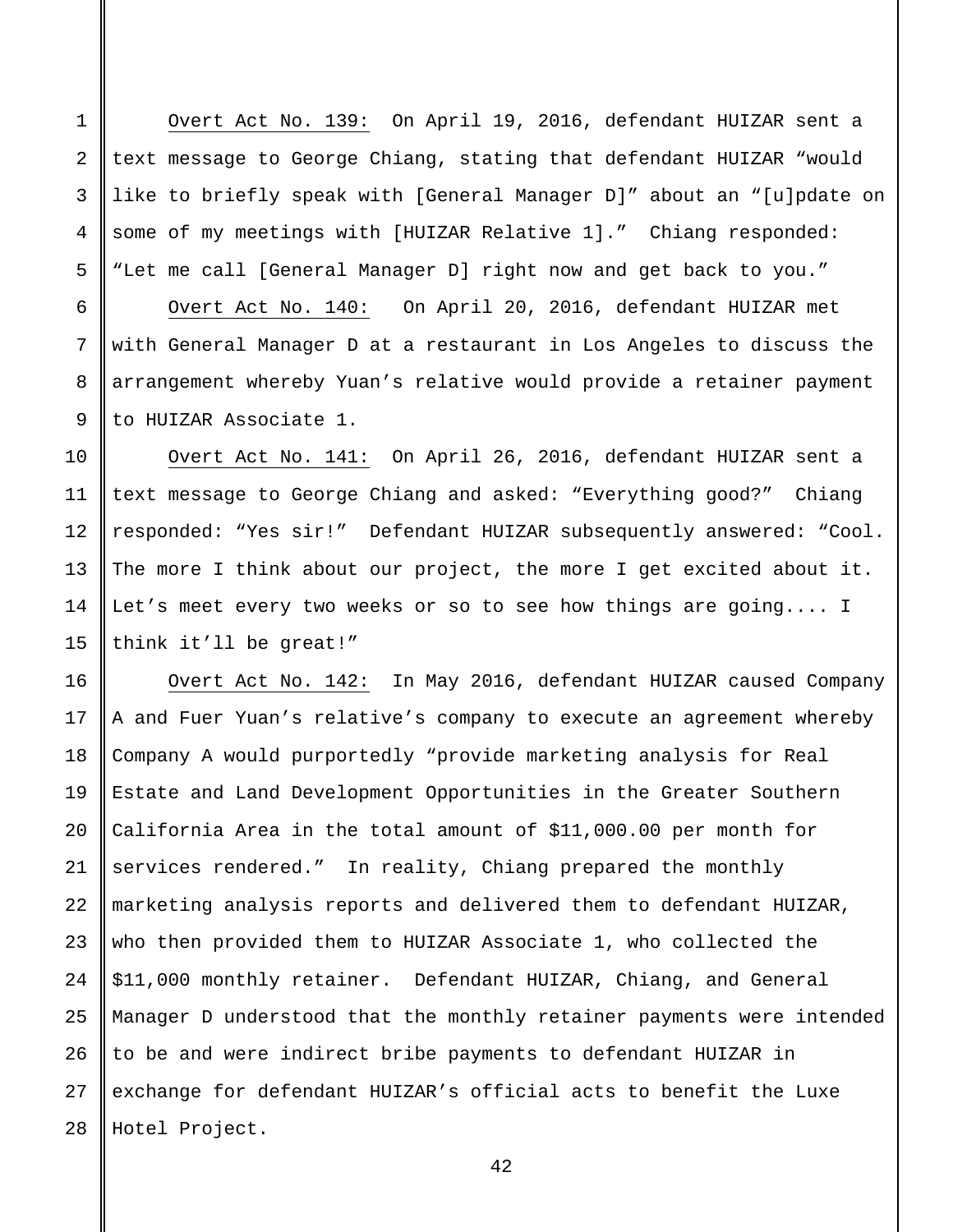Overt Act No. 143: On May 31, 2016, defendant HUIZAR and George Chiang had a conversation via text message regarding defendant HUIZAR obtaining the monthly reports purportedly prepared by Company A (but in fact prepared by Chiang) pursuant to the consulting agreement with Fuer Yuan's relative regarding real estate and land development opportunities.

### *Real Estate Report #1*

Overt Act No. 144: On May 31, 2016, George Chiang delivered to defendant HUIZAR his first real estate report that they intended would be passed off as being created by Company A pursuant to its \$11,000 per month consulting agreement with Fuer Yuan's relative.

Overt Act No. 145: Between May 31, 2016 and June 8, 2016, defendant HUIZAR met with HUIZAR Associate 1 and delivered the first real estate report he received from George Chiang to HUIZAR Associate 1, who subsequently caused Company A to collect \$11,000 from Fuer Yuan's relative as a consulting fee for the report on June 27, 2016.

### *Real Estate Report #2*

Overt Act No. 146: On July 1, 2016, defendant HUIZAR met with George Chiang at a coffee shop in Los Angeles, where Chiang delivered his second real estate report.

Overt Act No. 147: On July 14, 2016, defendant HUIZAR met with HUIZAR Associate 1 and delivered the second real estate report he received from George Chiang to HUIZAR Associate 1, who subsequently caused Company A to collect \$11,000 from Fuer Yuan's relative as a consulting fee for the report on July 26, 2016.

28

1

2

3

4

5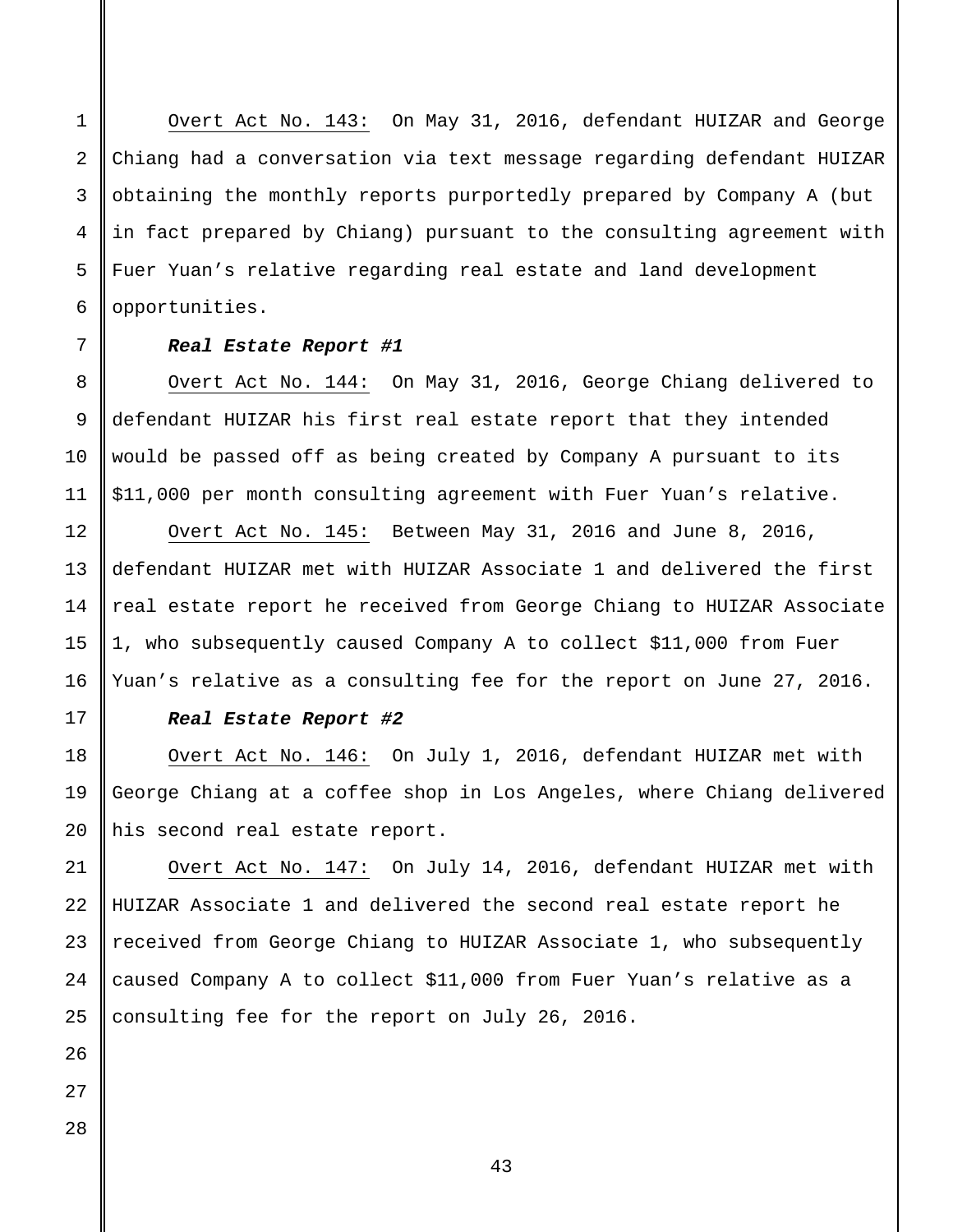### *Real Estate Report #3*

Overt Act No. 148: On August 1, 2016, defendant HUIZAR met with George Chiang at a restaurant in Los Angeles, where Chiang delivered his third real estate report.

Overt Act No. 149: On August 10, 2016, defendant HUIZAR met with HUIZAR Associate 1 at a restaurant and delivered the third real estate report he received from George Chiang to HUIZAR Associate 1, who subsequently caused Company A to collect \$11,000 from Fuer Yuan's relative as a consulting fee for the report on August 17, 2016.

### *Real Estate Report #4*

Overt Act No. 150: On September 2, 2016, defendant HUIZAR met with George Chiang at a coffee shop in Los Angeles, where Chiang delivered his fourth real estate report.

Overt Act No. 151: On September 8, 2016, defendant HUIZAR met with HUIZAR Associate 1 and delivered the fourth real estate report he received from George Chiang to HUIZAR Associate 1, who subsequently caused Company A to collect \$11,000 from Fuer Yuan's relative as a consulting fee for the report on September 16, 2016.

### *Real Estate Report #5*

Overt Act No. 152: On October 4, 2016, defendant HUIZAR met with George Chiang at defendant HUIZAR's residence, where Chiang delivered his fifth real estate report.

Overt Act No. 153: On October 14, 2016, defendant HUIZAR met with HUIZAR Associate 1 over breakfast and delivered the fifth real estate report he received from George Chiang to HUIZAR Associate 1, who subsequently caused Company A to collect \$11,000 from Fuer Yuan's relative as a consulting fee for the report on November 17, 2016.

1

2

3

4

5

6

7

8

9

10

11

12

13

14

15

16

17

18

19

20

21

22

23

24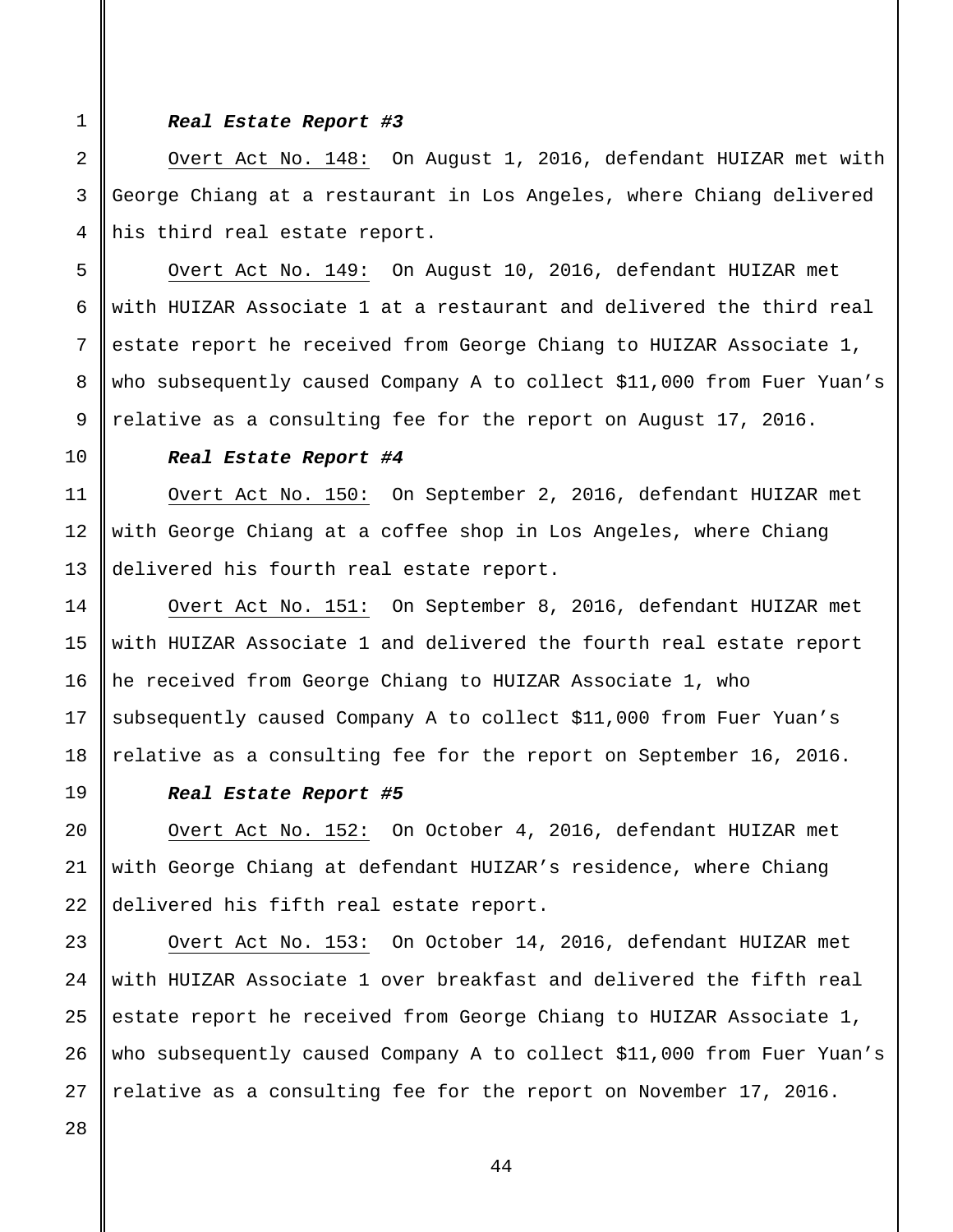1

2

3

4

5

6

7

8

9

10

11

12

13

14

15

16

17

18

19

20

21

22

23

24

25

26

### *Real Estate Report #6*

Overt Act No. 154: On November 3, 2016, defendant HUIZAR met with George Chiang at a coffee shop in Los Angeles, where Chiang delivered his sixth and final real estate report.

Overt Act No. 155: On November 3, 2016, defendant HUIZAR met with HUIZAR Associate 1 and delivered the sixth real estate report he received from George Chiang to HUIZAR Associate 1, who subsequently caused Company A to collect \$11,000 from Fuer Yuan's relative as a consulting fee for the report on December 8, 2016.

### *Official Acts by Defendant HUIZAR*

Overt Act No. 156: On November 22, 2016, defendant HUIZAR presented a written motion in the Economic Development committee to benefit the Luxe Hotel Project.

Overt Act No. 157: On December 13, 2016, defendant HUIZAR voted "yes" in the City Council to adopt the Luxe Hotel Project motion defendant HUIZAR had presented.

Overt Act No. 158: On December 13, 2016, after the City Council vote, defendant HUIZAR and George Chiang met with General Manager D at the Luxe Hotel to discuss the Luxe Hotel Project and defendant HUIZAR's agreement to expedite the project going forward.

# **c. Additional Benefits from George Chiang and Defendant HUIZAR's Official Acts**

Overt Act No. 159: On February 9, 2017, defendant HUIZAR requested via text message George Chiang's assistance in coordinating a trip to China for defendant HUIZAR and his family, including

28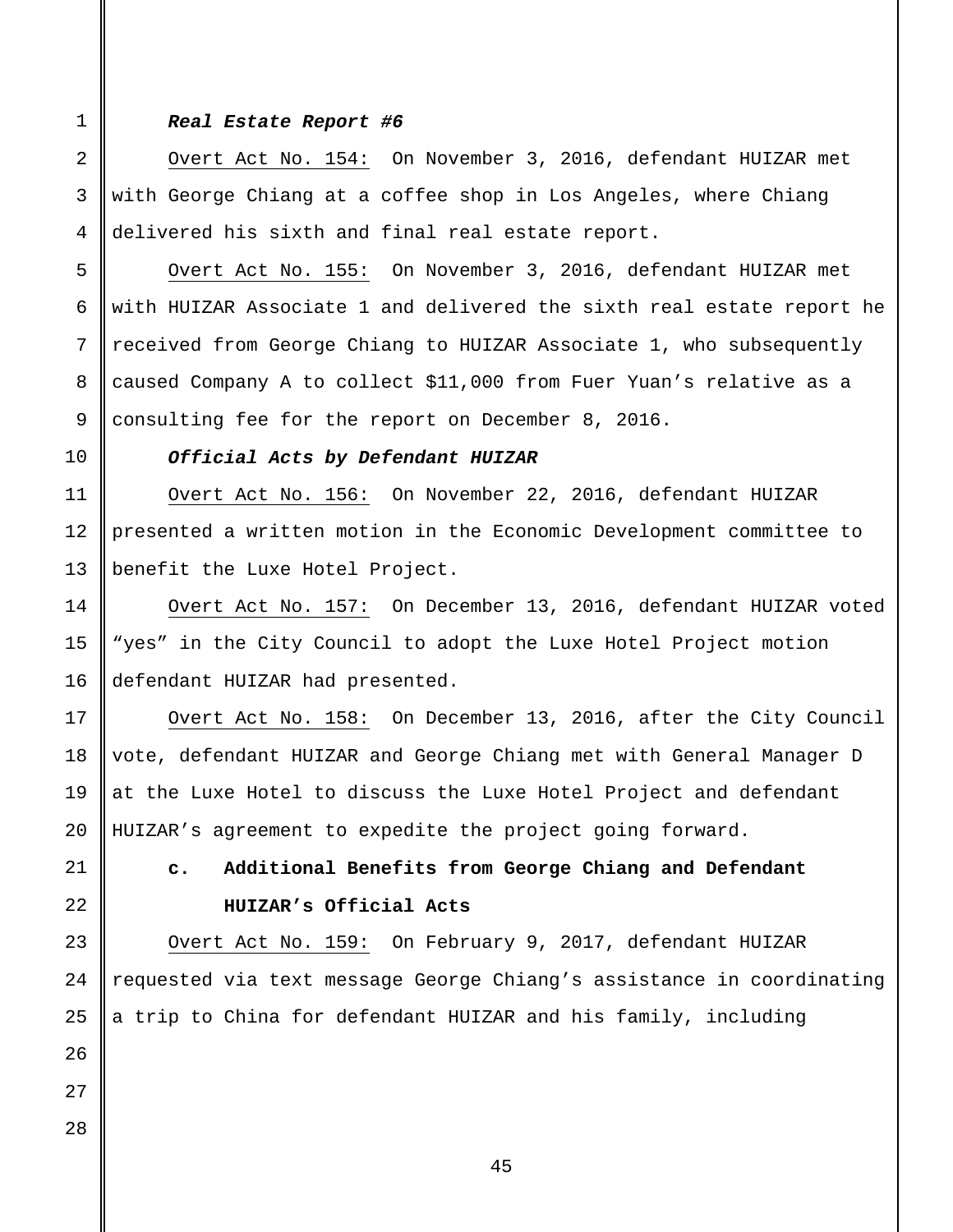1 2 requesting Chiang's help in obtaining visas for defendant HUIZAR's family.

# Overt Act No. 160: In or around April 2017, at defendant HUIZAR's request, George Chiang organized and coordinated a trip for defendant HUIZAR and his family members to visit Fuer Yuan in China, including paying approximately \$500 for visa fees and arranging for transportation for defendant HUIZAR and his family in Hong Kong.

Overt Act No. 161: Between April 15, 2017 and April 23, 2017, when defendant HUIZAR and his family visited Fuer Yuan in Hong Kong and China, defendant HUIZAR and his family members accepted benefits valued at approximately \$1,400 from Yuan, including for certain transportation, meals, and lodging.

Overt Act No. 162: On April 27, 2017, at defendant HUIZAR's request, George Chiang provided concert tickets to defendant HUIZAR worth approximately \$1,572 total.

Overt Act No. 163: On May 2, 2017, in a telephone call, George Chiang and George Esparza discussed the mutually beneficial financial relationship between Chinese developers and defendants HUIZAR and CHAN. Specifically, Esparza told Chiang: "Looking from your perspective, you bank on [defendant CHAN], and [defendant HUIZAR]'s office to do, one of the main points with [defendant HUIZAR], for your Chinese clients for example, 'entitlements, PLUM,' you got to use that and we gotta keep making his motherfucking, him happy."

Overt Act No. 164: On May 10, 2017, in a telephone call, George Esparza told George Chiang: "So today we had a productive day where [defendant HUIZAR] told [City Staffer A-2], let's streamline the [Luxe Hotel] project."

3

4

5

6

7

8

9

10

11

12

13

14

15

16

17

18

19

20

21

22

23

24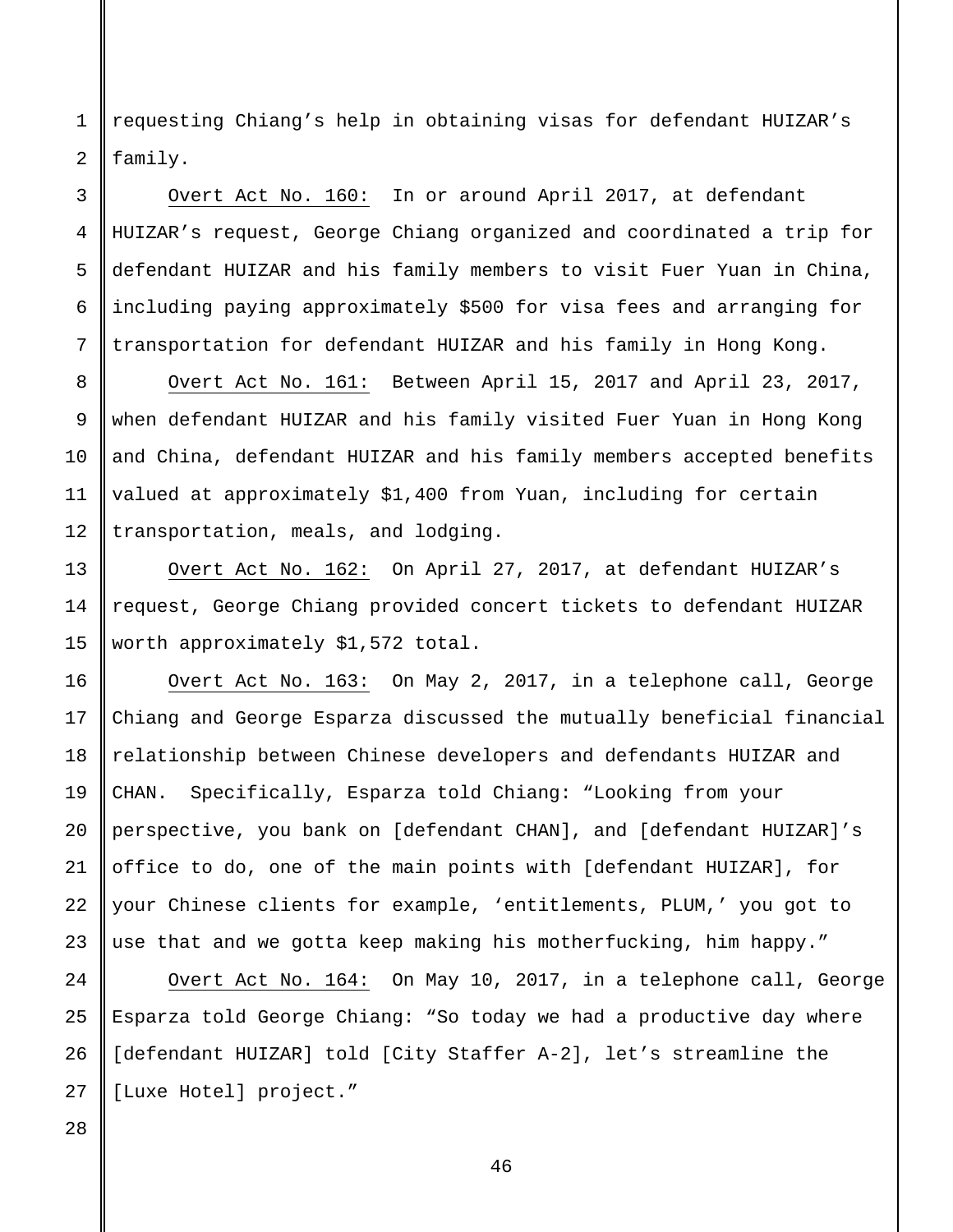Overt Act No. 165: On May 13, 2017, via a text message conversation, defendant HUIZAR expressed his willingness to benefit Fuer Yuan in connection with the Luxe Hotel Project. Specifically, defendant HUIZAR stated to George Chiang: "But the 2 tower is better for chairman [Yuan] and his choice? [Because] if he wanted the 3 towers and that is the best choice, we can make that happen."

Overt Act No. 166: On May 19, 2017, at defendant HUIZAR's request, George Chiang paid approximately \$1,000 for alcohol for a party for HUIZAR Relative 2.

Overt Act No. 167: On June 19, 2017, at defendant HUIZAR's request, George Chiang provided concert tickets to defendant HUIZAR worth approximately \$1,670.

Overt Act No. 168: On June 22, 2017, during a telephone call, defendant CHAN and George Chiang discussed defendant HUIZAR's request for benefits from Chiang. Specifically, Chiang explained that defendant HUIZAR asked him to coordinate a trip to Cuba for defendant HUIZAR and a woman with whom he was having a secret romantic relationship. Defendant CHAN then asked: "So he just wanted you to do what, to ... pay for all the trips, is that what he wants?" Chiang then stated that defendant HUIZAR would have to get special visas, and explained that this would risk potentially exposing their corrupt relationships: "I told [HUIZAR], I said look, we're all gonna be on record and if something happens, everything, everyone's dead."

28 Overt Act No. 169: On June 23, 2017, in a telephone call, George Chiang and Justin Kim discussed using defendant HUIZAR's influence as a councilmember going forward and defendant HUIZAR's requests for financial benefits. Specifically, Kim stated: "this is my agenda, not only do I want to make money, George [Chiang], I want

1

2

3

4

5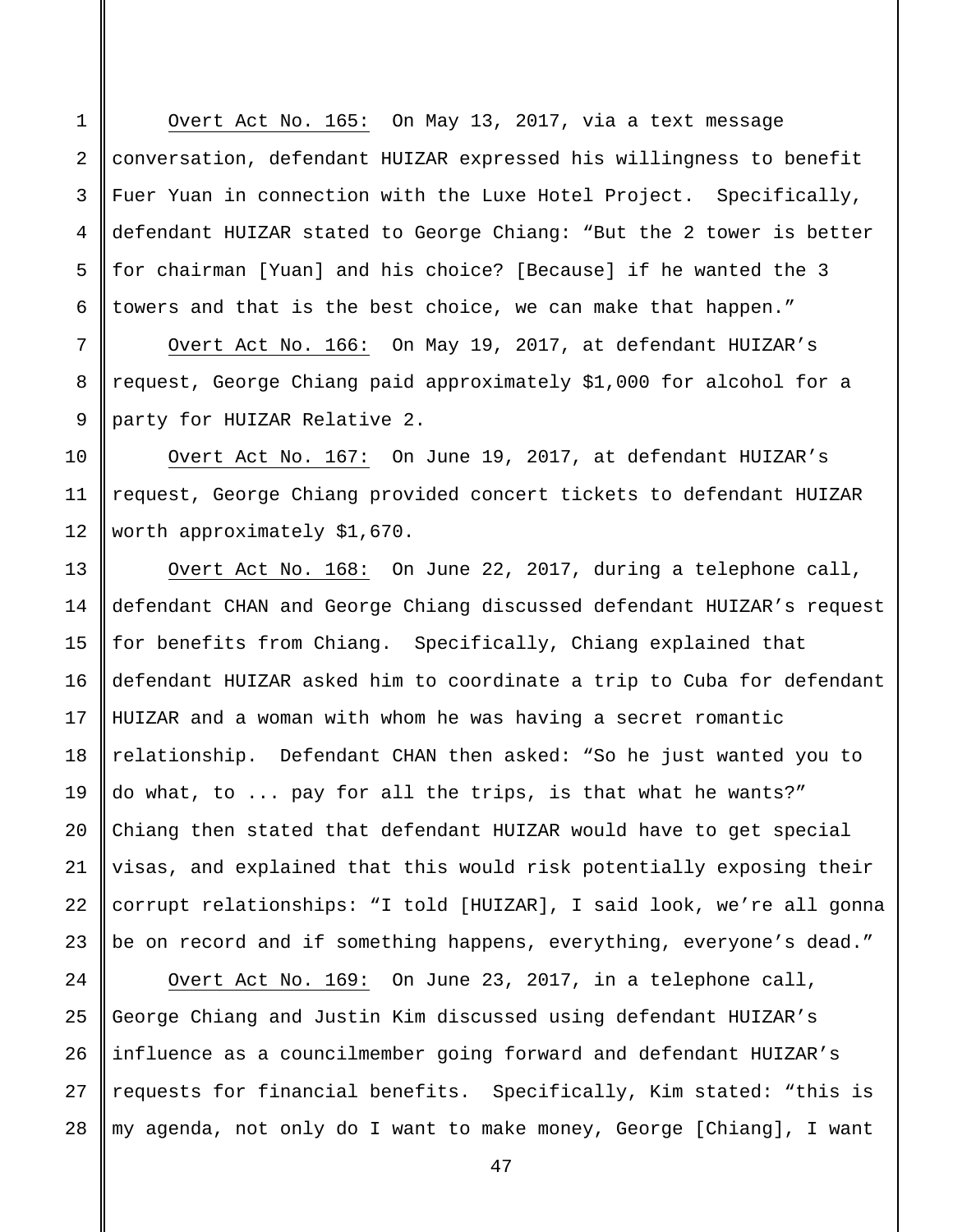1 2 3 4 5 6 7 8 9 10 to show you and other Chinese developer, assuming [defendant HUIZAR] is there, how much motivation he's going to have to push everything around for my project, those are my agenda." In response, Chiang asked if defendant HUIZAR understood "what he needs to do in three and a half years." Kim replied: "Yes, yes. Everything is set. You're gonna see some differences, alright George?" Chiang then asked to meet with Kim, stating that defendant HUIZAR was asking for "some very stupid requests." Kim responded: "I'm not going to make a comment," to which Chiang stated: "Yeah, let's not talk about this on the phone."

Overt Act No. 170: On August 24, 2017, George Chiang asked for defendant HUIZAR's help on the Luxe Hotel Project. Specifically, Chiang sent a text message to defendant HUIZAR, writing: "Hi Boss, wanted to give you heads up: [A Jia Yuan employee] spoke to chairman [Fuer Yuan] and CPC [City Planning Commission] needs to be 9/14/17 otherwise the loan commitment from lender will be lost for the project." The next day, Chiang again sent a message to defendant HUIZAR, writing: "Hi Boss, we met with planning yesterday and went through the outstanding items for 9/14/17 CPC. We would need a motion from your office to direct the TFAR allocation by next week before council recess to make the 9/14/17 CPC hearing."

22 23 24 25 26 27 28 Overt Act No. 171: On August 24, 2017, in a telephone call, George Chiang told defendant CHAN: "Do or die, because if we lose the September 14 [CPC hearing date], then we lose all loan commitments from the lender ... you know, probably not looking at a project." Defendant CHAN responded: "You mentioned to [defendant HUIZAR] this is a big issue." Chiang responded: "Yes, yes, I did, I told him ... the motion is very important in order for us to move forward.... We

11

12

13

14

15

16

17

18

19

20

21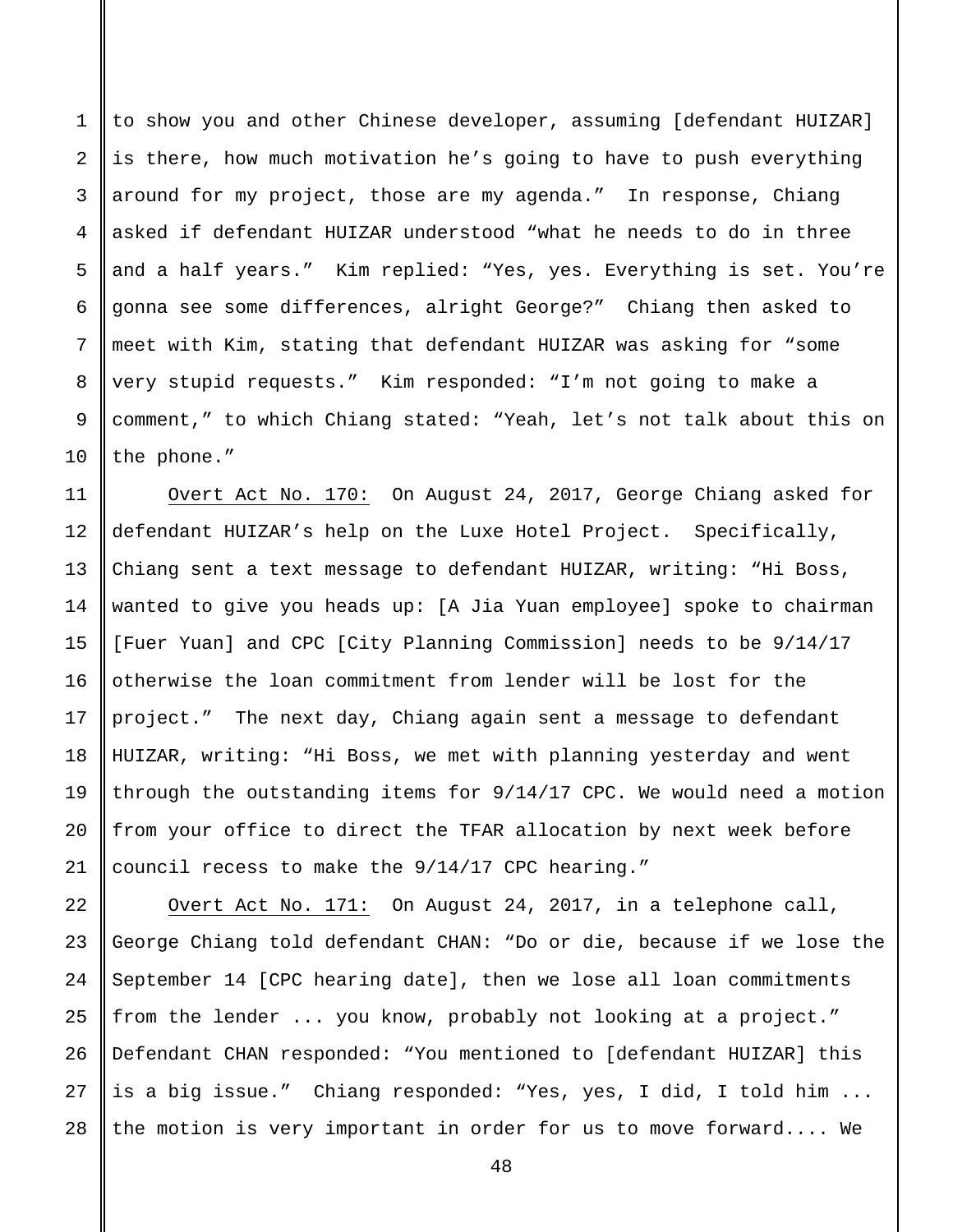all spoke to the Chairman [Fuer Yuan], and the Chairman [Yuan] is willing to make a lot of sacrifices."

Overt Act No. 172: On September 1, 2017, at George Chiang's request, defendant HUIZAR presented a written motion in the PLUM committee to benefit Jia Yuan, allowing the Luxe Hotel Project to move forward with its application and approval process before the CPC and City Council.

Overt Act No. 173: On September 1, 2017, defendant HUIZAR wrote to George Chiang in a text message: "We got the motion in today," which Chiang understood to mean that defendant HUIZAR held up his end of the bargain to help Jia Yuan.

Overt Act No. 174: On September 14, 2017, defendant HUIZAR confirmed that he and his office exerted pressure on other City officials, writing to George Chiang in a text message: "Congrats. Yeah we [CD-14 office] were calling mayors office to tell his commission to calm down. It's expected from cpc they throw a lot of junk at projects these days. Not over but make sure u relay to chairman [Fuer Yuan] that we were helpful."

Overt Act No. 175: On September 14, 2017, in a telephone call, defendant HUIZAR told George Chiang: "You know, whatever it was, we'll fix it in PLUM.... Did the boss [Fuer Yuan], you call the boss already? ... Did you tell him that my office was helpful?" Chiang responded: "I told [Yuan] everything." Defendant HUIZAR then stated: "Okay, cool, cool, cool. Good, good.... Do we have a schedule for PLUM already?"

27 28 Overt Act No. 176: In or around November 2017, defendant HUIZAR asked George Chiang to make a commitment on behalf of Jia Yuan to contribute \$100,000 to HUIZAR Relative 1's campaign in exchange for

1

2

3

4

5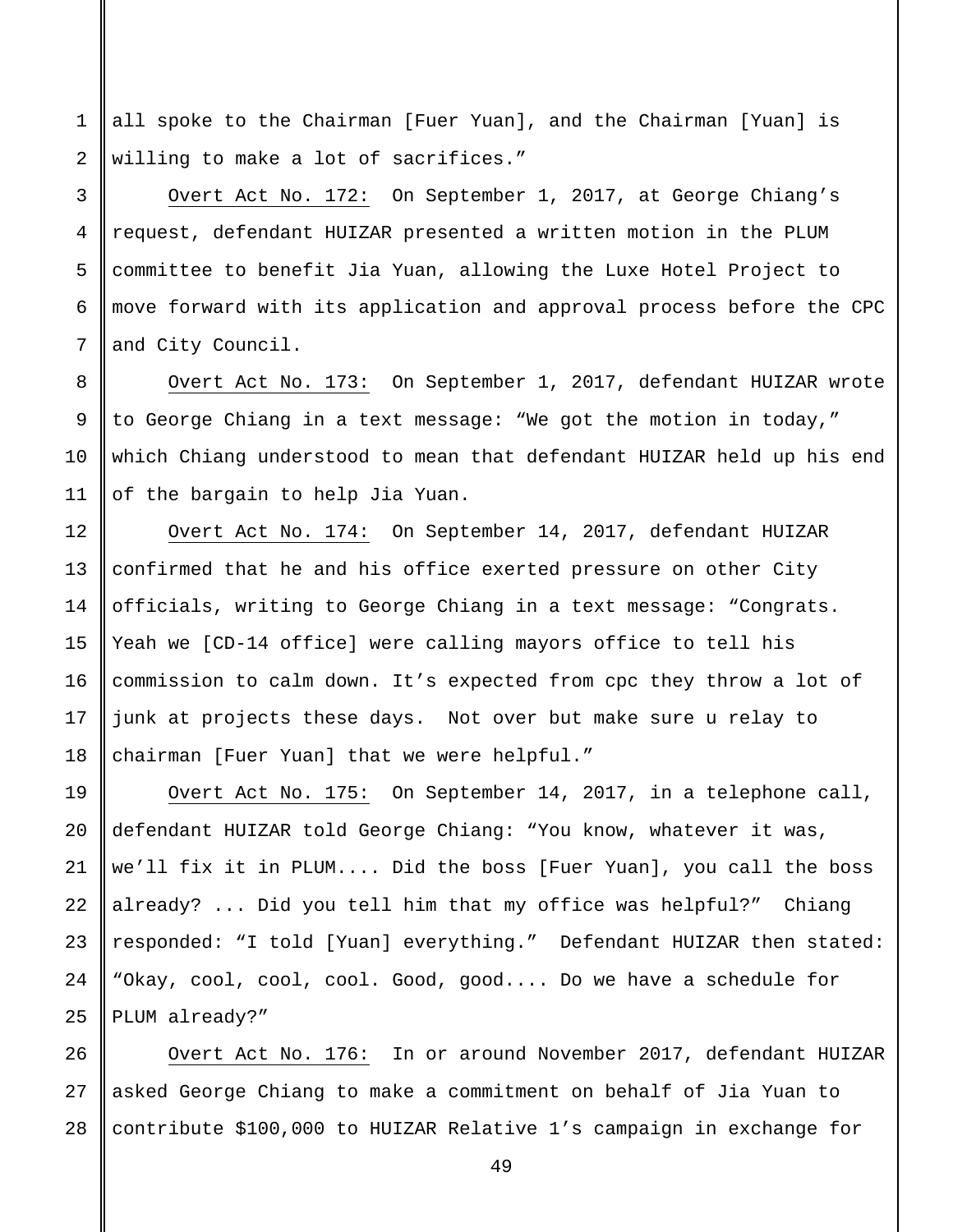continued favorable official acts by defendant HUIZAR to benefit the Luxe Hotel Project. Chiang, on behalf of Jia Yuan, told defendant HUIZAR he could confirm Fuer Yuan's commitment of \$100,000 to a PAC.

Overt Act No. 177: On November 16, 2017, at defendant HUIZAR's direction, George Esparza created a spreadsheet titled "IE [Independent Expenditure] HUIZAR Strategy," which included a \$100,000 contribution from Jia Yuan with George Chiang listed in the "Notes" column.

Overt Act No. 178: On December 4, 2017, defendant HUIZAR created a spreadsheet titled "Initial Commitments to PAC," which included a \$100,000 contribution attributed to George Chiang.

Overt Act No. 179: On December 5, 2017, defendant HUIZAR voted to approve the Luxe Hotel Project in the PLUM Committee.

Overt Act No. 180: On January 9, 2018, at defendant HUIZAR's direction, George Esparza sent an e-mail to defendant HUIZAR, attaching a spreadsheet titled "IE [Independent Expenditure] HUIZAR Strategy," which included a \$100,000 contribution from Jia Yuan with Chiang listed in the "Notes" column, and a spreadsheet titled "Copy of Commitments," which included a \$100,000 contribution from Jia Yuan.

Overt Act No. 181: On January 16, 2018, defendant HUIZAR sent an e-mail to his fundraiser, attaching a spreadsheet titled "Initial Commitments to PAC," which included a \$100,000 contribution attributed to George Chiang with Chiang listed in the "Notes" column.

Overt Act No. 182: On January 24, 2018, defendants HUIZAR and CHAN and George Chiang met with Fuer Yuan and HUIZAR Relative 1 for dinner at Yuan's hotel in San Gabriel, California, where Yuan pledged

28

1

2

3

4

5

6

7

8

9

10

11

12

13

14

15

16

17

18

19

20

21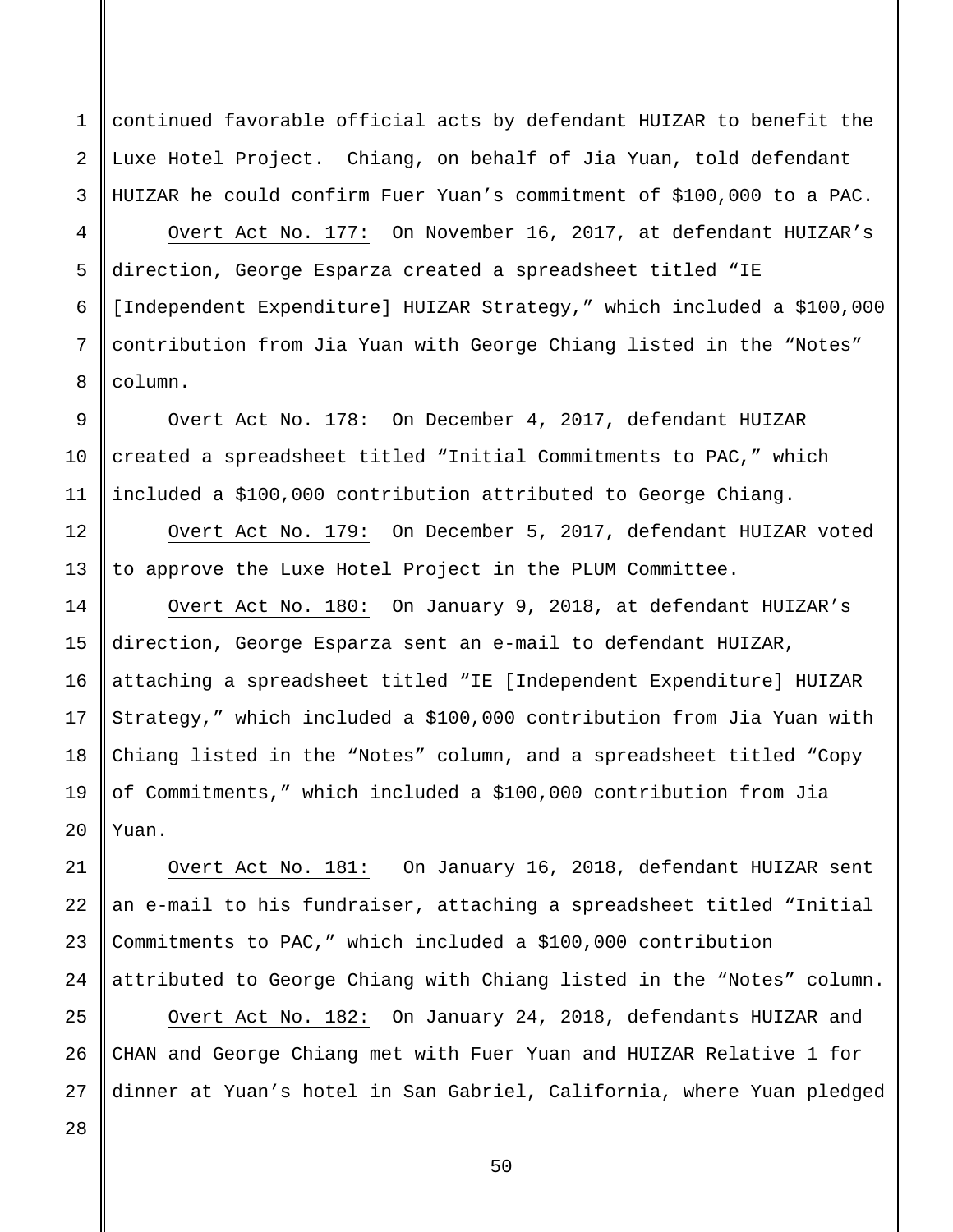1 2 his commitment and support for HUIZAR Relative 1's campaign for the CD-14 seat.

3

4

5

6

7

8

9

10

11

12

13

14

15

16

17

18

19

20

21

Overt Act No. 183: On February 12, 2018, defendant HUIZAR wrote to George Chiang in a text message: "fundraiser for PAC will call u today," in furtherance of the agreement to have Jia Yuan contribute to a PAC to benefit HUIZAR Relative 1's campaign.

Overt Act No. 184: On March 9, 2018, defendant HUIZAR submitted a resolution in the PLUM Committee to benefit Jia Yuan, allowing the Luxe Hotel Project to move forward in its approval process.

Overt Act No. 185: On March 29, 2018, defendant HUIZAR and George Chiang met at defendant HUIZAR's residence to discuss Jia Yuan's support and the \$100,000 PAC contribution to benefit HUIZAR Relative 1's campaign.

Overt Act No. 186: On April 23, 2018, George Chiang wrote to defendant CHAN via text message that the list of items he was talking to defendant HUIZAR about included "tell [defendant HUIZAR] that [Fuer Yuan] is coming in June, we can talk about the PAC at that time."

22 23 Overt Act No. 187: On April 23, 2018, defendant HUIZAR and George Chiang met at defendant HUIZAR's residence to discuss defendant HUIZAR's continued support for the Luxe Hotel Project in exchange for Jia Yuan's agreement to contribute \$100,000 to a PAC to benefit HUIZAR Relative 1's campaign.

24 25 26 27 28 Overt Act No. 188: On May 18, 2018, defendants HUIZAR and CHAN met with George Chiang for breakfast at a restaurant in Boyle Heights, where defendant HUIZAR stated that he needed the PAC contribution as soon as possible and that he wanted the contribution now so that when HUIZAR Relative 1 announced her candidacy, she would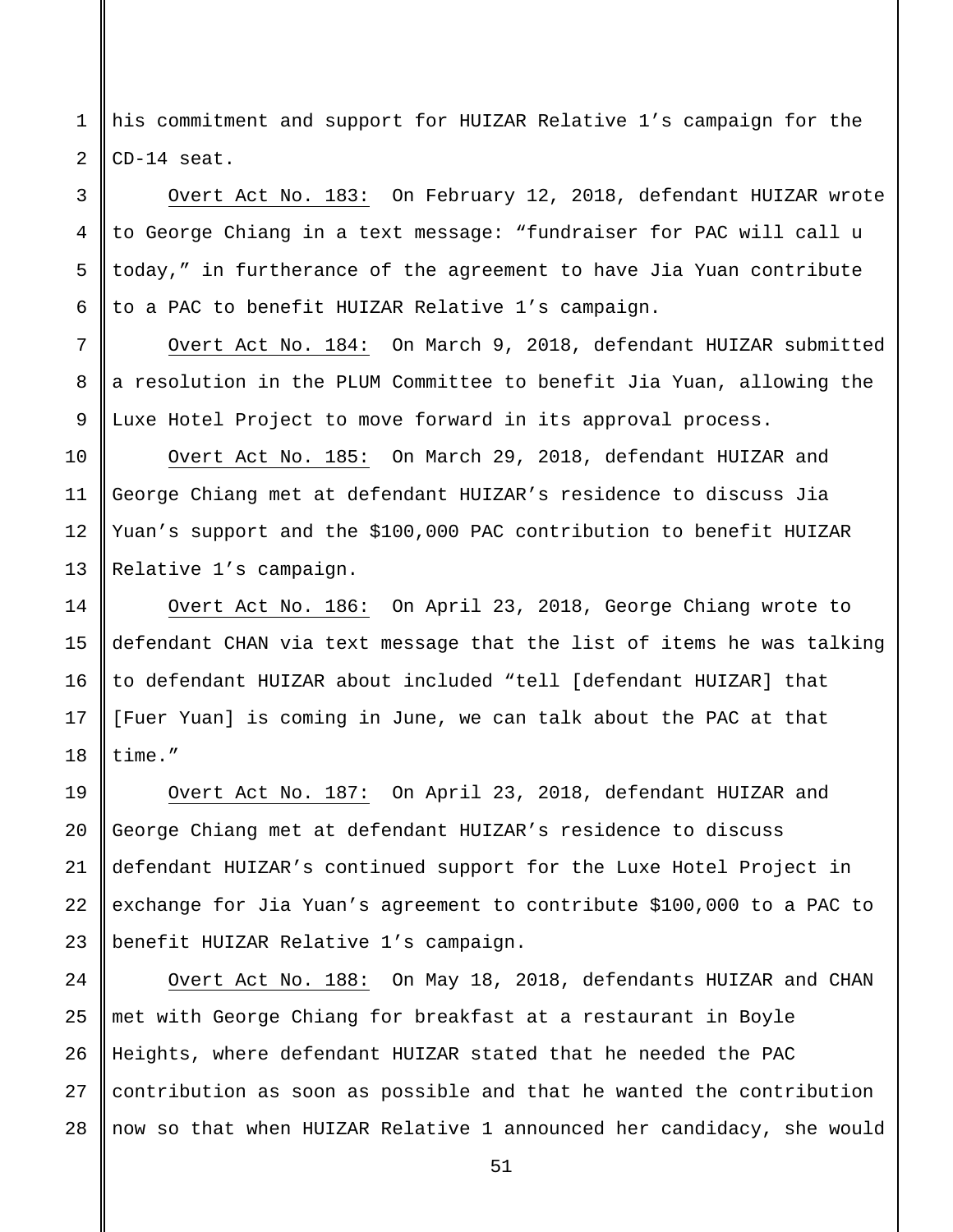1 2 3 4 5 6 have money to pour into the campaign and scare other potential candidates from running against her. Defendant HUIZAR stated that other developers already contributed in amounts of \$50,000, \$100,000, and \$200,000. Defendant CHAN and Chiang told defendant HUIZAR that Jia Yuan agreed to his request and would contribute \$100,000 to the PAC after HUIZAR Relative 1's formal announcement in September 2018.

Overt Act No. 189: On June 12, 2018, defendant HUIZAR voted in the City Council to approve the Development Agreement for the Luxe Hotel Project, and wrote to George Chiang in a text message: "Da [Development Agreement] for [Jia Yuan] just passed council today. Does that mean project has been fully entitled? Is that our last vote?"

Overt Act No. 190: On June 18, 2018, defendant HUIZAR wrote to George Chiang in a text message: "When is the chairman [Fuer Yuan] coming in to town? We need to finalize pac stuff. Thanks."

Overt Act No. 191: On or about July 9, 2018, defendant CHAN created a document titled "Synergy/CCC Action Items," to document, among other things, the political contributions he had solicited for and promised to defendant HUIZAR. Defendant CHAN included the following entry under a subsection titled "[Jia Yuan] – Chairman Yuan": "PAC (After announcement in Sep ([talked to] JH [JOSE HUIZAR] 5/18)) / Nonprofit ([wait for] Yuan's arrival ([talked to] JH [JOSE HUIZAR] 5/18))."

28 Overt Act No. 192: On July 30, 2018, after the ordinance authorizing the execution of the Development Agreement for the Luxe Hotel Project went into effect, defendant HUIZAR wrote to George Chiang in a text message: "any news on when [Fuer Yuan] is coming in to town? Hoping to catch dinner with him and talk about [HUIZAR

7

8

9

10

11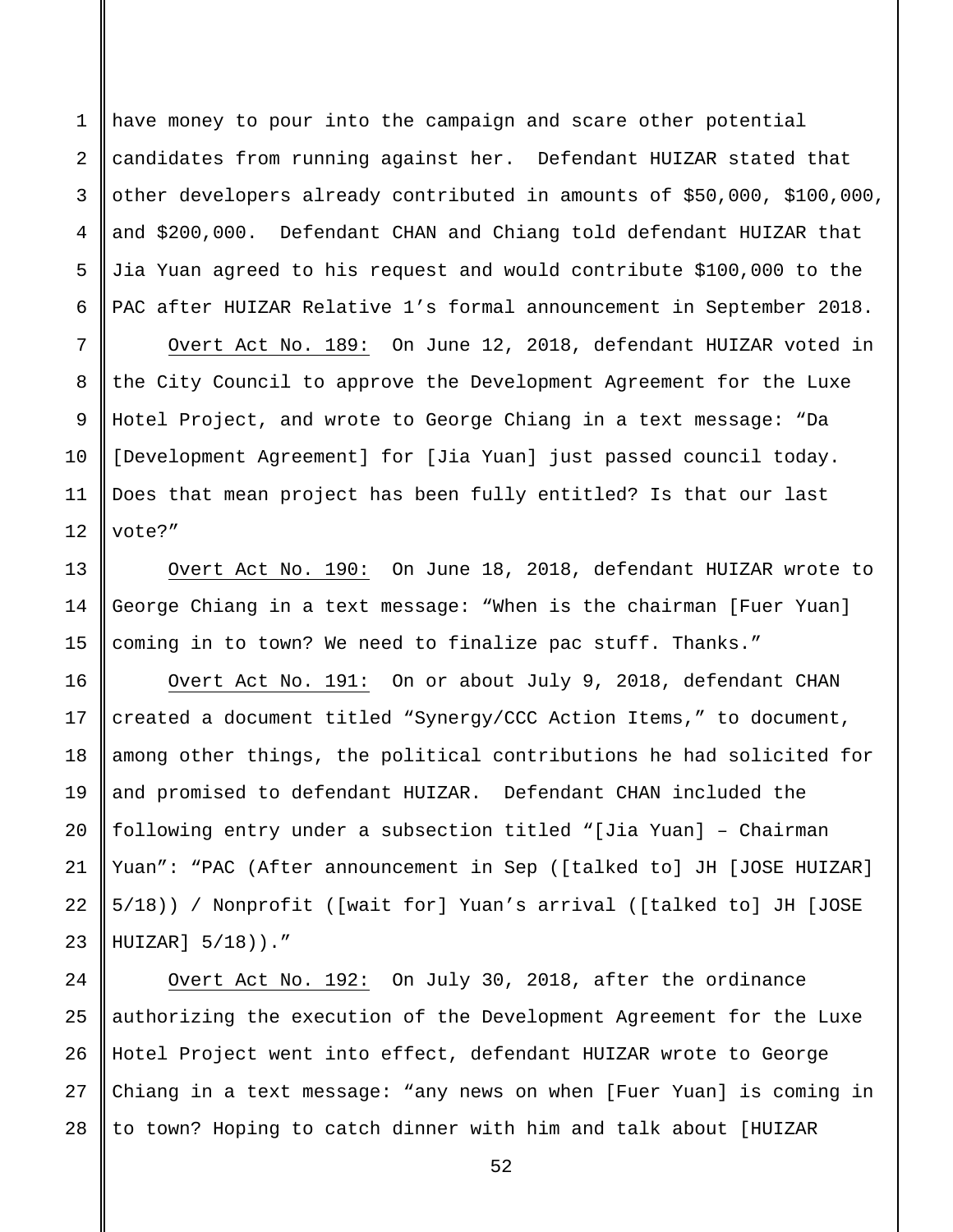Relative 1] campaign." Chiang responded: "Hi Boss, [defendant CHAN] is working on it. I let you know after I see him in office tomorrow."

1

2

3

4

5

6

7

8

9

10

11

12

13

14

15

16

17

Overt Act No. 193: On October 16, 2018, defendant HUIZAR and George Chiang met at defendant HUIZAR's residence and discussed Jia Yuan's agreement to contribute to a PAC to benefit HUIZAR Relative 1's campaign, as promised, in exchange for defendant HUIZAR taking multiple official acts to benefit the Luxe Hotel Project.

## **d. Benefits from George Chiang to Defendant CHAN in Exchange for His Official Acts**

Overt Act No. 194: In or around early 2017, defendant CHAN agreed with George Chiang that Chiang would pay a portion of the Synergy consulting fees to defendant CHAN, in exchange for defendant CHAN's assistance on the Luxe Hotel Project in defendant CHAN's official capacity as Deputy Mayor of Economic Development, including for exerting power over and influence on various City departments, including the Planning Department and the CPC, to benefit the Luxe Hotel Project.

18 19 20 21 22 23 24 25 26 27 28 Overt Act No. 195: On January 13, 2017, defendant CHAN, who was then Deputy Mayor of Economic Development, George Chiang, and CHAN Relative 1 discussed Synergy taking control of the City approval process for the Luxe Hotel Project. Specifically, Chiang wrote in a group text message to defendant CHAN and CHAN Relative 1 that he "met with chairman [Fuer Yuan] again today. He had already instructed us to move forward on the project. I need to spend some time and lay everything out. So I need to skip training tomorrow to put my thoughts into context and send it to you and [CHAN Relative 1]. Also, my retainer has been confirmed verbally so I need [CHAN Relative 1] to modify it on paper for signature. Thank you!" Defendant CHAN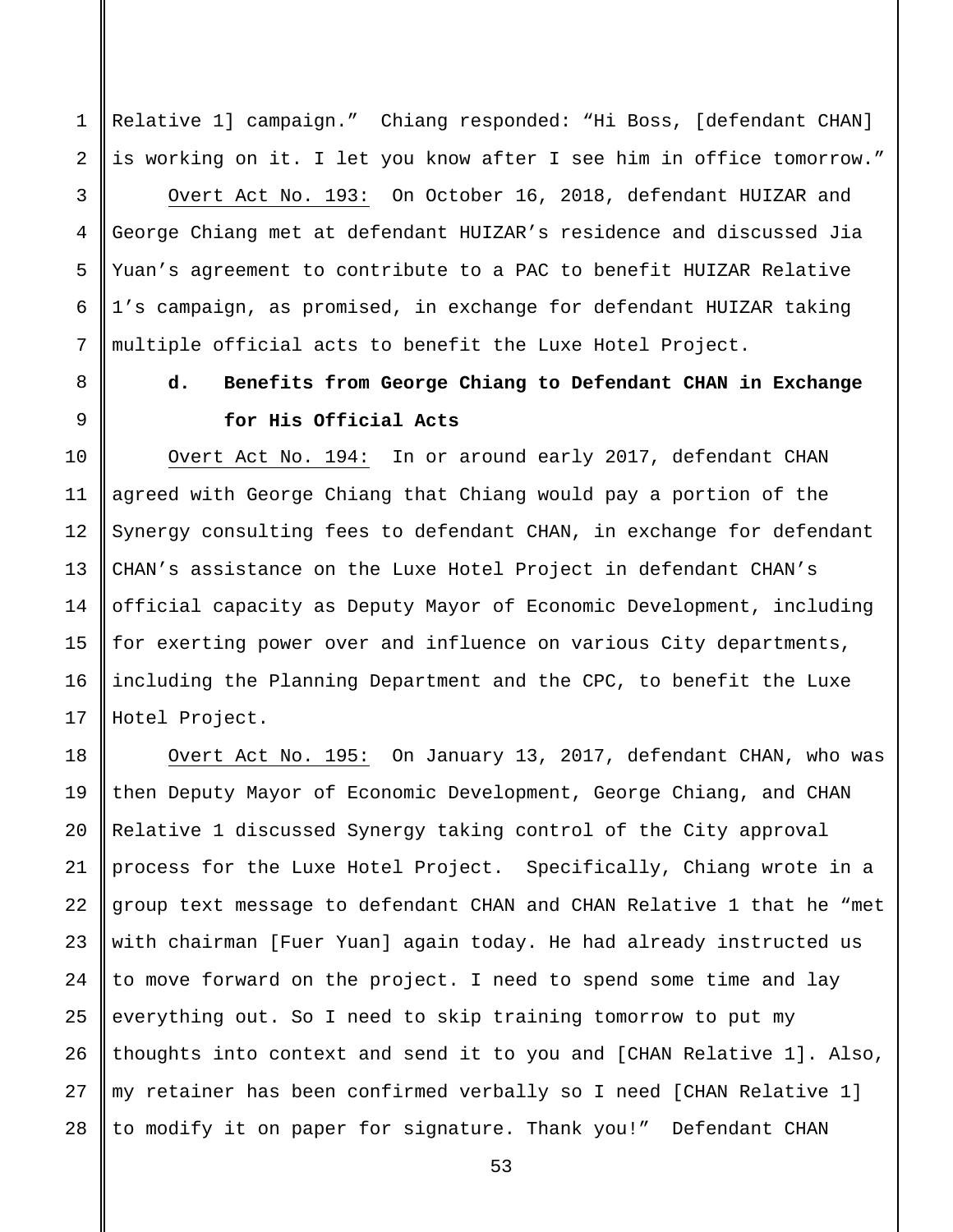1 2 responded: "No problem. We should meet after you put your thoughts together."

3 4 5 6 7 8 9 10 Overt Act No. 196: On January 26, 2017, defendant CHAN discussed Synergy taking over the Luxe Hotel Project with George Chiang and another consultant. Specifically, Chiang wrote to defendant CHAN and Synergy Consultant 1 in a text message: "everything went as planned. Chairman [Fuer Yuan] spent the first part of meeting yelling at everything about how their current approach is wrong. Now Synergy takes full control. Then he walked out. The meeting was productive."

Overt Act No. 197: On January 26, 2017, George Chiang wrote to defendant CHAN and Synergy Consultant 1 in a text message: "We need to generate a list of questions for planning department about the process. I will work in it tomorrow."

11

12

13

14

15

16

17

18

19

20

21

Overt Act No. 198: On February 3, 2017, George Chiang sent a text message to defendant CHAN, writing: "Meeting with chairman [Fuer Yuan] was good report to you tomorrow. Thank you!"

Overt Act No. 199: On February 8, 2017, defendant CHAN, using his power and influence as Deputy Mayor, coordinated a meeting between the Deputy Planning Director and representatives of Jia Yuan, including George Chiang and Fuer Yuan.

22 23 24 25 26 27 28 Overt Act No. 200: On or around March 13, 2017, defendant CHAN used his official position as Deputy Mayor to pressure subordinate City officials to take favorable official actions on the Luxe Hotel Project. Specifically, defendant CHAN sent a group text message to George Chiang, CHAN Relative 1, and Synergy Consultant 1: "Hi [Synergy Consultant 1], talked to [a Fire Department official] about travel distance and tract map. He still help. Make sure we pay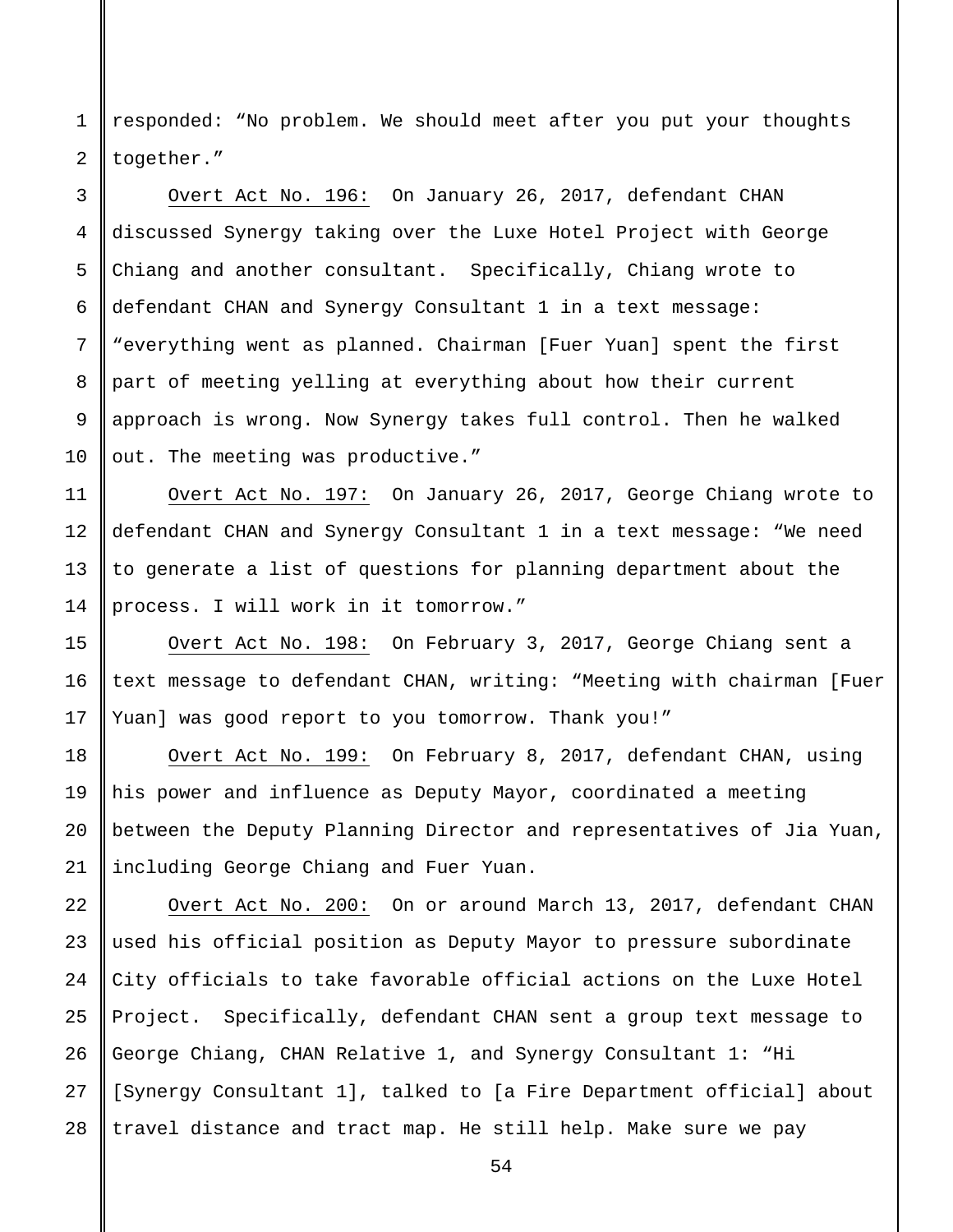1 2 3 4 5 expedite for the the fire review of three tract map. [...] Still wait for [a Transportation Department official] to call back." Chiang responded: "Thank you [Brother]!" Synergy Consultant 1 responded: "You are the greatest...I will call [the Fire Department official] first."

Overt Act No. 201: On March 28, 2017, George Chiang informed defendant CHAN, via text message, about his negotiations with Jia Yuan on the status of the Synergy consulting fees and bonus payments.

6

7

8

9

10

11

12

13

15

16

17

18

19

20

21

22

23

24

25

14 Overt Act No. 202: On May 12, 2017, defendant CHAN had a meeting in Hollywood to discuss the upcoming CPC hearing for the Luxe Hotel Project with Planning Commission Official 1, who had the ability to impose requirements on the Luxe Hotel Project that would increase costs for Jia Yuan, and who needed to vote to approve the Luxe Hotel Project at the CPC hearing. At the meeting, defendant CHAN, in his capacity as Deputy Mayor, exerted pressure over a Mayorappointed public official and urged Planning Commission Official 1 to approve the Luxe Hotel Project.

Overt Act No. 203: On or around May 18, 2017, George Chiang accepted from Jia Yuan a \$100,000 check as the first bonus payment to Synergy for successfully reaching the Planning Department advisory hearing scheduled on May 24, 2017.

Overt Act No. 204: In or around May 2017, George Chiang asked defendant CHAN if defendant CHAN wanted his share of the first bonus payment in check form, and defendant CHAN told Chiang to wait until later and that he preferred getting a bigger check at a later date.

26 27 28 Overt Act No. 205: On or around June 22, 2017, in a telephone call, defendant CHAN asked George Chiang "when are you going to ... get the cash for me for the 20 grand?" Chiang responded: "I got it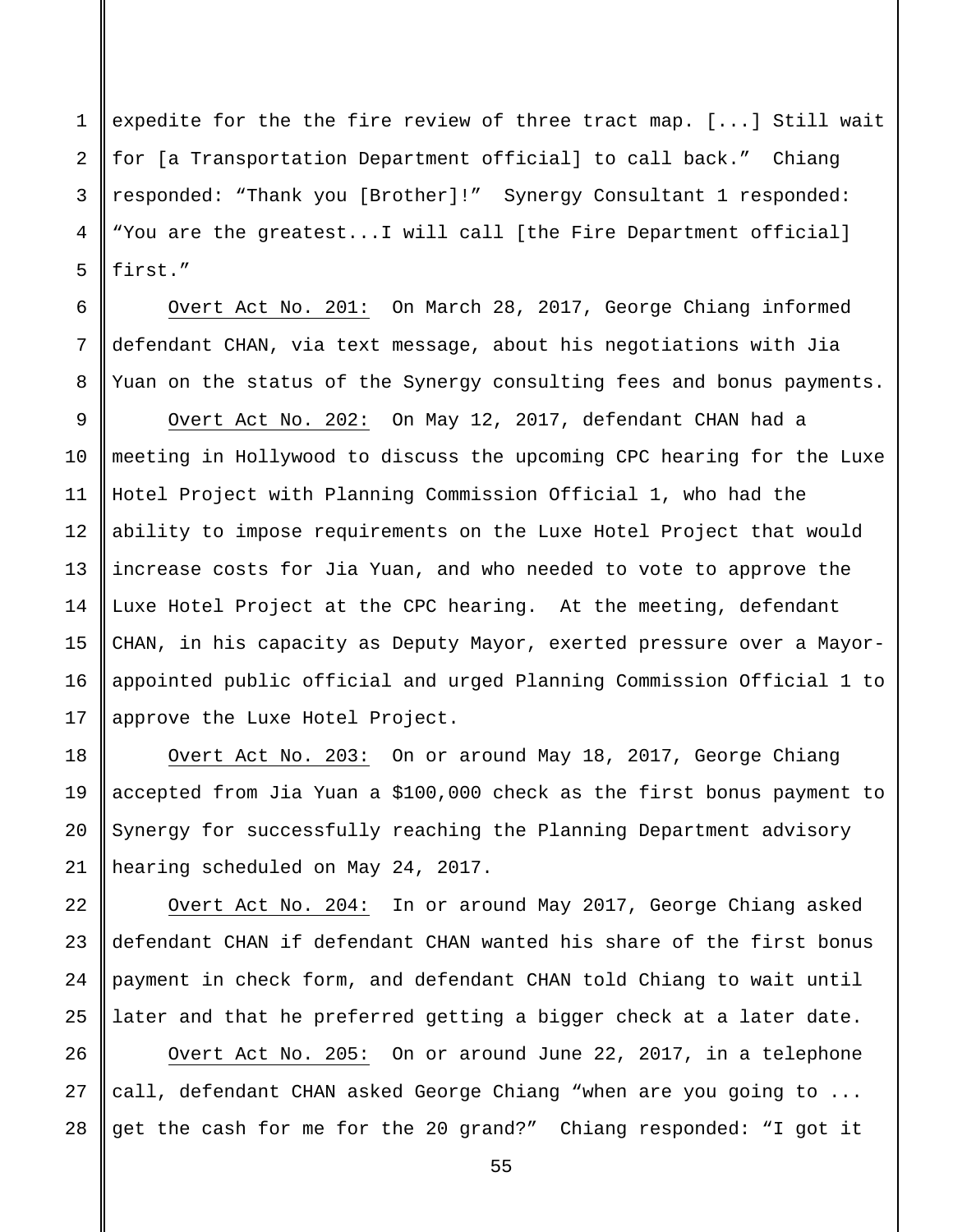sitting in the car," referring to \$20,000 cash. Defendant CHAN then instructed Chiang to "just keep it there for now" and stated that he was "trying to use cash on everything."

Overt Act No. 206: On August 11, 2017, during the time in which City laws prohibited defendant CHAN from lobbying City officials and ten days after he created LABXG, Inc., defendant CHAN sent a group text message to Chiang and Synergy Consultant 1: "Good morning [Synergy Consultant 1], can you please email me whatever you have drafted on our proposal in handling the permits for Jia Yuan? George [Chiang] and I may talk to Chairman [Yuan] today. The purpose is just to convince him that we will be the one running the show."

Overt Act No. 207: On August 19, 2017, defendant CHAN sent George Chiang a text message, writing: "Working on a 1 pager, in English and Chinese, that layouts all the departments, permits, and clearances for the [Jia Yuan] project. Chairman [Yuan]." Defendant CHAN then added: "To show the complexity of our work. Will be done tomorrow. Then you revise and w chat to him. That will be our tool for discussion."

22 23 24 25 26 27 28 Overt Act No. 208: On September 14, 2017, in a telephone call, defendant CHAN told an associate: "The big job, the [Jia Yuan] job, they approved it in Planning Commission, but we were so worried because there is, there's a thick head, who is the uh, who's the president of the Commission. And uhhh, luckily, we use, we pull all the political, you know, chains, we got the Council, we got the Mayor's office, talked to him and so, so you know, he modified the conditions a little bit but it's still good, okay. So we're very happy, very happy." Defendant CHAN added: "It has to go to PLUM, is the Planning and Land Use Committee, which is a Council Committee,

1

2

3

4

5

6

7

8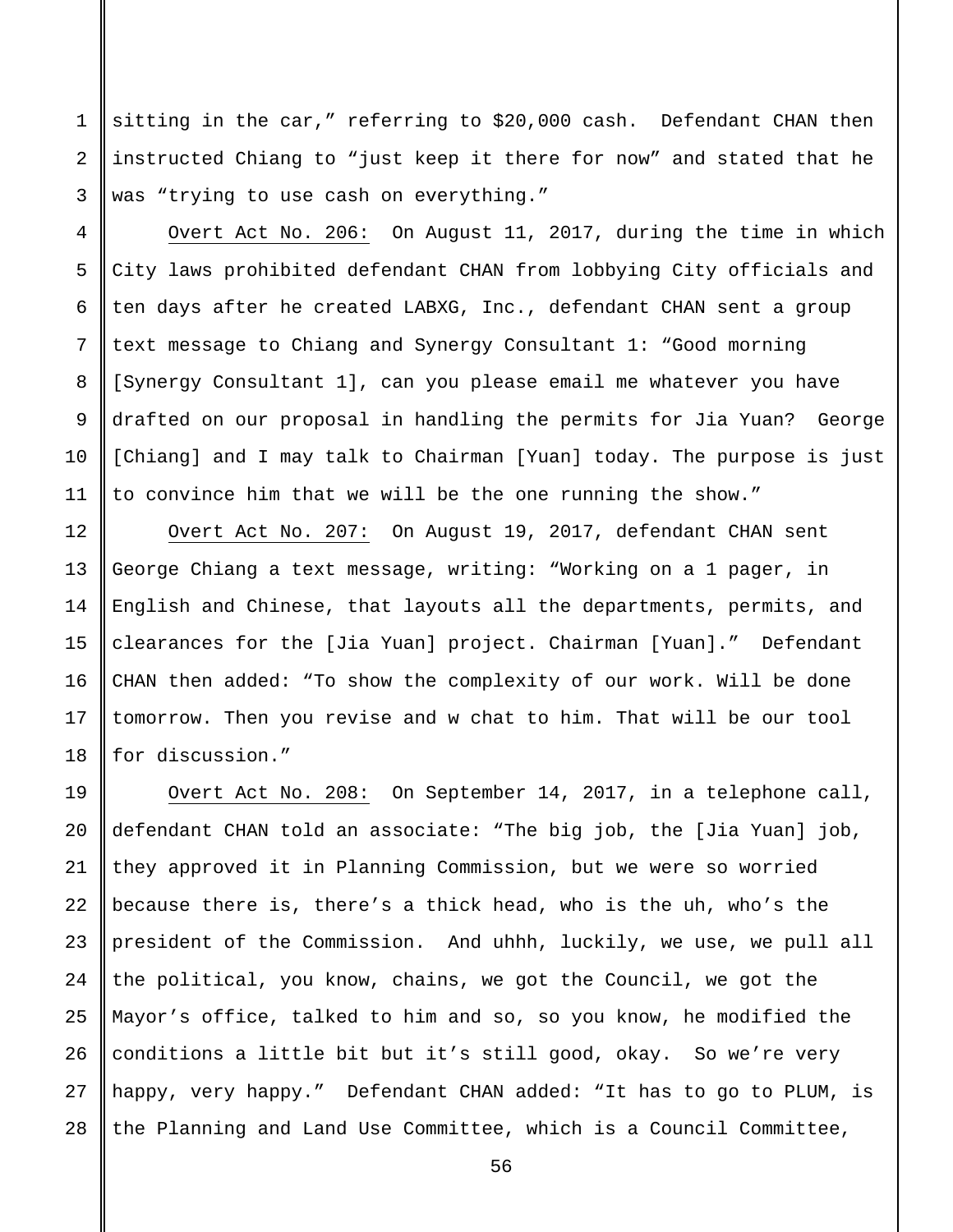and then go to Council, but those are easy, those are all good brothers, okay? This is the toughest one."

1

2

3

4

5

6

7

8

9

10

11

12

13

14

15

16

17

18

19

20

21

22

23

24

25

Overt Act No. 209: On September 14, 2017, after the CPC approved the Luxe Hotel Project, defendant CHAN sent a text message to CHAN Relative 1, writing: "CPC approved [the Luxe Hotel Project]! We are moving on to PLUM." CHAN Relative 1 responded: "Good news for milestones," referring to the bonus payments paid by Jia Yuan to Synergy. Defendant CHAN then wrote: "[Mayor Official 1] and [Mayor Official 2] talked to the commissioners. [City Staffer D] asked [Mayor Staffer 1]. You know who asked [City Staffer D]." CHAN Relative 1 responded: "Congrats!" Defendant CHAN answered: "To all of us! Still waiting for the 2nd payment," referring to the second bonus payment to be paid by Jia Yuan to Synergy.

Overt Act No. 210: On September 30, 2017, George Chiang issued a check from Synergy to CHAN Relative 1 for \$8,450.

Overt Act No. 211: On or around October 19, 2017, George Chiang accepted from Jia Yuan a check to Synergy for \$150,000 as the second bonus payment for successfully completing the CPC hearing for the Luxe Hotel Project.

Overt Act No. 212: On October 28, 2017, George Chiang issued a check from Synergy to LABXG Inc. for \$36,432.74, which was a portion of defendant CHAN's payment for the official acts defendant CHAN performed on the Luxe Hotel Project while he was Deputy Mayor.

Overt Act No. 213: On October 31, 2017, George Chiang issued a check from Synergy to CHAN Relative 1 for \$6,550.

26 27 28 Overt Act No. 214: On or about December 14, 2017, George Chiang accepted from Jia Yuan a check to Synergy for \$185,000 as the third bonus payment.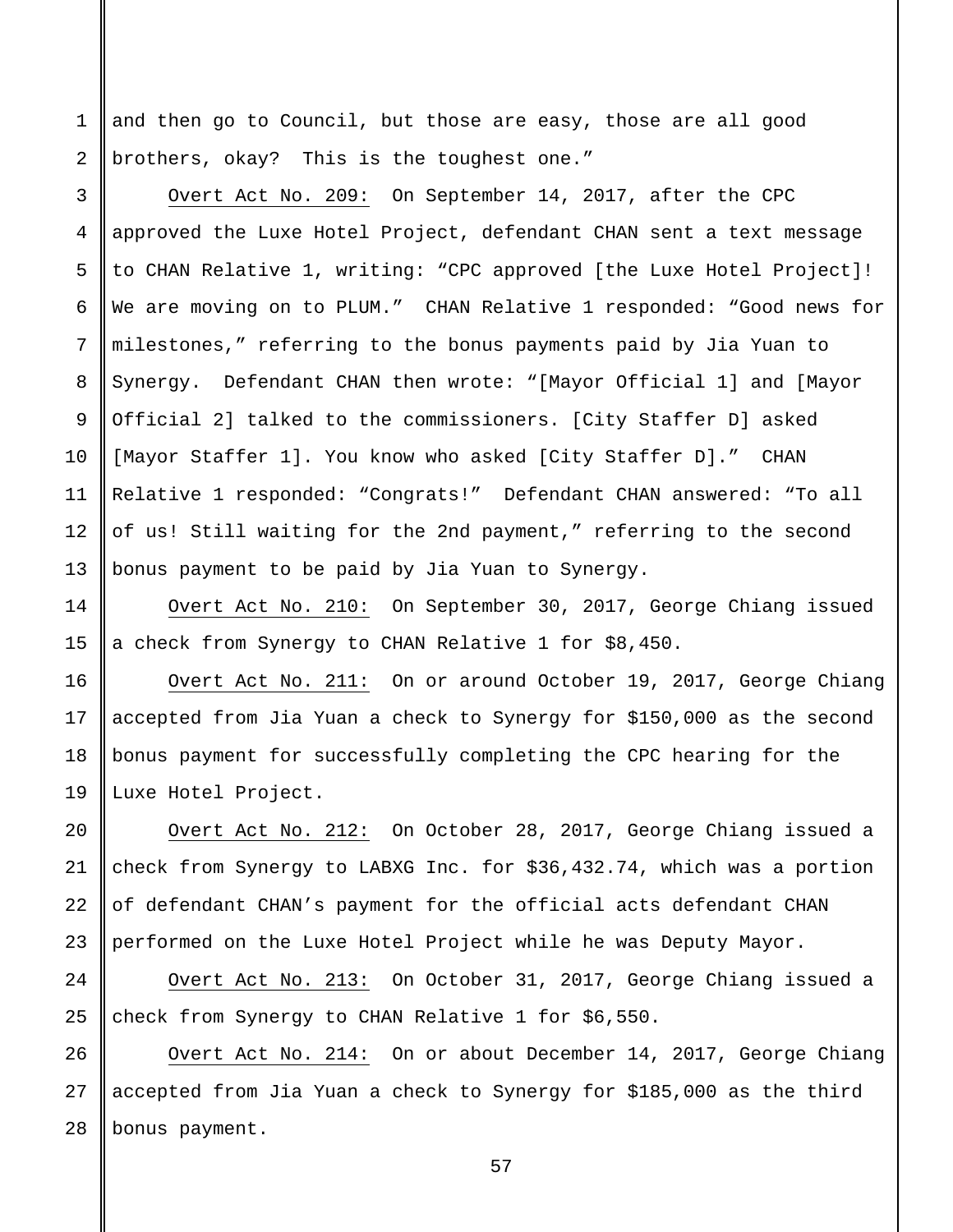Overt Act No. 215: On December 27, 2017, George Chiang issued a check from Synergy to LABXG Inc., for defendant CHAN, for \$33,507.23, with "revenue split" in the memo line of the check.

### **e. Defendant CHAN's Indirect Bribe Payments to City Officials through Relatives**

Overt Act No. 216: On January 2, 2017, defendant CHAN sent an e-mail to George Chiang and CHAN Relative 1, with an attached chart depicting "People Who Influence the Project," referring to the Luxe Hotel Project. The "Elected Officials" who influenced the project included defendant HUIZAR in CD-14, Councilmember D in CD-D, and the "Public Officials" who influenced the project included City Commissioner 1.

### *City Staffer D's Relative*

Overt Act No. 217: On or around August 3, 2017, during the time in which City laws prohibited defendant CHAN from lobbying City officials, defendant CHAN, George Chiang, and City Staffer D, who worked as a staff member for City Councilmember D, had a meeting at the CCC Investment office to discuss the Luxe Hotel Project, during which defendant CHAN asked City Staffer D to speak to Mayor Staffer 1 to ask Mayor Staffer 1 to put pressure on the CPC to approve the Luxe Hotel Project, and City Staffer D agreed to do so.

Overt Act No. 218: On or about August 8, 2017, defendant CHAN had a meeting with City Staffer D's relative at the CCC Investment office, during which defendant CHAN and City Staffer D's relative discussed an arrangement for a consulting agreement that would pay City Staffer D's relative.

28 Overt Act No. 219: On or about August 29, 2017, at defendant CHAN's request, George Chiang executed a consulting agreement between

1

2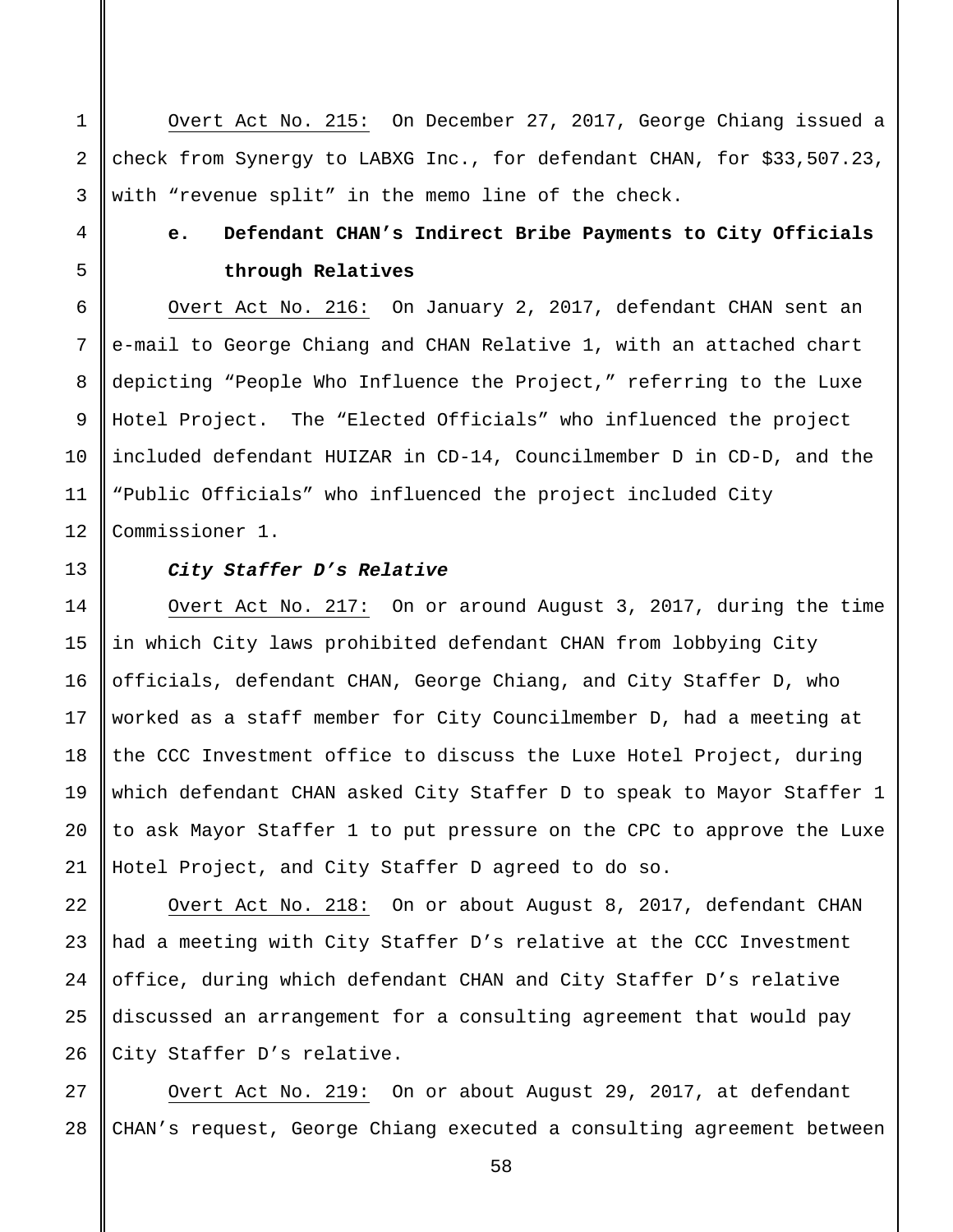1 2 3 CCC Investment and City Staffer D's relative, which provided for compensation of \$1,000 per month, effective September 1, 2017, for four consecutive months.

Overt Act No. 220: Between October 2017 and December 2017, defendant CHAN caused CCC Investment to pay City Staffer D's relative approximately \$2,000 for "consulting services."

### *City Commissioner 1's Relative*

Overt Act No. 221: On November 30, 2017, defendant CHAN directed Businessperson A, who was acting at the direction of the FBI, to hire City Commissioner 1's Relative because City Commissioner 1, who oversaw certain City entities such as the Bureau of Engineering, could help defendant CHAN and Businessperson A obtain additional business in the City.

Overt Act No. 222: On April 15, 2018, defendant CHAN, through George Chiang, caused City Commissioner 1 to send an e-mail seeking to influence a Bureau of Engineering official to take favorable official action on the Luxe Hotel Project, writing: "Can I please ask for your leadership in reviewing the requests of this project and advising what we can do to assist them moving forward? Thank you [official] and please advise how I can support the process."

21 22 23 24 25 26 Overt Act No. 223: On April 16, 2018, defendant CHAN explained to Businessperson A, who was acting at the direction of the FBI, that City Commissioner 1 is "our brother" and had a current need for money because City Commissioner 1 only made between \$100,000 and \$120,000 in salary, so the more money Businessperson A could provide to City Commissioner 1's Relative at that time, the better.

27 28 Overt Act No. 224: On April 17, 2018, during a telephone call, defendant CHAN highlighted to George Chiang their need for City

4

5

6

7

8

9

10

11

12

13

14

15

16

17

18

19

20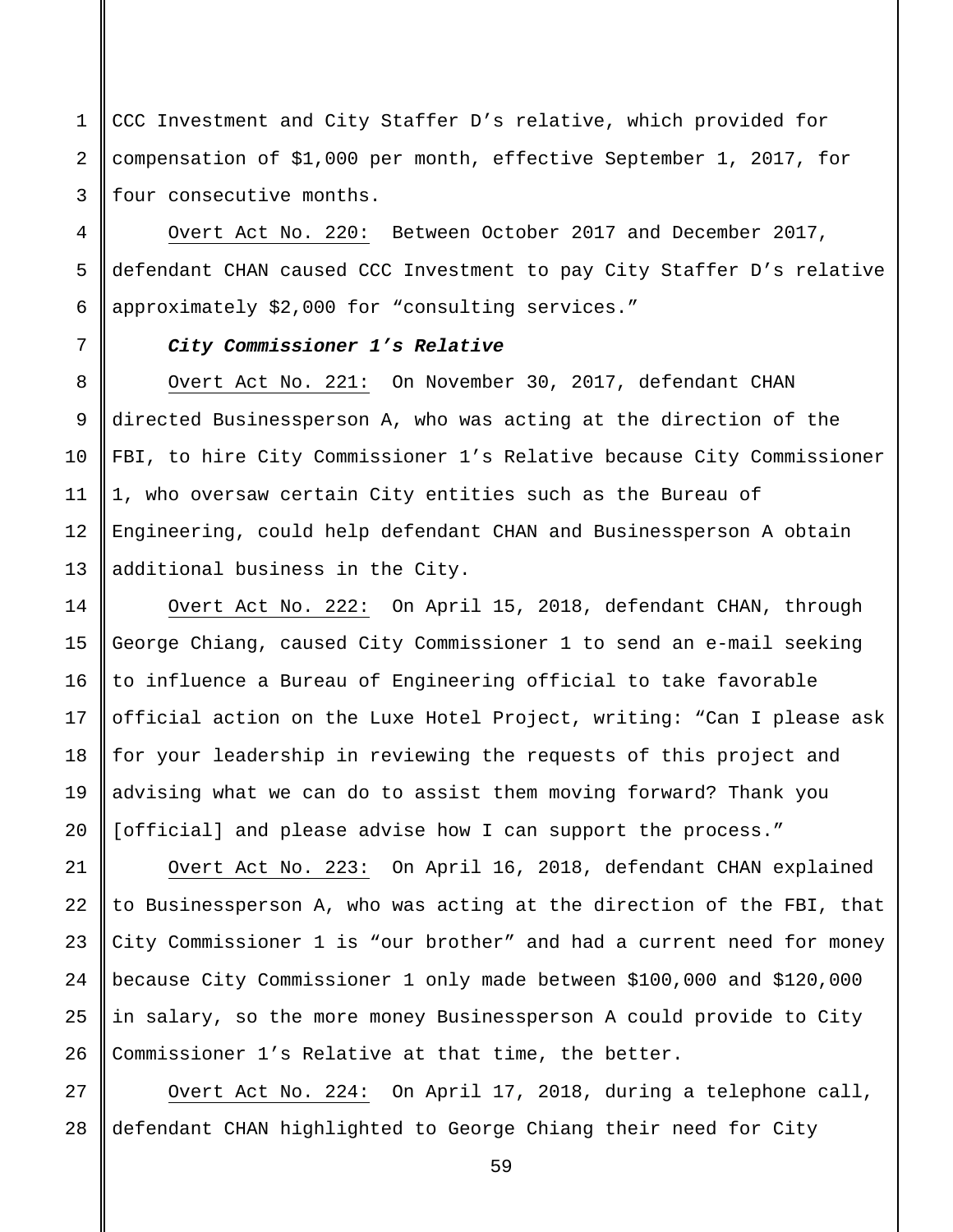Commissioner 1 to take official acts favorable to the Luxe Hotel Project, stating: "We need [City Commissioner 1].... Make sure that [City Commissioner 1] will personally give the [Bureau of Engineering staff members] a call [and] explain the situation."

Overt Act No. 225: On April 25, 2018, during a meeting at the CCC Investment office between defendant CHAN, City Commissioner 1's Relative, and Businessperson A, who was acting at the direction of the FBI, defendant CHAN told City Commissioner 1's Relative that City Commissioner 1 could help her get projects for Businessperson A.

10 11 12 13 14 15 16 17 Overt Act No. 226: On May 1, 2018, at defendant CHAN's direction, George Chiang sent an e-mail to City Commissioner 1, writing: "Hi Brother [City Commissioner 1], first of all, thank you for all of your help [with the Luxe Hotel Project]. I sent a thank you email to all of your staff who were assisting us. Currently, timing has become more critical for our shoring permit approval [for the Luxe Hotel Project]. Therefore, I want to make two meeting requests[.]"

Overt Act No. 227: On May 10, 2018, at defendant CHAN's direction, George Chiang sent an e-mail to City Commissioner 1 and another City official regarding a Luxe Hotel Project permit, writing: "I want to thank you for your time in meeting with [another consultant] and I. Your input is well taken and we will work diligently under your direction. Your help and assistance to drive this project are greatly appreciated."

25 Overt Act Nos. 228-232: On or about the following dates, as part of defendant CHAN's plan to influence City Commissioner 1's official acts to help the Luxe Hotel Project, defendant CHAN caused

26 27

28

18

19

20

21

22

23

24

1

2

3

4

5

6

7

8

9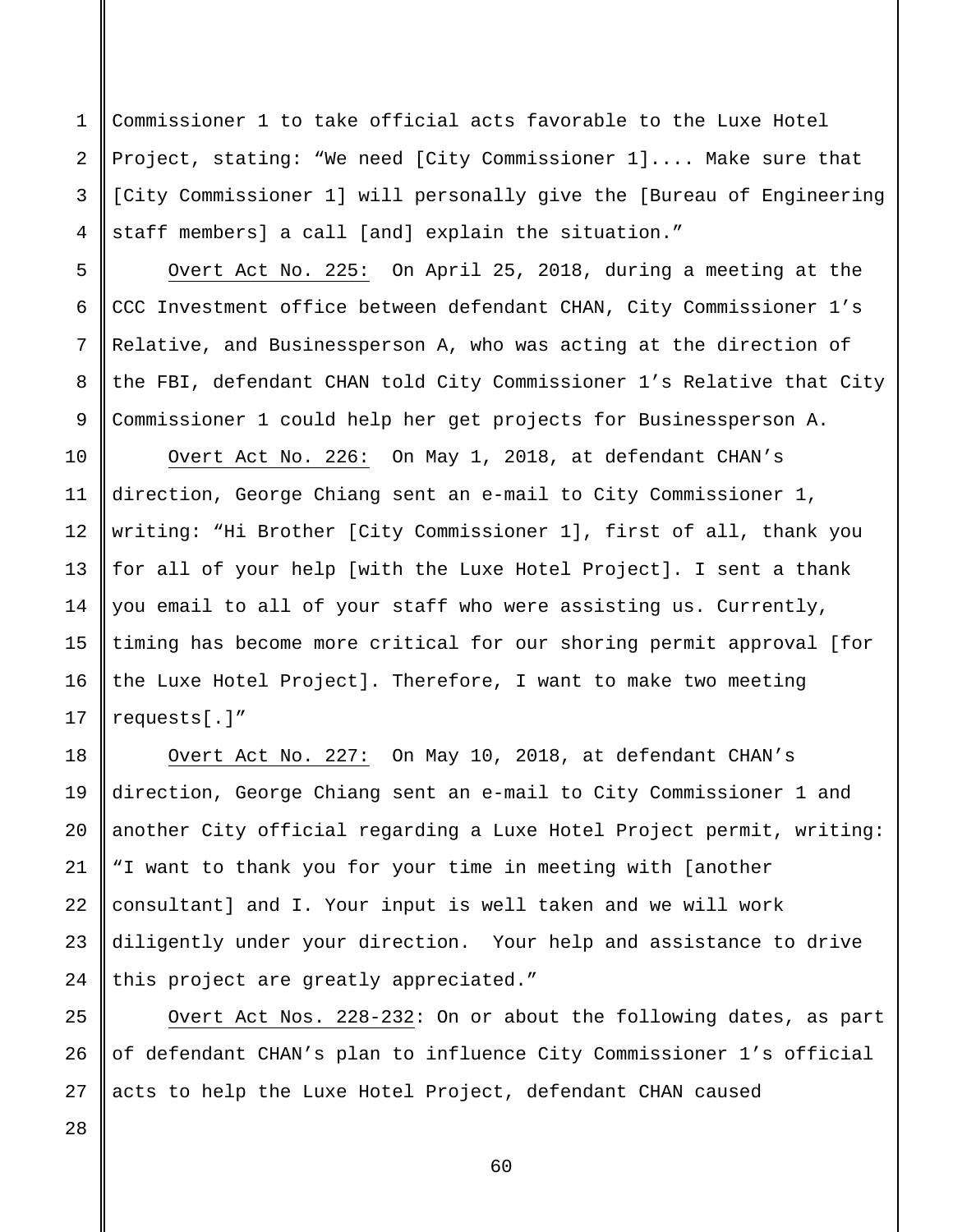1 2 Businessperson A to pay City Commissioner 1's Relative by check from Businessperson A's business account ending in 3898.

| Overt Act<br>No. | Date     | Description                        | Amount    |
|------------------|----------|------------------------------------|-----------|
| 228              | 06/13/18 | April/May 2018<br>consulting fee   | \$2,210   |
| 229              | 08/13/18 | June 2018<br>consulting fee        | \$1,400   |
| 230              | 08/13/18 | <b>July 2018</b><br>consulting fee | \$5,000   |
| 231              | 09/04/18 | August 2018<br>consulting fee      | \$5,000   |
| 232              | 10/29/18 | September 2018<br>consulting fee   | \$2,500   |
|                  |          | TOTAL:                             | \$16, 110 |

Overt Act No. 233: On October 11, 2018, defendant CHAN met with City Commissioner 1 and other consultants at the CCC Investment office to discuss City Commissioner 1's continued help on the Luxe Hotel Project.

### *City Staffer A-2's Relative*

21 22 23 24 25 26 27 Overt Act No. 234: On June 14, 2018, during a meeting between defendant CHAN and Businessperson A, who was acting at the direction of the FBI, defendant CHAN explained the idea of secretly providing financial benefits via a "finder's fee" to City Staffer A-2 because City Staffer A-2 "sees more projects than anybody" and thus could help their projects. Defendant CHAN further explained: "[City Staffer A-2] is very useful, but I would like to keep it under wraps"

28

3

4

5

6

7

8

9

10

11

12

13

14

15

16

17

18

19

 $2.0$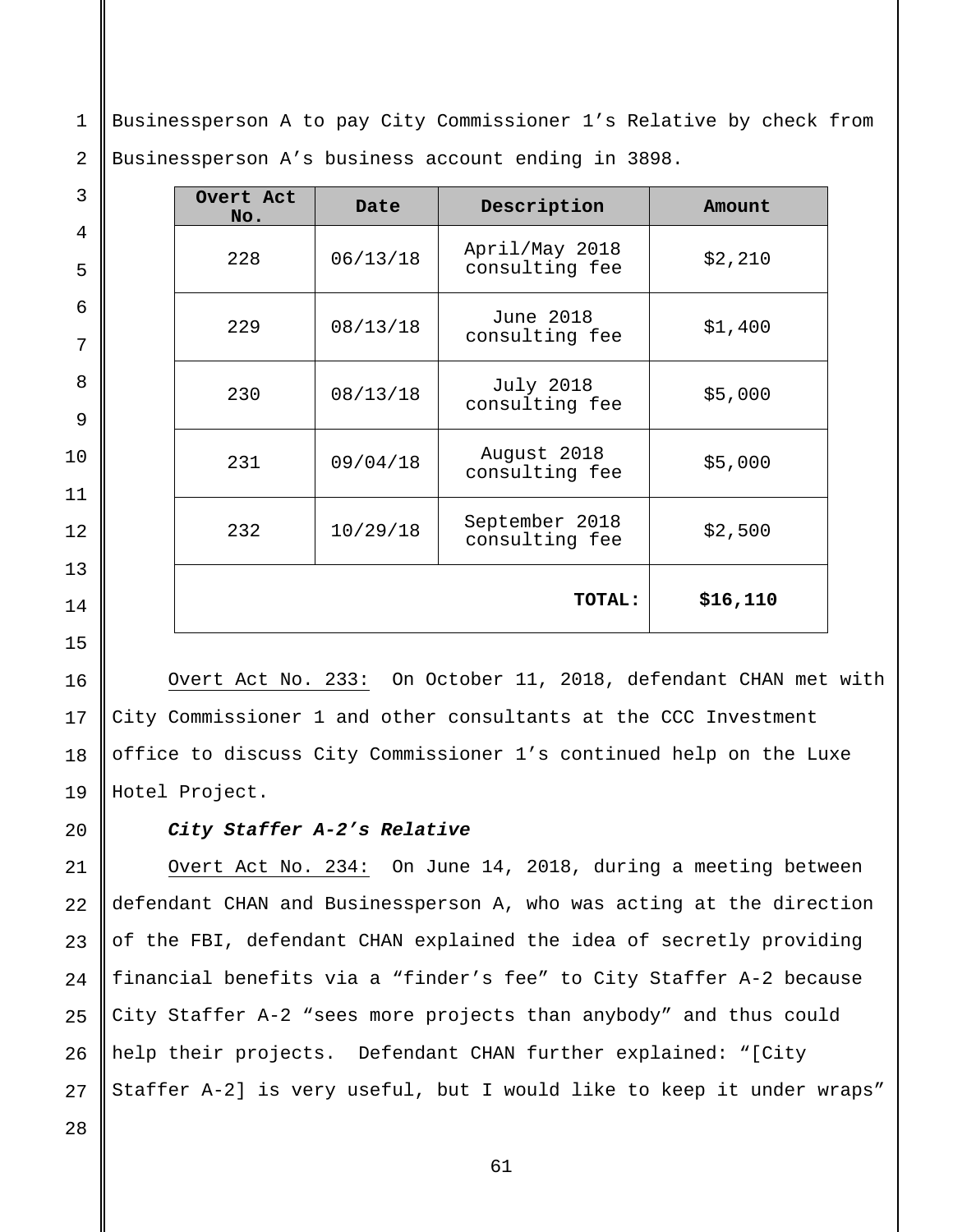1 2 by creating a fake consulting contract with City Staffer A-2's mother that hid its true purpose.

3 4 5 6 7 Overt Act No. 235: On June 15, 2018, after a meeting between defendant CHAN, Businessperson A, and City Staffer A-2, defendant CHAN instructed Businessperson A to pay City Staffer A-2 \$10,000 to \$20,000, but to not draft any agreements until City Staffer A-2 directed the first project to Businessperson A.

8

9

10

11

12

13

14

15

16

17

18

19

20

Overt Act No. 236: On September 28, 2018, defendant CHAN met Businessperson A, and City Staffer A-2 for dinner at a restaurant in Pasadena, California, during which they discussed the secret financial arrangement whereby Businessperson A, following the instruction of defendant CHAN, agreed to pay City Staffer A-2 commission for any developers City Staffer A-2 introduced to Businessperson A. Defendant CHAN further suggested that Businessperson A provide a \$5,000 "sign-on bonus" to City Staffer A-2 in addition to the commission, and that Businessperson A could conceal the payment to City Staffer A by routing it to City Staffer A-2's brother's company. When Businessperson A placed a \$10,000 check on the table for City Staffer A-2, defendant CHAN stated that he would hold on to City Staffer A-2's payment for City Staffer A-2.

21 22 23 24 25 26 Overt Act No. 237: On October 9, 2018, defendant CHAN and City Staffer A-2 discussed scheduling a dinner between a developer, Businessperson A, defendant CHAN, and City Staffer A-2. Defendant CHAN wrote in a text message to City Staffer A-2: "Brother, I don't think it's a good idea to meet in downtown. What do you think?" City Staffer A-2 responded that he agreed "no dtla."

27 28 Overt Act No. 238: On October 11, 2018, when Businessperson A suggested a downtown Los Angeles restaurant for the meeting between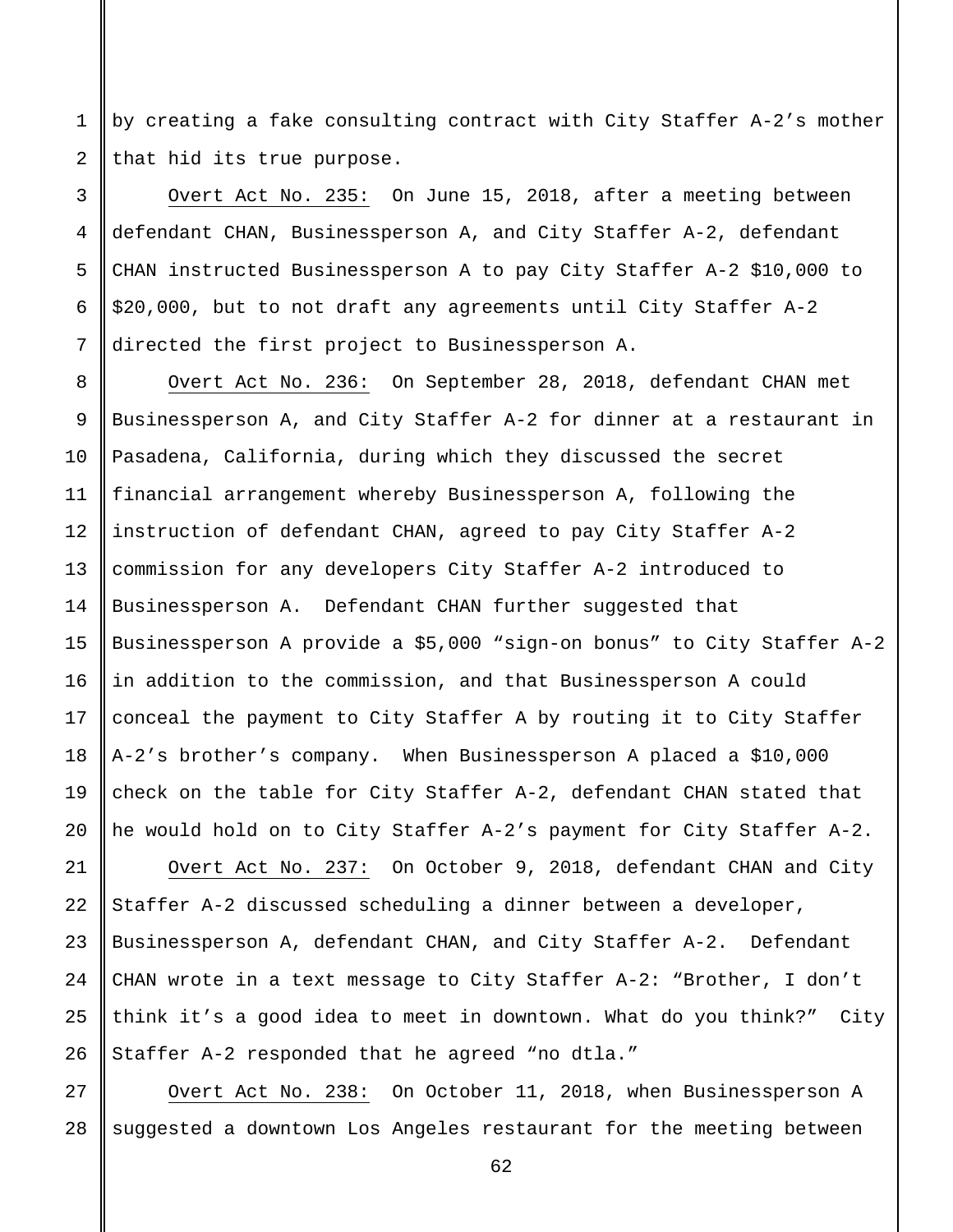the developer, City Staffer A-2, defendant CHAN, and Businessperson A, defendant CHAN responded by text message: "DTLA is no good."

Overt Act No. 239: On October 25, 2018, defendant CHAN attended a dinner where City Staffer A-2 introduced Businessperson A to a developer with projects pending in CD-14. After the developer left the dinner meeting, defendant CHAN instructed Businessperson A to draft a Memorandum of Understanding and to send it to defendant CHAN for review, adding that once the "MOU" was signed, Businessperson A needed to "take care of the thing," referring to Businessperson A paying City Staffer A-2 as part of their secret financial arrangement.

Overt Act No. 240: On or about October 28, 2018, defendant CHAN drafted a document titled "Synergy/CCC Action Items," which included a section titled "Fund Raising" with an entry for City Staffer A-2, noting: "Set aside (10 from [Businessperson A] + 1.5 from CCC)." Under a section titled "[Businessperson A]," the document included: "MOU / Reserve 10 for [City Staffer A-2]," which referred to defendant CHAN's plan for Businessperson A to pay City Staffer A-2 \$10,000 as part of their secret financial arrangement.

20

1

2

3

4

5

6

7

8

9

10

11

12

13

14

15

16

17

18

19

21

### **(4) Project M Bribery Scheme**

### **a. \$25,000 Contribution to PAC B**

22 23 24 25 26 27 28 Overt Act No. 241: On August 18, 2016, defendant HUIZAR met with Morrie Goldman and Executive M at defendant HUIZAR's City Hall office to discuss Project M. At the meeting, Goldman and Executive M asked defendant HUIZAR to file a motion to initiate a General Plan Amendment for Project M. Defendant HUIZAR agreed to initiate the General Plan Amendment, either by exerting pressure on the Planning Department to do so or by filing a motion.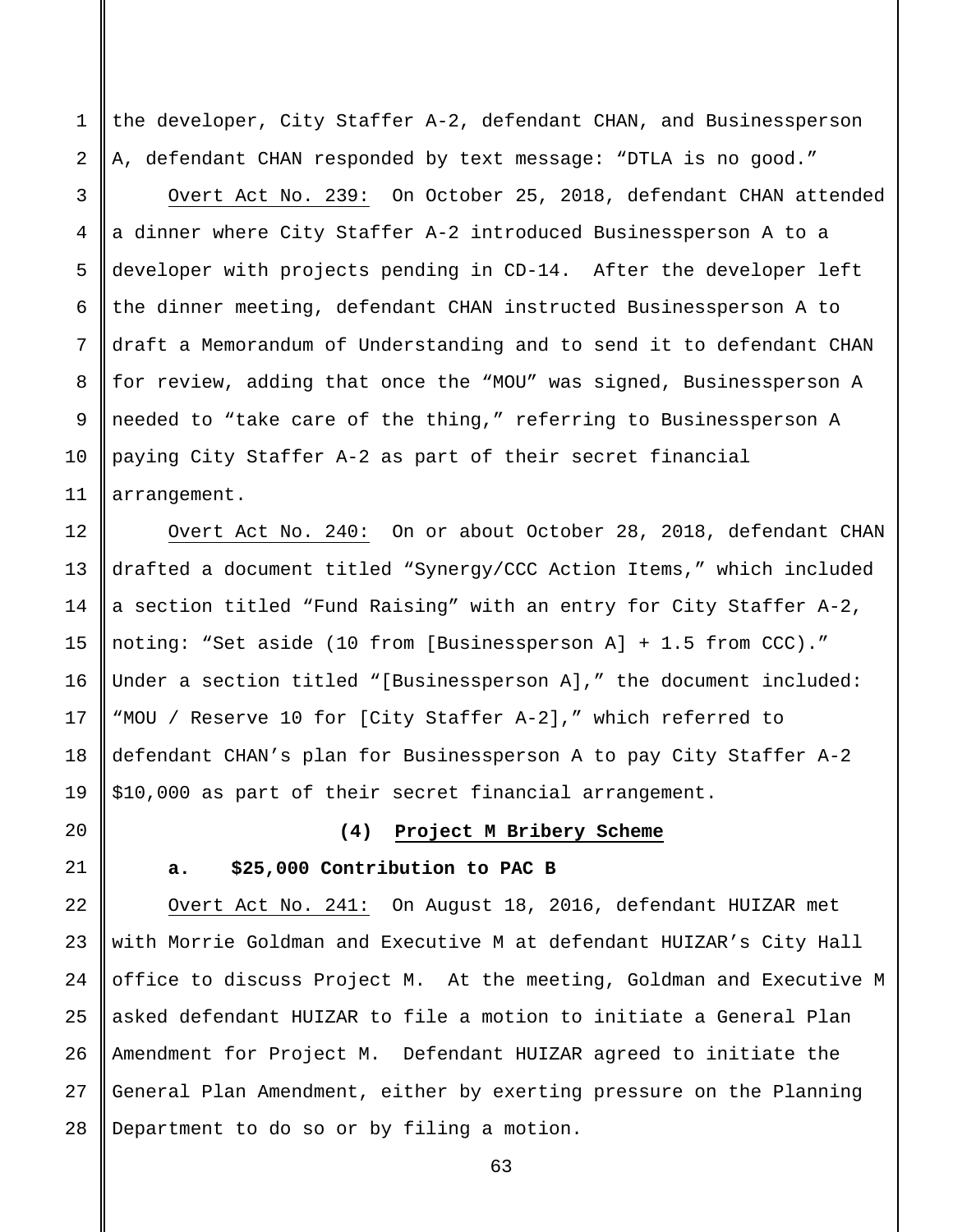Overt Act No. 242: On or about August 26, 2016, defendant HUIZAR and his staff urged the Planning Department to approve the General Plan Amendment initiation for Project M, which the Planning Department did.

Overt Act No. 243: In September 2016, less than a month after defendant HUIZAR had provided significant assistance to Company M and Executive M, defendant HUIZAR asked Morrie Goldman for contributions to PAC B from Goldman's clients with projects pending in CD-14, including from Executive M on behalf of Company M. Goldman agreed to convey the request to his clients.

Overt Act No. 244: On October 10, 2016, defendant HUIZAR sent an e-mail to George Esparza and another CD-14 staffer, writing: "I spoke with [Morrie Goldman] already about [another developer] and [Company M] contributions to [HUIZAR Associate 2] Account. He is on board. Work with him to get them in. Get [Goldman] the [HUIZAR Associate 2] acco[u]nt name and number etc."

Overt Act No. 245: On October 13, 2016, George Esparza sent a text message to Morrie Goldman, providing the information for PAC B and adding: "according to my boss that's for [another developer] and [Company M]. He said he spoke to u about it."

Overt Act No. 246: On October 13, 2016, Morrie Goldman sent an e-mail to Executive M, passing on the information for PAC B he received from George Esparza. Executive M replied: "Timing and amount?" Goldman then wrote: "25K as soon as possible."

Overt Act No. 247: On October 14, 2016, Morrie Goldman sent an e-mail to Executive M, attaching a remit form for PAC B, and writing: "HUIZAR is asking that contributions be directed to this committee.

28

1

2

3

4

5

6

7

8

9

10

11

12

13

14

15

16

17

18

19

20

21

22

23

24

25

26

27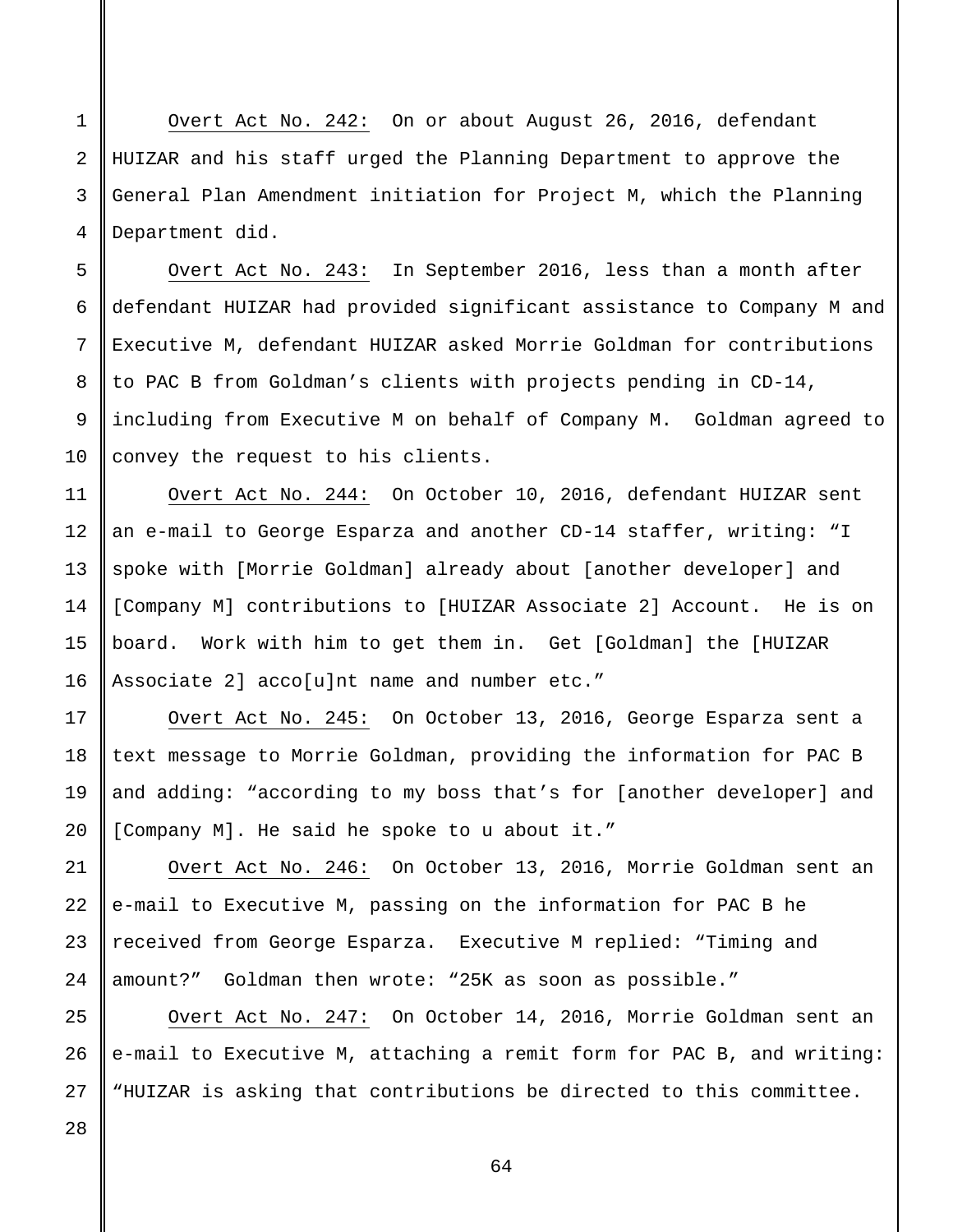1 2 Please hold off if you are processing a contribution to the other primary committee."

Overt Act No. 248: On October 26, 2016, Morrie Goldman received an e-mail from Executive M about the \$25,000 PAC B contributions, which stated: "I should have checks by tomorrow. All I need is the letter. Would it be worth setting up a quick drink or coffee with JOSE [HUIZAR] when we deliver? Could be good to talk big picture, etc."

Overt Act No. 249: On or about October 27, 2016, defendant HUIZAR caused Company M to send three checks from three separate entities, payable to PAC B in the amount of \$8,333.33 for a total of \$25,000, by U.S. Mail to the Company M office in Los Angeles, California.

Overt Act No. 250: On October 31, 2016, Morrie Goldman sent a text message to George Esparza, writing: "When can I get [Executive M] in with JOSE [HUIZAR] to deliver the checks?"

3

4

5

6

7

8

9

10

11

12

13

14

15

16

17

18

19

20

21

22

23

25

26

27

### **b. Additional \$25,000 Contribution to PAC B**

Overt Act No. 251: On February 14, 2017, defendant HUIZAR sent a text message to George Esparza, writing: "at dinner make sure u remind me to get [Company M] to do 25 k for [PAC B] on measure h."

24 Overt Act No. 252: On February 15, 2017, defendant HUIZAR met Morrie Goldman for lunch in downtown Los Angeles to discuss various projects. At the lunch, defendant HUIZAR asked Goldman for an additional \$25,000 contribution to PAC B from Company M, which Goldman agreed to convey to Executive M.

Overt Act No. 253: On February 15, 2017, at a dinner at a Los Angeles restaurant for which Company M paid approximately \$1,778,

28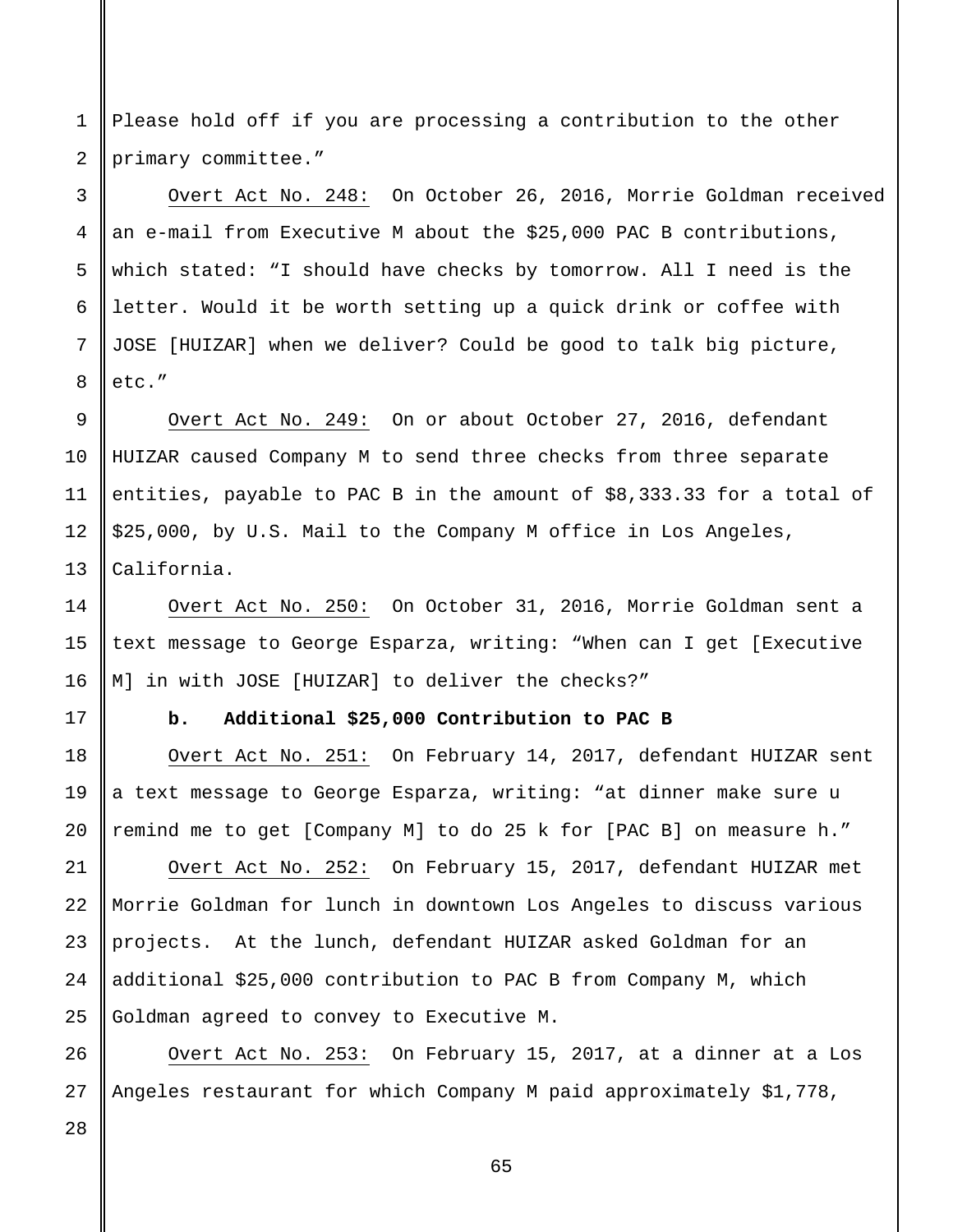1 2 defendant HUIZAR requested and Executive M committed to paying \$25,000 to PAC B on behalf of Company M.

3

4

5

6

7

8

9

10

11

12

13

14

15

19

20

21

Overt Act No. 254: On February 21, 2017, Morrie Goldman informed George Esparza via text message that Executive M "acknowledged the conversation with JOSE [HUIZAR]" regarding Company M's additional contribution to PAC B.

Overt Act No. 255: On February 22, 2017, Morrie Goldman wrote to Executive M in a text message: "We never connected about your conversation with HUIZAR on Measure H. They want to connect with you about getting a check for their Measure H mailer targeting DTLA."

Overt Act No. 256: On February 24, 2017, Morrie Goldman received an e-mail from Executive M sent to another Company M employee with the subject line "questions regarding HUIZAR PAC," which stated: "You can direct any specific questions on the PAC to [Goldman], who is cc'd."

16 17 18 Overt Act No. 257: On February 25, 2017, defendant HUIZAR sent a text message to George Esparza, writing: "Any update on [Executive M] 25k?"

Overt Act No. 258: On or about March 2, 2017, defendant HUIZAR caused Company M to send a check for \$25,000 made payable to PAC B by U.S. Mail to PAC B in Sacramento, California.

22 23 24 25 Overt Act No. 259: On March 20, 2017, Morrie Goldman received an e-mail from Executive M, which stated: "Do you think we are in a more favored status with JOSE [HUIZAR] compared to [another developer]?"

26 27 28 Overt Act No. 260: On May 5, 2017, in a telephone call, defendant HUIZAR and Morrie Goldman discussed Company M's contribution to PAC B at defendant HUIZAR's direction. Defendant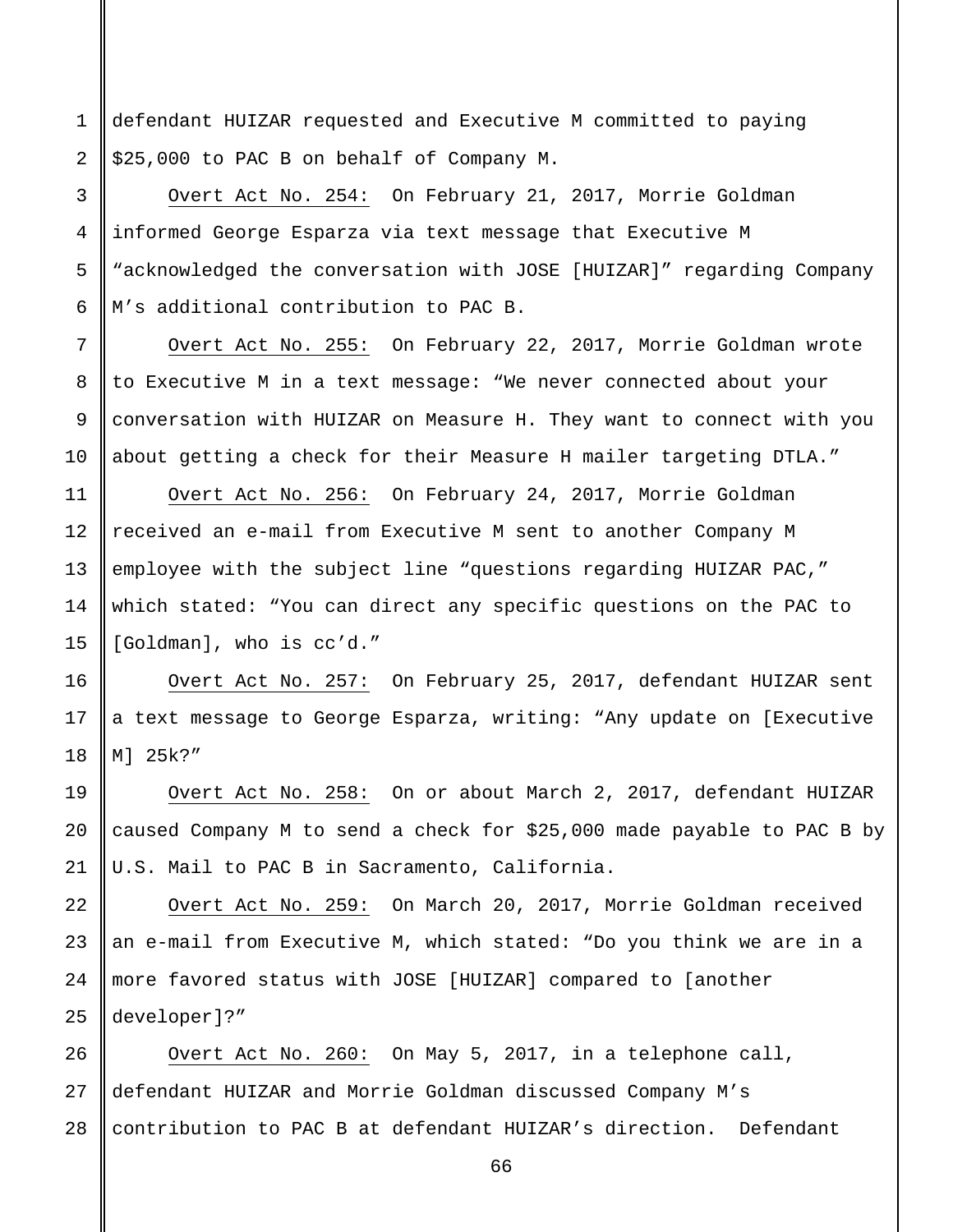HUIZAR and Goldman found out that PAC B publicly disclosed Company M as a top donor for a Los Angeles City Council candidate. Goldman told defendant HUIZAR that a reporter was "asking who asked us for the donation, but we, we're not gonna respond to that." Defendant HUIZAR responded: "Thank you very much. I appreciate that." Goldman stated: "No of course." Goldman then stated: "When I told George [Esparza], I said, look, my two things that I gotta protect you know ... [Company M] and gotta protect you." Defendant HUIZAR stated "we can't be sloppy about this and trust, uh, [HUIZAR Associate 2], but, anyway, we will save that conversation for tomorrow, ok?"

Overt Act No. 261: On May 9, 2017, Morrie Goldman received an e-mail from Executive M asking about the media inquiry regarding the Company M campaign contribution to PAC B in support of a Los Angeles City Council candidate. Goldman responded by e-mail, reminding Executive M that the PAC B contribution "was an 'ask' from JOSE HUIZAR."

# **c. \$25,000 Contribution and Additional \$25,000 Commitment to PAC A**

19 20 21 22 23 24 25 26 27 Overt Act No. 262: In or around January 2018, defendant HUIZAR spoke with Morrie Goldman regarding Project M's approval in the PLUM Committee and City Council. Specifically, they discussed that Company M wanted the City to approve Project M with a 5% affordable housing requirement, while defendant HUIZAR initially insisted on 11% affordable housing. Goldman told defendant HUIZAR that Executive M was concerned he would suffer significant professional consequences, including the loss of his job with Company M, if Project M was not approved, and that if Project M did not obtain its preferred

28

1

2

3

4

5

6

7

8

9

10

11

12

13

14

15

16

17

18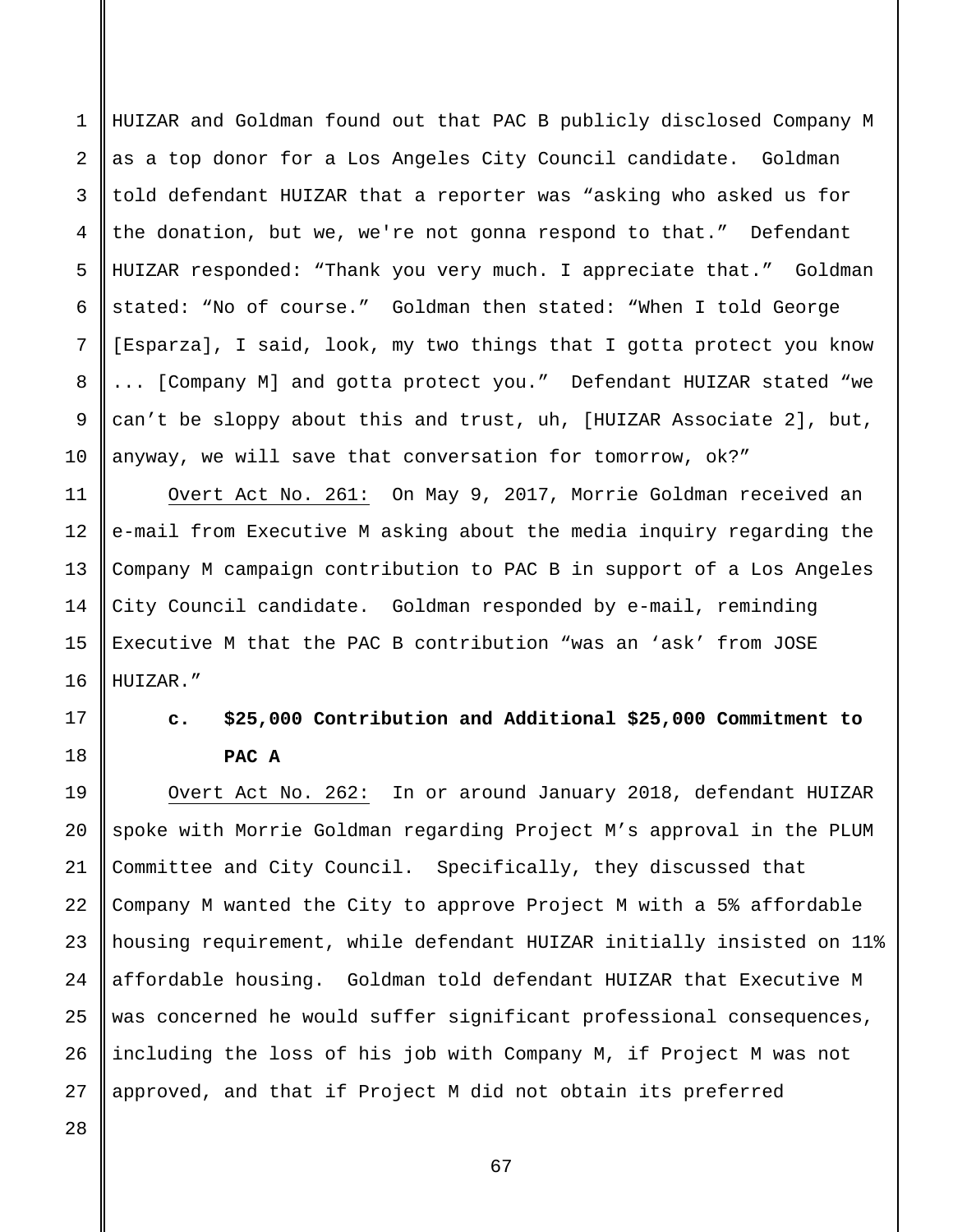1 2 affordable housing requirements it would threaten the viability of the project altogether.

Overt Act No. 263: On January 5, 2018, Morrie Goldman sent a text message to Executive M, writing: "We are confirmed for dinner with HUIZAR on Monday [January 8, 2018]."

Overt Act No. 264: On January 8, 2018, defendant HUIZAR and Morrie Goldman had a discussion via text message regarding Project M and Company M's willingness to contribute to their newly established PAC, PAC A. Specifically, defendant HUIZAR wrote: "Let's do the pac stuff later this week. See u there at 6. What's purpose of tonight's meeting? Are they [Company M] gonna help with pac?" Goldman replied: "[Executive M] wants to talk about their [Project M] and see if you're comfortable with the height and affordability levels." Defendant HUIZAR answered: "Are they gonna help with pac?" Goldman replied: "I'm sure they will, however - as your friend - let's discuss this in a different text thread" in order to avoid documenting defendant HUIZAR's conditioning his official assistance with Project M on Company M's financial support for PAC A.

Overt Act No. 265: On February 23, 2018, defendant HUIZAR and Morrie Goldman had a discussion via text message regarding PAC A. Specifically, Goldman wrote: "Are you checking the Confide App for texting on your iPhone?" Goldman further wrote: "I was going to text you about your meeting with [PAC A's attorney]. Wanted to see if we got any clarification. Confide is good for texting because it is like Snap Chat...message disappears."

28 Overt Act No. 266: On March 1, 2018, defendant HUIZAR met with Morrie Goldman and discussed Company M's contributions to PAC A. Specifically, defendant HUIZAR asked for a \$50,000 contribution to

3

4

5

6

7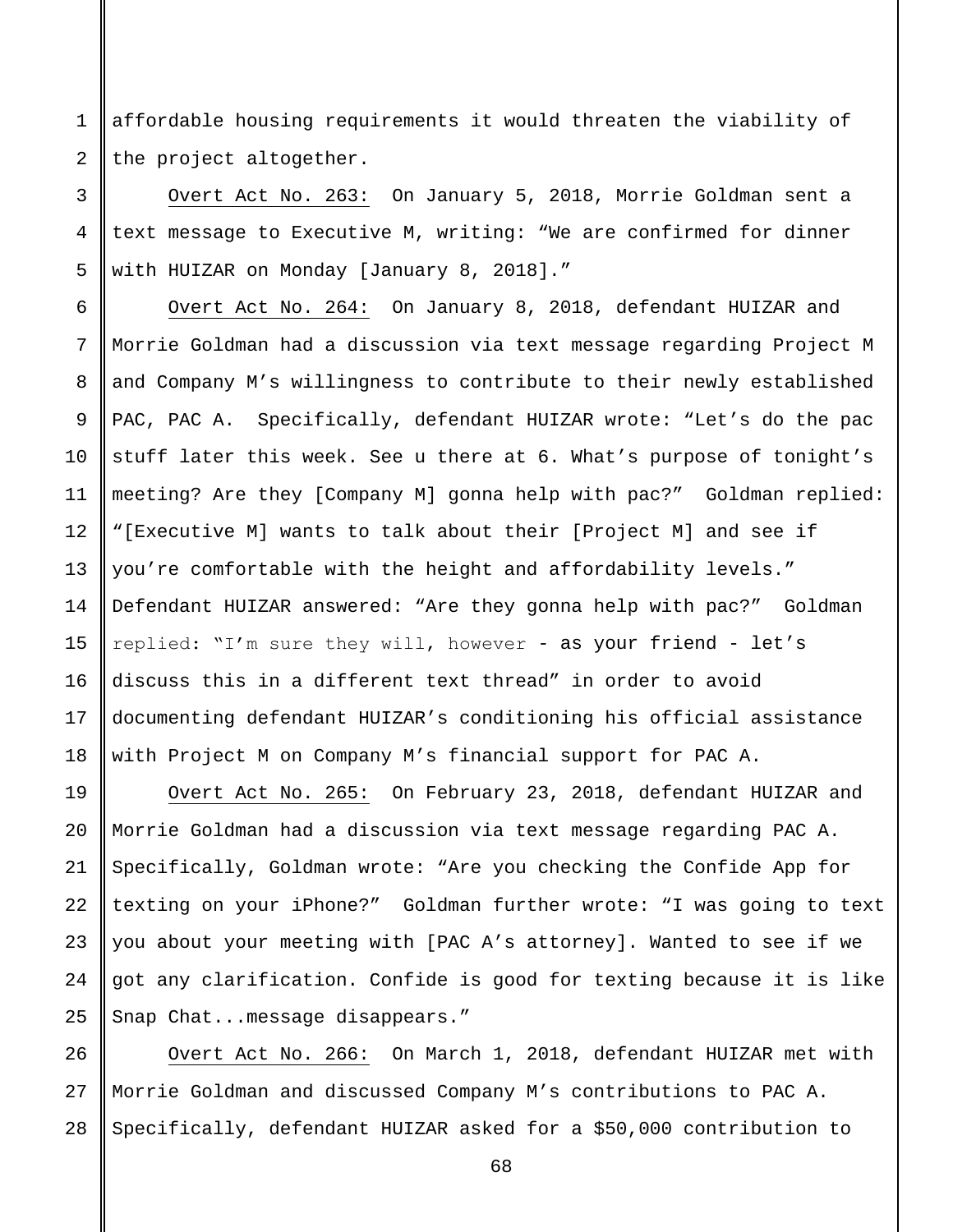PAC A to be paid in two installments, \$25,000 as soon as possible and another \$25,000 by the end of the year, after Project M was approved. Goldman agreed to convey the request to Executive M.

4 5 6 7 8 Overt Act No. 267: On March 14, 2018, Morrie Goldman met with Executive M and relayed defendant HUIZAR's request to have Company M contribute \$50,000 to PAC A, which Goldman explained was designed to benefit HUIZAR Relative 1's campaign for the CD-14 seat. Executive M agreed.

Overt Act No. 268: On March 14, 2018, at approximately 4:00 p.m., defendant HUIZAR met with Morrie Goldman to discuss PAC A, including the fact that Executive M agreed to have Company M contribute to PAC A.

Overt Act No. 269: On March 15, 2018, Morrie Goldman sent an email to Executive M with the subject line "[PAC A]," writing: "this is the committee we previously discussed," and attaching a contribution form for PAC A.

Overt Act No. 270: On March 26, 2018, defendant HUIZAR sent an e-mail to himself, attaching a document titled "Fundraising Plan." The document included, among other things, company and individual names, contribution amounts, and the person responsible for soliciting contributions to PAC A and PAC B. Under the PAC A section, the document included an entry for Company M for \$50,000, and listed Morrie Goldman.

Overt Act No. 271: On April 13, 2018, defendant HUIZAR sent an e-mail to Morrie Goldman, attaching a document titled "[PAC A]" that included, among other things, an entry for Company M for \$50,000, with the note: "B/4 June. 2 checks. 2 Entities."

1

2

3

9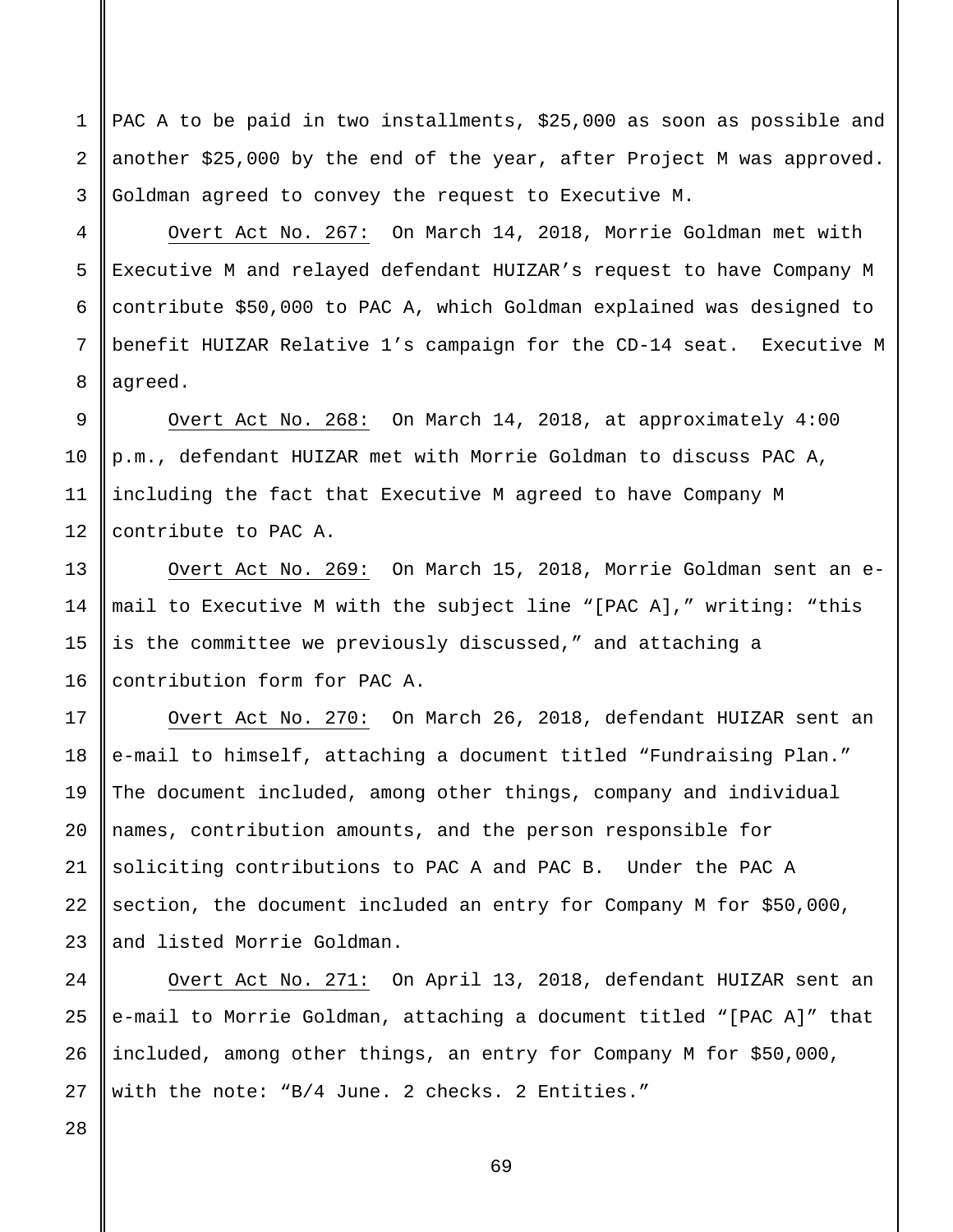1 2 3 4 5 6 7 8 9 10 11 12 13 Overt Act No. 272: On May 8, 2018, Morrie Goldman had a discussion via text message with Executive M regarding a meeting with the Planning Department scheduled for the same day for Project M. Specifically, Executive M wrote: "Very important that [City Staffer A-2] calls [a Planning Department official] letting them know he supports the height etc. please please make sure this happens prior." Goldman later wrote: "[City Staffer A-2] will let them know their position, and then make the changes in PLUM." Executive M later wrote: "This would be a disaster if they took a position to deny[.] This meeting seems to be a really bad idea now. When does JOSE [HUIZAR] get back?" Goldman responded: "Spoke with [City Staffer A-2]. He will speak with [the Planning Department official], and then call me to report back prior to our meeting."

14 15 16 17 Overt Act No. 273: On May 8, 2018, defendant HUIZAR caused City Staffer A-2 to advocate CD-14's position and encourage the Planning Department official to approve Project M to allow the project to proceed to a hearing before the City Planning Commission.

18

19

20

21

22

23

24

Overt Act No. 274: On or about June 13, 2018, defendant HUIZAR caused Company M to send two checks from two separate entities, each made payable to PAC A, in the amount of \$12,500 each for a total of \$25,000, by U.S. Mail to the Company M office in Los Angeles, California, around the same time that the City Planning Commission approved Project M, allowing it to move forward to a hearing before the PLUM Committee and ultimately City Council.

25 26 27 28 Overt Act No. 275: On June 18, 2018, Morrie Goldman and Employee M discussed sending the Company M checks to PAC A per defendant HUIZAR's request during the same conversation as discussing the official acts Company M needed from defendant HUIZAR, namely, the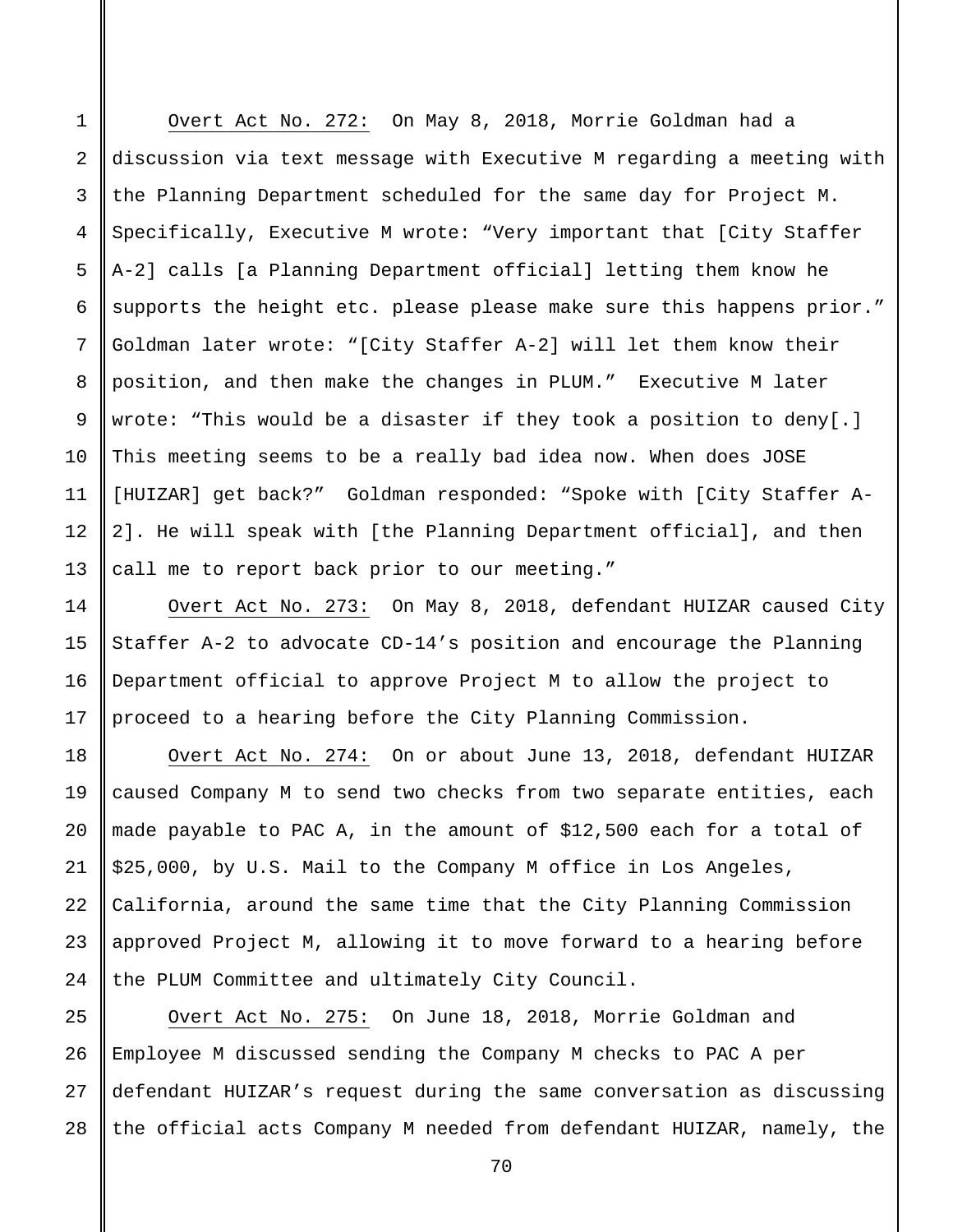1 2 3 4 5 6 7 8 9 scheduling of Project M for hearing before the PLUM Committee. Specifically, after Goldman provided the address for PAC A to send the Company M contribution checks, Employee M responded that the checks would be sent that day. Employee M then wrote: "Will we be able to make the July 31st plum?" Goldman later explained they would know "[w]hen HUIZAR decides his schedule for July," adding: "He sometimes takes an extra week. PLUM could still happen but without HUIZAR. I think we should wait for a meeting where he is there." Employee M responded: "We would want [HUIZAR] there."

10

11

12

13

14

15

16

17

18

19

20

## **d. Additional \$50,000 Commitment to PAC A in Exchange for Defendant HUIZAR's Help on Project M**

Overt Act No. 276: On August 9, 2018, Morrie Goldman sent an email to Executive M regarding Project M's upcoming hearing before the PLUM Committee, writing: "We need to address the Labor issue. Seriously...we need to take [the executive of a labor union] off the chess board." Goldman and Executive M believed the labor union was an issue that could affect Project M's approval in the PLUM Committee with the potential to create delays, increase costs, threaten the viability of Project M, resulting in negative repercussions for Executive M personally, including the potential loss of his job.

21 22 23 24 25 26 27 Overt Act No. 277: On August 14, 2018, Morrie Goldman and Employee M discussed the status of Project M and defendant HUIZAR's position on the project. Specifically, Goldman explained: "I did speak to HUIZAR last night. I do think we will need one more meeting with him. I think he will get 'there,' just think it will a bit more painful that we hope." Employee M then asked: "More painful meaning more money?" Goldman then explained that defendant HUIZAR "stressed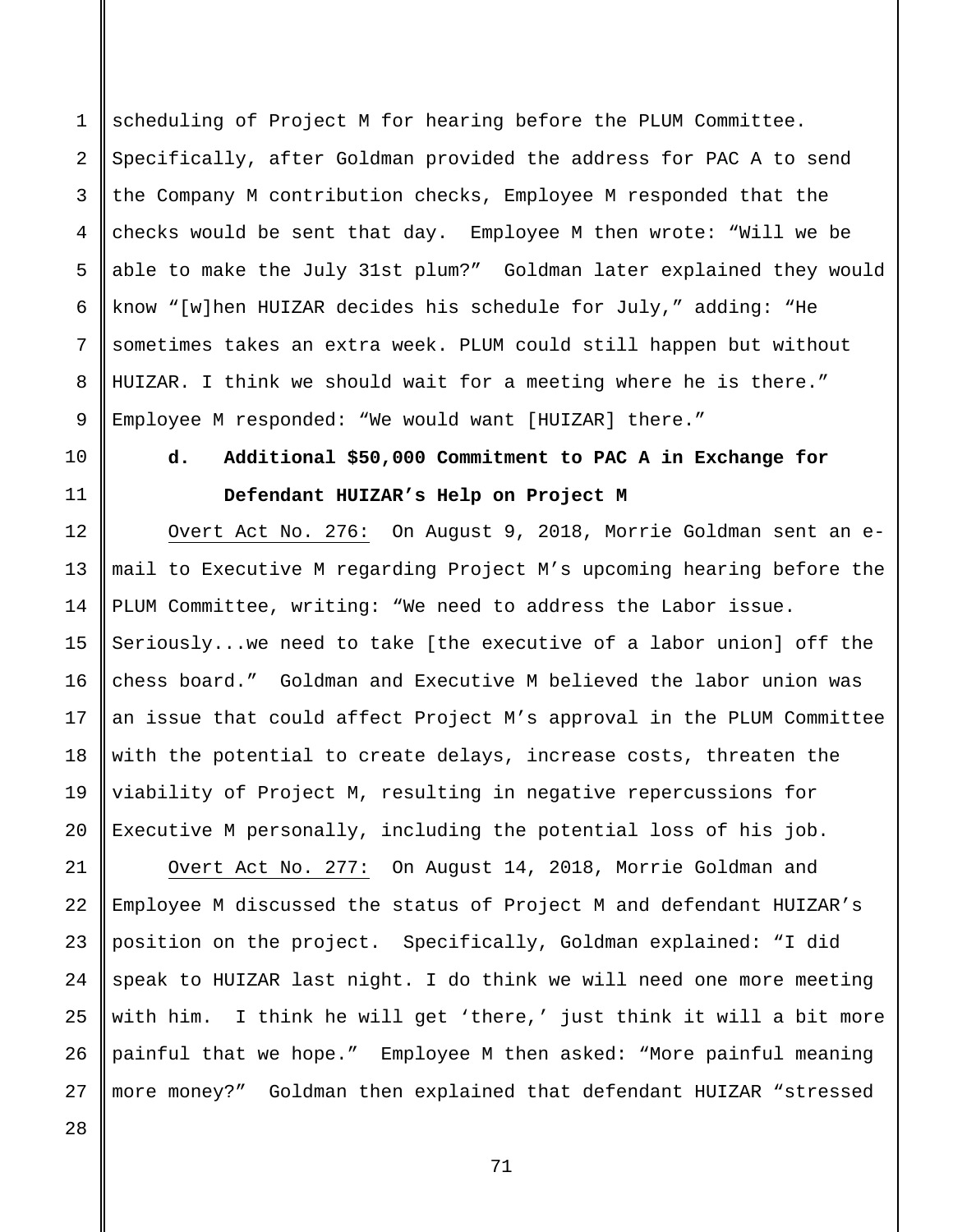that it is a heavy lift" even with community support because "[i]t is the hit he will take with housing advocates and LA Times."

1

2

3

4

5

6

7

8

9

10

11

12

13

14

15

16

17

18

19

Overt Act No. 278: On September 4, 2018, Morrie Goldman received an e-mail from Executive M, asking: "Any updates on HUIZAR meeting?" Goldman responded: "I'm having a one-on-one meeting with [HUIZAR], and you're #1 on the agenda."

Overt Act No. 279: On September 4, 2018, defendant HUIZAR met with Morrie Goldman regarding the labor union issue Company M was facing on Project M. During the meeting, Goldman requested on behalf of Executive M for defendant HUIZAR to vote against the labor union's appeal by approving Project M in the PLUM Committee. Defendant HUIZAR explained that voting against the labor union, which he considered an ally, could have negative ramifications on HUIZAR Relative 1's campaign. Because of this risk, defendant HUIZAR told Goldman that if he were to vote against the labor union in the PLUM Committee, then Company M would have to make it worthwhile, which Goldman understood to mean that defendant HUIZAR expected a financial benefit from Company M in exchange for his efforts with the labor union.

20 21 22 23 24 25 26 27 28 Overt Act No. 280: On September 6, 2018, Morrie Goldman and Executive M met to discuss Project M and resolving its labor union issue. During the meeting, Goldman discussed with Executive M that they needed to make it worthwhile for defendant HUIZAR's intervention with the labor union. Executive M and Goldman agreed that Company M should offer to make an additional \$50,000 contribution to PAC A. Company M had previously agreed to contribute \$50,000, and paid the first installment in June 2018. This additional \$50,000 contribution would bring the total agreed-upon contributions on behalf of Company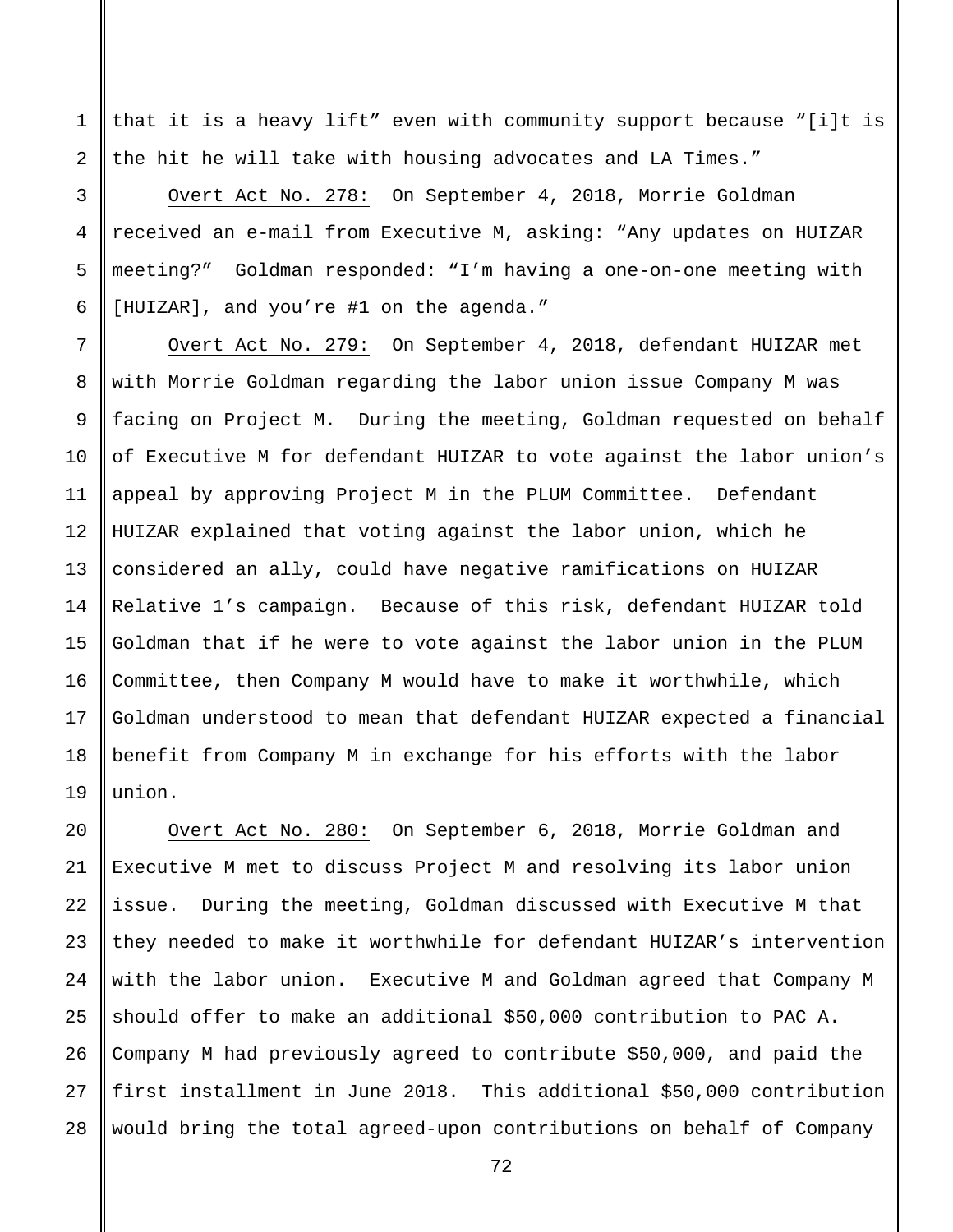1 2 M to PAC A to \$100,000 in exchange for defendant HUIZAR's assistance with Project M.

Overt Act No. 281: On September 6, 2018, defendant HUIZAR and Morrie Goldman met outside a restaurant in Boyle Heights to discuss the new arrangement with Executive M. At the meeting, Goldman conveyed the offer of an additional \$50,000 contribution to PAC A, bringing the total to \$100,000, and defendant HUIZAR agreed to accept the contribution in exchange for voting to approve Project M over objections by the labor union. Defendant HUIZAR also requested a private meeting with Executive M.

Overt Act No. 282: On September 6, 2018, Morrie Goldman asked Executive M via text message: "Can you do dinner with HUIZAR on Tuesday, 9-25?"

Overt Act No. 283: On September 10, 2018, in a text message, Morrie Goldman asked defendant HUIZAR: "Re: [Company M] & [Project M]. You are meeting with [Executive M] on 9-25 to negotiate public benefits package. Could we target PLUM on 10-02 with the clear understanding that the item gets pulled from agenda with no deal? [City Staffer A-2] is waiting for direction from you before scheduling."

Overt Act No. 284: On September 11, 2018, in a text message, defendant HUIZAR asked Morrie Goldman: "Hey, let's talk about your fundraiser for [HUIZAR Relative 1] before event and who U are inviting. I want to make sure we are hitting people up for right amount and we are not calling same people." Goldman replied: "Of course." Defendant HUIZAR then asked: "Oct 11 still good for you?"

28

3

4

5

6

7

8

9

10

11

12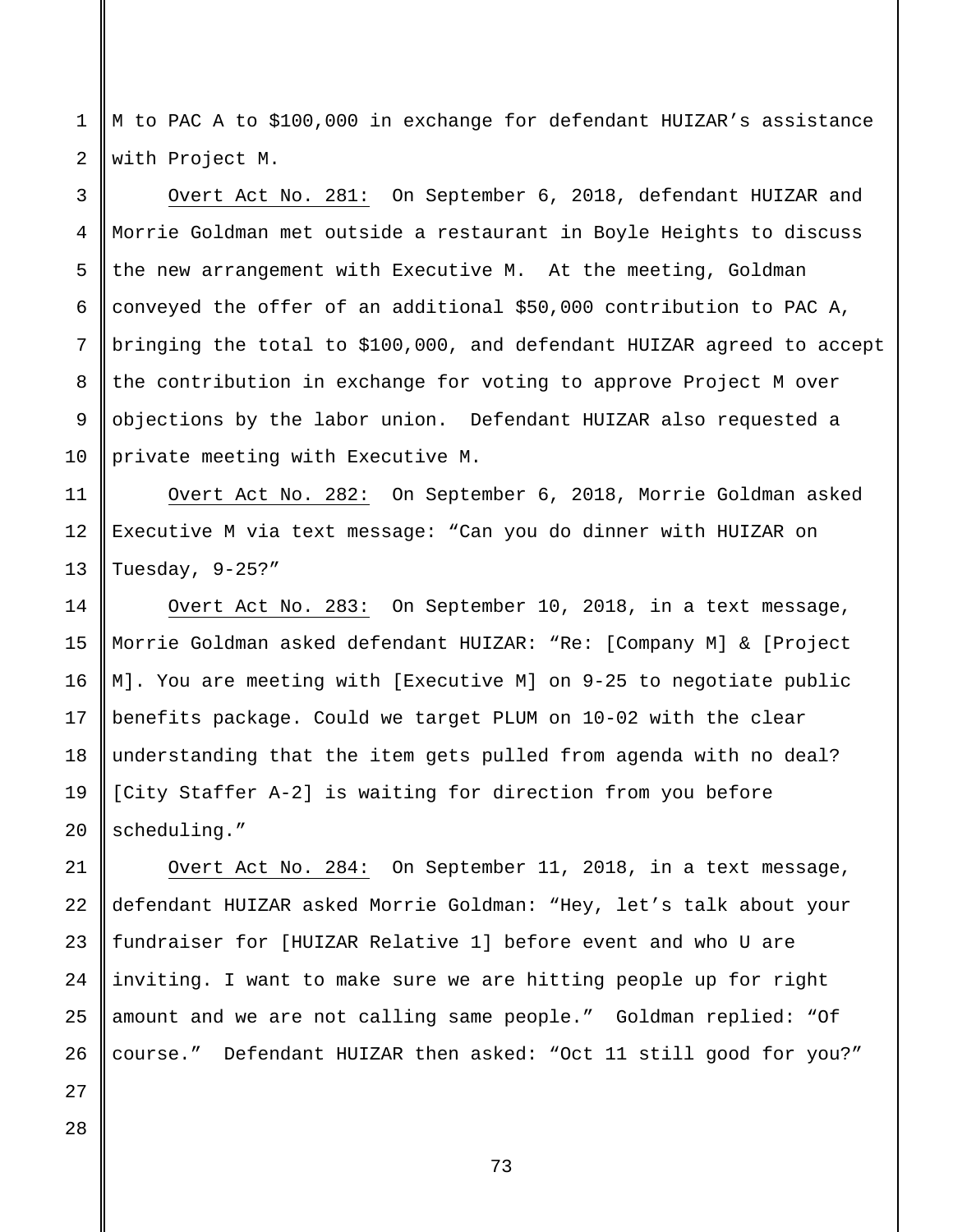Overt Act No. 285: On September 11, 2018, just after the text messages with defendant HUIZAR, Morrie Goldman sent a text message to Executive M stating: "Plan on 10-02 PLUM. But let's discuss..."

Overt Act No. 286: On September 12, 2018, while defendant HUIZAR was negotiating the additional financial benefit he sought from Executive M and Company M, defendant HUIZAR used his official position as PLUM Committee Chair to postpone the committee's hearing on Project M to October 2, 2018, thereby causing the project to be delayed until after he met with Executive M.

10 11 12 13 Overt Act No. 287: On September 24, 2018, Morrie Goldman told defendant HUIZAR via text message: "We are meeting [Executive M] tomorrow for dinner. Do you still want [a restaurant in downtown Los Angeles], or would you like someplace a bit more private?"

Overt Act No. 288: On September 24, 2018, Morrie Goldman told Executive M via text message: "Meeting is moved to breakfast on 10-04 @ 9 AM." Executive M replied: "But that pushes our date??? This is a disaster." Goldman responded: "Yes....it pushes the date. It's going to get done."

Overt Act No. 289: On September 26, 2018, in a text message, Morrie Goldman asked Executive M: "any chance you can do your one on one dinner with HUIZAR THIS Friday, 9-28?" Executive M replied: "Yes. I'm assuming hearing date is the same?"

23 24 25 26 27 28 Overt Act No. 290: On September 28, 2018, defendant HUIZAR and Executive M met to discuss defendant HUIZAR's support for Project M, its approval in the PLUM Committee, and Company M's support for the PAC to benefit HUIZAR Relative 1's campaign. During the same conversation, Executive M offered to provide opposition research to defendant HUIZAR on a young female former CD-14 staffer who planned

3 4 5

6

7

8

9

14

15

16

17

18

19

20

21

22

1

2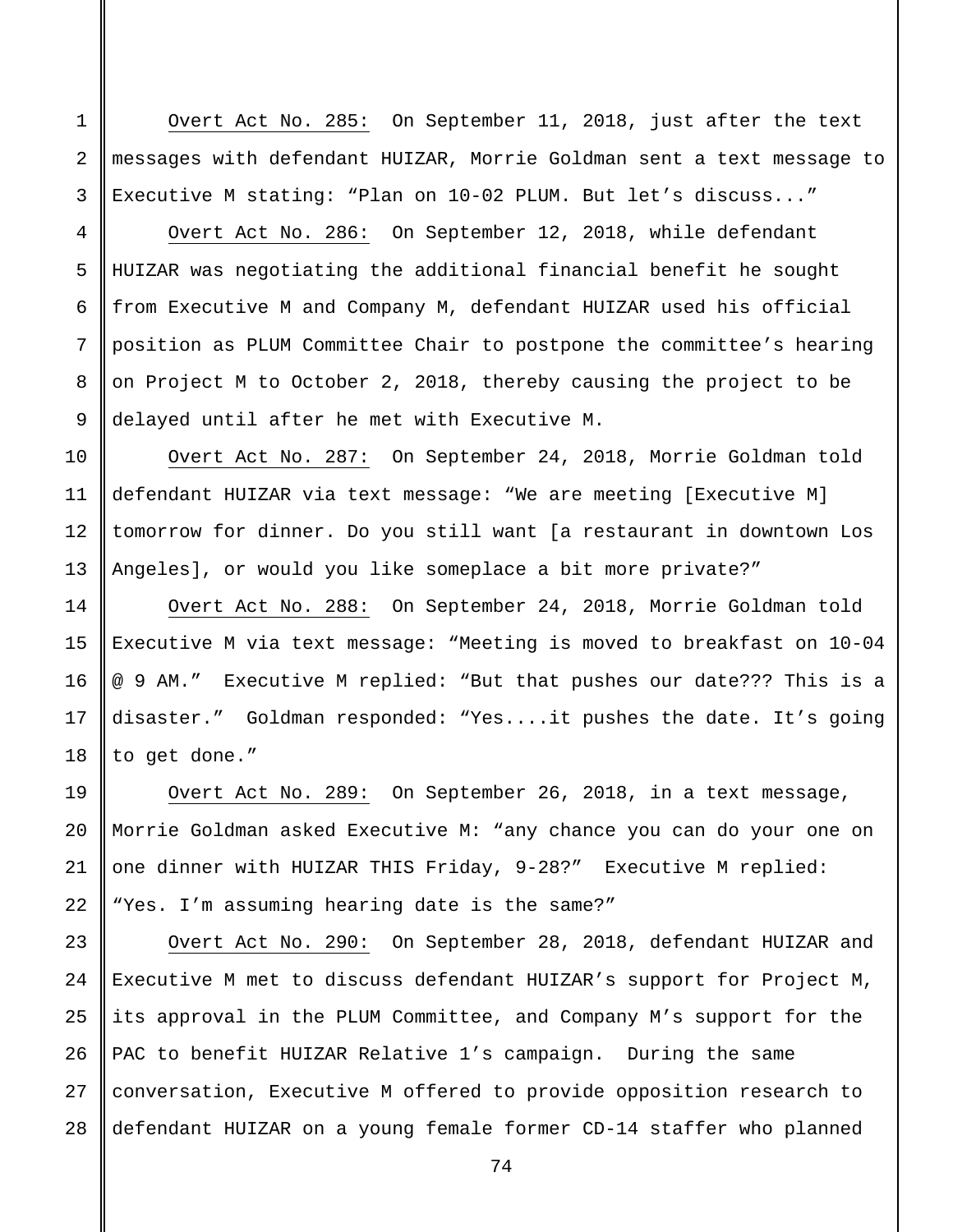1 2 3 4 to file a lawsuit against defendant HUIZAR, and defendant HUIZAR accepted this offer. As part of their negotiation to help Project M, defendant HUIZAR and Executive M also discussed Company M hiring defendant HUIZAR after he left office.

5

6

7

8

9

10

11

12

13

14

15

16

17

18

19

20

21

22

23

24

25

Overt Act No. 291: On September 28, 2018, defendant HUIZAR sent a text message to Morrie Goldman, writing: "Good meeting with [Executive M]. He is willing to help [HUIZAR Relative 1] committee. He will collect from consultant/contractors. We didn't discuss amount. Please enlist him for your event and ask him to collect 15-20 k for your event."

Overt Act No. 292: On October 2, 2018, defendant HUIZAR used his official position as the PLUM Committee Chair to postpone his committee's hearing on Project M to October 16, 2018.

Overt Act No. 293: On October 11, 2018, defendant HUIZAR, Executive M, Employee M, and Morrie Goldman attended a fundraiser for HUIZAR Relative 1 hosted by Goldman. At the fundraiser, Executive M provided defendant HUIZAR the opposition research against the young female staffer he had promised as part of their agreement for defendant HUIZAR to help Project M.

Overt Act No. 294: On October 13, 2018, Morrie Goldman and Executive M had a text message conversation regarding the upcoming PLUM Committee hearing for Project M. Executive M asked: "Anyone else on plum we should connect with?" Goldman replied: "I was thinking about it but I really don't want to call attention to it. I would rather let JOSE [HUIZAR] power play it through."

26 27 28 Overt Act No. 295: On October 16, 2018, defendant HUIZAR voted to deny the union appeal and to approve Project M in the PLUM Committee, including accepting certain modifications requested by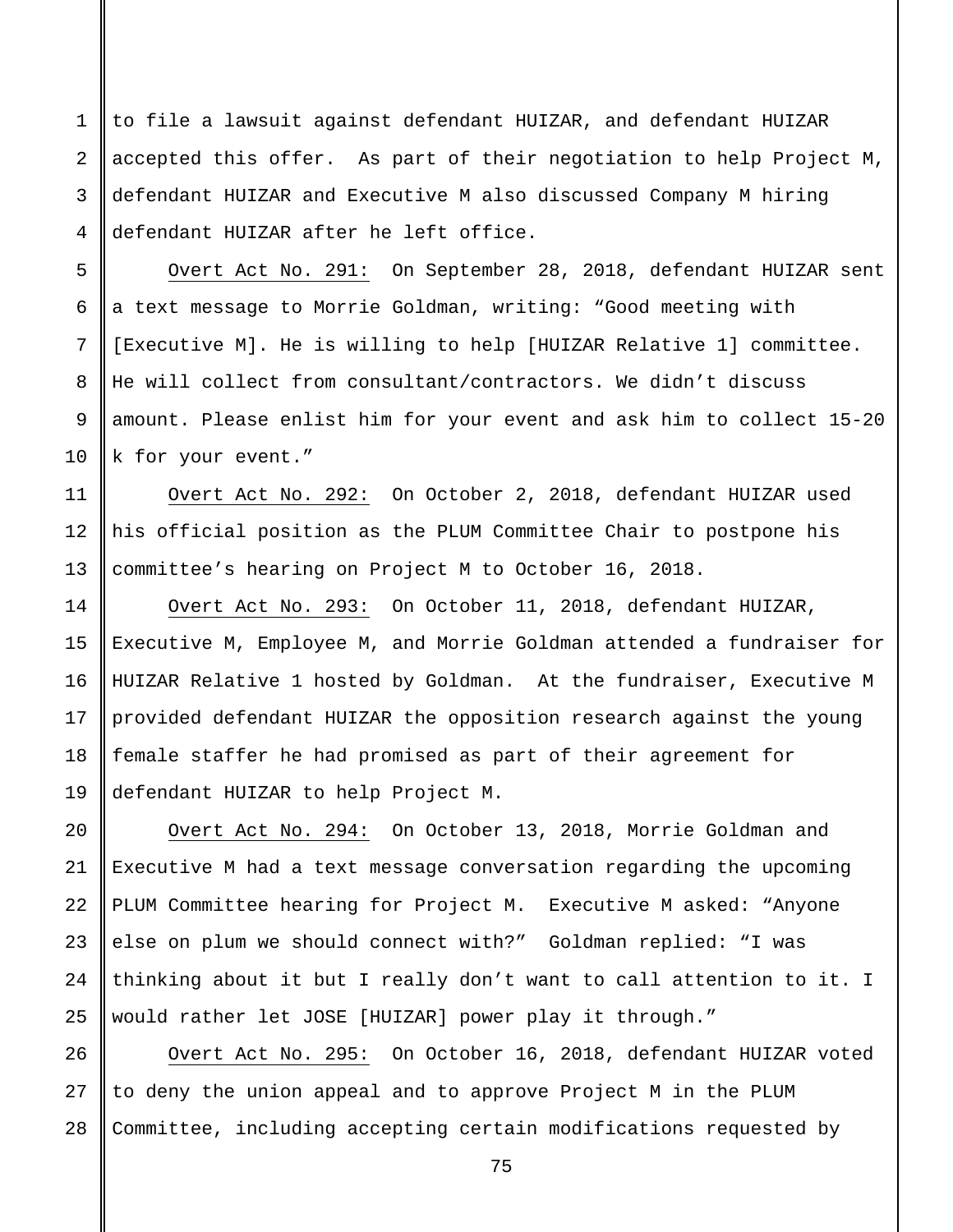1 2 3 4 5 6 7 8 9 10 Company M. Specifically, the PLUM Committee accepted Company M's preferred modifications to the affordable housing restrictions, thereby undoing the more stringent requirements recommended by the City Planning Commission. As a result of defendant HUIZAR's approval and undoing the CPC recommendations, Company M obtained significant reductions to Project M's affordable housing requirements, from 11% "Very Low Income" units to 6% "Moderate Income" units. Specifically, defendant HUIZAR's approval of Company M's modifications decreased low-income individuals' access to the project while ensuring Company M obtained an estimated \$14 million in net savings.

Overt Act No. 296: On October 16, 2018, after the PLUM Committee approval, in a text message, Morrie Goldman told Executive M: "Let's talk tomorrow. I'm seeing JOSE [HUIZAR] on Thursday, so I know he will bring up follow up on a few items," referring to Company M's commitment to contribute the remaining \$75,000 to PAC A.

11

12

13

14

15

16

17

18

19

Overt Act No. 297: On October 18, 2018, defendant HUIZAR and Morrie Goldman had a meeting at defendant HUIZAR's residence, where defendant HUIZAR raised Company M's commitment to contribute to PAC A.

20 21 22 23 24 25 26 27 28 Overt Act No. 298: On October 31, 2018, defendant HUIZAR voted to approve Project M in City Council, which caused Executive M to write an e-mail to the owners of Company M and other employees: "Great news, we just received final unanimous approval for [Project M] by city council. Although today is bit of a formality (PLUM is where the discretion usually happens), this is the final step." Executive M highlighted the benefits Company M was able to secure in PLUM from defendant HUIZAR, writing: "our obligations related to rent [affordable housing] restrictions and union involvement are minimal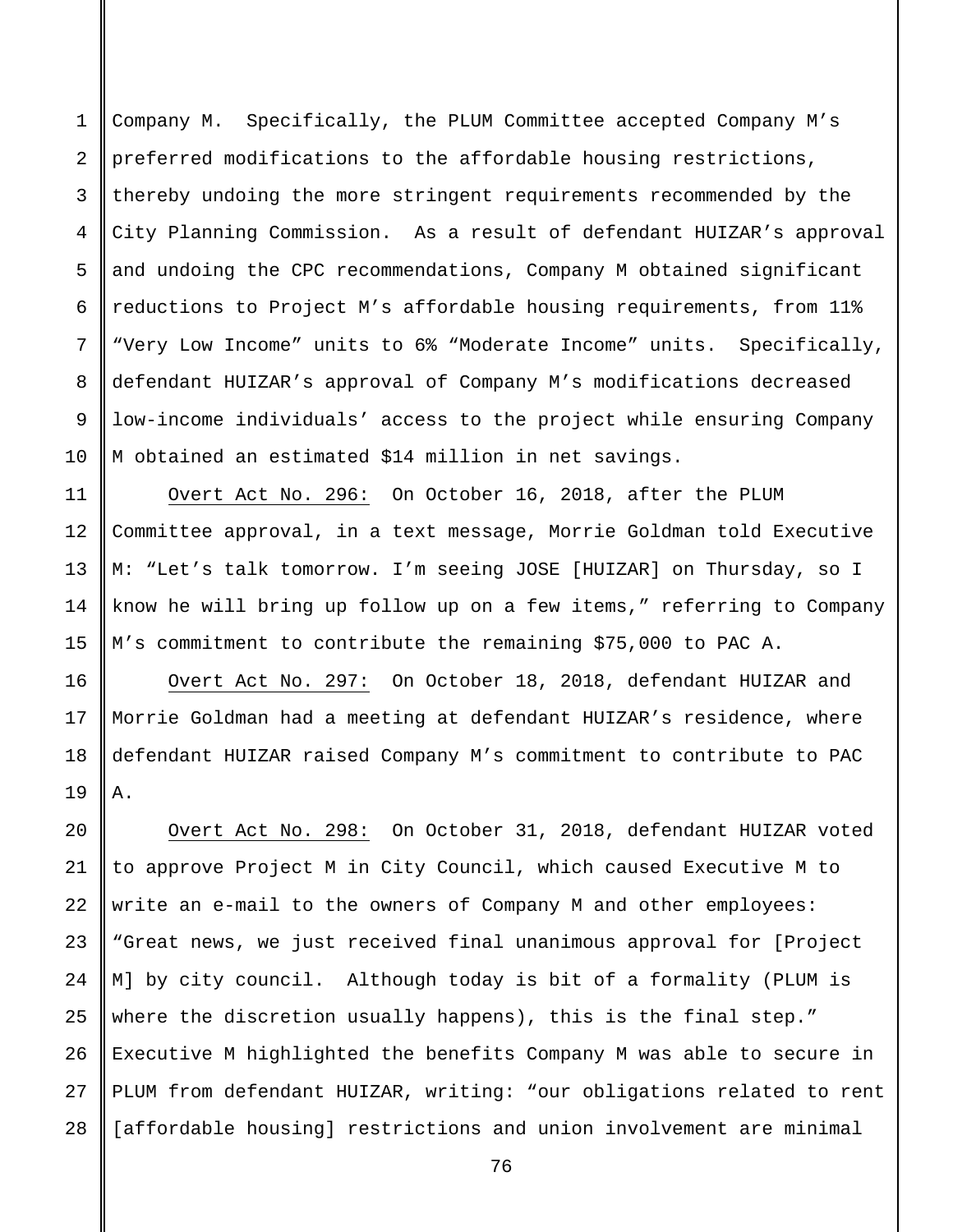compared to other future projects in the area." Executive M also touted "the entitlement of the tallest building in the arts district by 3 times (35 stories) in a wealthy opinionated hipster community" as a "truly amazing" accomplishment.

Overt Act No. 299: On or around October 31, 2018, Morrie Goldman updated a document tracking commitments and contributions made to PAC A. Among other things, the document had an entry for Company M with the figure \$25,000 in the column titled "Paid," and \$75,000 in the column titled "Committed." In addition, in the "Comments" column, the entry for Company M stated "\$75K by December." Overt Act No. 300: On November 1, 2018, Morrie Goldman wrote to Executive M via text message, asking for a meeting to "go through the HUIZAR political stuff," referring to the \$75,000 contribution to PAC A Company M had committed to defendant HUIZAR in exchange for defendant HUIZAR's now successful help with Project M.

## 16

1

2

3

4

5

6

7

8

9

10

11

12

13

14

15

# 17 18

### **(5) Businessperson A Schemes**

# **a. Financial Benefits for Business Opportunities with Developers**

19 20 21 22 23 24 25 26 Overt Act Nos. 301-333: On or about at least the following dates, in exchange for defendant HUIZAR using his official position to make introductions to developers and to advocate that such developers use Businessperson A's business to enhance Businessperson A's financial prospects, defendant HUIZAR accepted financial benefits from Businessperson A, including cash, hotel rooms, prostitution/escort services, meals, and other gifts in the following approximate amounts:

28

27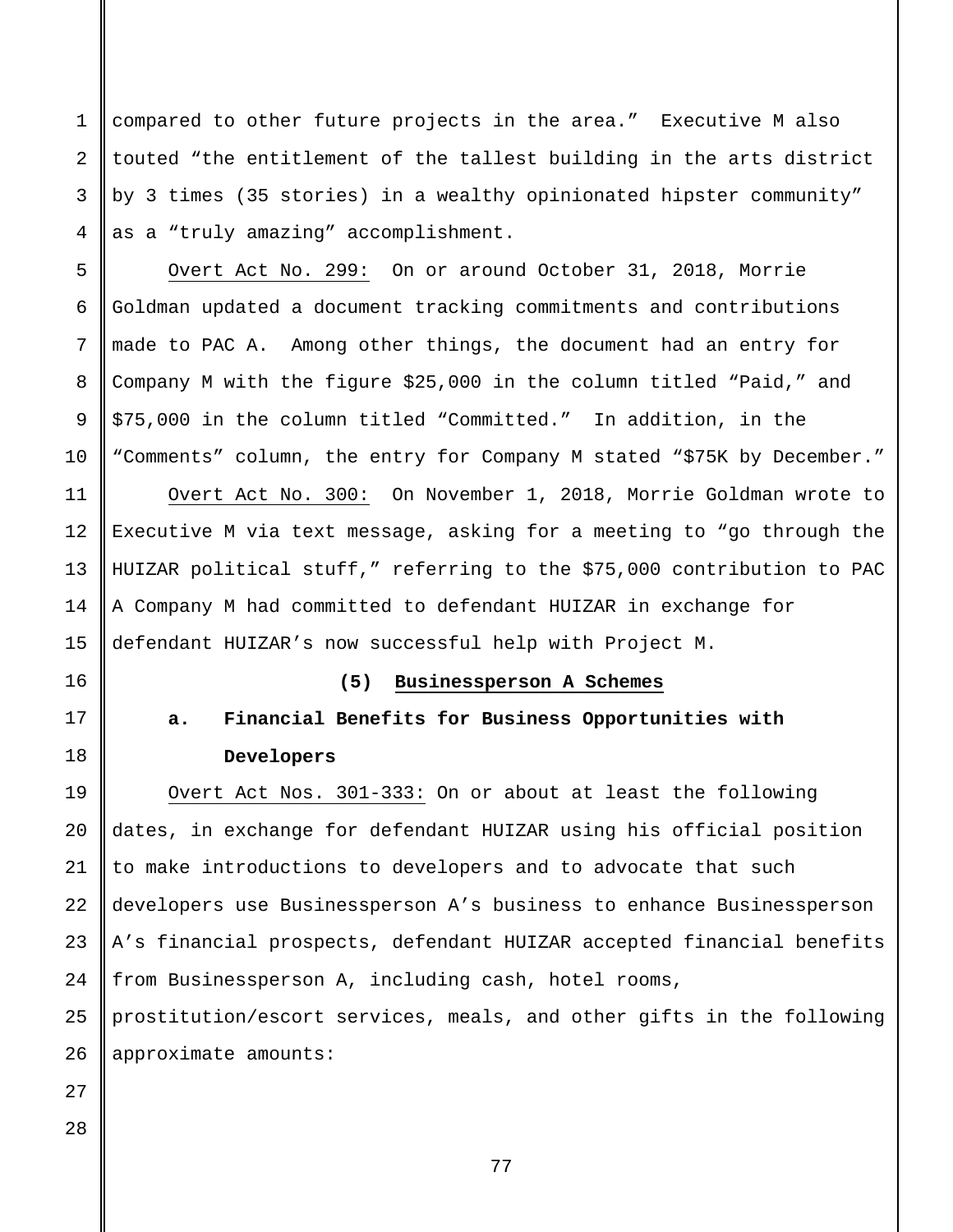| Overt<br>Act No. | Date          | Financial benefit          | Amount     |
|------------------|---------------|----------------------------|------------|
| 301              | 06/13/2016    | suit and shirts            | \$6,000    |
| 302              | 11/18/2016    | meal                       | \$1,210.88 |
| 303              | 11/18/2016    | shirts                     | \$1,869.03 |
| 304              | January 2017  | cash                       | \$10,000   |
| 305              | 01/13/2017    | hotel accommodation        | \$286.13   |
| 306              | 01/19/2017    | hotel accommodation        | \$483.36   |
| 307              | February 2017 | cash                       | \$10,000   |
| 308              | March 2017    | cash                       | \$10,000   |
| 309              | 03/15/2017    | hotel accommodation        | \$561.10   |
| 310              | 03/25/2017    | resort accommodation       | \$298.36   |
| 311              | 03/25/2017    | golf club<br>accommodation | \$432.75   |
| 312              | April 2017    | cash                       | \$10,000   |
| 313              | 04/06/2017    | hotel accommodation        | \$311.12   |
| 314              | 04/24/2017    | hotel accommodation        | \$423.58   |
| 315              | 04/28/2017    | hotel accommodation        | \$572.61   |
| 316              | May 2017      | cash                       | \$10,000   |
| 317              | 05/03/2017    | hotel accommodation        | \$456.25   |
| 318              | 05/09/2017    | hotel accommodation        | \$381.64   |
| 319              | 05/15/2017    | hotel accommodation        | \$968.87   |
| 320              | 05/17/2017    | hotel accommodation        | \$346.75   |
| 321              | 05/19/2017    | hotel accommodation        | \$273.64   |
| 322              | 05/22/2017    | hotel accommodation        | \$335.66   |
| 323              | 05/24/2017    | hotel accommodation        | \$810.88   |
| 324              | 05/30/2017    | hotel accommodation        | \$519.56   |

 $\mathbb I$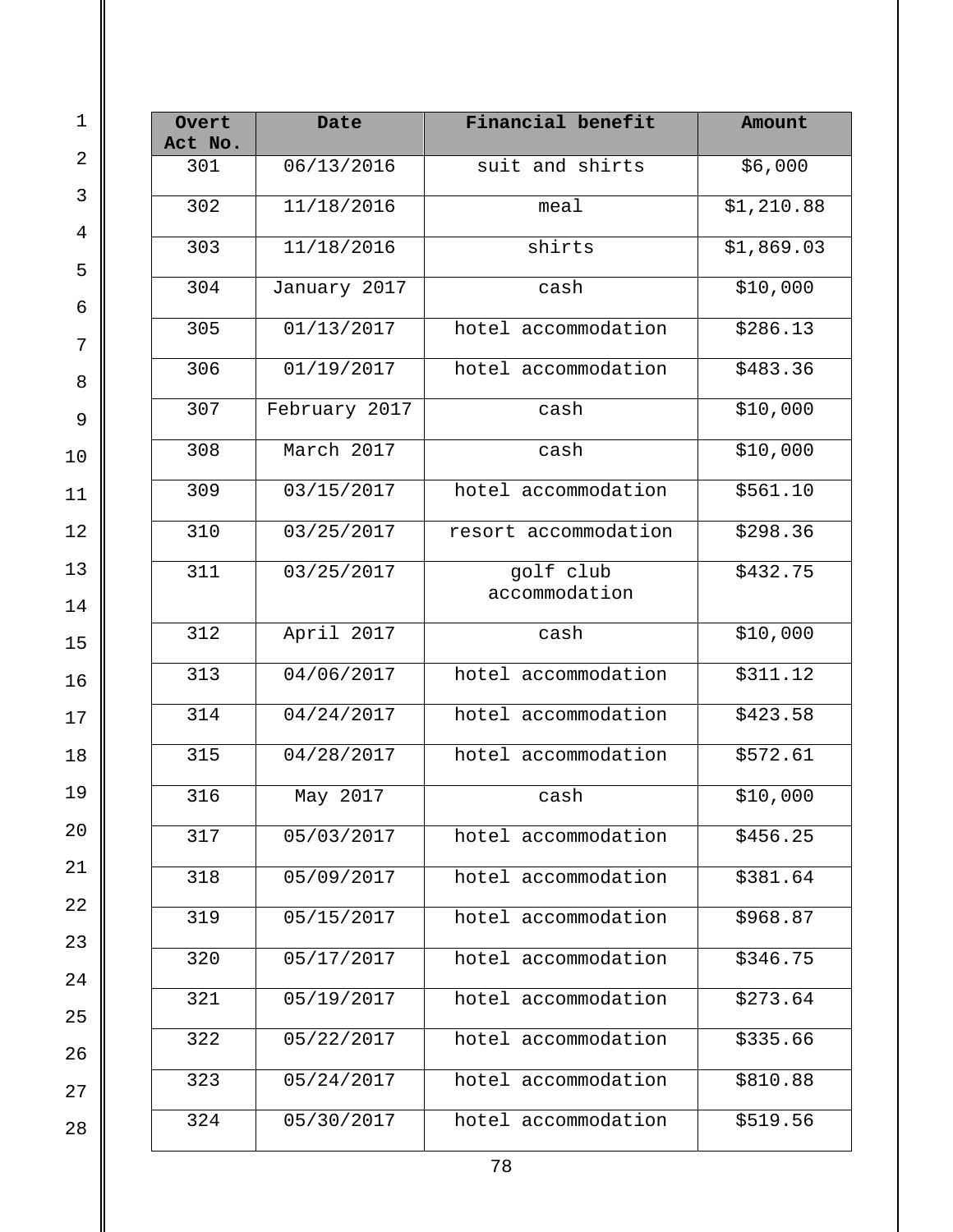| Overt   | Date       | Financial benefit   | Amount      |
|---------|------------|---------------------|-------------|
| Act No. |            |                     |             |
| 325     | June 2017  | cash                | \$10,000    |
| 326     | 06/02/2017 | hotel accommodation | \$336.36    |
| 327     | 06/05/2017 | hotel accommodation | \$79.75     |
| 328     | 06/08/2017 | hotel accommodation | \$475.20    |
| 329     | 06/12/2017 | statue              | \$920.00    |
| 330     | 06/12/2017 | shoes               | \$449.32    |
| 331     | 06/12/2017 | suits               | \$10,451.75 |
| 332     | 06/19/2017 | hotel accommodation | \$1,513.49  |
| 333     | 06/26/2017 | hotel accommodation | \$322.33    |
|         |            | <b>TOTAL:</b>       | \$91,090    |

# **b. \$25,000 Contribution to PAC B in Exchange for City Resolution**

Overt Act No. 334: On or about March 11, 2018, defendant HUIZAR met with Businessperson A, who, unbeknownst to defendant HUIZAR, was then acting at the direction of the FBI, on a golf course in the City. Defendant HUIZAR asked Businessperson A to contribute to HUIZAR Relative 1's campaign. Businessperson A stated that he would support the campaign, but that he needed help from defendant HUIZAR to provide an official resolution from the City recognizing Businessperson A's business. Defendant HUIZAR agreed to provide a City resolution and asked Businessperson A to contribute \$25,000 to HUIZAR Relative 1's campaign.

 Overt Act No. 335: On or about March 23, 2018, defendant HUIZAR caused Businessperson A to send a check in the amount of \$25,000 made payable to PAC B by U.S. Mail from Los Angeles County to PAC B in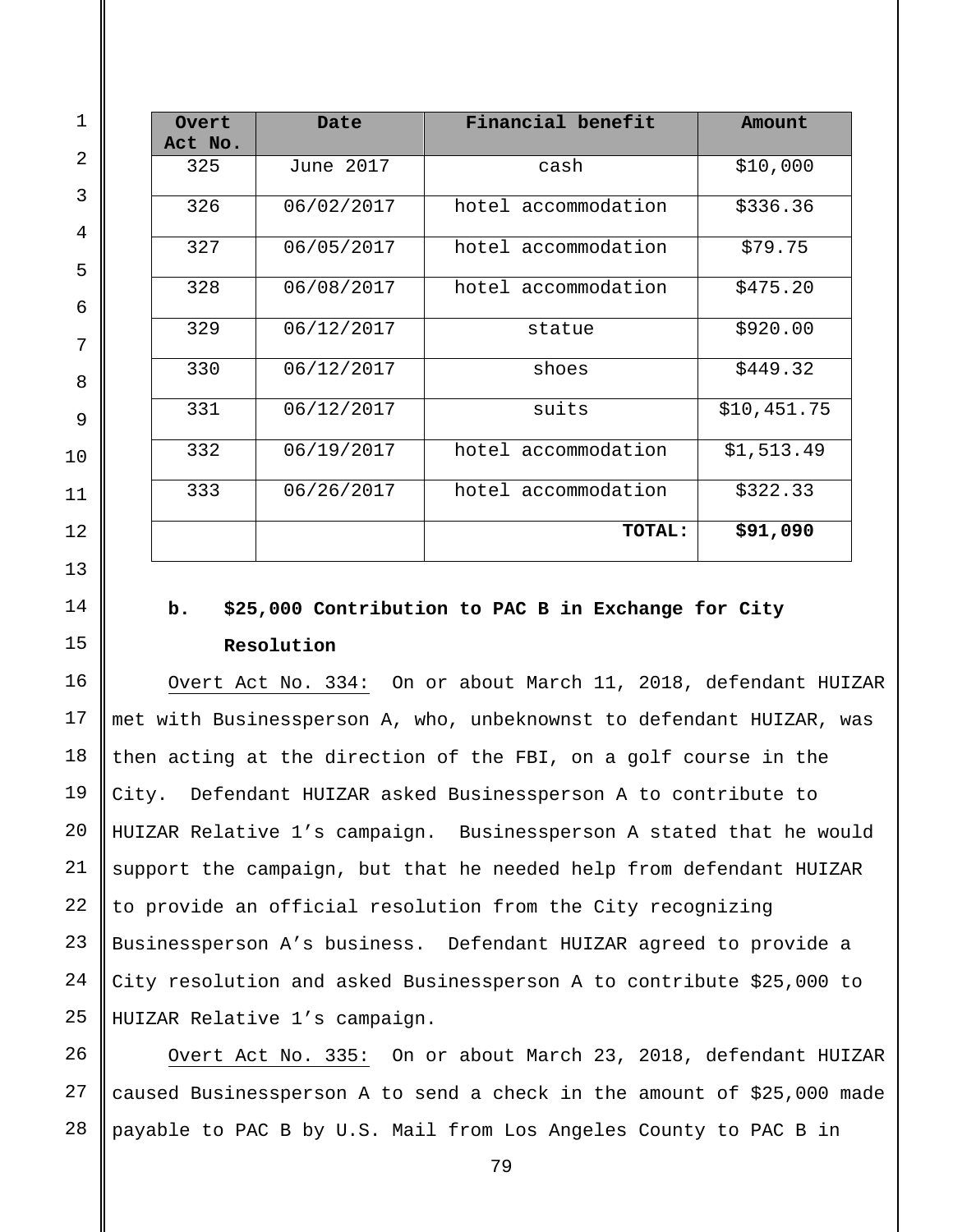1 2 Sacramento, California, intended to benefit HUIZAR Relative 1's campaign.

3 4 5 6 7 Overt Act No. 336: On or about April 10, 2018, defendant HUIZAR caused the CD-14 office to issue a City resolution in the form of a certificate of recognition signed by all City Council members, recognizing Businessperson A to promote Businessperson A's business and reputation in the City.

14 Overt Act No. 337: On or about May 31, 2018, defendant HUIZAR met with Businessperson A, who was acting at the direction of the FBI, at defendant HUIZAR's City Hall office. As promised when Businessperson A agreed to contribute \$25,000 to HUIZAR Relative 1's campaign, defendant HUIZAR delivered the City resolution recognizing Businessperson A. At this meeting, defendant HUIZAR confirmed the PAC received Businessperson A's \$25,000 contribution, adding that "the people who have the PAC, they know ... you're interested in helping [HUIZAR Relative 1]. So it's sitting there for the right time."

8

9

10

11

12

13

15

16

17

18

19

# **c. Cash Payment for Pressure on Developer to Hire Businessperson A**

20 21 22 23 24 25 26 27 28 Overt Act No. 338: On August 25, 2018, defendant HUIZAR met with Businessperson A, who was acting at the direction of the FBI, at a golf course in the City. During the meeting, defendant HUIZAR asked Businessperson A for additional contributions to benefit HUIZAR Relative 1's campaign. During the same conversation, defendant HUIZAR stated: "I'll go down a list of people that I could start introducing you to ... people ... that I know need my help.... Like for example, right now, [Company M] needs me.... So I could reintroduce them to you." Businessperson A asked, regarding these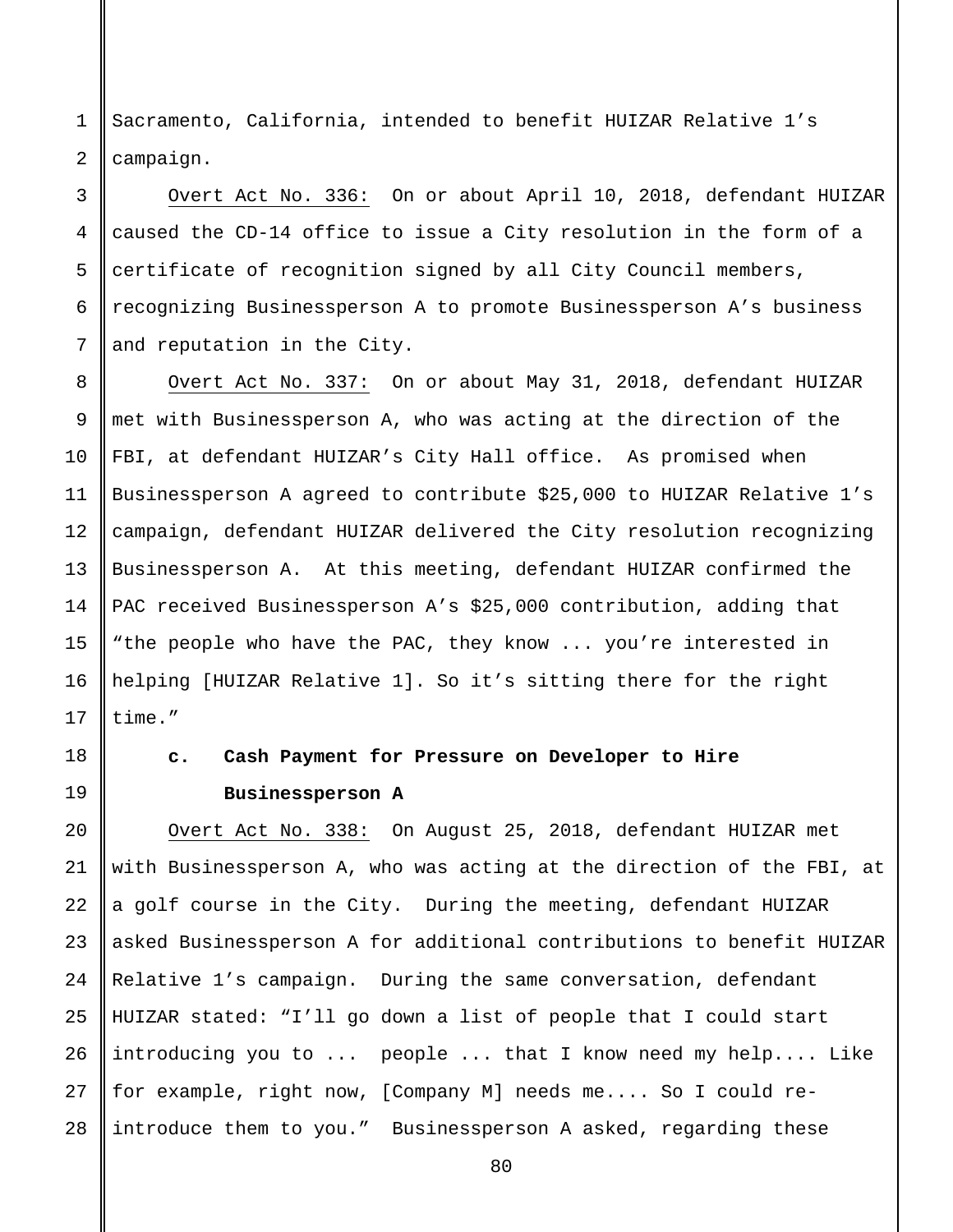meetings, whether HUIZAR could "push" the developers to hire Businessperson A. Defendant HUIZAR responded: "Yeah ... for right now they feel pressure, but they need me."

4 5 6 7 8 9 10 11 12 13 14 15 16 17 18 Overt Act No. 339: On September 24, 2018, defendant HUIZAR met with Businessperson A, who was acting at the direction of the FBI, at a restaurant in the City. During the meeting, defendant HUIZAR accepted \$15,000 in cash from Businessperson A, who provided the cash concealed in an envelope, which defendant HUIZAR then covered with a napkin. During this meeting, defendant HUIZAR stated that he had a meeting with Company M the following day and that Company M's project was coming up for approval soon. Defendant HUIZAR stated that Company M "need[s] a lot of help from my office," by which defendant HUIZAR meant that Company M would feel pressure to hire Businessperson A at defendant HUIZAR's request because Company M needed defendant HUIZAR to perform favorable official acts in support of Company M's project and not take adverse official acts in opposition to the project. Defendant HUIZAR assured Businessperson A that he would make sure Company M scheduled a meeting with Businessperson A. At the end of the meeting, after Businessperson A had departed, defendant HUIZAR counted the cash inside the envelope.

1

2

3

## **(6) Additional Pay-to-Play Conduct**

# **a. CD-14 Developers/Proxies' PAC Contributions to Benefit HUIZAR Relative 1's Campaign and CD-14 Enterprise**

25 26 27 28 Overt Act No. 340: In or around May 2017, defendant HUIZAR, George Esparza, Morrie Goldman, and HUIZAR Associate 3 agreed to establish a PAC that publicly was purported to benefit a broad array of candidates and causes but was, in fact, primarily intended to benefit HUIZAR Relative 1's campaign to succeed defendant HUIZAR as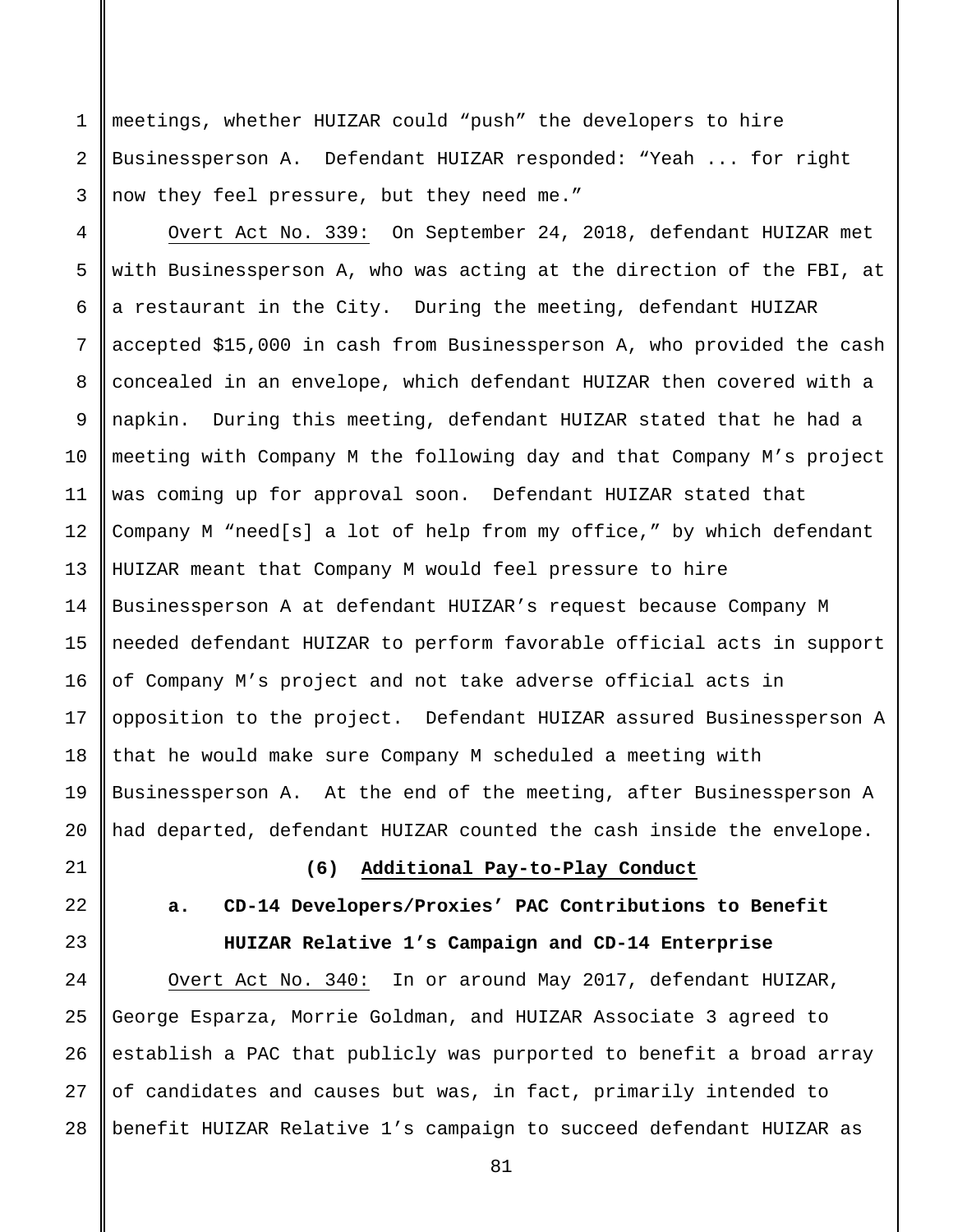1 2 3 4 5 Councilmember for CD-14. Defendant HUIZAR agreed with Esparza, Goldman, and HUIZAR Associate 3 to pressure developers with projects in CD-14 to contribute to the PAC in exchange for favorable treatment and to avoid adverse action against their projects in the PLUM Committee, Economic Development Committee, and City Council.

6

7

8

9

10

11

12

13

14

15

Overt Act No. 341: On May 10, 2017, in a telephone call, George Esparza and George Chiang discussed how defendant HUIZAR was using a PAC to obtain additional financial benefits from developers in exchange for not taking adverse action against them. Specifically, Esparza told Chiang: "[Defendant HUIZAR's] approach is that he's going to um, strong arm everyone ... to the PAC. [Jia Yuan], [Company F]. 'This is what I want right now. This is my [relative], this is what we are doing.' So his idea in his mind is that okay, people are going to support us because they don't want people to fuck with projects, you know."

16 17 18 19 20 21 22 23 24 25 26 Overt Act No. 342: On May 11, 2017, in a telephone call, George Esparza and Executive Director E discussed punishing a developer who was not providing financial benefits to defendant HUIZAR by withholding approvals for the developer's project. Specifically, Esparza said: "[Company G] has not come through with any other commitments to us, to you, so you know, why even be helpful to them, you know, that's my thing... So I'm going to tell [defendant HUIZAR] that I spoke to you and let's just continue to ignore them, you know. We are not going to help them." Executive Director E then added: "And even [defendant CHAN] doesn't want you guys to work with [Company G]."

27 28 Overt Act No. 343: On June 2, 2017, in a telephone call, defendant HUIZAR, HUIZAR Relative 1, and Morrie Goldman discussed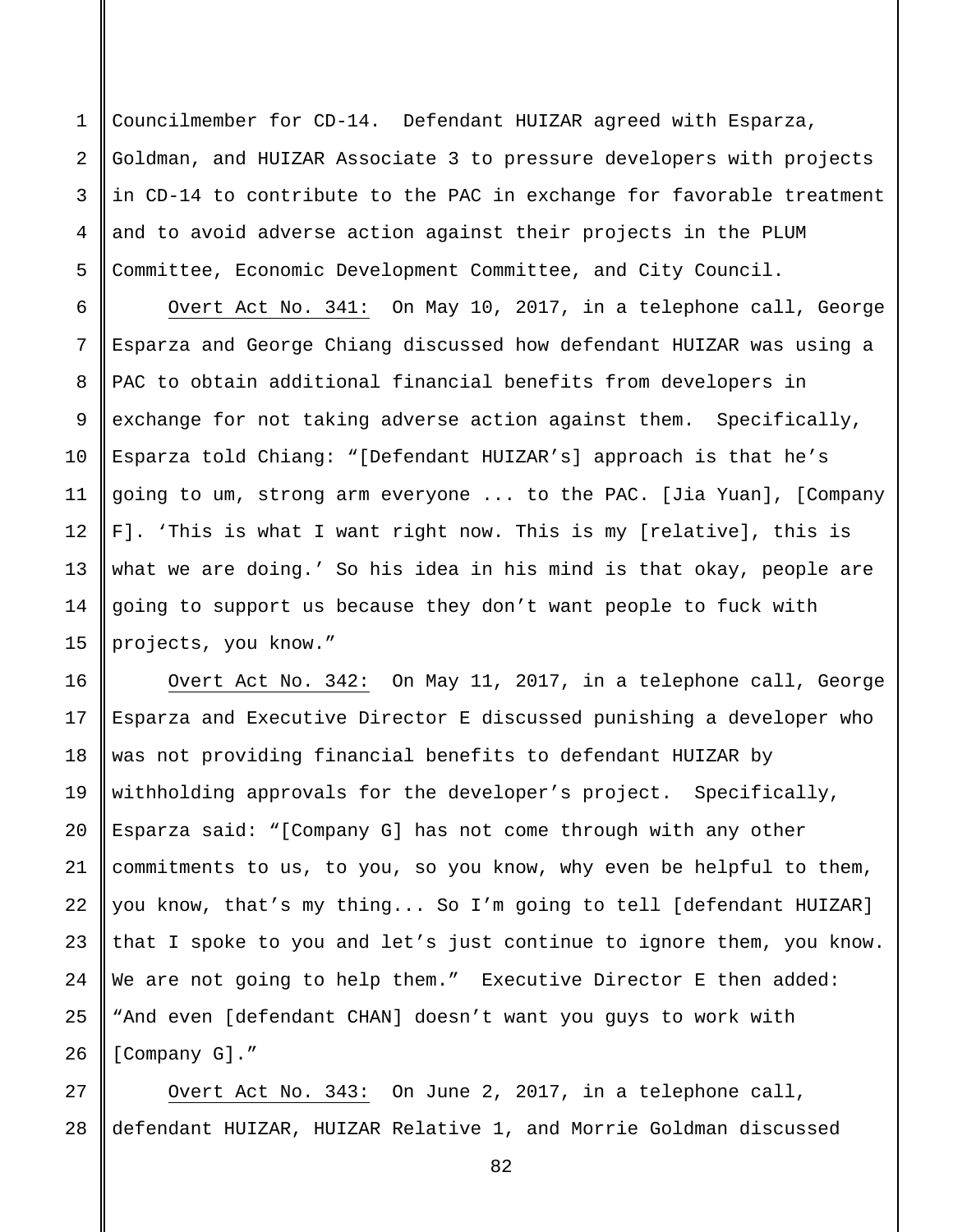establishing a PAC to support HUIZAR Relative 1's campaign. Goldman explained: "the PAC ... that's going to be strictly political money and, you know, two years from now, or three years, there'll be a million dollars in there. You won't be able to direct it, but there'll be people, you know, [who] are like minded."

1

2

3

4

5

6

7

8

9

10

11

12

13

14

15

16

17

18

19

20

Overt Act No. 344: On June 22, 2017, defendant HUIZAR met with George Esparza, Morrie Goldman, and Justin Kim and discussed establishing a PAC to raise money for HUIZAR Relative 1's campaign. During this meeting, defendant HUIZAR suggested having Kim find an associate to serve as the "face" of the PAC to disguise defendant HUIZAR's involvement and the PAC's connection to CD-14.

Overt Act No. 345: On September 14, 2017, defendant HUIZAR and George Esparza had a text message conversation regarding compiling a list of donors to target for fundraising for HUIZAR Relative 1's campaign, which they referred to as the "Executive 2" strategy meetings, focusing on developers with upcoming hearings before the PLUM Committee, which defendant HUIZAR chaired. Defendant HUIZAR instructed Esparza via text message: "Please get the [City Staffer A-2] list that he gave u about projects going to cpc and plum and let's discuss me and u at every Thursday exec.#2 meeting."

21 22 23 24 25 26 27 28 Overt Act No. 346: On October 20, 2017, defendant HUIZAR and George Esparza had a conversation about targeting developers with projects pending before committees on which defendant HUIZAR sat in order to obtain financial benefits from them. Specifically, defendant HUIZAR instructed Esparza via text message: "[Company H] is on economic development committee on Tuesday for tot [Transient Occupancy Tax rebates]. Have u spoken with those guys?" Esparza responded: "Hey boss, here is a quick update. Just had my last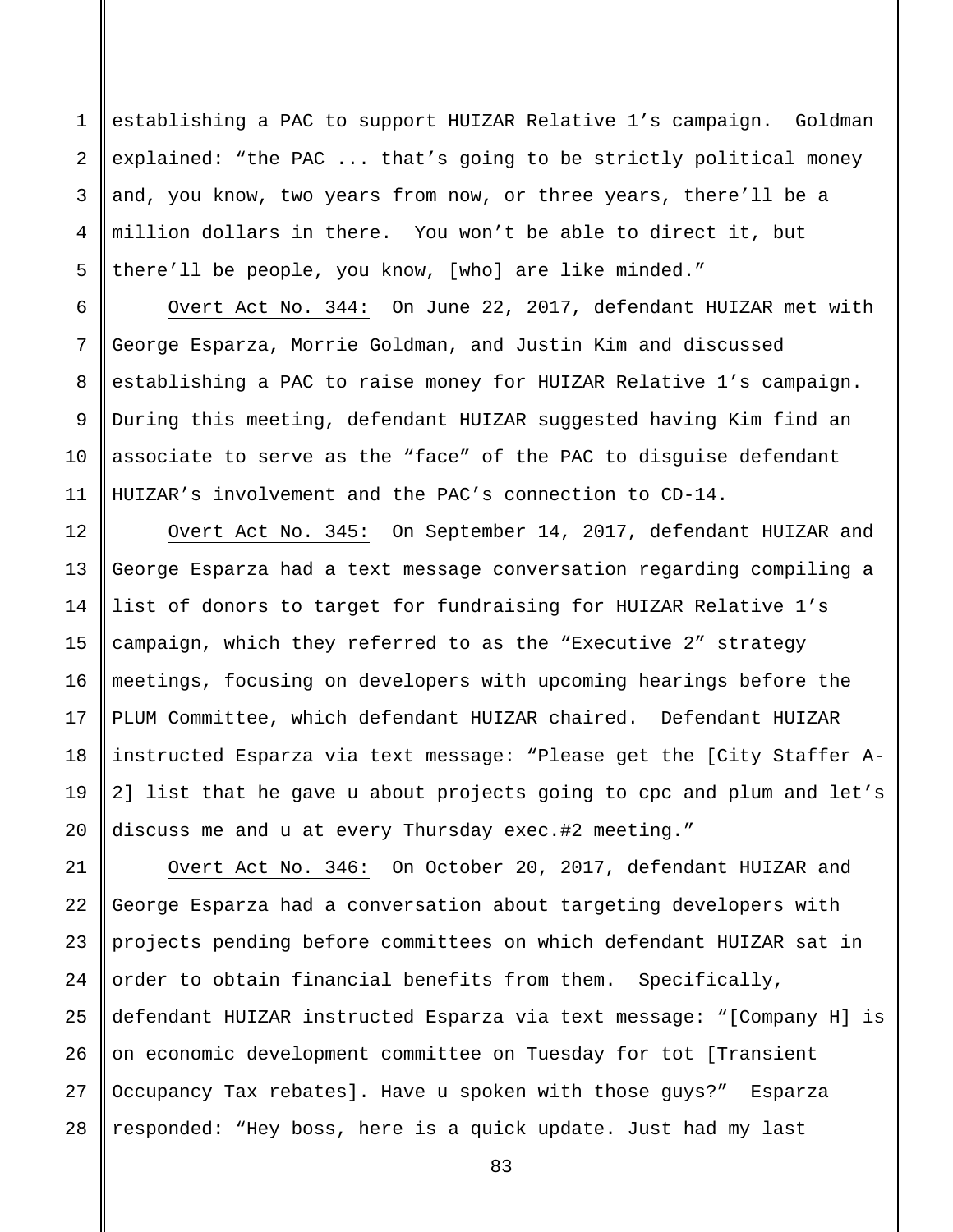1 2 3 meeting. [Company I]/[Lobbyist I]- good. [Company H]/[Lobbyist C] good. [Company J]/[Consultant J]- good. All commitments have been made."

4 5 6 7 8 9 10 11 12 13 Overt Act No. 347: On October 24, 2017, defendant HUIZAR again sought to confirm with George Esparza that certain developers and consultants committed to contribute to PACs to benefit HUIZAR Relative 1's campaign before taking favorable actions on the projects in the Economic Development and PLUM Committees. Specifically, defendant HUIZAR told Esparza via text message: "[Company H] is in committee today..." Defendant HUIZAR then followed up: "Everything being handled?" Esparza responded: "Yes sir." Defendant HUIZAR then texted: "The [Company I] sign district is in committee today." Esparza responded: "Yes. Being handled as well."

Overt Act No. 348: On December 4, 2017, defendant HUIZAR created a spreadsheet titled "Initial Commitments to PAC," listing companies, consultants, and contribution amounts, totaling \$500,000. Several of those listed had pending projects in defendant HUIZAR's district or before a committee that defendant HUIZAR chaired, including the following:

| Company     | Commitment | <b>Notes</b>   |
|-------------|------------|----------------|
| [Company H] | \$25,000   | [Lobbyist C]   |
| [Company I] | \$25,000   | [Lobbyist I]   |
| [Company J] | \$50,000   | [Consultant J] |

Overt Act No. 349: On March 26, 2018, defendant HUIZAR caused Company H to make a contribution of \$10,000 to PAC B.

Overt Act No. 350: On June 19, 2018, defendant HUIZAR caused Company J to make a contribution of \$25,000 to PAC A.

27

28

14

15

16

17

18

19

20

21

22

23

24

25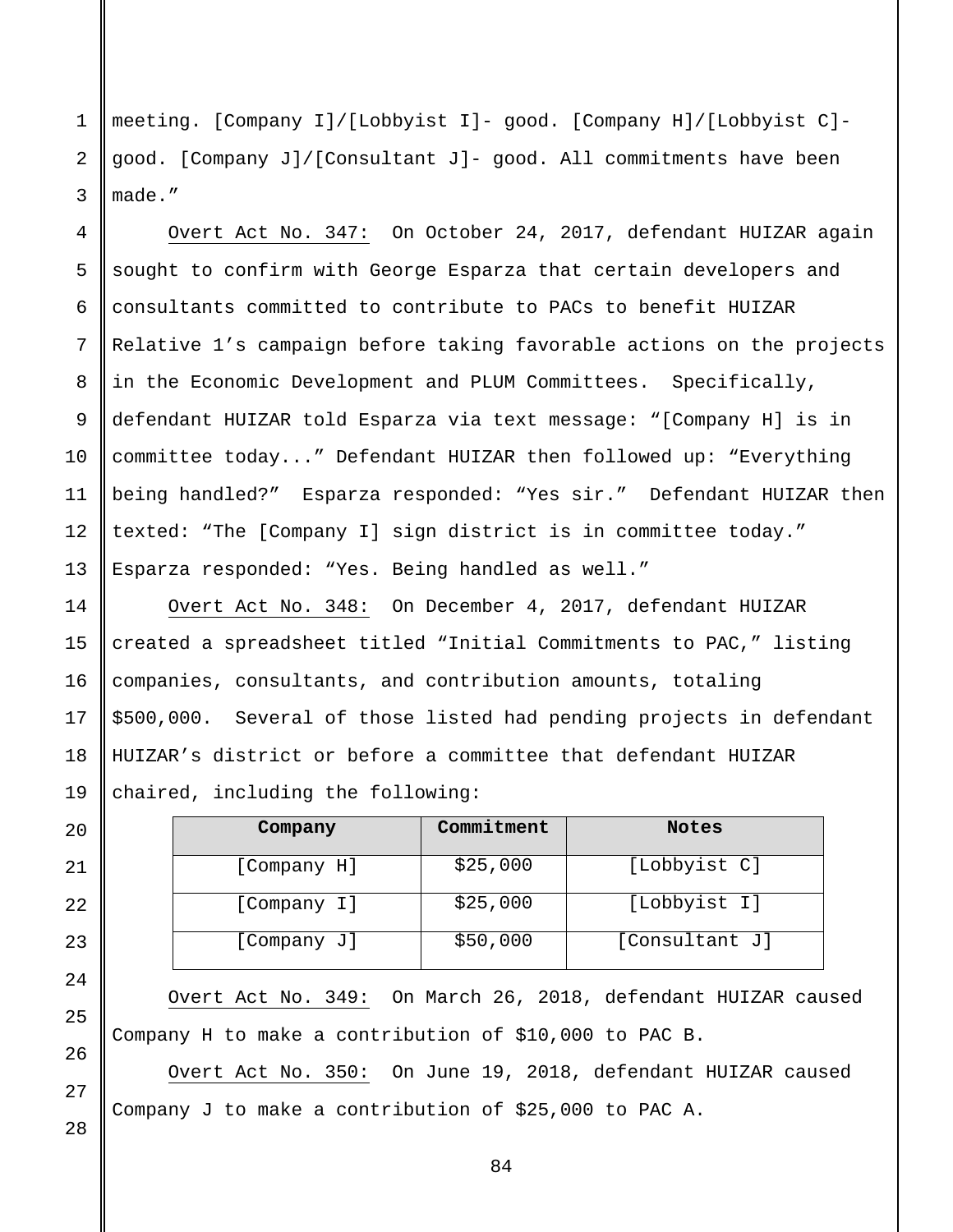1

2

3

4

5

6

7

8

9

10

11

12

13

14

15

16

17

18

19

20

21

22

25

# **b. CD-14 Developers/Proxies' Contributions to Defendant HUIZAR Campaigns and Officeholder Accounts**

Overt Act No. 351: On May 18, 2015, at defendant HUIZAR's direction, George Esparza created a document titled "HUIZAR Debt Finance Plan," which documented defendant HUIZAR's solicitation efforts of contributions from developers, consultants, and allies towards defendant HUIZAR's 2015 re-election campaign debt, including many developers and consultants who had projects in CD-14 and/or were going through the City approval process. The plan included: (1) \$40,000 from Justin Kim; (2) \$20,000 from Wei Huang; (3) \$20,000 from Company G through Executive Director E; (4) \$10,000 from Jia Yuan; and (5) \$10,000 from defendant CHAN.

# **c. CD-14 Developers/Proxies' Contributions to School that Employed HUIZAR Relative 1 as a Fundraiser**

Overt Act No. 352: Beginning in or around March 2015, at defendant HUIZAR's direction, George Esparza solicited donations to High School A's annual gala event from developers and consultants with projects pending in defendant HUIZAR's district. Part of the money raised from the gala event was used to pay salaried employees, including HUIZAR Relative 1.

23 24 Overt Act No. 353: On May 18, 2015, George Esparza created a document titled "[High School A] Fundraising Plan." The document included commitments from: (1) Jia Yuan for \$10,000; (2) Wei Huang for  $$20,000$ ; (3) Company F for  $$10,000$ ; and (4) Company L for \$30,000.

26 27 28 Overt Act No. 354: On or around May 24, 2015, defendant CHAN created a document titled "JH," referencing defendant HUIZAR, which included a subsection titled "School" with commitments from: (1) Fuer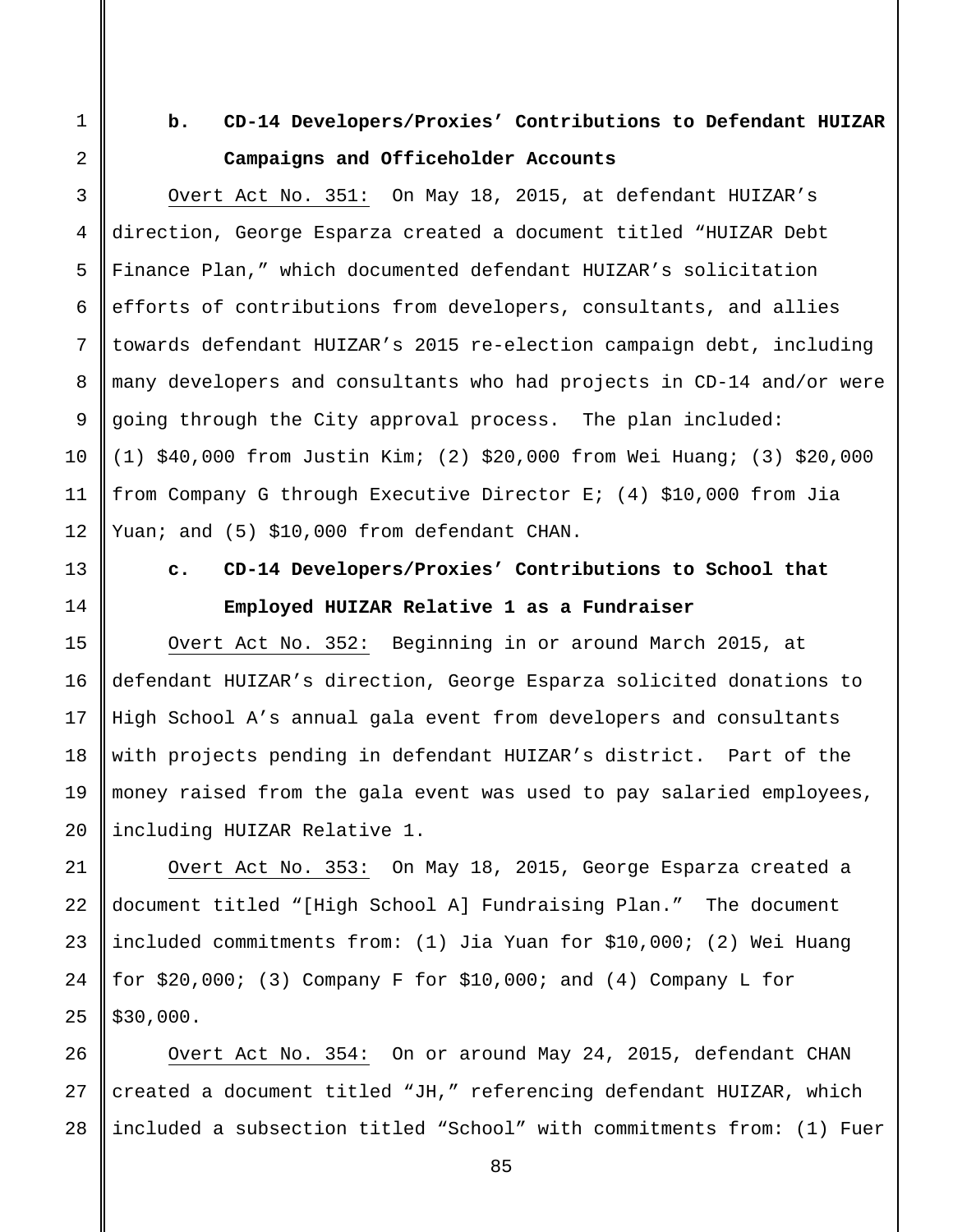1 2 3 Yuan for \$10,000, through George Chiang; (2) Developer K for \$20,000, through George Esparza; and (3) Company L for \$30,000, through George Esparza.

Overt Act No. 355: On or around September 28, 2015, defendant HUIZAR attended High School A's annual gala, which, at defendant HUIZAR's request, was sponsored by the following companies, among others, in the following amounts: (1) \$25,000 by Company L; (2) \$10,000 by Jia Yuan; (3) \$10,000 by Company F; and (4) \$5,000 by Company K.

4

5

6

7

8

9

10

11

12

13

14

15

16

17

18

19

20

21

# **d. Steering CD-14 Developers to Preferred Firms**

Overt Act No. 356: In or around 2012, defendant HUIZAR pressured Developer N to hire HUIZAR Associate 3 as a consultant on Developer N's development project in CD-14. Developer N complied with the request.

Overt Act No. 357: In or around May 2013, defendant HUIZAR organized a dinner between Developer N, HUIZAR Associate 3, and a partner of Law Firm A, which paid HUIZAR Relative 1 a bi-weekly salary of \$2,500. Developer N understood that defendant HUIZAR was asking Developer N to hire Law Firm A because it paid HUIZAR Relative 1 and in exchange for defendant HUIZAR's support on the development project pending in CD-14.

22 23 24 25 Overt Act No. 358: In or around March 2014, defendant HUIZAR organized a meeting with Jia Yuan and HUIZAR Associate 1, and encouraged Jia Yuan to hire HUIZAR Associate 1 as a consultant on the Luxe Hotel Project.

26 27 28 Overt Act No. 359: On February 25, 2016, defendant HUIZAR instructed George Esparza by text message: "Please work it out with George [Chiang] ... to set up a meeting with [Developer K] and [Law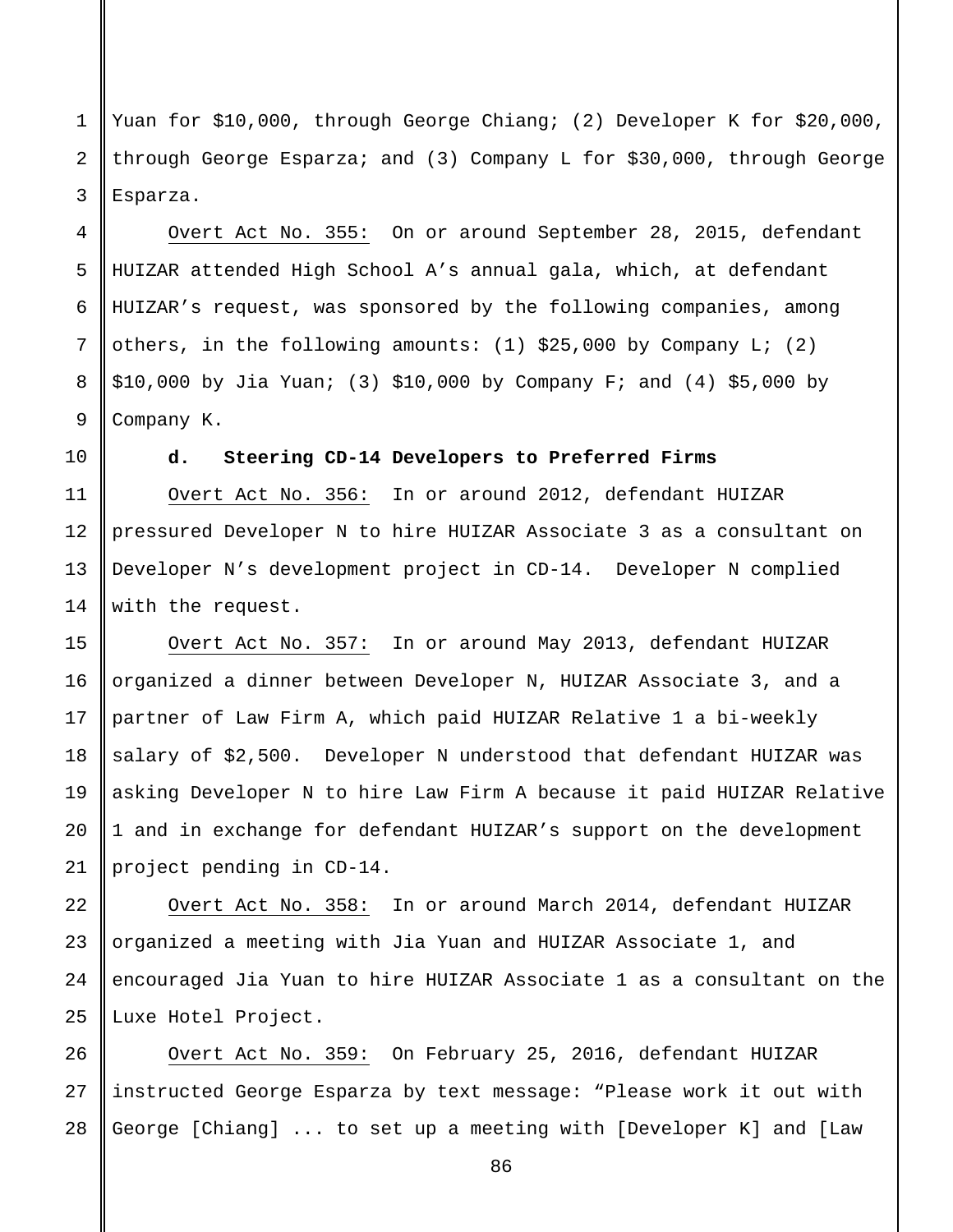Firm A partner] ... Let them know that [HUIZAR Relative 1] works at [Law Firm A] and we want to make introduction to see if [the company] ever needs legal defense. Please keep me posted."

Overt Act No. 360: In or around 2017, defendant HUIZAR caused Company O, which had projects pending in CD-14 and before defendant HUIZAR's committees, to hire HUIZAR Associate 3 as a consultant with a monthly retainer of \$10,000.

1

2

3

4

5

6

7

8

9

10

11

12

13

14

15

16

17

18

## **(7) Defendant HUIZAR's Concealment of Illicit Benefits**

**a. Transporting of Cash into United States and Structuring to Avoid Reporting Requirements**

Overt Act No. 361: On January 1, 2016, defendant HUIZAR and George Esparza traveled with Wei Huang and Executive Director E to Australia, where defendant HUIZAR and Esparza accepted financial benefits from Huang, including a \$10,980 commercial airline ticket for defendant HUIZAR, private jet flights for Esparza, hotels, meals, alcohol, and other expenses. In addition, defendant HUIZAR and Esparza accepted casino gambling chips from Huang, which defendant HUIZAR and Esparza cashed out in Australian dollars.

19 20 24 25 26 27 Overt Act No. 362: After the Australia trip, defendant HUIZAR and George Esparza discussed evading bank reporting requirements by converting Australian dollars to American dollars. Specifically, on February 8, 2016, Esparza told defendant HUIZAR via text message: "They are asking me for my drivers license and social security for IRS record. Do you think it's fine to leave my info?" Defendant HUIZAR responded: "No. Maybe we can change a little at a time...under 10 k in future." Defendant HUIZAR also wrote: "Don't exchange if they are asking u for all that info." Defendant HUIZAR later instructed Esparza: "Go to the other place tomorrow and take 9 k. See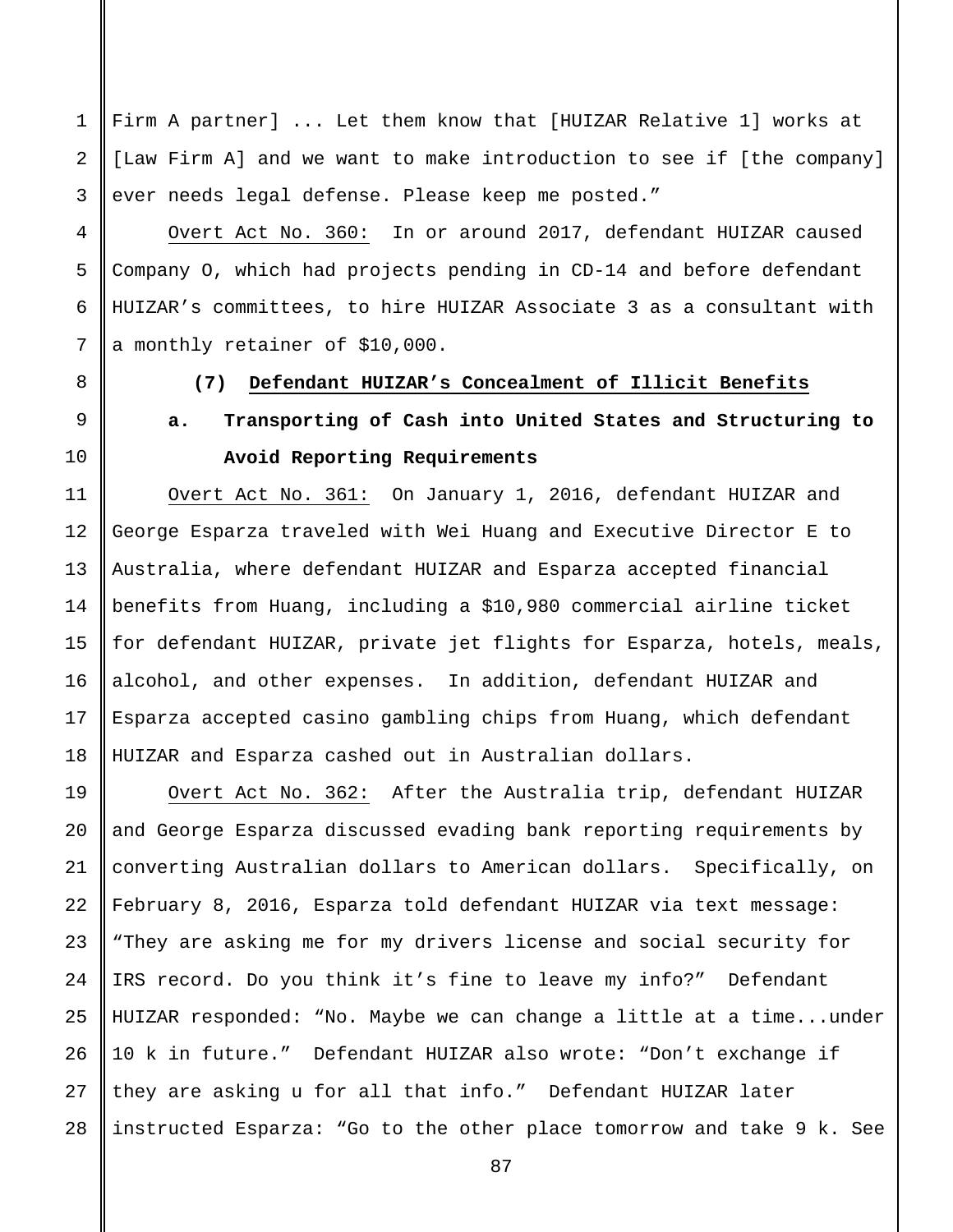if they change 9 k without getting your social security number." Defendant HUIZAR added: "Even if they take your social security, it doesn't mean that they will report to irs. They probably will just keep it for their records but not do anything with tax reporting."

Overt Act No. 363: On February 9, 2016, at defendant HUIZAR's direction, George Esparza exchanged 10,000 Australian dollars into American dollars. Esparza then reported to defendant HUIZAR in a text message: "I exchanged 10k today. Will do another tomorrow. If it's under 10k, they will not report." Defendant HUIZAR then told Esparza to ask for a better exchange rate the next day.

Overt Act No. 364: On February 10, 2016, at defendant HUIZAR's direction, George Esparza exchanged another 10,000 Australian dollars into American dollars.

Overt Act No. 365: On February 14, 2016, defendant HUIZAR asked George Esparza via text messages: "(1). U back? How did chairman [Wei Huang] do? (2). For last batch to exchange, I think it is 12,800 (correct?). ...see if u can bargain with either of two places in dtla for more than .68. The Australian dollar has gotten stronger and is close to .72 official exchange." Esparza responded: "I came home. Chairman [Huang] is up 2mil. Ok. I'll see if I can get close to .72."

21 22 23 24 25 Overt Act No. 366: On February 17, 2016, at defendant HUIZAR's direction, George Esparza exchanged another 12,800 Australian dollars into American dollars, and confirmed to defendant HUIZAR by text message: "I was able to get you .69 exchange rate" and that "chairman [Wei Huang] won 3 mil." Defendant HUIZAR responded: "Wow. Wow. Wow."

1

2

3

4

5

6

7

8

9

10

11

12

13

14

15

16

17

18

19

20

26

# **b. Money Laundering through Family Members**

27 28 Overt Act Nos. 367-400: On or about the below dates, in order to conceal and disguise the nature, source, ownership, and control of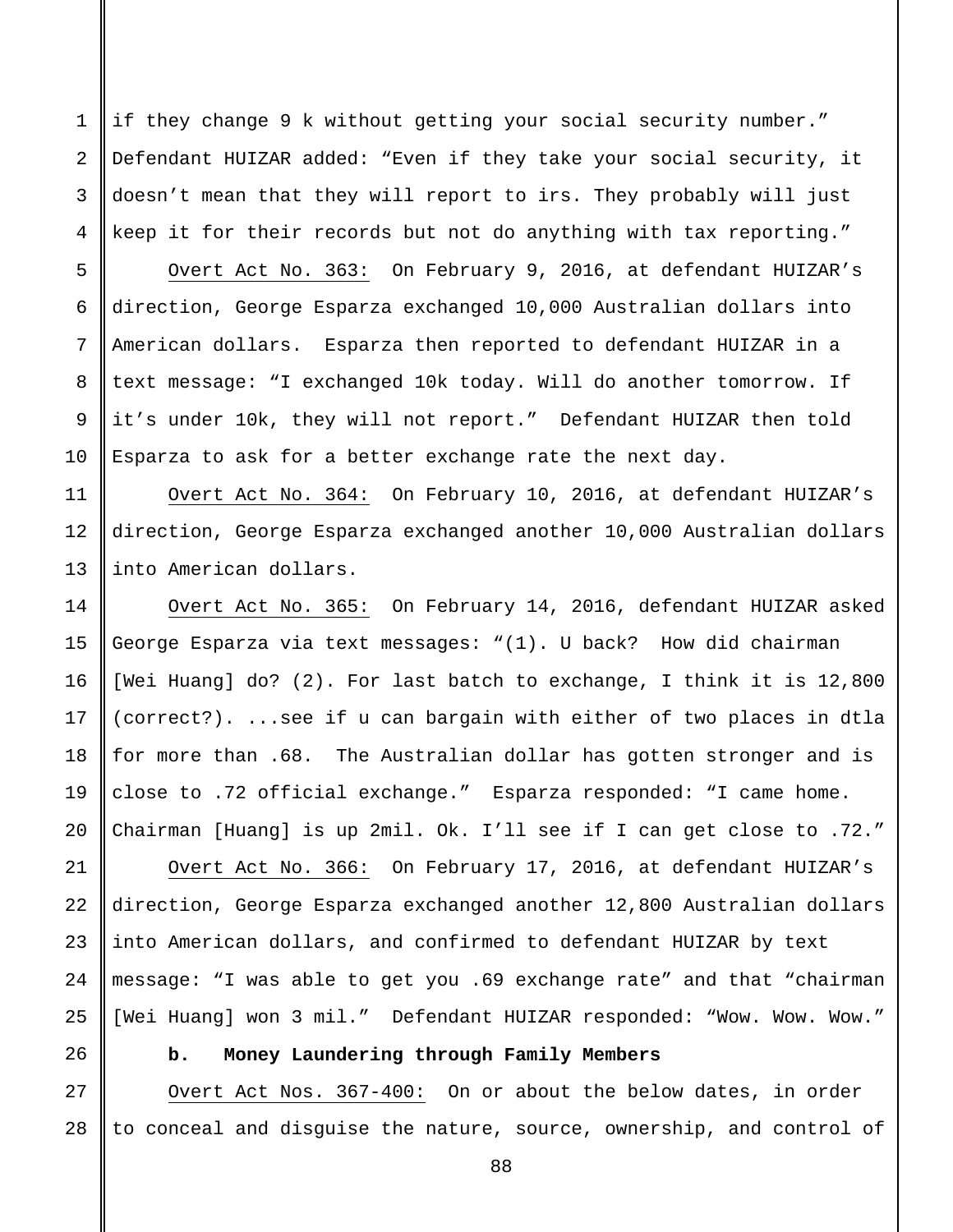1 2 3 4 proceeds from defendant HUIZAR's pay-to-play scheme, defendant HUIZAR caused HUIZAR Relative 2 to deposit cash into HUIZAR Relative 2's checking account and thereafter pay defendant HUIZAR directly or indirectly:

| 5<br>6         | Overt<br>Act<br>No. | Date     | Description                                                                                | Cash<br>Deposit | Payment to<br>Defendant<br><b>HUIZAR</b> |
|----------------|---------------------|----------|--------------------------------------------------------------------------------------------|-----------------|------------------------------------------|
| 7<br>8         | 367                 | 01/08/14 | Defendant HUIZAR<br>deposited check from<br>HUIZAR Relative 2 into<br>his checking account |                 | \$15,000                                 |
| 9<br>10        | 368                 | 04/08/14 | Defendant HUIZAR<br>deposited check from<br>HUIZAR Relative 2 into<br>his checking account |                 | \$5,000                                  |
| 11<br>12       | 369                 | 11/03/14 | HUIZAR Relative 2<br>deposited cash into<br>checking account                               | \$5,000         |                                          |
| 13<br>14       | 370                 | 11/18/14 | Defendant HUIZAR<br>deposited check from<br>HUIZAR Relative 2 into<br>his checking account |                 | \$4,900                                  |
| 15             | 371                 | 12/03/14 | HUIZAR Relative 2<br>deposited cash into<br>checking account                               | \$7,000         |                                          |
| 16<br>17<br>18 | 372                 | 12/11/14 | HUIZAR Relative 2 wrote<br>check to pay defendant<br>HUIZAR's credit card<br>bill          |                 | \$7,000                                  |
| 19             | 373                 | 03/12/15 | HUIZAR Relative 2<br>deposited cash into<br>checking account                               | \$10,000        |                                          |
| 20<br>21       | 374                 | 03/12/15 | Defendant HUIZAR<br>deposited check from<br>HUIZAR Relative 2 into<br>his checking account |                 | \$10,000                                 |
| 22<br>23       | 375                 | 04/08/15 | HUIZAR Relative 2<br>deposited cash into<br>checking account                               | \$10,000        |                                          |
| 24<br>25       | 376                 | 04/21/15 | HUIZAR Relative 2 wrote<br>a check for defendant<br>HUIZAR's loan interest<br>to Bank 1    |                 | \$4,272.66                               |
| 26<br>27       | 377                 | 04/22/15 | HUIZAR Relative 2<br>deposited cash into<br>checking account                               | \$2,300         |                                          |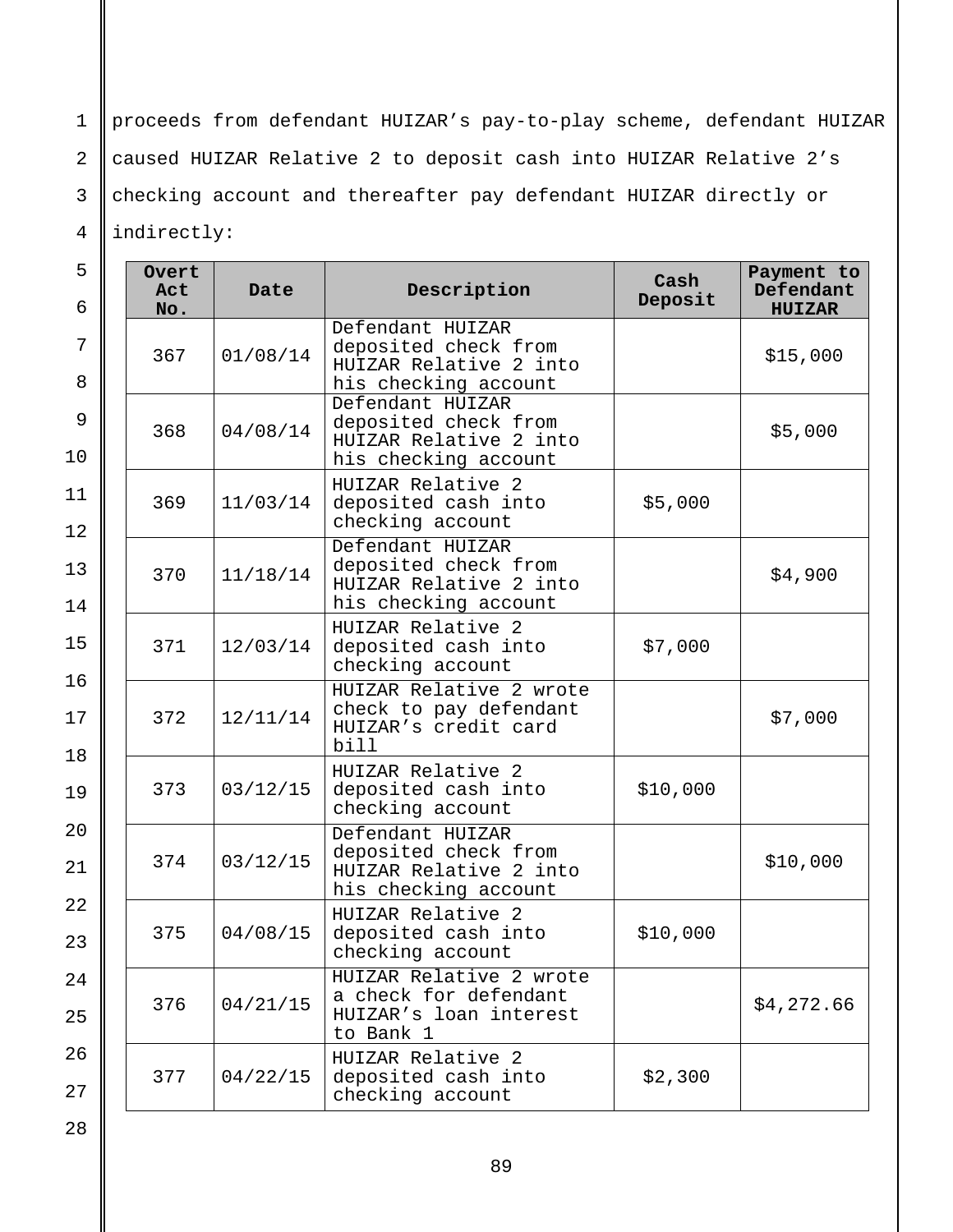| Overt<br>Act<br>No. | Date     | Description                                                                                   | Cash<br>Deposit | Payment to<br>Defendant<br><b>HUIZAR</b> |
|---------------------|----------|-----------------------------------------------------------------------------------------------|-----------------|------------------------------------------|
| 378                 | 04/23/15 | HUIZAR Relative 2 made<br>electronic payment to<br>pay defendant HUIZAR's<br>credit card      |                 | \$8,000                                  |
| 379                 | 07/03/15 | HUIZAR Relative 2<br>deposited cash into<br>checking account                                  | \$9,000         |                                          |
| 380                 | 07/05/15 | HUIZAR Relative 2 wrote<br>a check for defendant<br>HUIZAR's loan interest<br>to Bank 1       |                 | \$2,895.91                               |
| 381                 | 07/13/15 | HUIZAR Relative 2 wrote<br>check to pay defendant<br>HUIZAR's credit card<br>bill             |                 | \$2,492.45                               |
| 382                 | 07/14/15 | HUIZAR Relative 2 wrote<br>check to pay defendant<br>HUIZAR's property taxes                  |                 | \$2,640.51                               |
| 383                 | 08/19/15 | HUIZAR Relative 2<br>deposited cash into<br>checking account                                  | \$8,100         |                                          |
| 384                 | 08/19/15 | HUIZAR Relative 2 wrote<br>a check to defendant<br>HUIZAR's loan interest<br>to Bank 1        |                 | \$2,895.92                               |
| 385                 | 08/24/15 | HUIZAR Relative 2 made<br>electronic payment to<br>pay defendant HUIZAR's<br>credit card bill |                 | \$1,844.10                               |
| 386                 | 08/24/15 | HUIZAR Relative 2 made<br>electronic payment to<br>pay defendant HUIZAR's<br>credit card bill |                 | \$3,042.47                               |
| 387                 | 01/04/16 | HUIZAR Relative 2<br>deposited cash into<br>checking account                                  | \$2,900         |                                          |
| 388                 | 01/06/16 | HUIZAR Relative 2 wrote<br>check to pay defendant<br>HUIZAR's credit card<br>bill             |                 | \$704.57                                 |
| 389                 | 01/23/16 | HUIZAR Relative 2 wrote<br>a check for defendant<br>HUIZAR's loan interest<br>to Bank 1       |                 | \$2,895.91                               |
| 390                 | 01/25/16 | HUIZAR Relative 2<br>deposited cash into<br>checking account                                  | \$13,000        |                                          |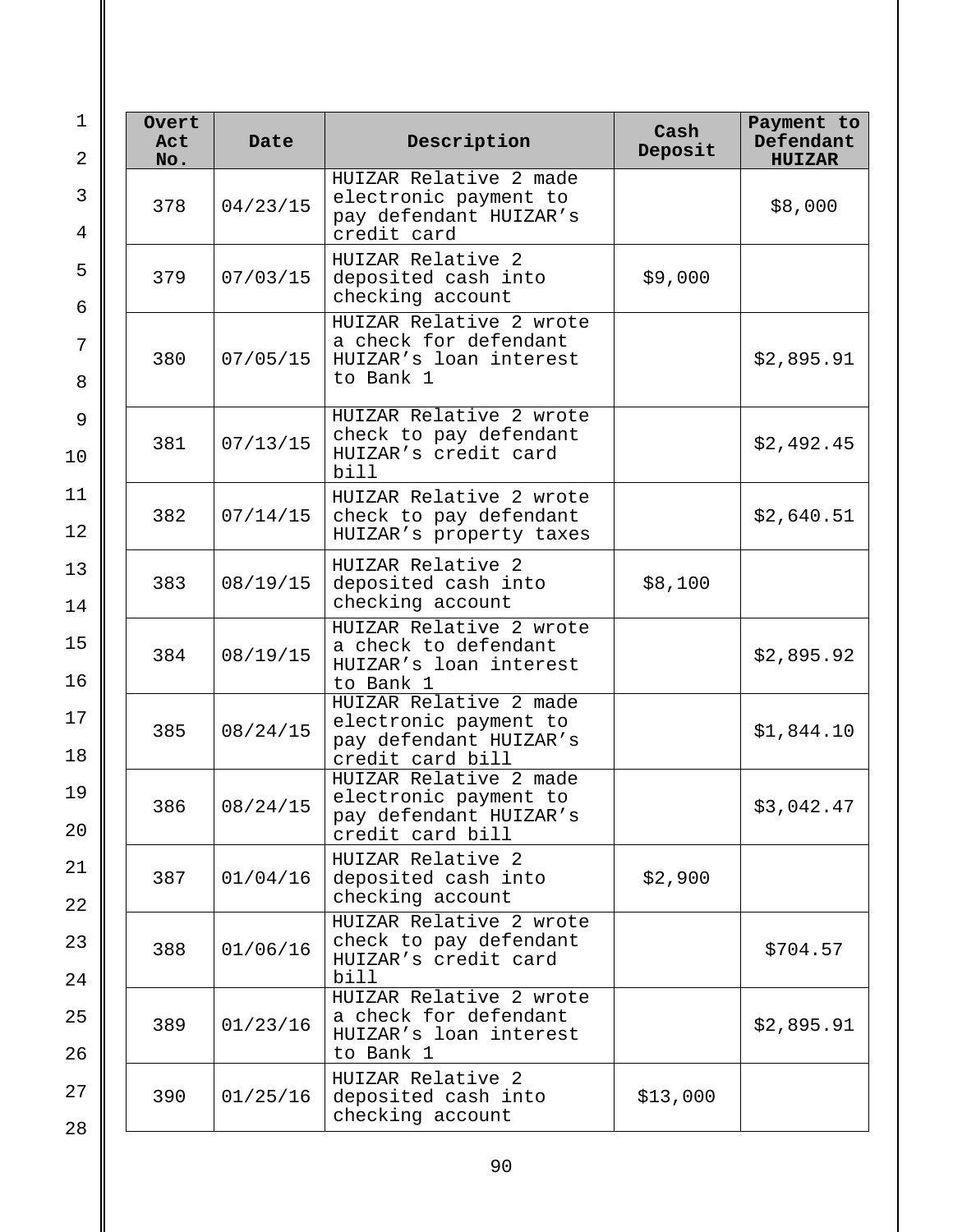| $\mathbf{1}$<br>$\overline{2}$ | Overt<br>Act<br>No. | Date     | Description                                                                             | Cash<br>Deposit | Payment to<br>Defendant<br><b>HUIZAR</b> |
|--------------------------------|---------------------|----------|-----------------------------------------------------------------------------------------|-----------------|------------------------------------------|
| 3<br>$\overline{4}$            | 391                 | 01/27/16 | HUIZAR Relative 2 wrote<br>check to pay defendant<br>HUIZAR's credit card<br>bill       |                 | \$7,730.22                               |
| 5<br>6                         | 392                 | 04/27/17 | HUIZAR Relative 2<br>deposited cash into<br>checking account                            | \$9,000         |                                          |
| 7<br>8                         | 393                 | 04/29/17 | HUIZAR Relative 2 wrote<br>a check for defendant<br>HUIZAR's loan interest<br>to Bank 1 |                 | \$2,900.97                               |
| 9                              | 394                 | 06/02/17 | HUIZAR Relative 2<br>deposited cash into<br>checking account                            | \$9,000         |                                          |
| 10<br>11                       | 395                 | 06/08/17 | HUIZAR Relative 2 wrote<br>check to pay defendant<br>HUIZAR's credit card<br>bill       |                 | \$12,755.11                              |
| 12<br>13<br>14                 | 396                 | 06/23/17 | HUIZAR Relative 2 wrote<br>a check for defendant<br>HUIZAR's loan interest<br>to Bank 1 |                 | \$2,895.91                               |
| 15                             | 397                 | 06/27/17 | HUIZAR Relative 2<br>deposited cash into<br>checking account                            | \$6,000         |                                          |
| 16<br>17                       | 398                 | 07/19/17 | HUIZAR Relative 2<br>deposited cash into<br>checking account                            | \$8,000         |                                          |
| 18<br>19                       | 399                 | 07/27/17 | HUIZAR Relative 2 wrote<br>check to pay defendant<br>HUIZAR's credit card<br>bill       |                 | \$10,955.91                              |
| 20<br>21                       | 400                 | 09/19/17 | HUIZAR Relative 2<br>deposited cash into<br>checking account                            | \$9,000         |                                          |
| 22<br>23                       |                     |          | TOTAL:                                                                                  | \$108,300       | \$110,722                                |

Overt Act Nos. 401-418: On or about the below dates, in order to conceal and disguise the nature, source, ownership, and control of proceeds from defendant HUIZAR's pay-to-play scheme, defendant HUIZAR

 $2<sub>0</sub>$ 21  $2<sup>2</sup>$  $\overline{2}$ 24

25

26

28

27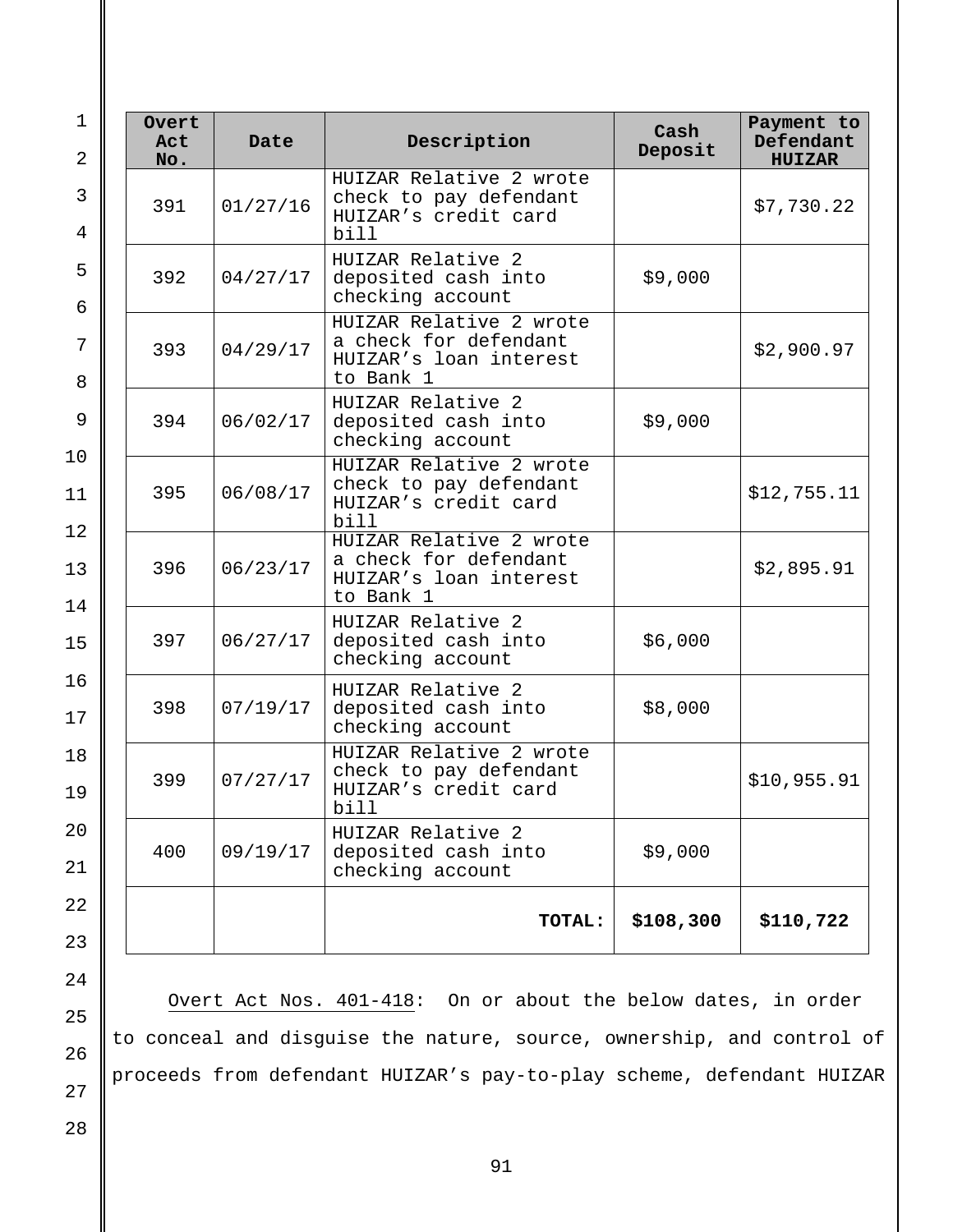1 provided cash to HUIZAR Relative 3 and caused HUIZAR Relative 3 to

pay defendant HUIZAR directly or indirectly:

| 3<br>4                   | Overt<br>Description<br>Act<br>Date<br>No. |                  | Cash<br>Deposit                                                                                            | Payment to<br>Defendant<br><b>HUIZAR</b> |            |
|--------------------------|--------------------------------------------|------------------|------------------------------------------------------------------------------------------------------------|------------------------------------------|------------|
| 5<br>$6\phantom{1}$<br>7 | 401                                        | 11/27/13         | Defendant HUIZAR<br>deposited two \$7,500<br>checks from HUIZAR<br>Relative 3 into his<br>checking account |                                          | \$15,000   |
| 8<br>9                   | 402                                        | 01/08/14         | Defendant HUIZAR<br>deposited check from<br>HUIZAR Relative 3 into<br>his checking account                 |                                          | \$10,000   |
| 10<br>11                 | 403                                        | 08/04/14         | Defendant HUIZAR<br>deposited check from<br>HUIZAR Relative 3 into<br>his checking account                 |                                          | \$10,000   |
| 12<br>13<br>14           | 404                                        | 08/29/14         | Defendant HUIZAR<br>deposited check from<br>HUIZAR Relative 3 into<br>his checking account                 |                                          | \$10,000   |
| 15                       | 405                                        | 12/23/14         | HUIZAR Relative 3 wrote<br>a check to pay defendant<br>HUIZAR's legal fees                                 |                                          | \$10,000   |
| 16<br>17<br>18           | 406                                        | 11/16/15         | Defendant HUIZAR<br>deposited check from<br>HUIZAR Relative 3 into<br>his checking account                 |                                          | \$9,000    |
| 19<br>20                 | 407                                        | 11/19/15         | HUIZAR Relative 3 wrote<br>a check to pay defendant<br>HUIZAR's credit card<br>bill                        |                                          | \$4,915.92 |
| 21<br>22                 |                                            | $408$   12/30/15 | Defendant HUIZAR<br>deposited check from<br>HUIZAR Relative 3 into<br>his checking account                 |                                          | \$9,000    |
| 23<br>24                 | 409                                        | 09/22/16         | HUIZAR Relative 3 wrote<br>a check to pay defendant<br>HUIZAR's credit card<br>bill                        |                                          | \$2,836.52 |
| 25<br>26<br>27           | 410                                        | 09/22/16         | HUIZAR Relative 3 wrote<br>a check to pay defendant<br>HUIZAR's loan interest<br>to Bank 1                 |                                          | \$7,263.51 |

2

 $1<sub>4</sub>$ 

 $1($ 

18

 $\overline{2}$ 21

 $\overline{2}$ 

 $2^{\prime}$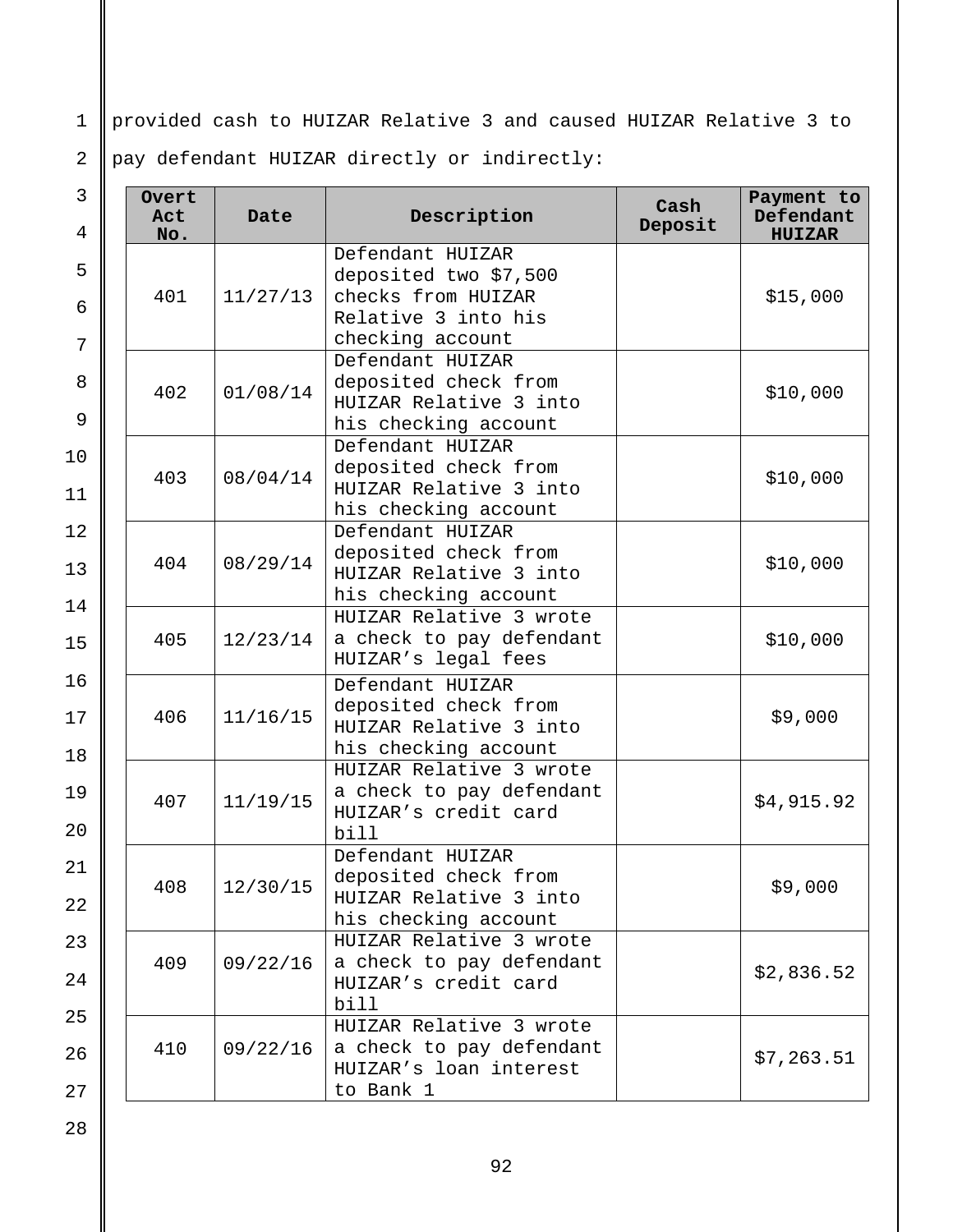| $\mathbf{1}$<br>2              | Overt<br>Act<br>No. | Date     | Description                                                                                   | Cash<br>Deposit | Payment to<br>Defendant<br><b>HUIZAR</b> |
|--------------------------------|---------------------|----------|-----------------------------------------------------------------------------------------------|-----------------|------------------------------------------|
| $\mathbf{3}$<br>$\overline{4}$ | 411                 | 11/09/16 | HUIZAR Relative 3 wrote<br>a check to pay defendant<br>HUIZAR's credit card                   |                 | \$5,451.68                               |
| 5<br>6                         | 412                 | 12/23/16 | bill<br>HUIZAR Relative 3<br>deposited cash into<br>checking account                          | \$10,000        |                                          |
| 7<br>8                         | 413                 | 12/23/16 | HUIZAR Relative 3 wrote<br>a check to pay fee for<br>defendant HUIZAR's party                 |                 | \$24,694.53                              |
| 9                              | 414                 | 02/17/17 | HUIZAR Relative 3<br>deposited cash into<br>checking account                                  | \$10,000        |                                          |
| 10<br>11<br>12                 | 415                 | 02/17/17 | HUIZAR Relative 3 made<br>electronic payment to<br>pay defendant HUIZAR's<br>credit card bill |                 | \$7,263.52                               |
| 13                             | 416                 | 02/27/17 | HUIZAR Relative 3<br>deposited cash into<br>checking account                                  | \$6,000         |                                          |
| 14<br>15                       | 417                 | 03/10/17 | HUIZAR Relative 3<br>deposited cash into<br>checking account                                  | \$3,000         |                                          |
| 16<br>17<br>18                 | 418                 | 03/13/17 | HUIZAR Relative 3 made<br>electronic payment to<br>defendant HUIZAR's<br>credit card bill     |                 | \$7,464.99                               |
| 19<br>20                       |                     |          | TOTAL:                                                                                        | \$29,000        | \$132,891                                |

21 22 23 24 25 Overt Act Nos. 419-428: On or about the below dates, in order to conceal and disguise the nature, source, ownership, and control of proceeds from defendant HUIZAR's pay-to-play scheme, defendant HUIZAR caused HUIZAR Relative 1 to deposit cash into HUIZAR Relative 1's checking account, and thereafter pay for household expenses:

| Overt Act<br>No. | Date     | Description  | Amount |  |
|------------------|----------|--------------|--------|--|
| 419              | 04/05/16 | Cash deposit | \$500  |  |

93

28

26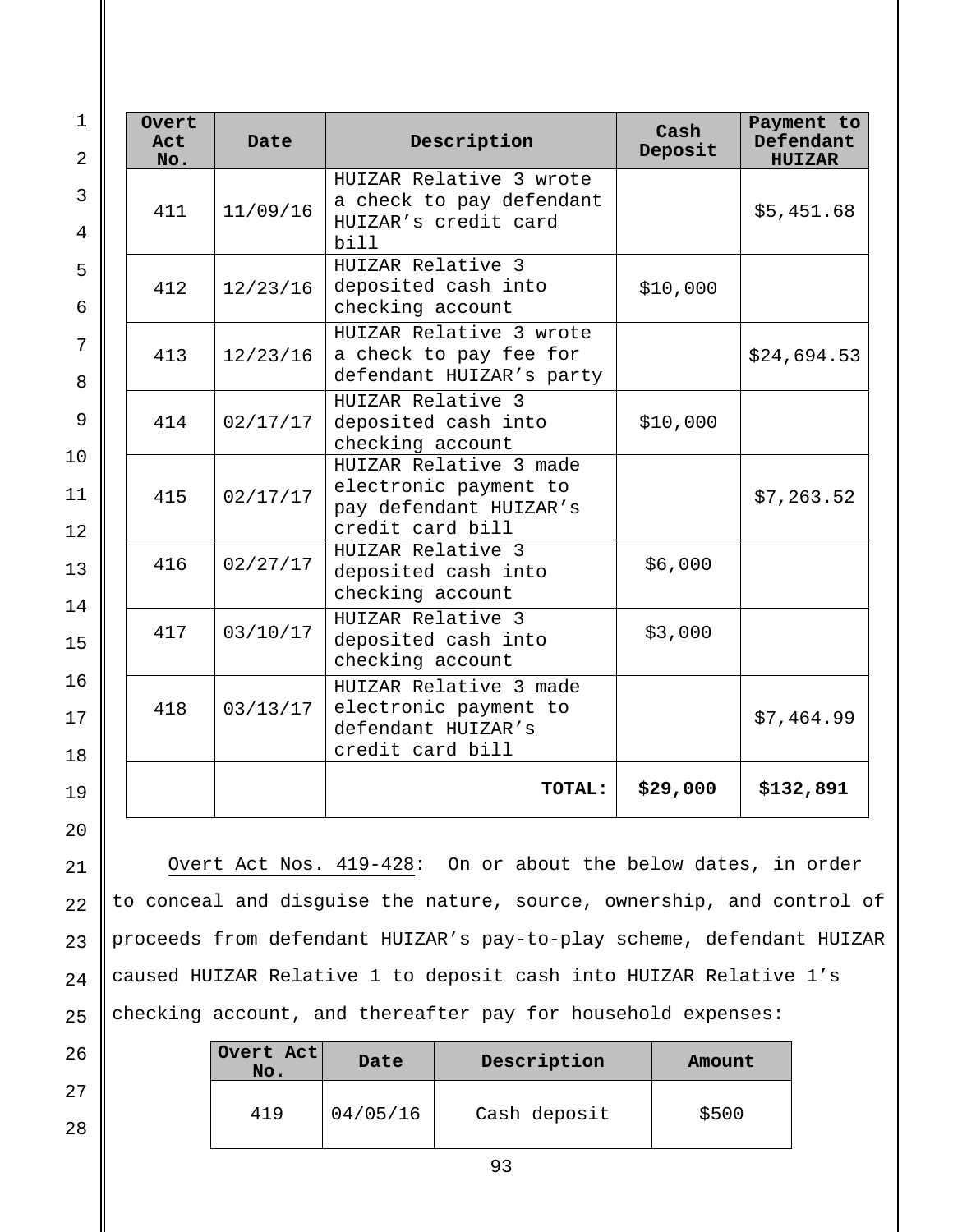| $\mathbf 1$         |                                                                                                                               | Overt Act<br>No. | Date     | Description                                                        | Amount  |  |  |
|---------------------|-------------------------------------------------------------------------------------------------------------------------------|------------------|----------|--------------------------------------------------------------------|---------|--|--|
| $\overline{2}$<br>3 |                                                                                                                               | 420              | 06/23/16 | Cash deposit                                                       | \$400   |  |  |
| $\overline{4}$      |                                                                                                                               | 421              | 08/16/16 | Cash deposit                                                       | \$500   |  |  |
| 5<br>6              |                                                                                                                               | 422              | 09/15/16 | Cash deposit                                                       | \$500   |  |  |
| 7<br>8              |                                                                                                                               | 423              | 11/09/16 | Cash deposit                                                       | \$800   |  |  |
| $\mathsf 9$<br>10   |                                                                                                                               | 424              | 12/02/16 | Cash deposit                                                       | \$1,000 |  |  |
| 11<br>12            |                                                                                                                               | 425              | 12/06/16 | Cash deposit                                                       | \$500   |  |  |
| 13<br>14            |                                                                                                                               | 426              | 12/21/16 | Cash deposit                                                       | \$500   |  |  |
| 15<br>16            |                                                                                                                               | 427              | 01/30/17 | Cash deposit                                                       | \$500   |  |  |
| 17                  |                                                                                                                               | 428              | 02/08/17 | Cash Deposit                                                       | \$200   |  |  |
| 18<br>19            |                                                                                                                               |                  |          | TOTAL:                                                             | \$5,400 |  |  |
| 20                  |                                                                                                                               |                  |          |                                                                    |         |  |  |
| 21                  | (8)<br>Additional Concealment of Pay-to-Play Scheme                                                                           |                  |          |                                                                    |         |  |  |
| 22                  | CD-14 Enterprise Members' Concern About Detection<br>a.<br>On October 28, 2015, in an effort to attempt<br>Overt Act No. 429: |                  |          |                                                                    |         |  |  |
| 23                  |                                                                                                                               |                  |          | to conceal his corrupt relationship with Wei Huang, their trips to |         |  |  |
| 24<br>25            |                                                                                                                               |                  |          | Las Vegas, and the benefits provided and accepted at casinos,      |         |  |  |

defendant HUIZAR sent a text message to George Esparza about an II upcoming trip to Las Vegas with Huang and Executive Director E, writing: "Check to see if [private] airplane checks your id. If they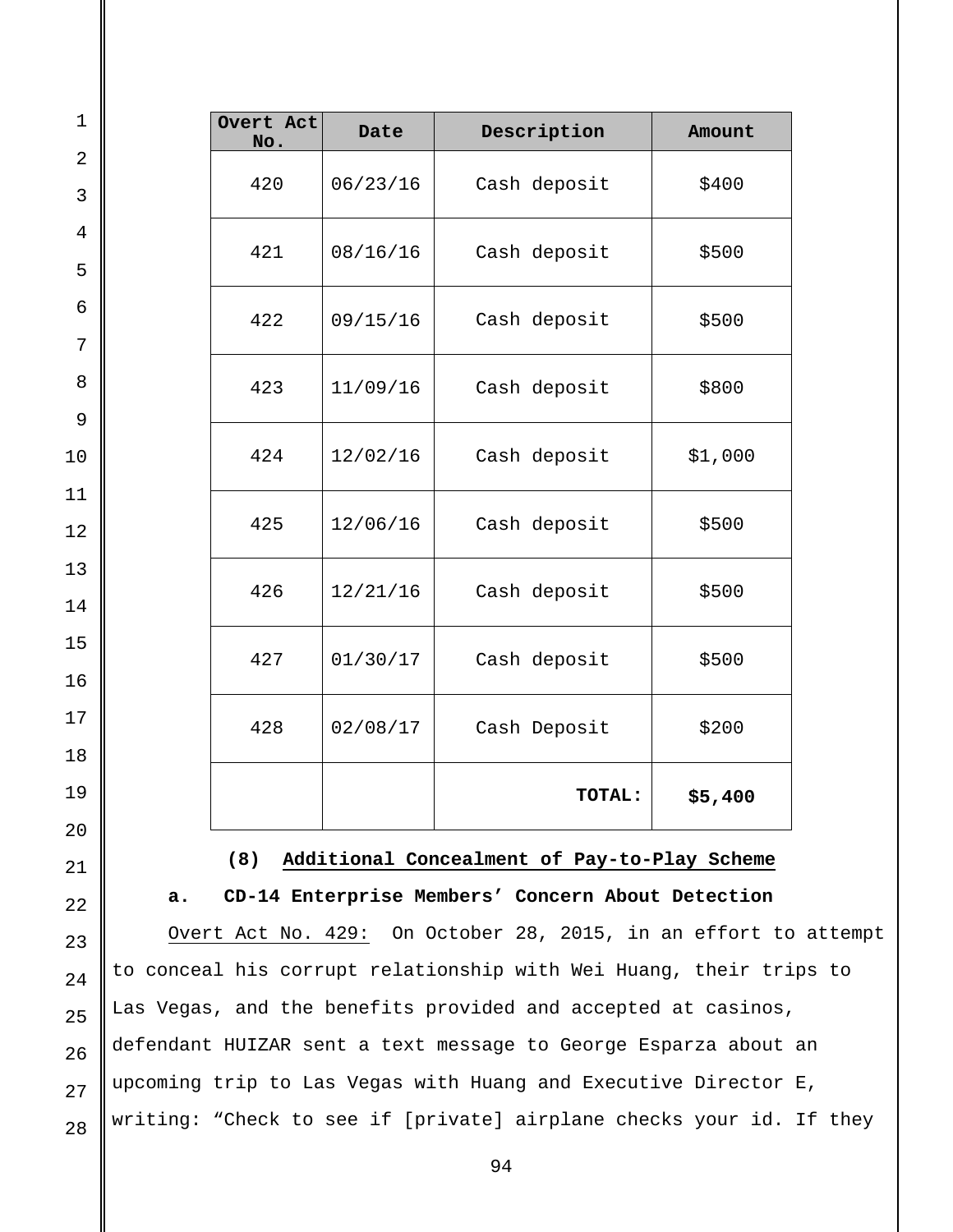1 2 don't, maybe I fly with u guys." Esparza responded: "Yes. [Executive Director E] says they check Id."

Overt Act No. 430: On February 28, 2016, defendant HUIZAR and George Esparza had a conversation via text messages regarding avoiding documentation of their joint trip to Las Vegas and the money they received there. Esparza wrote: "No need to book flight. You can take plane back with chairman [Wei Huang]." Defendant HUIZAR asked: "They don't check id?" Esparza responded: "No Id." Later that day, defendant HUIZAR instructed Esparza: "When u have a chance, go and cash chips little by little bc if [Huang] loses, u won't be able to cash." Esparza responded: "Yes. That's what I'm doing."

Overt Act No. 431: On July 13, 2016, defendant HUIZAR and George Esparza had a conversation via text message regarding an upcoming trip to Las Vegas with Wei Huang and Executive Director E, and their concern about defendant HUIZAR being identified as traveling with Huang and Executive Director E. Defendant HUIZAR wrote: "Let me know who is there and how [Huang] is doing [in terms of gambling winnings] so that I can determine if I go or not." Esparza responded that "the sheriff we met before" was part of the group. Defendant HUIZAR later asked: "If sheriff guy there maybe I shouldn't go?" The same day, defendant HUIZAR asked Esparza by text: "Is [casino] strict about ID?" Esparza responded: "Not at all," adding: "Haven't checked my ID and I've been playing."

Overt Act No. 432: On July 14, 2016, defendant HUIZAR warned George Esparza to avoid discussing their trips to Las Vegas with Wei Huang by phone, writing in an e-mail: "We should limit types of conversations we just had on phone. For future reference. My bad."

26 27 28

3

4

5

6

7

8

9

10

11

12

13

14

15

16

17

18

19

20

21

22

23

24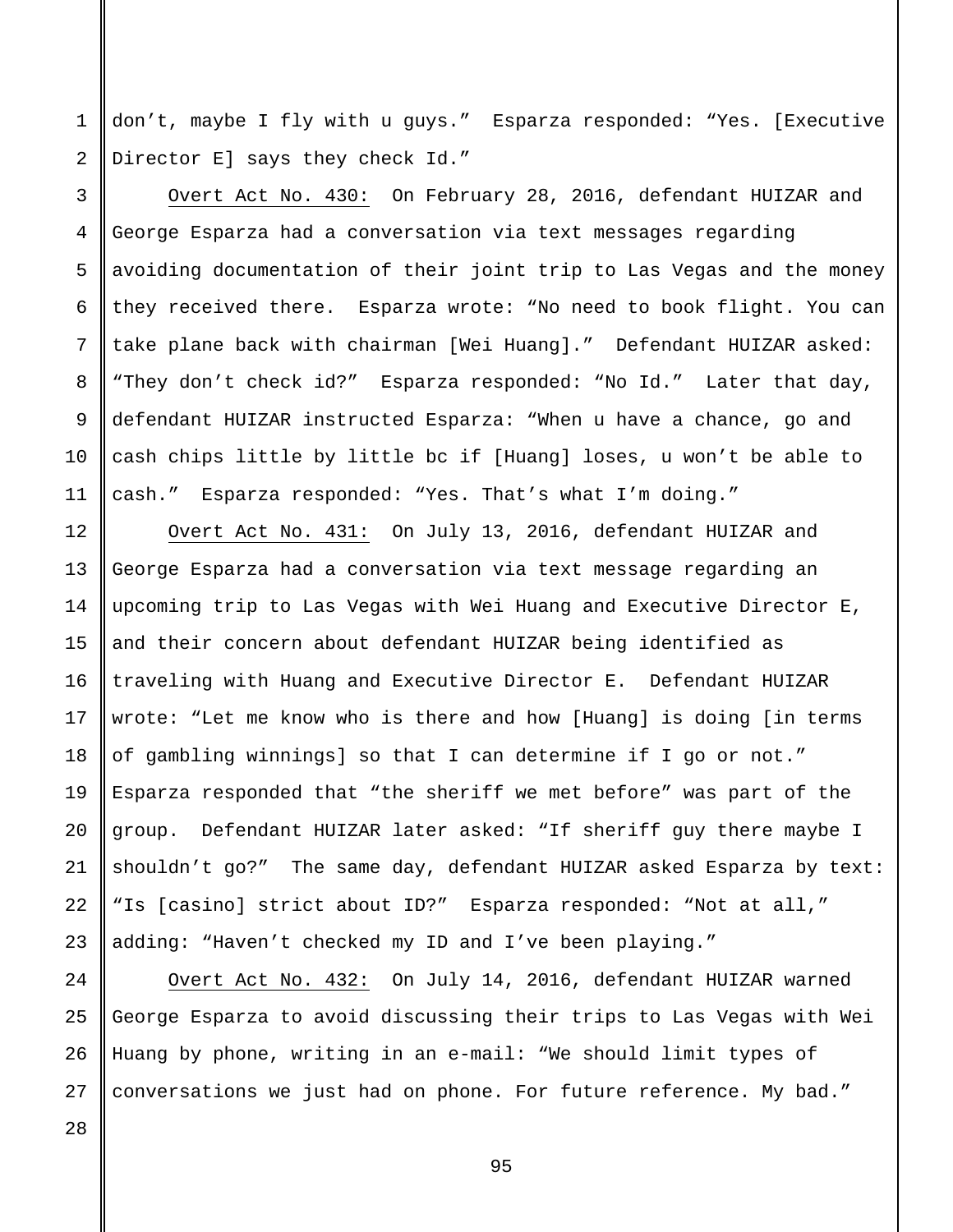Overt Act No. 433: On July 14, 2016, defendant HUIZAR again warned George Esparza to avoid phone discussions regarding Las Vegas trips with Wei Huang, writing in a text message: "Hey we should watch what we say on phone." Esparza responded: "You're right. We always have to be safe."

Overt Act No. 434: On June 21, 2017, in a telephone call, defendant CHAN and George Chiang discussed collecting \$20,000 in cash from an individual the following day. After Chiang told defendant CHAN that he had talked to the individual, defendant CHAN admonished: "don't put it on e-mail, don't put it on e-mail." Chiang reassured defendant CHAN: "No, no, no, it's not in e-mail ... I left a voicemail on his cell phone."

Overt Act No. 435: On September 5, 2018, moments after defendant CHAN agreed to an interview with the FBI and stated that he would not disclose the interview to anyone, defendant CHAN disclosed to George Chiang that he had just received an "interesting call" from the FBI requesting an interview with him, and Chiang responded: "I hope this is not about JOSE [HUIZAR]."

Overt Act No. 436: On September 12, 2018, after defendant CHAN was interviewed by FBI agents in the CCC Investment office, defendant CHAN immediately inspected the chairs in which the agents sat to search for hidden recording equipment he suspected of being placed there by the agents.

# **b. Defendant HUIZAR's Failure to Report on Forms 700 and Tax Returns**

26 27 28 Overt Act Nos. 437-444: On or about the following dates, in an effort to conceal the benefits defendant HUIZAR received from developers as part of the pay-to-play scheme, defendant HUIZAR failed

96

1

2

3

4

5

6

7

8

9

10

11

12

13

14

15

16

17

18

19

20

21

22

23

24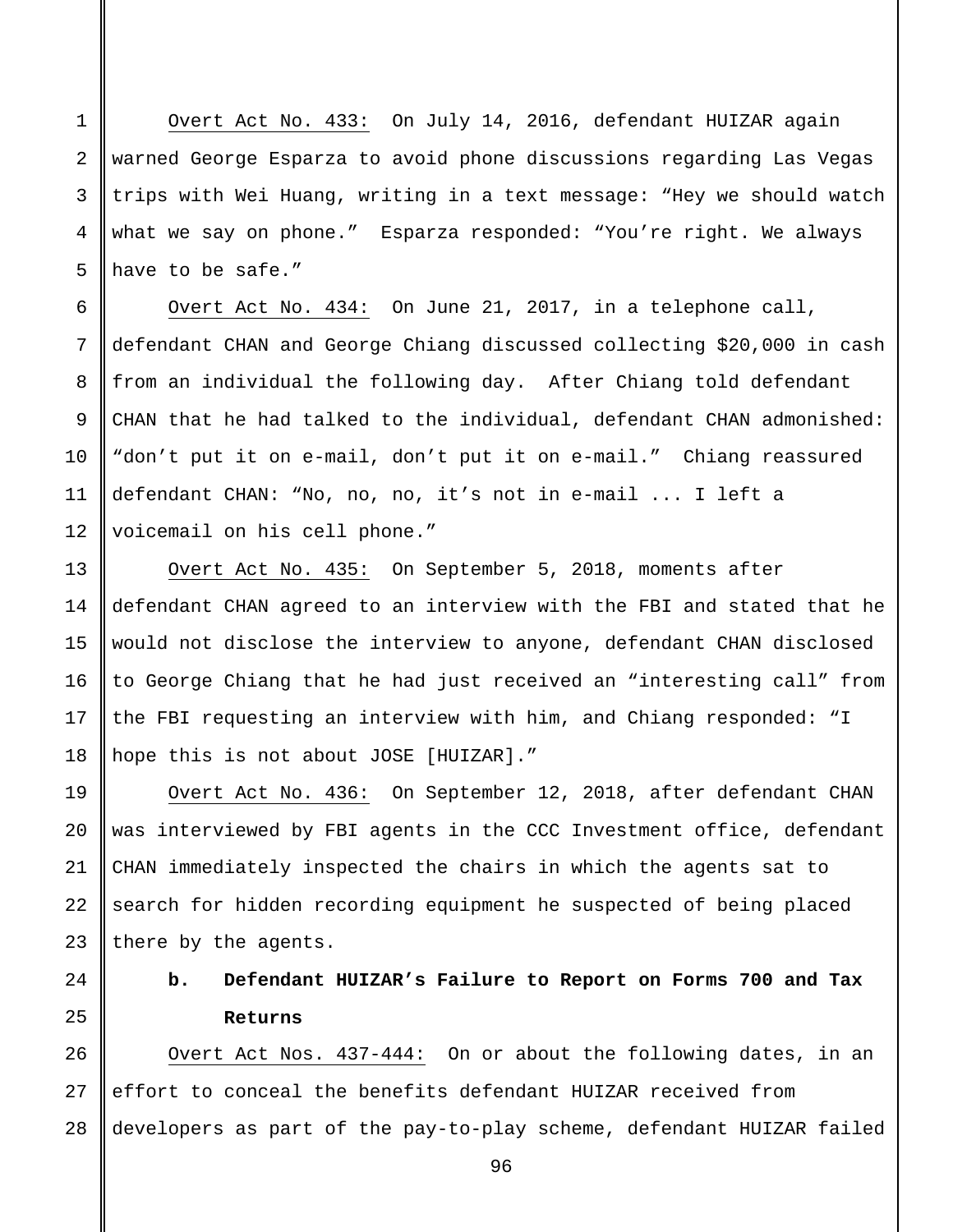to report any of the financial benefits discussed above on his Forms 700 or tax returns for the calendar years 2014, 2015, 2016, and 2017:

| 3  |               |            |                                     |
|----|---------------|------------|-------------------------------------|
| 4  | Overt Act No. | Date       | Description                         |
| 5  | 437           |            | April 2015   HUIZAR 2014 Form 700   |
| 6  |               |            |                                     |
| 7  | 438           | April 2015 | HUIZAR 2014 Tax Return              |
| 8  |               |            |                                     |
| 9  | 439           |            | April 2016   HUIZAR 2015 Form 700   |
| 10 |               |            |                                     |
| 11 | 440           |            | April 2016   HUIZAR 2015 Tax Return |
| 12 | 441           |            | April 2017   HUIZAR 2016 Form 700   |
| 13 |               |            |                                     |
| 14 | 442           |            | April 2017   HUIZAR 2016 Tax Return |
| 15 |               |            |                                     |
| 16 | 443           | April 2018 | HUIZAR 2017 Form 700                |
| 17 |               |            |                                     |
| 18 | 444           | April 2018 | HUIZAR 2017 Tax Return              |
| 19 |               |            |                                     |

**c. Defendant HUIZAR's Concealment of Large Cash Sum at Residence**

Overt Act No. 445: On or about November 7, 2018, defendant HUIZAR possessed approximately \$129,000 in cash hidden at his residence, which was made up of cash payments defendant HUIZAR had accepted from Wei Huang and Businessperson A.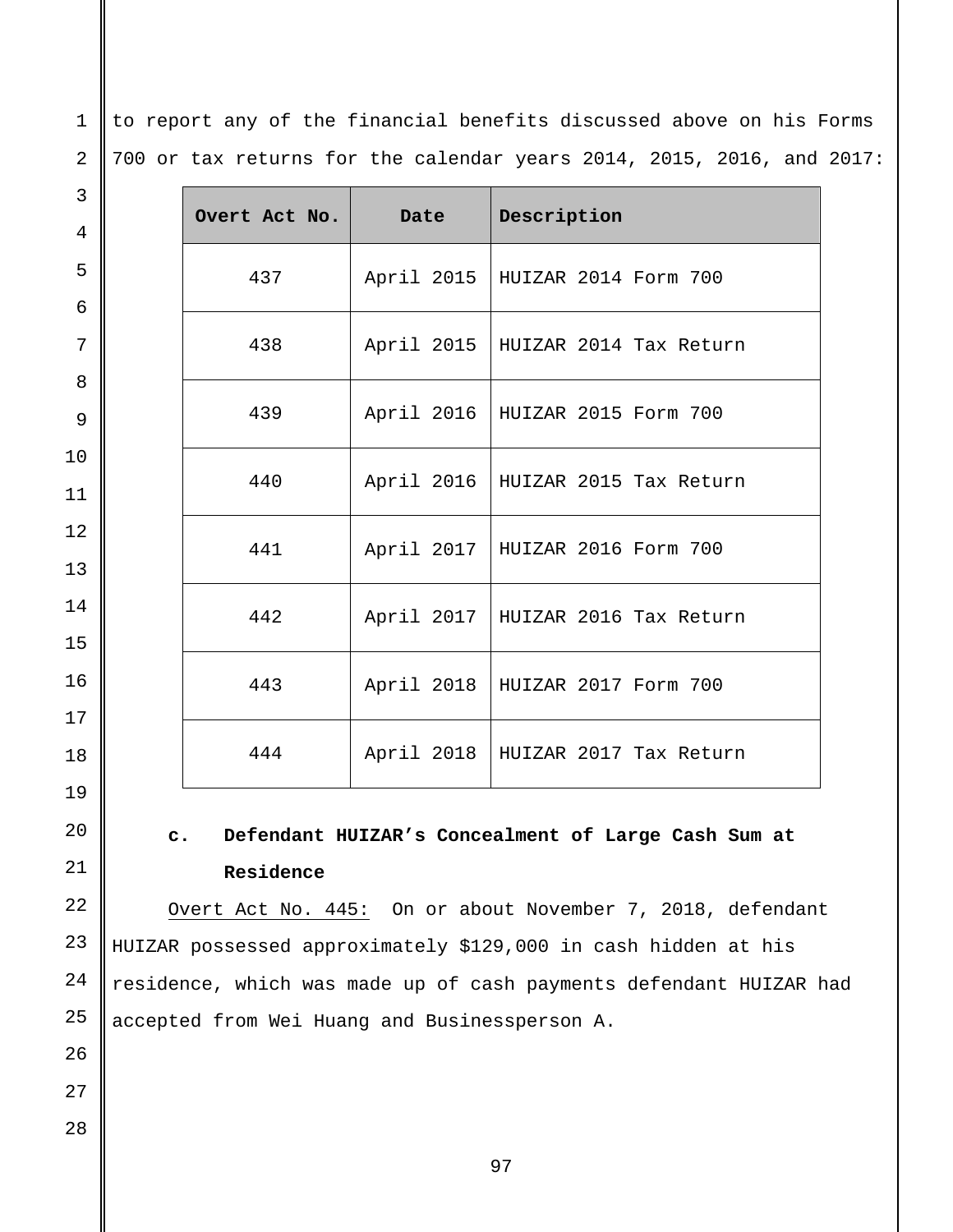### **(9) Obstructionist Conduct**

## 2

3

4

5

6

7

8

9

10

11

12

13

14

15

16

17

18

19

20

21

1

## **a. Defendant HUIZAR's Witness Tampering**

Overt Act No. 446: On June 20, 2017, after George Esparza told defendant HUIZAR that he was interviewed by the FBI and defendant HUIZAR asked Esparza about the FBI's questions, and whether the FBI asked questions about Businessperson A and Wei Huang, defendant HUIZAR instructed Esparza not to tell anyone that Esparza disclosed the content of his FBI interview to defendant HUIZAR.

Overt Act No. 447: On December 28, 2017, in a conversation in defendant HUIZAR's private bathroom in City Hall, after George Esparza referred to his FBI interviews the prior summer and stated that he did everything to make sure defendant HUIZAR was protected, defendant HUIZAR stated: "Yeah, and that's why I said we are both in this together.... We're in it together."

Overt Act No. 448: On October 27, 2018, defendant HUIZAR instructed Businessperson A not to disclose incriminating information to the FBI, including instructing Businessperson A not to mention anything about parties or "dessert," meaning defendant HUIZAR's use of escort/prostitution services, which Businessperson A had provided at parties Businessperson A hosted.

## **b. Defendant HUIZAR's False Statements**

22 23 24 25 26 Overt Act No. 449: On April 10, 2019, during an interview with the U.S. Attorney's Office and FBI during which defendant HUIZAR was advised, in the presence of counsel, that lying to the government was a crime, defendant HUIZAR falsely stated that: (a) he told George Esparza that the hundreds of thousands of dollars cash payment Justin Kim provided to Esparza was "yours, I do not want it"; and (b) he did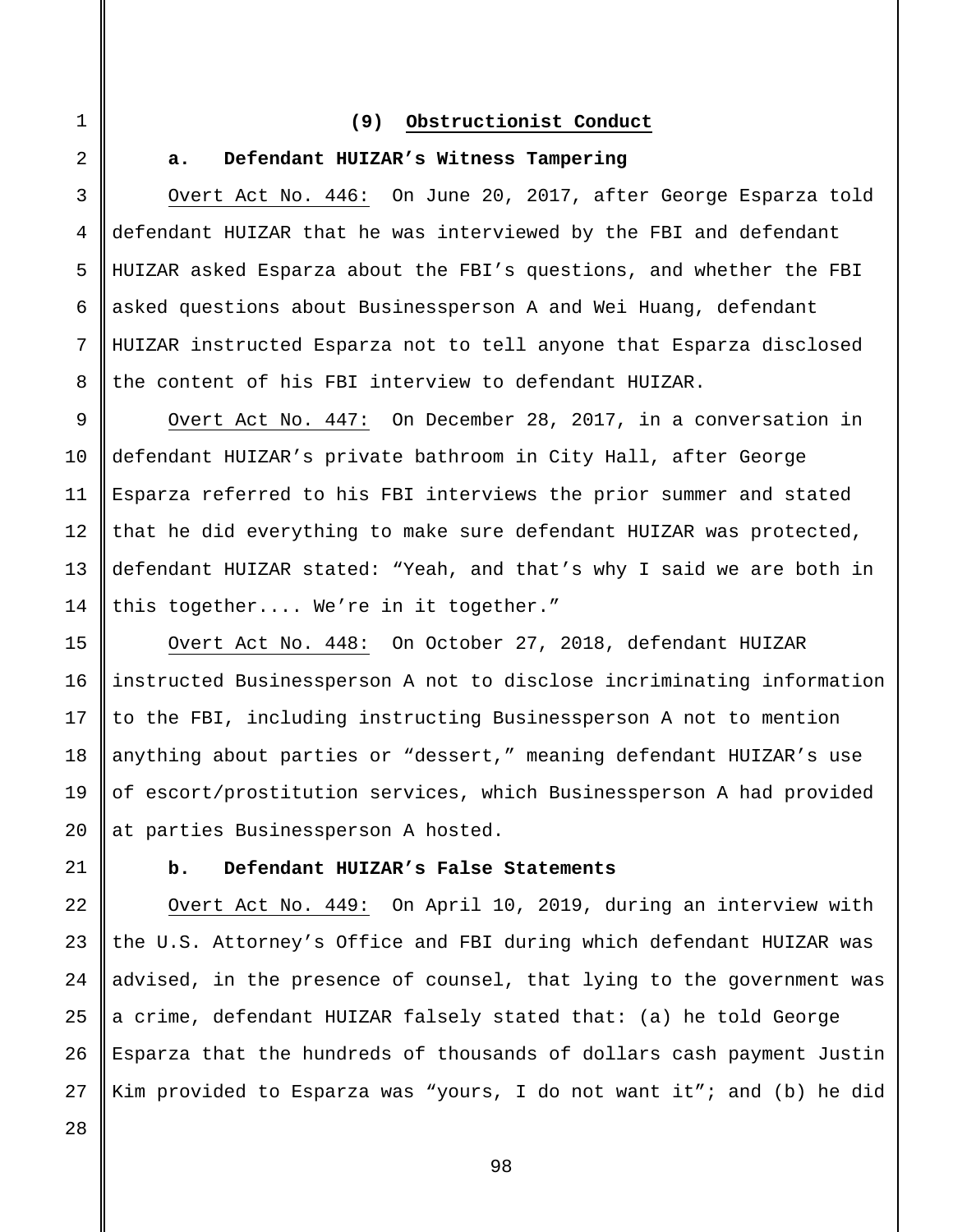1 2 not discuss Esparza giving defendant HUIZAR the money from Kim in April 2018.

3

## **c. Defendant CHAN's Attempted Witness Tampering**

4 5 6 7 8 9 10 11 12 13 14 15 16 17 Overt Act No. 450: On or about November 24, 2018, defendant CHAN drafted a document that he later provided to Businessperson A, which appeared to serve as a script for Businessperson A summarizing defendant CHAN's version of the facts regarding defendant CHAN's plan to have Businessperson A pay City Staffer A-2 a "finder's fee" for developer referrals to Businessperson A while City Staffer A-2 was a City official and performing official acts to benefit defendant CHAN's clients (the "script"). In his script, defendant CHAN omitted at least the following the material facts: (a) that defendant CHAN agreed to personally "set aside" \$10,000 from Businessperson A for City Staffer A-2 as an initial payment for introducing a developer to Businessperson A; (b) that defendant CHAN was the architect of the arrangement; and (c) that defendant CHAN had devised various ways to conceal the payment's true source and purpose.

18 19 20 21 22 23 24 25 26 27 28 Overt Act No. 451: On November 24, 2018, defendant CHAN met with Businessperson A, who was acting at the direction of the FBI, at a restaurant in Monterey Park, California, to discuss the FBI and grand jury investigation into defendant HUIZAR and development companies in the City. During the meeting, defendant CHAN disclosed that he and George Chiang received a grand jury subpoena, and provided the script to Businessperson A. Defendant CHAN further instructed Businessperson A that he needed to remember three things: (1) City Staffer A-2 was leaving the office; (2) Businessperson A asked City Staffer A-2 to help introduce buyers for Businessperson A's cabinets; and (3) City Staffer A-2 did not take money from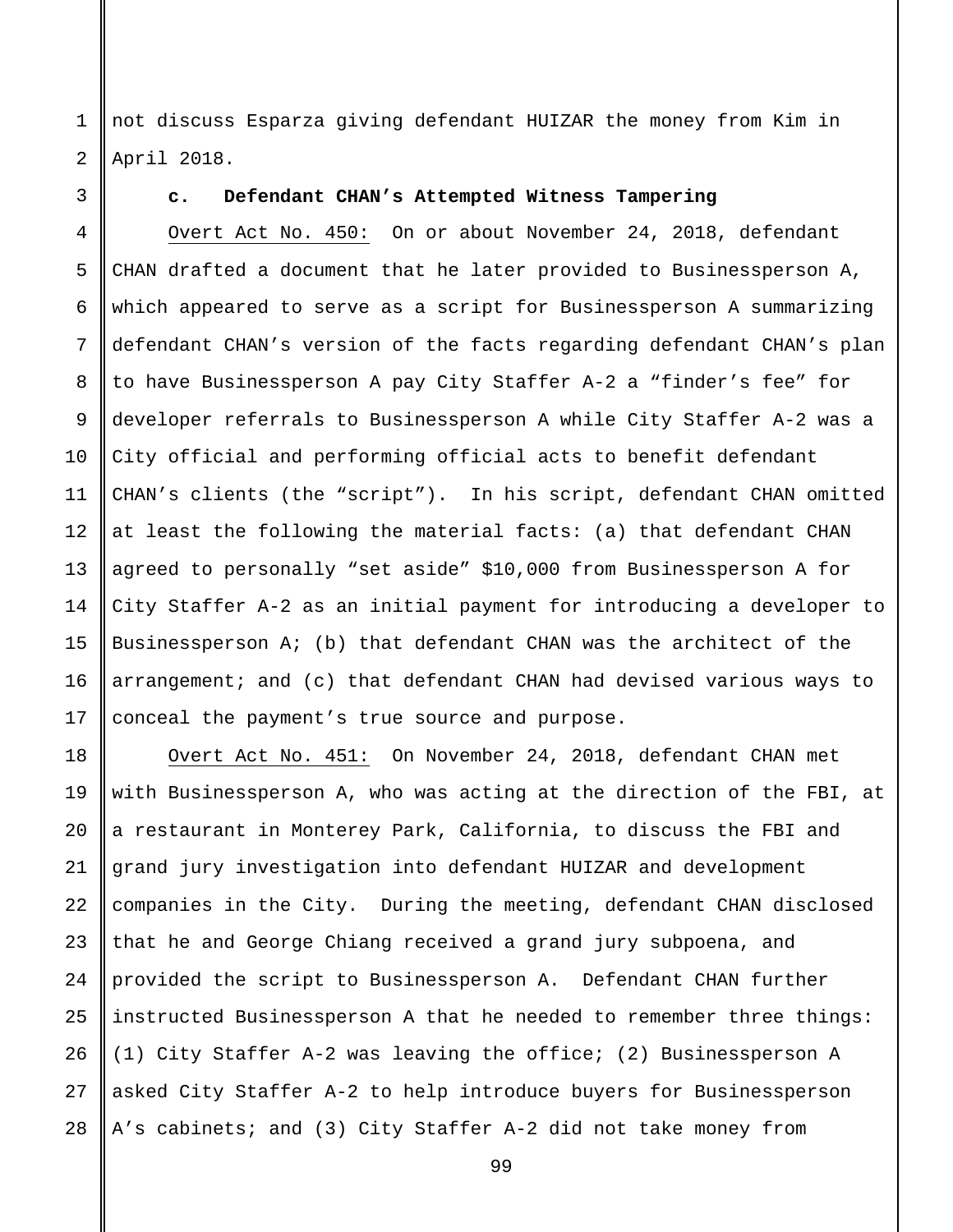Businessperson A. Defendant CHAN again instructed Businessperson A to remember these three things and directed Businessperson A to repeat them back. Defendant CHAN also instructed Businessperson A to contact City Commissioner 1's Relative to terminate the financial relationship that defendant CHAN had also orchestrated.

**d. Defendant CHAN's False and Misleading Statements to the FBI** Overt Act No. 452: On November 7, 2018, during a recorded interview with the FBI, during which defendant CHAN was advised that lying to the government was a crime, defendant CHAN falsely stated that: (a) he was "not involved" and had "no involvement" in the settlement of defendant HUIZAR's 2013 sexual harassment lawsuit; (b) "Chairman [Wei Huang] doesn't have anything ... in front of JOSE [HUIZAR]'s district ... that needs JOSE [HUIZAR]'s help or involvement"; and (c) "[Huang] never asked JOSE [HUIZAR] for anything," including help on Huang's hotel.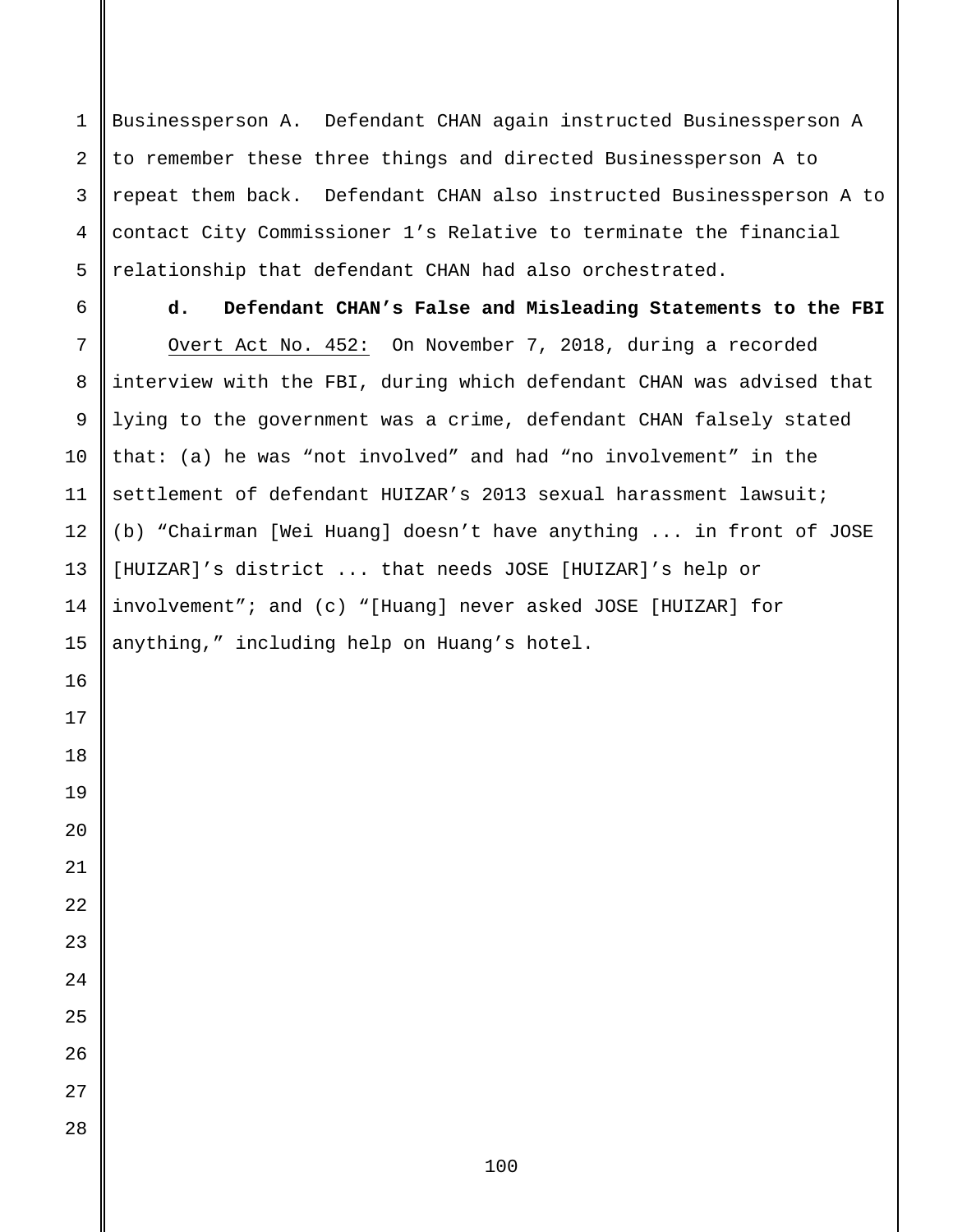1 2 3 4 5 6 7 8 COUNTS TWO THROUGH SEVENTEEN [18 U.S.C. §§ 1341, 1343, 1346, 2(b)] [ALL DEFENDANTS] A. THE SCHEME TO DEFRAUD 44. Beginning on an unknown date but no later than February 2013, and continuing to the present, in Los Angeles County, within the Central District of California, and elsewhere, defendants JOSE LUIS HUIZAR, RAYMOND SHE WAH CHAN, WEI HUANG, SHEN ZHEN COMPANY, DAE

9 10 11 12 13 14 15 16 YONG LEE, and 940 HILL, LLC, together with others known and unknown to the Grand Jury, knowingly and with intent to defraud, devised, participated in, and executed a scheme to defraud the City of Los Angeles and its citizens of their right to the honest services of their public officials through bribery and kickbacks, materially false and fraudulent pretenses and representations, and the concealment of material information, which violation affected at least one financial institution.

17

18

19

### B. MEANS AND METHODS OF THE SCHEME TO DEFRAUD

45. The scheme to defraud operated, in substance, in the following manner:

 $2.0$ 21 22 23 24 25 26 27 28 a. In exchange for their official acts, defendants HUIZAR and CHAN, and their co-schemers would demand, solicit, accept, and agree to accept from developers and their proxies, including from defendants HUANG, SHEN ZHEN COMPANY, LEE, and 940 HILL LLC, who would give, offer, and agree to give, financial benefits, including: (1) cash; (2) consulting and retainer fees; (3) favorable loans; (4) gambling chips at casinos; (5) political contributions; (6) flights on private jets and commercial airlines; (7) stays at luxury hotels; (8) expensive meals; (9) spa services; (10) event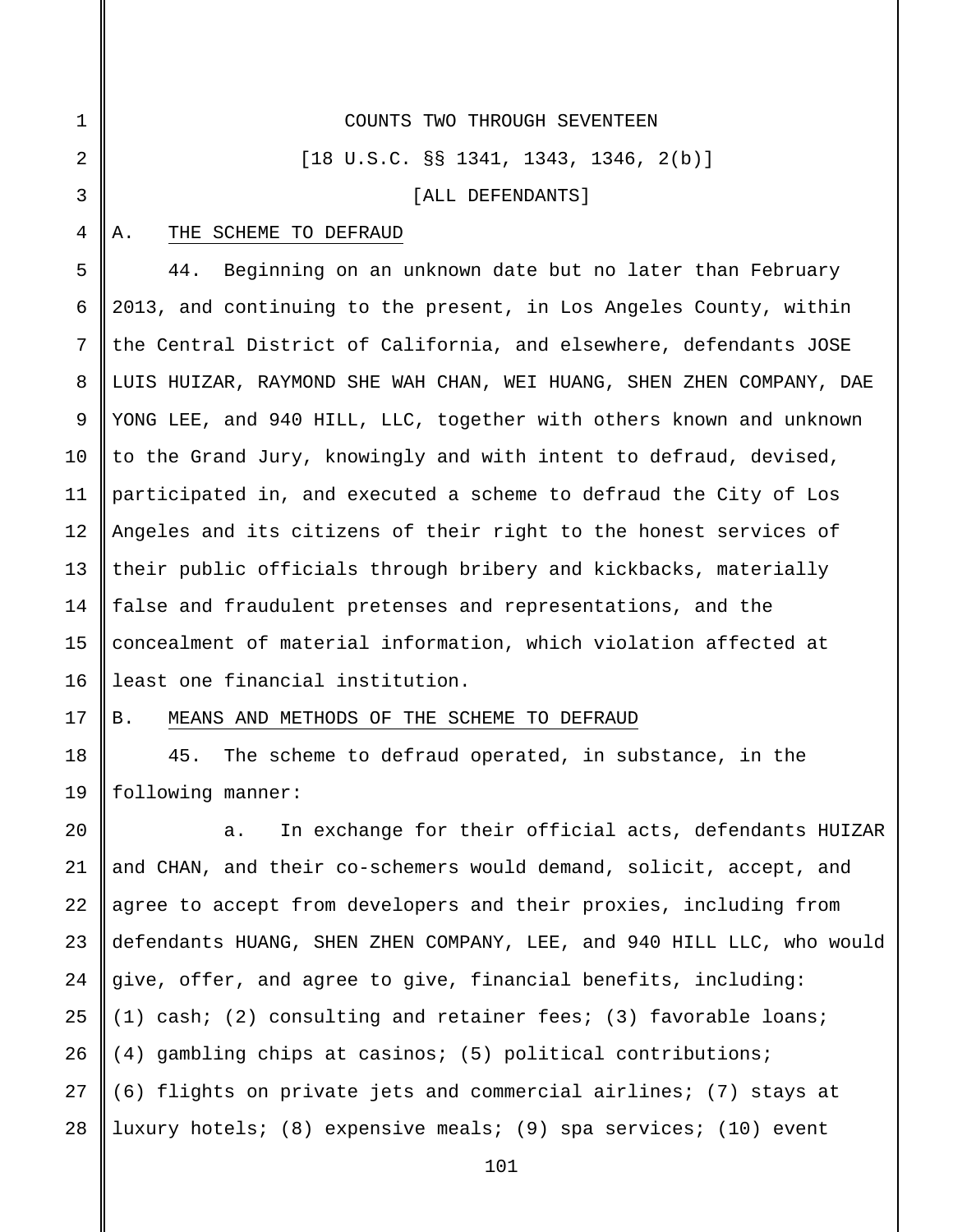tickets to concerts, shows, and sporting events; (11) escort and prostitution services; and (12) other gifts.

1

2

3 4 5 6 7 8 9 10 11 12 13 14 15 16 17 18 19 20 b. In exchange for the bribes and kickbacks from coschemer developers and their proxies, including from defendants HUANG, SHEN ZHEN COMPANY, LEE, and 940 HILL LLC, who would give, offer, and agree to give financial benefits, defendants HUIZAR and CHAN and their co-schemers would agree to perform and perform the following types of official acts, among others: (1) presenting motions and resolutions in various City committees to benefit projects; (2) voting on projects in various City committees, including the PLUM Committee, and City Council; (3) taking, or not taking, action in the PLUM Committee to expedite or delay the approval process and affect project costs; (4) exerting pressure on other City officials to influence the approval process of projects; (5) using their office to negotiate with and exert pressure on labor unions to resolve issues on projects; (6) leveraging voting and scheduling power to pressure developers with projects pending before the City to affect their business practices; and (7) introducing or voting on City resolutions to enhance the professional reputation and marketability of businesspersons in the City.

21 22 23 24 25 26 27 28 c. Defendants HUIZAR, CHAN, HUANG, SHEN ZHEN COMPANY, LEE, and 940 HILL, LLC and their co-schemers would conceal their scheme by: (1) storing large amounts of cash in their residences; (2) providing cash to family members and associates; (3) directing payments to family members, associates, and entities to avoid creating a paper trail between the developers, their proxies and public officials; (4) using family members and associates to pay expenses; (5) depositing cash at ATMs and banks in amounts under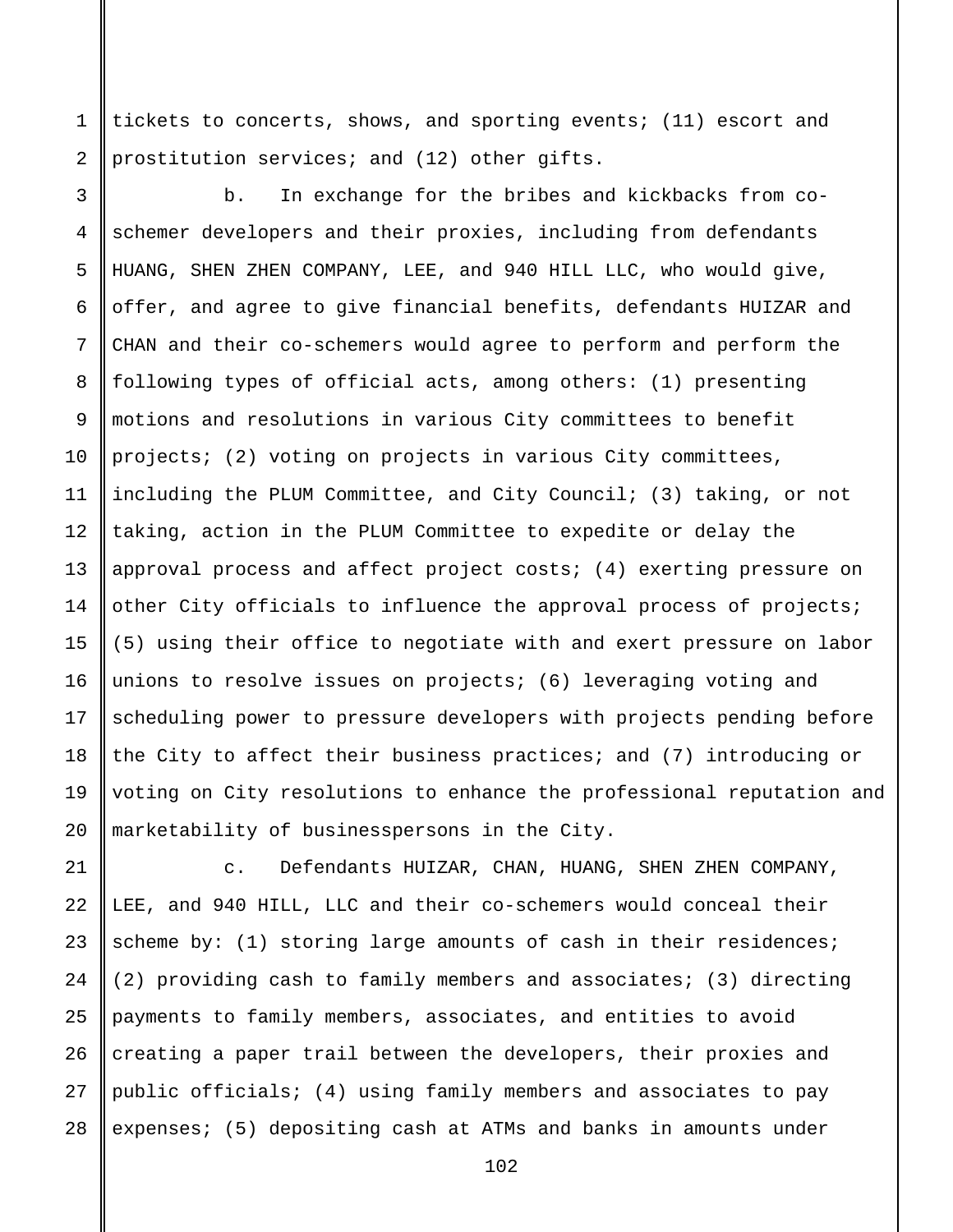1 2 3 4 5 6 \$10,000 to avoid bank reporting requirements; (6) failing to disclose payments and benefits received on Forms 700 and on tax returns; (7) lying to law enforcement; (8) attempting to corruptly influence the statements of others to law enforcement; and (9) using encrypted messaging applications, including those utilizing a self-destructing message system, to communicate about their scheme.

C. USE OF WIRES

7

8

9

10

11

12

13

46. On or about the dates set forth below, within the Central District of California and elsewhere, the following defendants, for the purpose of executing the above-described scheme to defraud, transmitted and caused the transmission of the following items by means of wire communication in interstate and foreign commerce:

| 14 |              |                      | L.A. Grand Hotel Project |                                                                   |
|----|--------------|----------------------|--------------------------|-------------------------------------------------------------------|
| 15 | <b>COUNT</b> | DEFENDANT (S)        | DATE                     | WIRE TRANSMISSION                                                 |
| 16 | TWO          | HUIZAR;<br>CHAN;     | 09/23/2014               | Bank wire of \$570,000 from<br>defendant HUIZAR's Bank 1          |
| 17 |              | HUANG;<br>SHEN ZHEN  |                          | account ending in 0407 to a<br>Wells Fargo account ending in      |
| 18 |              | COMPANY              |                          | 7209 in Los Angeles County,<br>which was routed through           |
| 19 |              |                      |                          | Minnesota.                                                        |
| 20 | <b>THREE</b> | HUIZAR;              | 10/19/2016               | E-mail from Executive Director                                    |
| 21 |              | CHAN;<br>HUANG;      |                          | E to defendant HUIZAR,<br>forwarding an e-mail and                |
| 22 |              | SHEN ZHEN<br>COMPANY |                          | attachment from defendant HUANG<br>regarding the L.A. Grand Hotel |
| 23 |              |                      |                          | Project, which traveled between<br>two locations in Los Angeles   |
| 24 |              |                      |                          | County through a Google server<br>located outside of California.  |
| 25 |              |                      |                          |                                                                   |
| 26 |              |                      |                          |                                                                   |
| 27 |              |                      |                          |                                                                   |
| 28 |              |                      |                          |                                                                   |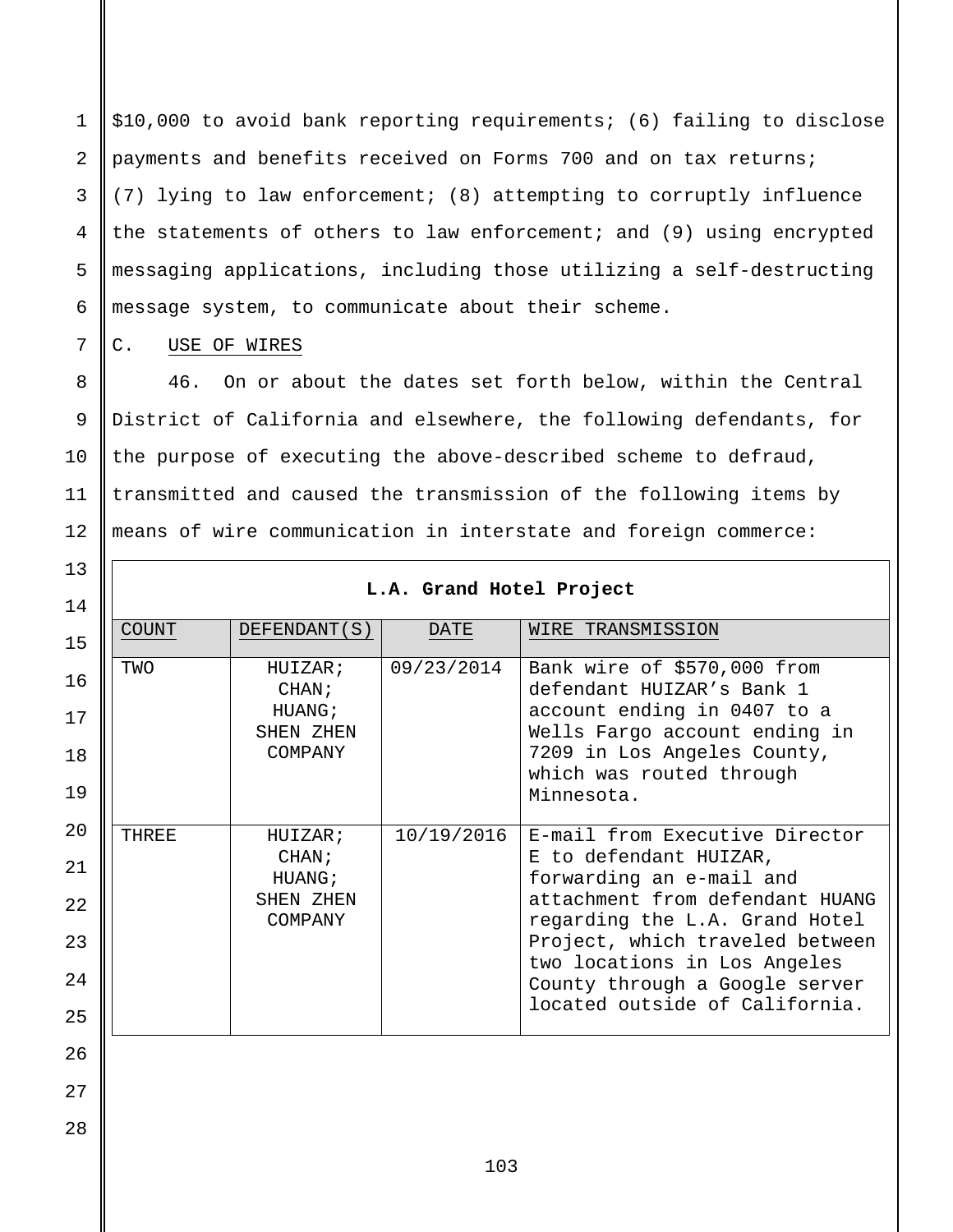1 2 3 4 5 6 7 8 9 10 11 12 13 14 15 16 17 18 19  $2.0$ 21 22 23 24 25 26 27 28 **L.A. Grand Hotel Project** COUNT DEFENDANT(S) DATE WIRE TRANSMISSION FOUR HUIZAR; CHAN; HUANG; SHEN ZHEN COMPANY 12/19/2016 E-mail from defendant HUIZAR to Executive Director E providing recommendations for consultants for the L.A. Grand Hotel Project, which traveled between two locations in Los Angeles County through a Google server located outside of California. **940 Hill Project** COUNT DEFENDANT(S) DATE WIRE TRANSMISSION FIVE | HUIZAR; LEE; 940 HILL, LLC  $08/09/2016$  E-mail from Justin Kim to George Esparza, forwarding an e-mail from defendant LEE attaching a copy of the labor union appeal filed against the 940 Hill Project, which traveled between two locations in Los Angeles County through a Google server located outside of California. **Luxe Hotel Project** COUNT DEFENDANT(S) DATE WIRE TRANSMISSION SIX HUIZAR 06/15/2016 Wire bank transfer of \$11,000 from a bank account in Canada to a Union Bank account ending in 6345 in Pasadena, California. SEVEN HUIZAR 07/19/2016 Wire bank transfer of \$11,000 from a bank account in Canada to a Union Bank account ending in 6345 in Pasadena, California.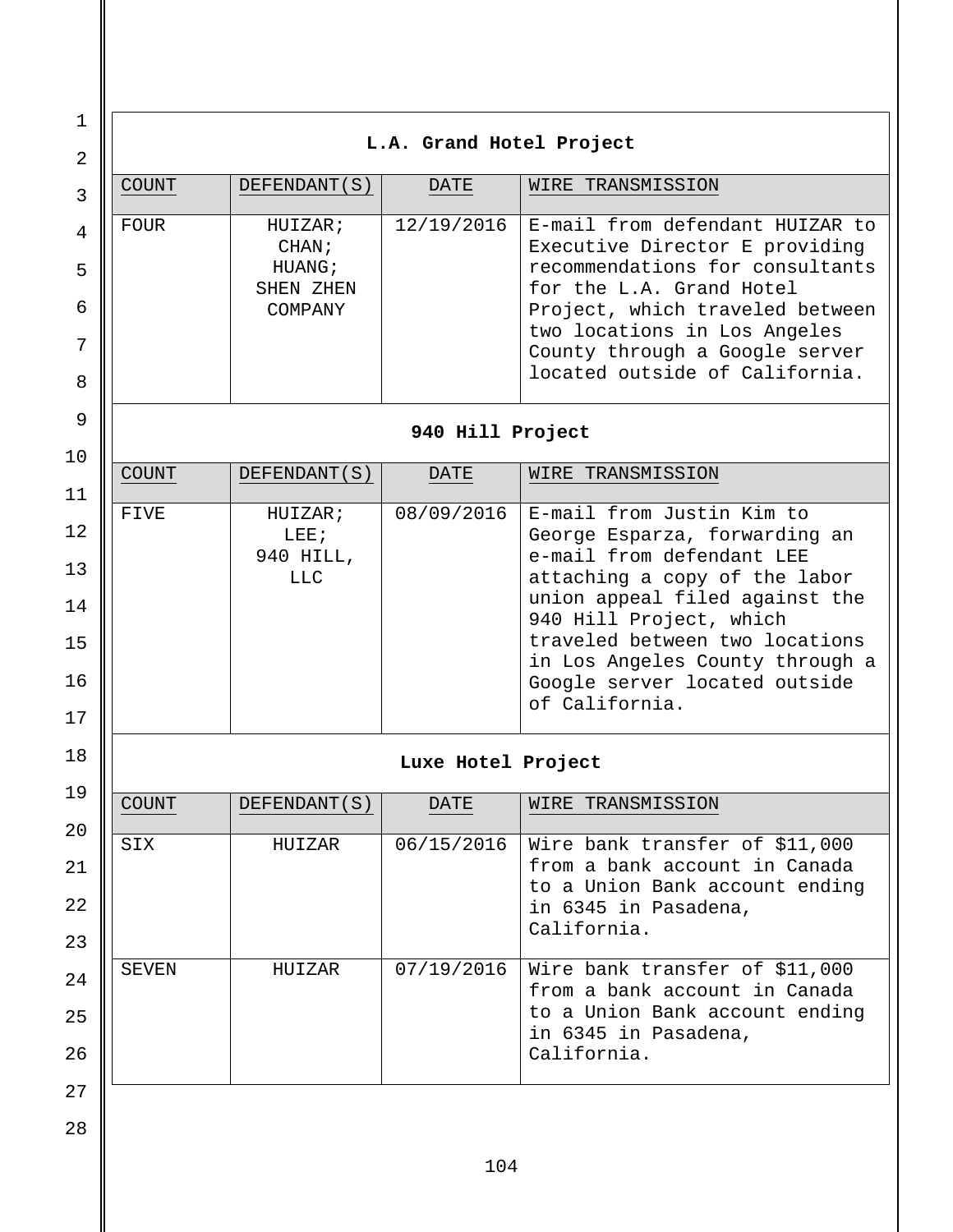| $\mathbf 1$    | Luxe Hotel Project |               |            |                                                                 |  |
|----------------|--------------------|---------------|------------|-----------------------------------------------------------------|--|
| $\overline{2}$ |                    |               |            |                                                                 |  |
| 3              | <b>COUNT</b>       | DEFENDANT (S) | DATE       | WIRE TRANSMISSION                                               |  |
| 4              | <b>EIGHT</b>       | HUIZAR        | 08/17/2016 | Wire bank transfer of \$11,000                                  |  |
| 5              |                    |               |            | from a bank account in Canada<br>to a Union Bank account ending |  |
| 6<br>7         |                    |               |            | in 6345 in Pasadena,<br>California.                             |  |
| 8              | NINE               | HUIZAR        | 09/09/2016 | Wire bank transfer of \$11,000<br>from a bank account in Canada |  |
| 9              |                    |               |            | to a Union Bank account ending<br>in 6345 in Pasadena,          |  |
| 10             |                    |               |            | California.                                                     |  |
| 11             | TEN                | HUIZAR        | 11/14/2016 | Wire bank transfer of \$11,000<br>from a bank account in Canada |  |
| 12             |                    |               |            | to a Union Bank account ending<br>in 6345 in Pasadena,          |  |
| 13<br>14       |                    |               |            | California.                                                     |  |
| 15             | <b>ELEVEN</b>      | HUIZAR        | 11/30/2016 | Wire bank transfer of \$11,000<br>from a bank account in Canada |  |
| 16             |                    |               |            | to a Union Bank account ending<br>in 6345 in Pasadena,          |  |
| 17             |                    |               |            | California.                                                     |  |
| 18             | TWELVE             | <b>CHAN</b>   | 10/28/2017 | Bank wire of \$36,432.74 from<br>Synergy Chase Bank account     |  |
| 19             |                    |               |            | ending in 9050 to defendant<br>CHAN's East West Bank account    |  |
| 20             |                    |               |            | ending in 9279 in Los Angeles<br>County, which was routed       |  |
| 21             |                    |               |            | through Florida.                                                |  |
| 22             | THIRTEEN           | <b>CHAN</b>   | 12/27/2017 | Bank wire of \$33,507.23 from<br>Synergy Chase Bank account     |  |
| 23             |                    |               |            | ending in 9050 to defendant<br>CHAN's East West Bank account    |  |
| 24<br>25       |                    |               |            | ending in 9279 in Los Angeles<br>County, which was routed       |  |
| 26             |                    |               |            | through Florida.                                                |  |
| 27             |                    |               |            |                                                                 |  |
| 28             |                    |               |            |                                                                 |  |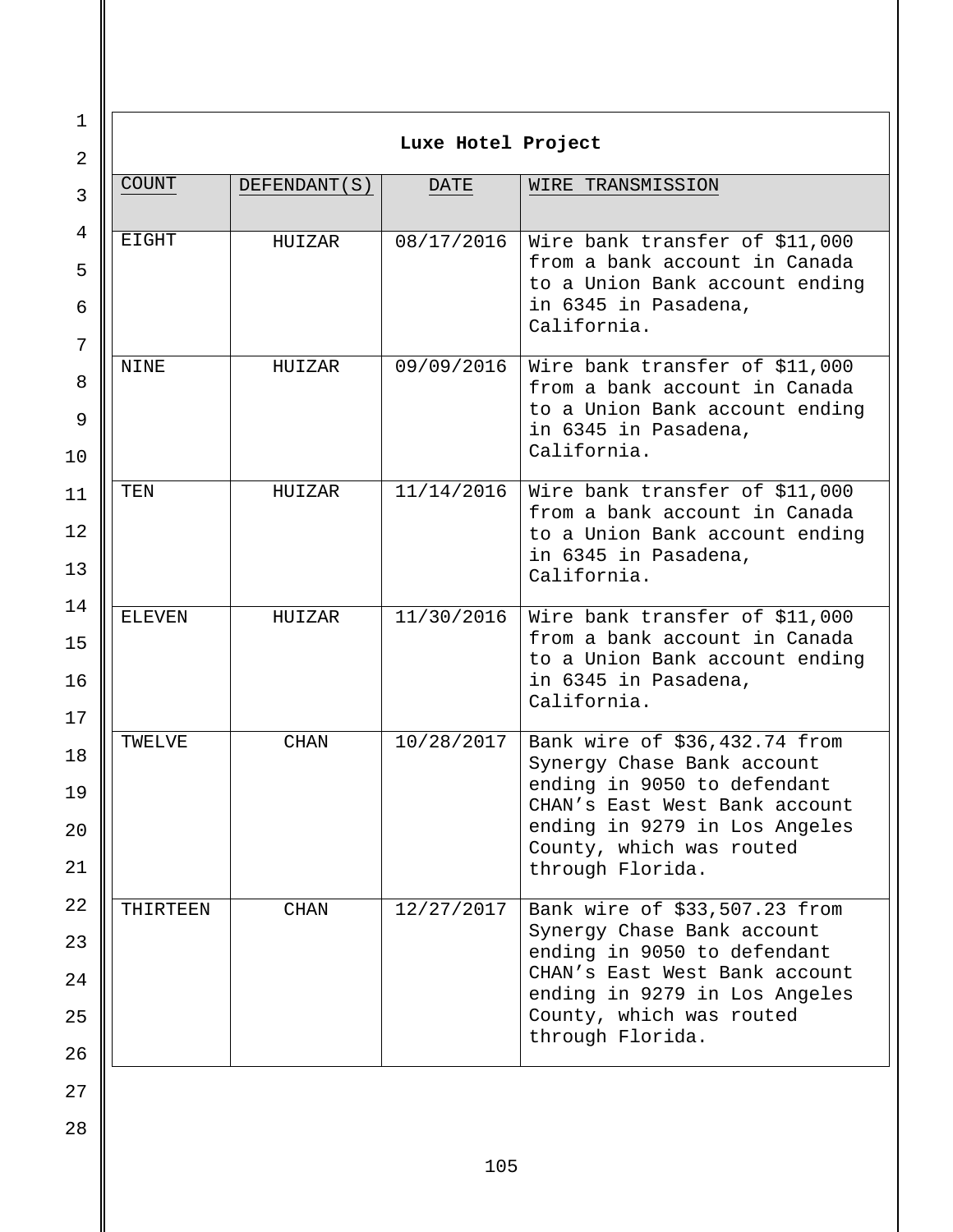1 2 3 4 5 6 7 8 9 10 11 12 13 14 15 16 **Luxe Hotel Project** COUNT DEFENDANT(S) DATE WIRE TRANSMISSION FOURTEEN HUIZAR; CHAN 01/09/2018 E-mail from George Esparza to defendant HUIZAR, attaching two documents titled "Copy of Commitments" and "IE Huizar Strategy," which traveled between two locations in Los Angeles County through a Google server located outside of California. FIFTEEN HUIZAR; CHAN 01/16/2018 E-mail from defendant HUIZAR to his fundraiser, attaching a document titled "Initial Commitments to PAC," which traveled between two locations in Los Angeles County through a Google server located outside of California. D. USE OF MAIL 47. On or about the dates set forth below, within the Central

17 18 19  $2.0$ 21 District of California and elsewhere, defendant HUIZAR, for the purpose of executing the above-described scheme to defraud, willfully caused the following items to be placed in an authorized depository for mail matter to be sent and delivered by the United States Postal Service according to the directions thereon:

## **Businessperson A**

| 23 |              |               |      |                                                                               |
|----|--------------|---------------|------|-------------------------------------------------------------------------------|
| 24 | <b>COUNT</b> | DEFENDANT (S) | DATE | MAILING                                                                       |
| 25 | SIXTEEN      | HUIZAR        |      | $03/28/2018$ An envelope containing a check<br>in the amount of \$25,000 made |
| 26 |              |               |      | payable to PAC B sent from<br>Businessperson A in Los Angeles                 |
| 27 |              |               |      | County to PAC B.                                                              |

28

22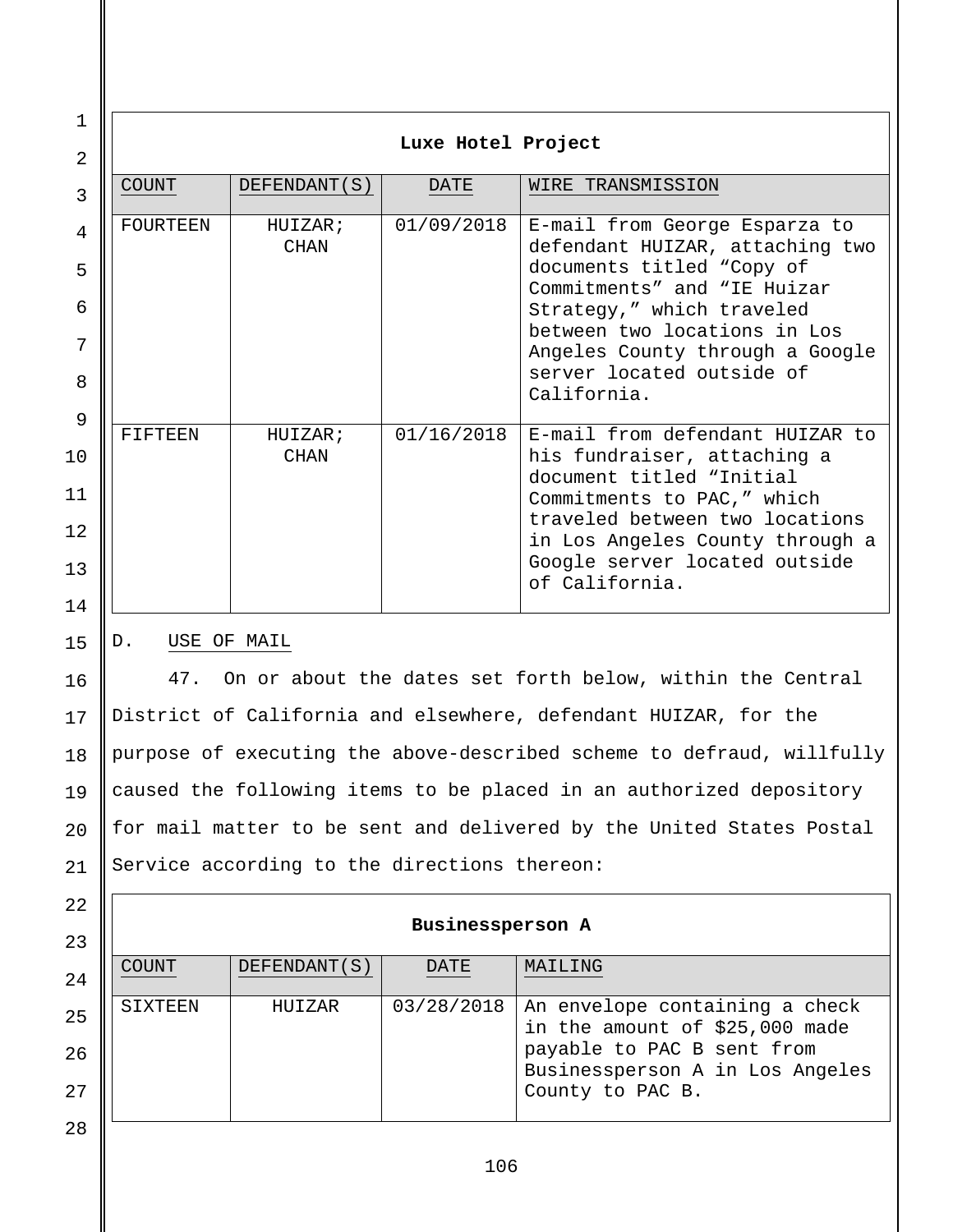| $\mathbf 1$<br>$\overline{2}$ | Project M        |              |            |                                                                   |  |
|-------------------------------|------------------|--------------|------------|-------------------------------------------------------------------|--|
| $\mathfrak{Z}$                | $\texttt{COUNT}$ | DEFENDANT(S) | DATE       | MAILING                                                           |  |
| $\overline{4}$                | SEVENTEEN        | HUIZAR       | 06/13/2018 | An envelope containing two                                        |  |
| 5                             |                  |              |            | checks from two separate<br>entities, each made payable to        |  |
| $\epsilon$                    |                  |              |            | PAC A, in the amount of \$12,500<br>each for a total of \$25,000, |  |
| 7                             |                  |              |            | sent to the Company M office in<br>Los Angeles County.            |  |
| $8\,$                         |                  |              |            |                                                                   |  |
| $\mathsf 9$                   |                  |              |            |                                                                   |  |
| 10                            |                  |              |            |                                                                   |  |
| 11                            |                  |              |            |                                                                   |  |
| 12                            |                  |              |            |                                                                   |  |
| 13                            |                  |              |            |                                                                   |  |
| 14<br>15                      |                  |              |            |                                                                   |  |
| 16                            |                  |              |            |                                                                   |  |
| 17                            |                  |              |            |                                                                   |  |
| 18                            |                  |              |            |                                                                   |  |
| 19                            |                  |              |            |                                                                   |  |
| $20\,$                        |                  |              |            |                                                                   |  |
| $2\sqrt{1}$                   |                  |              |            |                                                                   |  |
| $2\sqrt{2}$                   |                  |              |            |                                                                   |  |
| $23\,$                        |                  |              |            |                                                                   |  |
| $2\sqrt{4}$                   |                  |              |            |                                                                   |  |
| $25\,$                        |                  |              |            |                                                                   |  |
| $26\,$                        |                  |              |            |                                                                   |  |
| $2\,7$                        |                  |              |            |                                                                   |  |
| $2\sqrt{8}$                   |                  |              |            |                                                                   |  |
|                               |                  |              | 107        |                                                                   |  |

 $\mathsf{I}$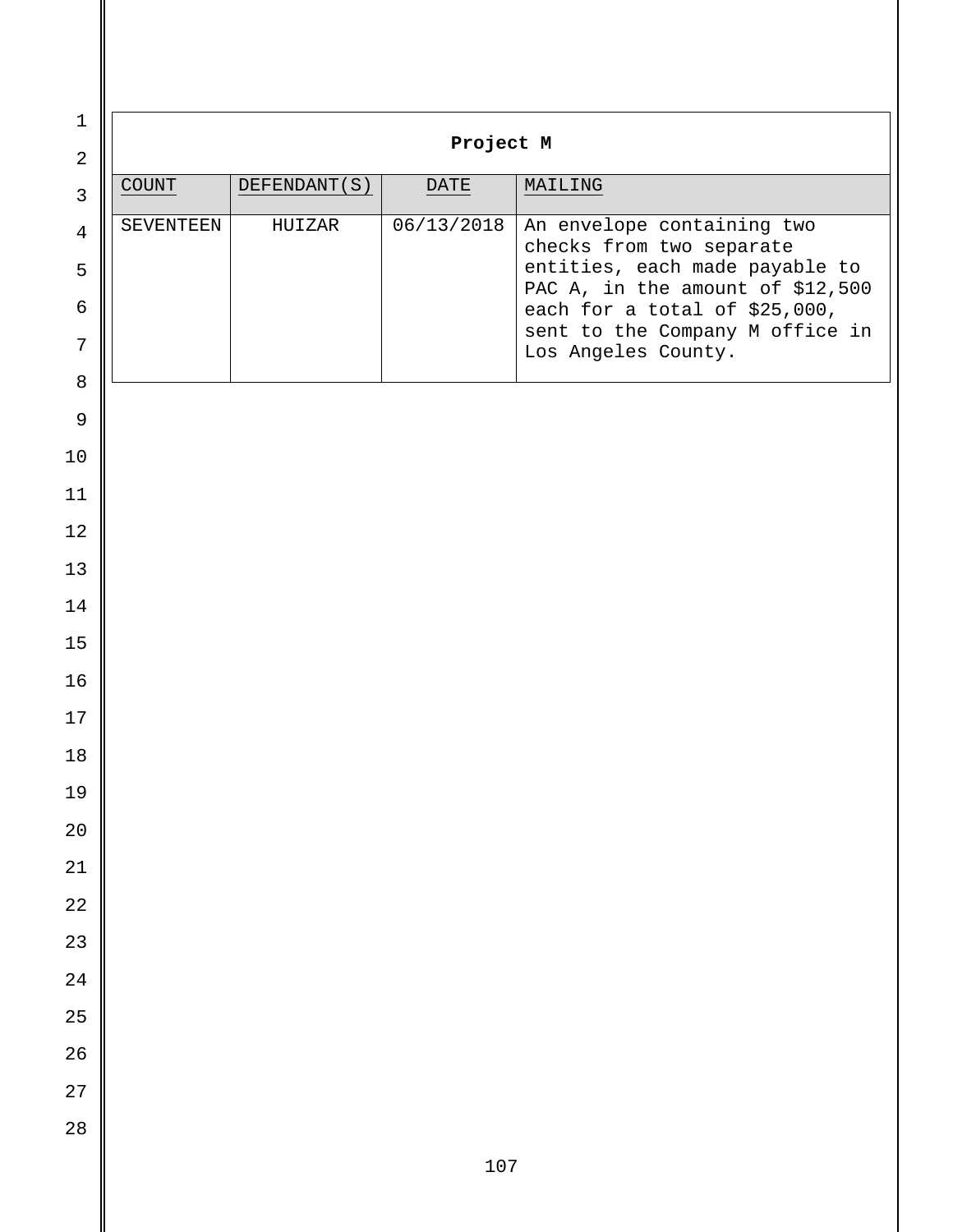## COUNTS EIGHTEEN THROUGH TWENTY-ONE

1

2

3

4

5

6

7

8

9

10

11

12

13

14

15

28

 $[18 \text{ U.S.C. }$   $\S$ §  $1952(a)(3)$ ,  $2(b)$ ]

[DEFENDANTS HUIZAR, HUANG, AND SHEN ZHEN COMPANY]

48. On or about the dates set forth below, within the Central District of California and elsewhere, defendants JOSE LUIS HUIZAR, WEI HUANG, and SHEN ZHEN COMPANY, acting through its agent, knowingly and intentionally traveled and willfully caused travel in interstate and foreign commerce, as set forth below, with the intent to promote, manage, establish, carry on, and facilitate the promotion, management, establishment, and carrying on of unlawful activity, namely, bribery, in violation of California Penal Code Sections 67, 67.5, and 68, and, thereafter performed and attempted to perform acts to promote, manage, establish, carry on, and facilitate the promotion, management, establishment, and carrying on of the unlawful activity, as set forth below:

| 16 | <b>COUNT</b> | <b>DATE</b> | TRAVEL                           | SUBSEQUENT ACTS                                        |
|----|--------------|-------------|----------------------------------|--------------------------------------------------------|
| 17 | EIGHTEEN     | 01/01/2016  | Defendants                       | Between January 1 and 10,                              |
| 18 |              |             | HUIZAR and<br>HUANG, acting      | 2016, defendant HUIZAR<br>agreed to accept, and        |
| 19 |              |             | as an agent of<br>defendant SHEN | defendant HUANG, as an<br>agent of defendant SHEN      |
| 20 |              |             | ZHEN COMPANY,                    | ZHEN COMPANY, agreed to                                |
| 21 |              |             | traveled from<br>Los Angeles,    | pay, group expenses and<br>approximately 32,800 in     |
| 22 |              |             | California to<br>Australia.      | Australian currency, in<br>exchange for defendant      |
| 23 |              |             |                                  | HUIZAR agreeing to perform<br>official acts to benefit |
| 24 |              |             |                                  | the L.A. Grand Hotel<br>Project.                       |
| 25 |              |             |                                  |                                                        |
| 26 |              |             |                                  |                                                        |
| 27 |              |             |                                  |                                                        |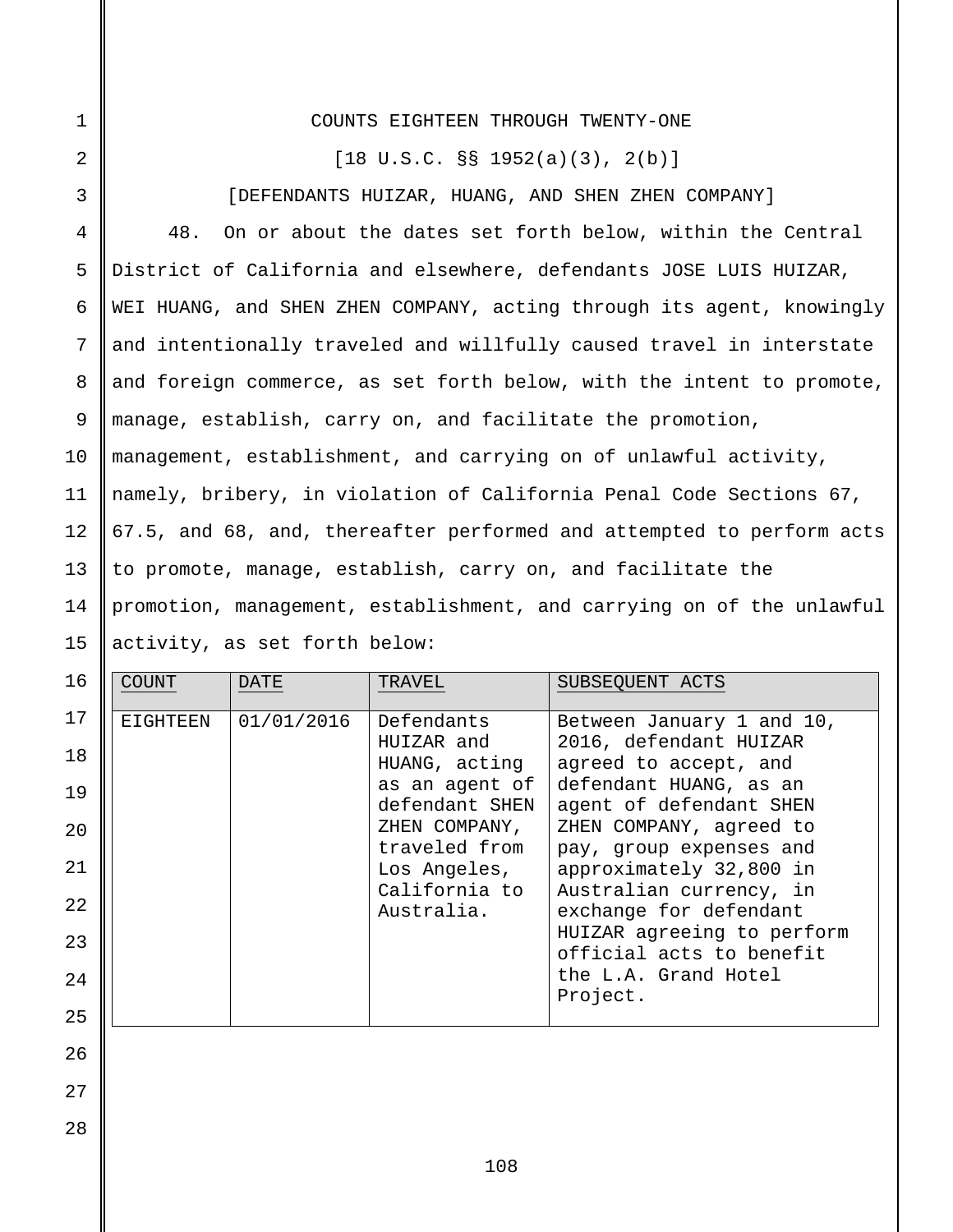| $\mathbf 1$              | <b>COUNT</b>    | <b>DATE</b> | TRAVEL                                                      | SUBSEQUENT ACTS                                                                                                |
|--------------------------|-----------------|-------------|-------------------------------------------------------------|----------------------------------------------------------------------------------------------------------------|
| 2<br>$\mathfrak{Z}$<br>4 | <b>NINETEEN</b> | 04/30/2016  | Defendants<br>HUIZAR and<br>HUANG, acting<br>as an agent of | Between April 30, 2016 and<br>May 2, 2016, defendant<br>HUIZAR agreed to accept,<br>and defendant HUANG, as an |
| 5                        |                 |             | defendant SHEN<br>ZHEN COMPANY,                             | agent of defendant SHEN<br>ZHEN COMPANY, agreed to                                                             |
| 6                        |                 |             | traveled from<br>Los Angeles,                               | pay, approximately \$127,256<br>in group expenses and                                                          |
| 7                        |                 |             | California to<br>Las Vegas,<br>Nevada.                      | accepted approximately<br>\$10,000 in casino gambling<br>chips, in exchange for                                |
| 8<br>9                   |                 |             |                                                             | defendant HUIZAR agreeing<br>to perform official acts to<br>benefit the L.A. Grand                             |
| 10                       |                 |             |                                                             | Hotel Project.                                                                                                 |
| 11                       | TWENTY          | 08/05/2016  | Defendants                                                  | Between August 5 and August                                                                                    |
| 12                       |                 |             | HUIZAR and<br>HUANG, acting                                 | 7, 2016, defendant HUIZAR<br>agreed to accept, and                                                             |
| 13<br>14                 |                 |             | as an agent of<br>defendant SHEN<br>ZHEN COMPANY,           | defendant HUANG, as an<br>agent of defendant SHEN<br>ZHEN COMPANY, agreed to                                   |
| 15                       |                 |             | traveled from<br>Los Angeles,                               | pay, approximately \$60,463<br>in group expenses, and                                                          |
| 16                       |                 |             | California to<br>Las Vegas,                                 | accepted approximately<br>\$11,000 in casino gambling                                                          |
| 17                       |                 |             | Nevada.                                                     | chips, in exchange for                                                                                         |
| 18                       |                 |             |                                                             | defendant HUIZAR agreeing<br>to perform official acts to                                                       |
| 19                       |                 |             |                                                             | benefit the L.A. Grand<br>Hotel Project.                                                                       |
| $20$                     |                 |             |                                                             |                                                                                                                |
| 21                       |                 |             |                                                             |                                                                                                                |
| 22                       |                 |             |                                                             |                                                                                                                |
| 23                       |                 |             |                                                             |                                                                                                                |
| $2\sqrt{4}$              |                 |             |                                                             |                                                                                                                |
| 25                       |                 |             |                                                             |                                                                                                                |
| 26                       |                 |             |                                                             |                                                                                                                |
| 27                       |                 |             |                                                             |                                                                                                                |
| 28                       |                 |             |                                                             |                                                                                                                |
|                          |                 |             | 109                                                         |                                                                                                                |

 $\mathsf{I}$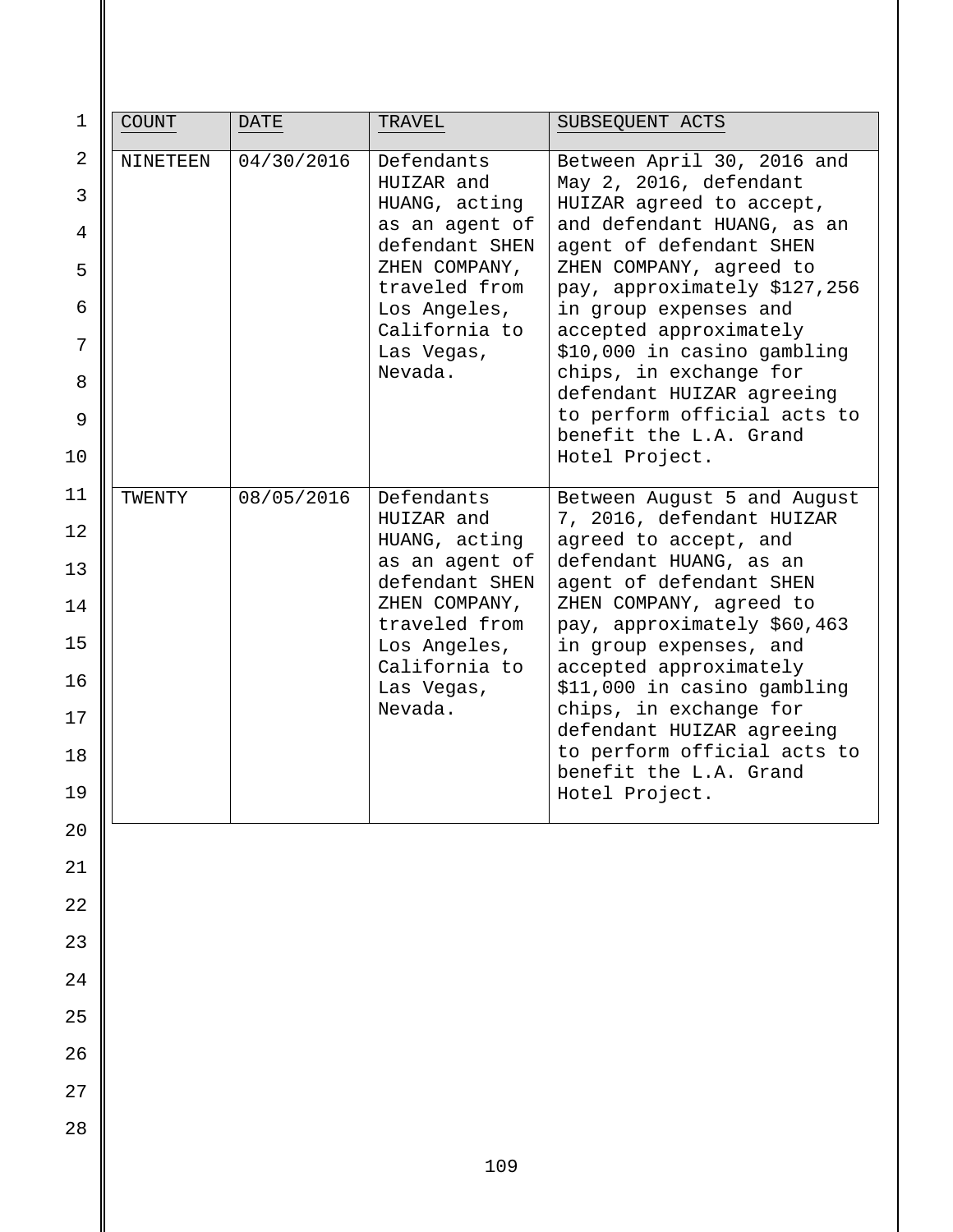| $1\,$               | <b>COUNT</b>   | <b>DATE</b> | TRAVEL                          | SUBSEQUENT ACTS                                        |
|---------------------|----------------|-------------|---------------------------------|--------------------------------------------------------|
| $\overline{a}$<br>3 | TWENTY-<br>ONE | 02/04/2017  | Defendants<br>HUIZAR and        | Between February 4 and<br>February 6, 2017, defendant  |
| 4                   |                |             | HUANG, acting<br>as an agent of | HUIZAR agreed to accept,<br>and defendant HUANG, as an |
| 5                   |                |             | defendant SHEN<br>ZHEN COMPANY, | agent of defendant SHEN<br>ZHEN COMPANY, agreed to     |
| 6                   |                |             | traveled from<br>Los Angeles,   | pay, approximately \$16,822<br>in group expenses, and  |
| 7                   |                |             | California to<br>Las Vegas,     | accepted approximately<br>\$10,000 in casino gambling  |
| 8                   |                |             | Nevada.                         | chips, in exchange for<br>defendant HUIZAR agreeing    |
| $\mathsf 9$         |                |             |                                 | to perform official acts to<br>benefit the L.A. Grand  |
| 10                  |                |             |                                 | Hotel Project.                                         |
| 11                  |                |             |                                 |                                                        |
| 12                  |                |             |                                 |                                                        |
| 13<br>14            |                |             |                                 |                                                        |
| 15                  |                |             |                                 |                                                        |
| 16                  |                |             |                                 |                                                        |
| 17                  |                |             |                                 |                                                        |
| 18                  |                |             |                                 |                                                        |
| 19                  |                |             |                                 |                                                        |
| $20\,$              |                |             |                                 |                                                        |
| 21                  |                |             |                                 |                                                        |
| $2\sqrt{2}$         |                |             |                                 |                                                        |
| 23                  |                |             |                                 |                                                        |
| 24                  |                |             |                                 |                                                        |
| 25                  |                |             |                                 |                                                        |
| 26<br>$2\,7$        |                |             |                                 |                                                        |
| 28                  |                |             |                                 |                                                        |
|                     |                |             | 110                             |                                                        |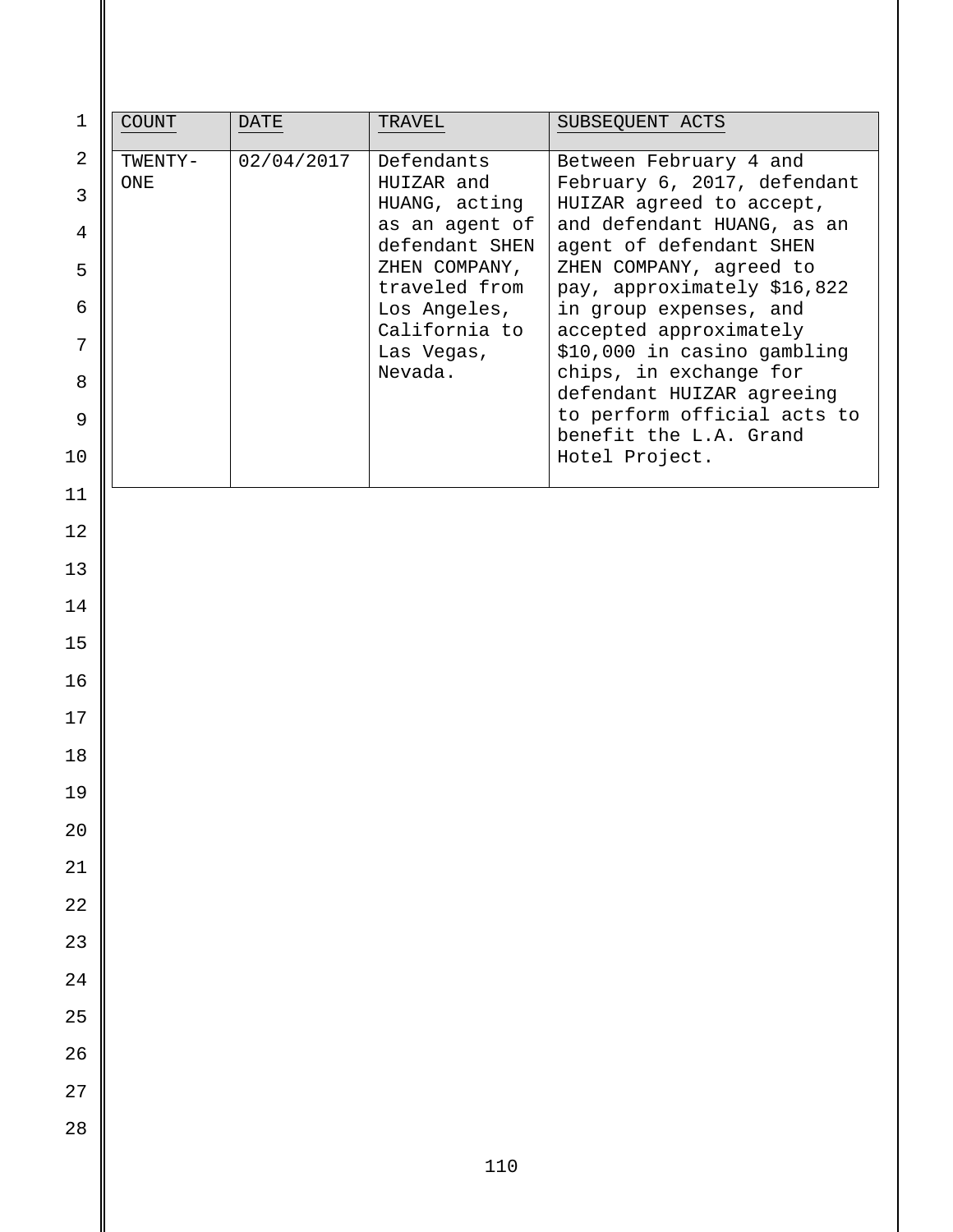#### COUNT TWENTY-TWO

 $[18 \text{ U.S.C. }$  SS 666(a)(1)(B), 2(a)]

#### [DEFENDANTS HUIZAR AND CHAN]

4 5 6 7 8 9 10 11 12 13 14 15 16 17 18 19 20 21 22 23 24 25 49. Between on or about October 28, 2015 and in or about December 2018, in Los Angeles County, within the Central District of California, defendant JOSE LUIS HUIZAR, an agent of the City of Los Angeles, aided and abetted by defendant RAYMOND SHE WAH CHAN, corruptly solicited and demanded for the benefit of himself and others, and accepted and agreed to accept, something of value from a person, intending to be influenced and rewarded in connection with a business, transaction, and series of transactions of the City of Los Angeles having a value of \$5,000 or more. Specifically, defendant HUIZAR, aided and abetted by defendant CHAN, solicited, demanded, accepted, and agreed to accept financial benefits from Wei Huang, including casino gambling chips, accommodations, and travel expenses, and approximately \$575,000 in collateral applied to defendant HUIZAR's personal loan from Bank 1, intending to be influenced and rewarded in connection with the L.A. Grand Hotel Project, including in: (1) presenting motions and resolutions in various City committees to benefit the L.A. Grand Hotel Project; (2) voting on the L.A. Grand Hotel Project in various City committees, including the PLUM Committee, and City Council; (3) taking action in the PLUM Committee to expedite the approval process of the L.A. Grand Hotel Project; and (4) exerting pressure on other City officials to influence the approval process of the L.A. Grand Hotel Project.

26 27

28

1

2

3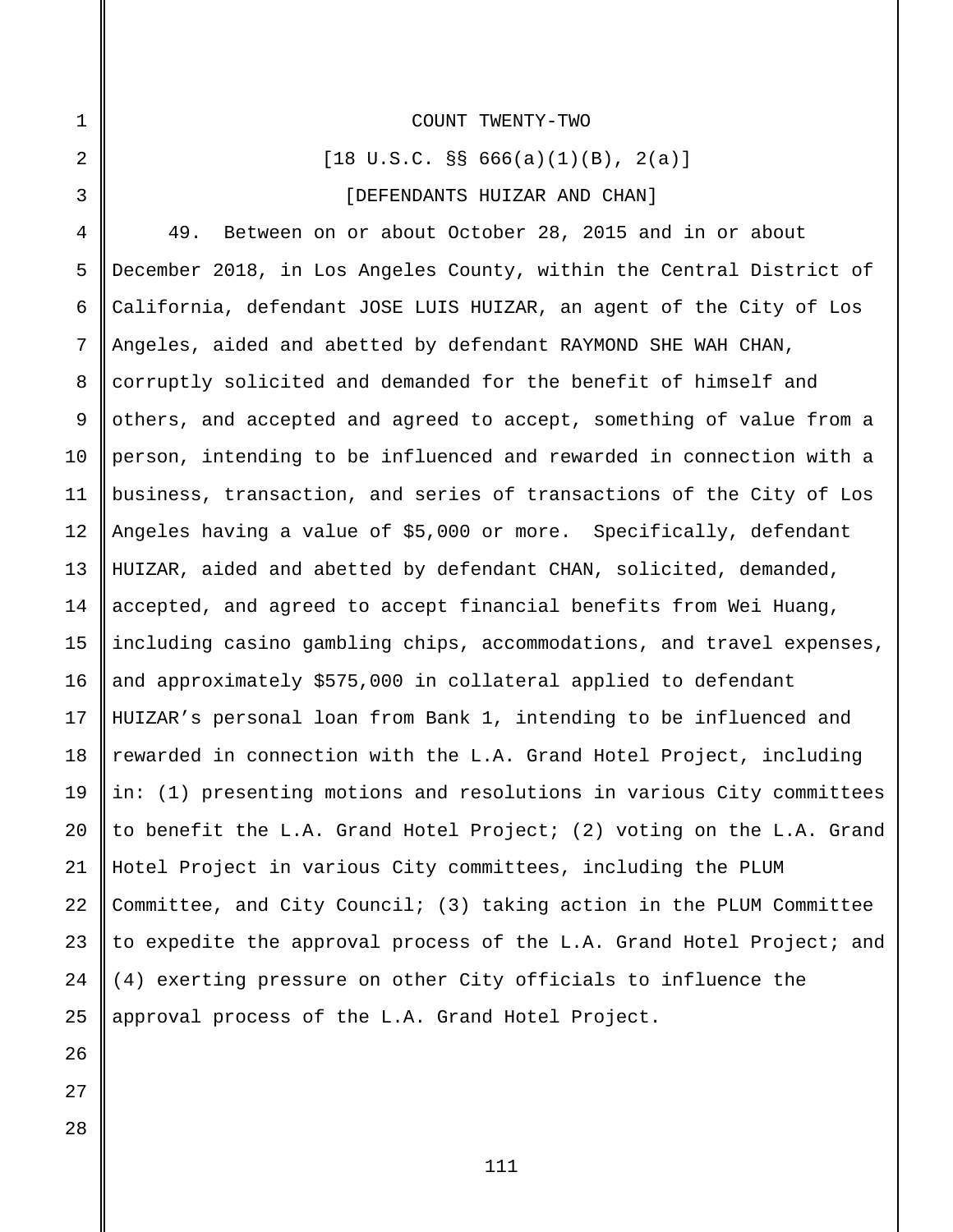#### COUNT TWENTY-THREE

 $[18 \text{ U.S.C. }$  \$ 666(a)(2)]

#### [DEFENDANTS HUANG AND SHEN ZHEN COMPANY]

4 50. Between on or about October 28, 2015 and in or about December 2018, in Los Angeles County, within the Central District of California, defendants WEI HUANG and SHEN ZHEN COMPANY corruptly gave, offered, and agreed to give something of value to a person, intending to influence and reward Jose Luis Huizar in connection with a business, transaction, and series of transactions of the City of Los Angeles having a value of \$5,000 or more. Specifically, defendants HUANG and SHEN ZHEN COMPANY gave, offered, and agreed to give financial benefits to Huizar and George Esparza, including casino gambling chips, accommodations, and travel expenses, and approximately \$575,000 in collateral applied to Huizar's personal loan from Bank 1, intending to influence and reward Huizar in connection with the L.A. Grand Hotel Project, including in: (1) presenting motions and resolutions in various City committees to benefit the L.A. Grand Hotel Project; (2) voting on the L.A. Grand Hotel Project in various City committees, including the PLUM Committee, and City Council; (3) taking action in the PLUM Committee to expedite the approval process of the L.A. Grand Hotel Project; and (4) exerting pressure on other City officials to influence the approval process of the L.A. Grand Hotel Project.

1

2

3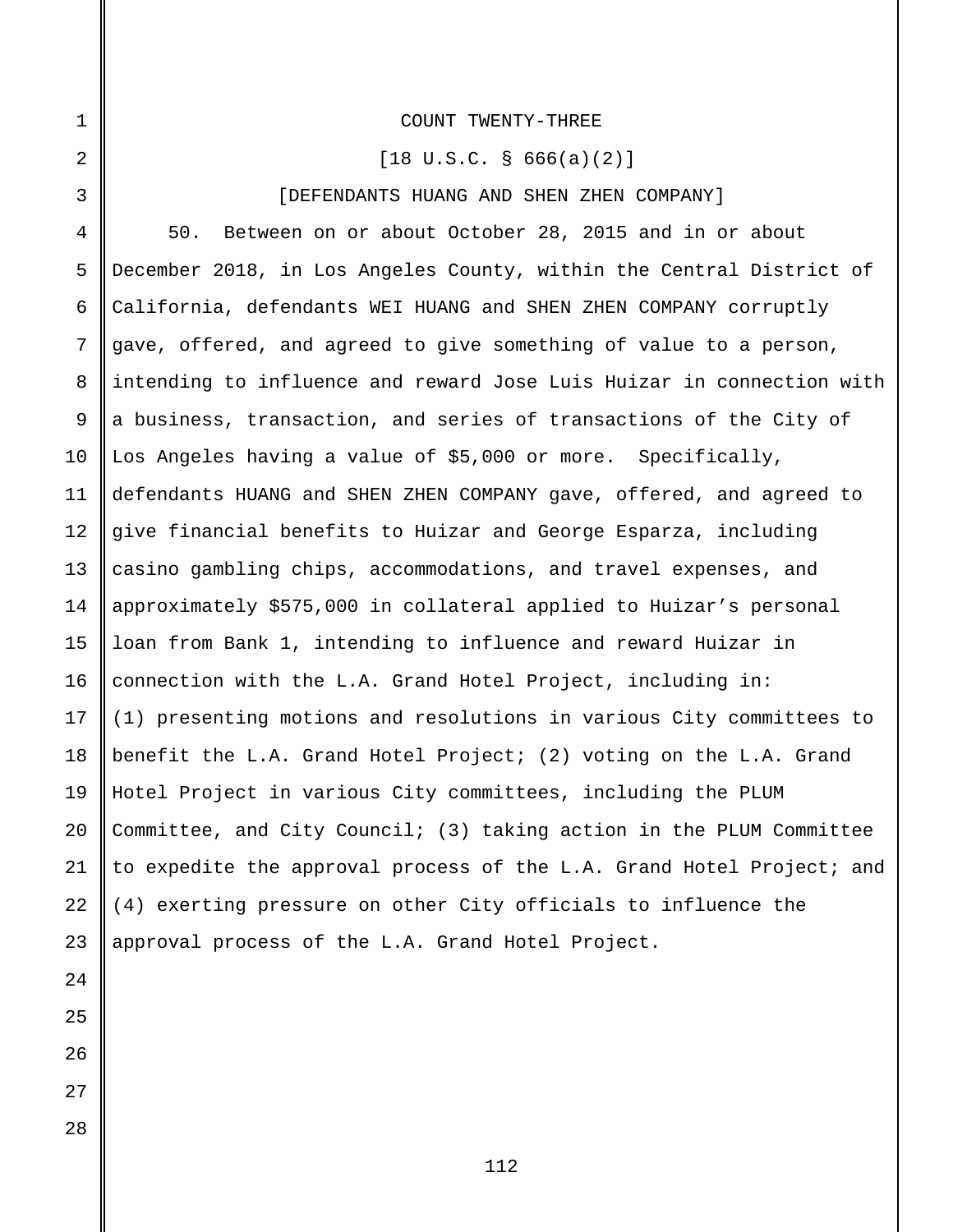$[18 \text{ U.S.C. }$  \$ 666(a)(1)(B)]

# [DEFENDANT HUIZAR]

51. Between on or about August 8, 2016, and on or about July 31, 2017, in Los Angeles County, within the Central District of California, defendant JOSE LUIS HUIZAR, an agent of the City of Los Angeles, corruptly solicited and demanded for the benefit of himself and others, and accepted and agreed to accept, something of value from a person, intending to be influenced and rewarded in connection with a business, transaction, and series of transactions of the City of Los Angeles having a value of \$5,000 or more. Specifically, defendant HUIZAR solicited, demanded, accepted, and agreed to accept from Dae Yong Lee \$500,000 in cash, intending to be influenced and rewarded in connection with the 940 Hill Project, including in: (1) pressuring Labor Organization A to dismiss its appeal against the 940 Hill Project and (2) voting to deny Labor Organization A's appeal against the 940 Hill Project in the PLUM Committee.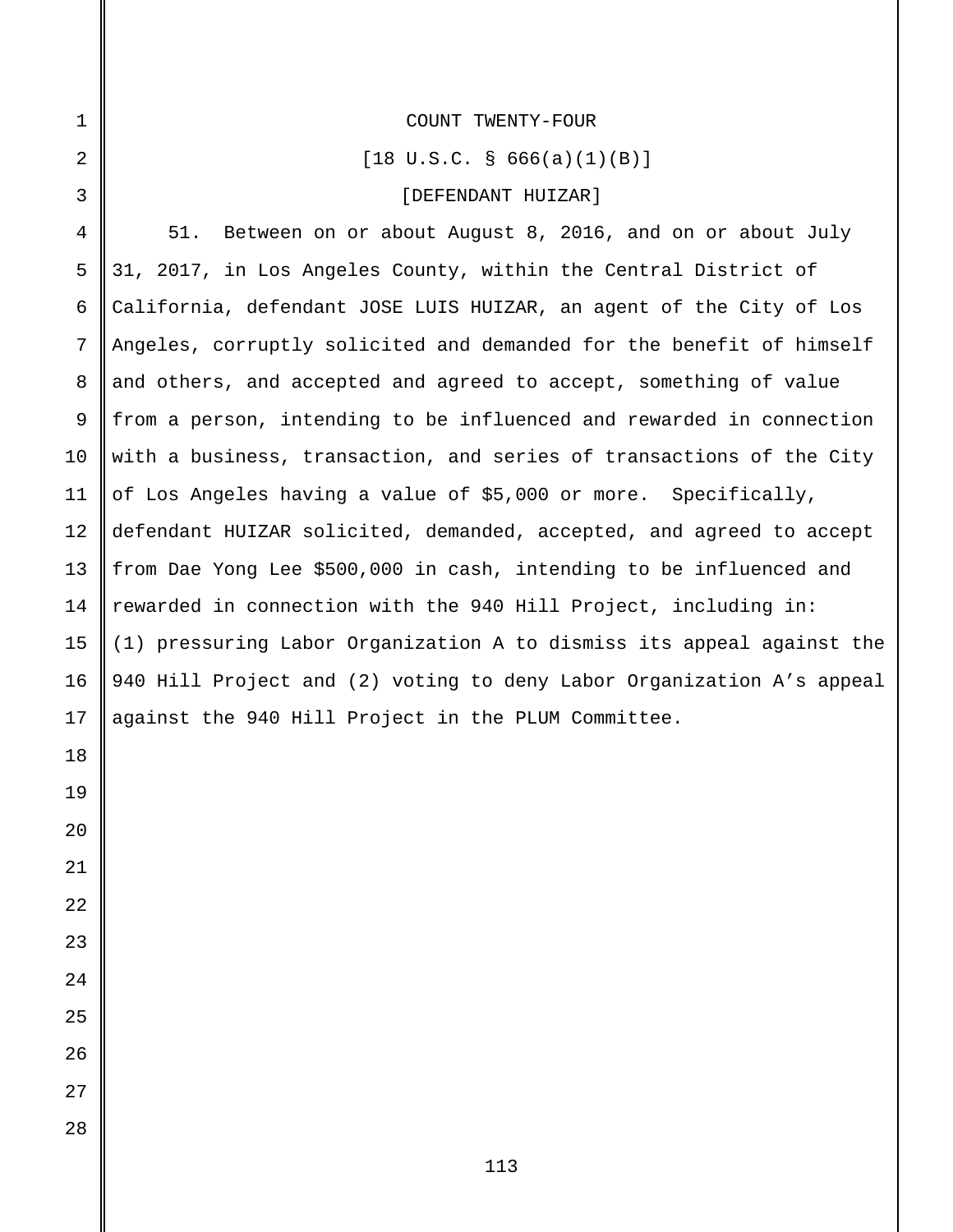#### COUNT TWENTY-FIVE

 $[18 \text{ U.S.C. }$  \$ 666(a)(2)]

[DEFENDANTS LEE AND 940 HILL, LLC]

52. Between on or about August 8, 2016, and on or about July 31, 2017, in Los Angeles County, within the Central District of California, defendants DAE YONG LEE and 940 HILL, LLC corruptly gave, offered, and agreed to give something of value to a person, intending to influence and reward Jose Luis Huizar in connection with a business, transaction, and series of transactions of the City of Los Angeles having a value of \$5,000 or more. Specifically, defendants LEE and 940 HILL, LLC gave, offered, and agreed to give Huizar, George Esparza, and Justin Kim \$500,000 in cash, intending to influence and reward Huizar and Esparza in connection with the 940 Hill Project, including in: (1) pressuring Labor Organization A to dismiss its appeal against the 940 Hill Project and (2) voting to deny Labor Organization A's appeal against the 940 Hill Project in the PLUM Committee.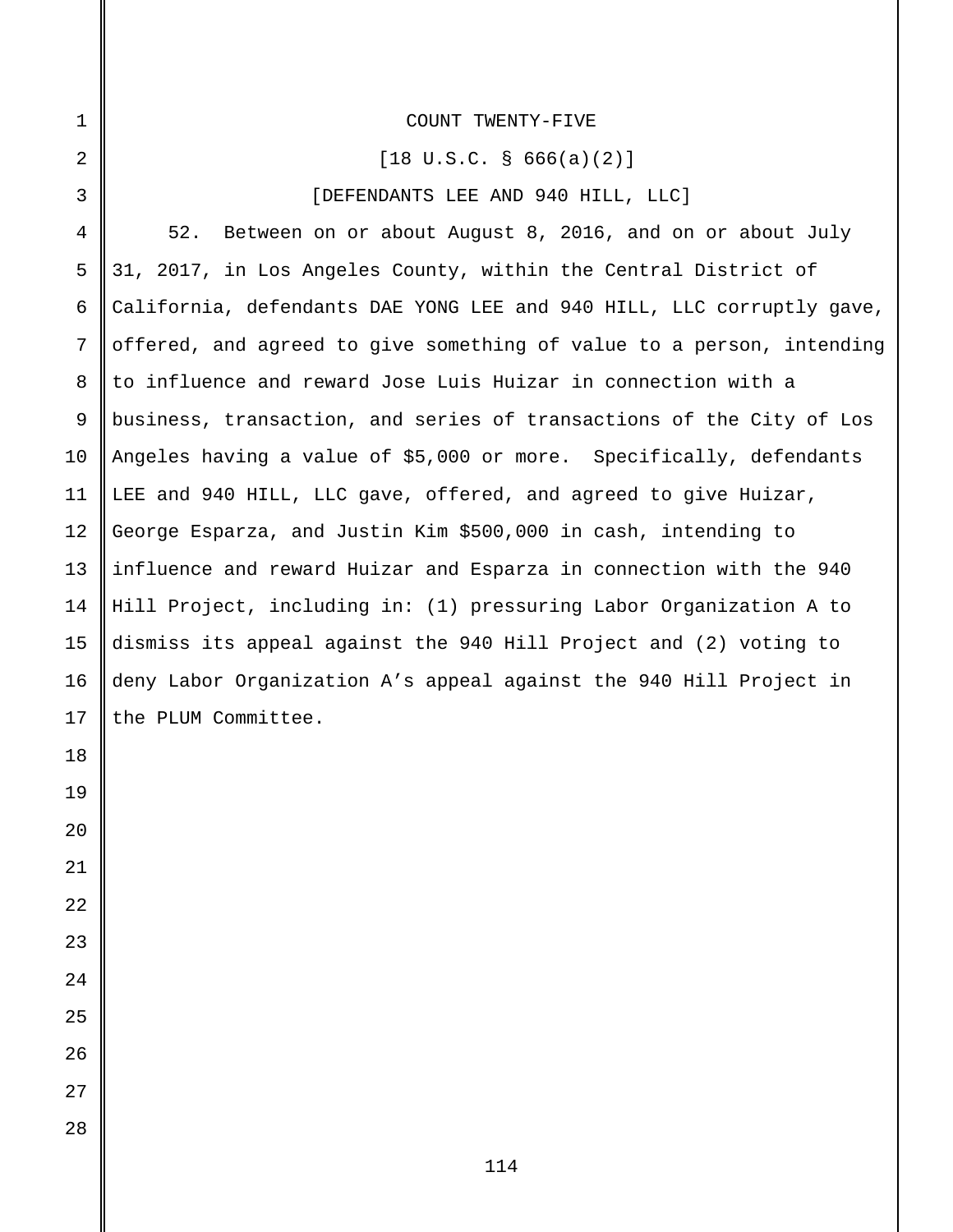#### COUNT TWENTY-SIX

 $[18 \text{ U.S.C. }$  \$ 666(a)(1)(B)]

# [DEFENDANT HUIZAR]

4 5 6 7 8 53. Between in or about June 2016 and in or about November 2016, in Los Angeles County, within the Central District of California, defendant JOSE LUIS HUIZAR, an agent of the City of Los Angeles, corruptly solicited and demanded for the benefit of himself and others, and accepted and agreed to accept, something of value from a person, intending to be influenced and rewarded in connection with a business, transaction, and series of transactions of the City of Los Angeles having a value of \$5,000 or more. Specifically, defendant HUIZAR solicited, demanded, accepted, and agreed to accept from Fuer Yuan's relative \$66,000 in consulting fees paid to HUIZAR Associate 1, intending to be influenced and rewarded in connection with the Luxe Hotel Project, including in: (1) presenting motions and resolutions in various City committees to benefit the Luxe Hotel Project; (2) voting on the Luxe Hotel Project in various City committees, including the PLUM Committee, and City Council; (3) taking action in the PLUM Committee to expedite the approval process of the Luxe Hotel Project; and (4) exerting pressure on other City officials to influence the approval process of the Luxe Hotel Project.

1

2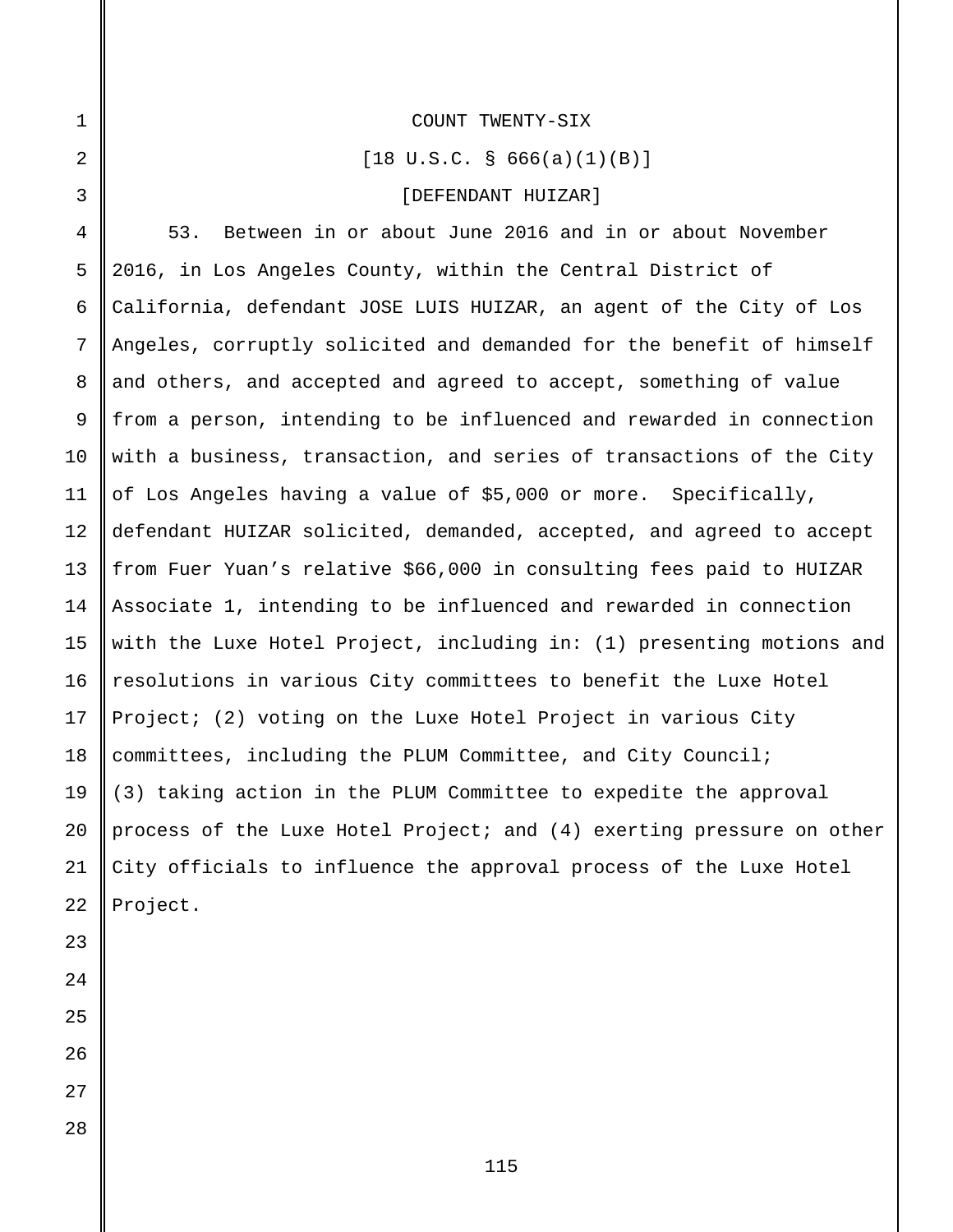#### COUNT TWENTY-SEVEN

 $[18 \text{ U.S.C. }$  SS 666(a)(1)(B), 2(a)]

#### [DEFENDANTS HUIZAR AND CHAN]

54. Between in or about November 2017 and in or about November 2018, in Los Angeles County, within the Central District of California, defendant JOSE LUIS HUIZAR, an agent of the City of Los Angeles, aided and abetted by defendant RAYMOND SHE WAH CHAN, corruptly solicited and demanded for the benefit of himself and others, and agreed to accept, something of value from a person, intending to be influenced and rewarded in connection with a business, transaction, and series of transactions of the City of Los Angeles having a value of \$5,000 or more. Specifically, defendant HUIZAR, aided and abetted by defendant CHAN, solicited, demanded, and agreed to accept from Fuer Yuan a \$100,000 campaign contribution to benefit HUIZAR Relative 1's campaign for the CD-14 seat, intending to be influenced and rewarded in connection with the Luxe Hotel Project, including in: (1) voting to approve the Luxe Hotel Project in the PLUM Committee and City Council and (2) presenting a resolution in the PLUM Committee to benefit the Luxe Hotel Project.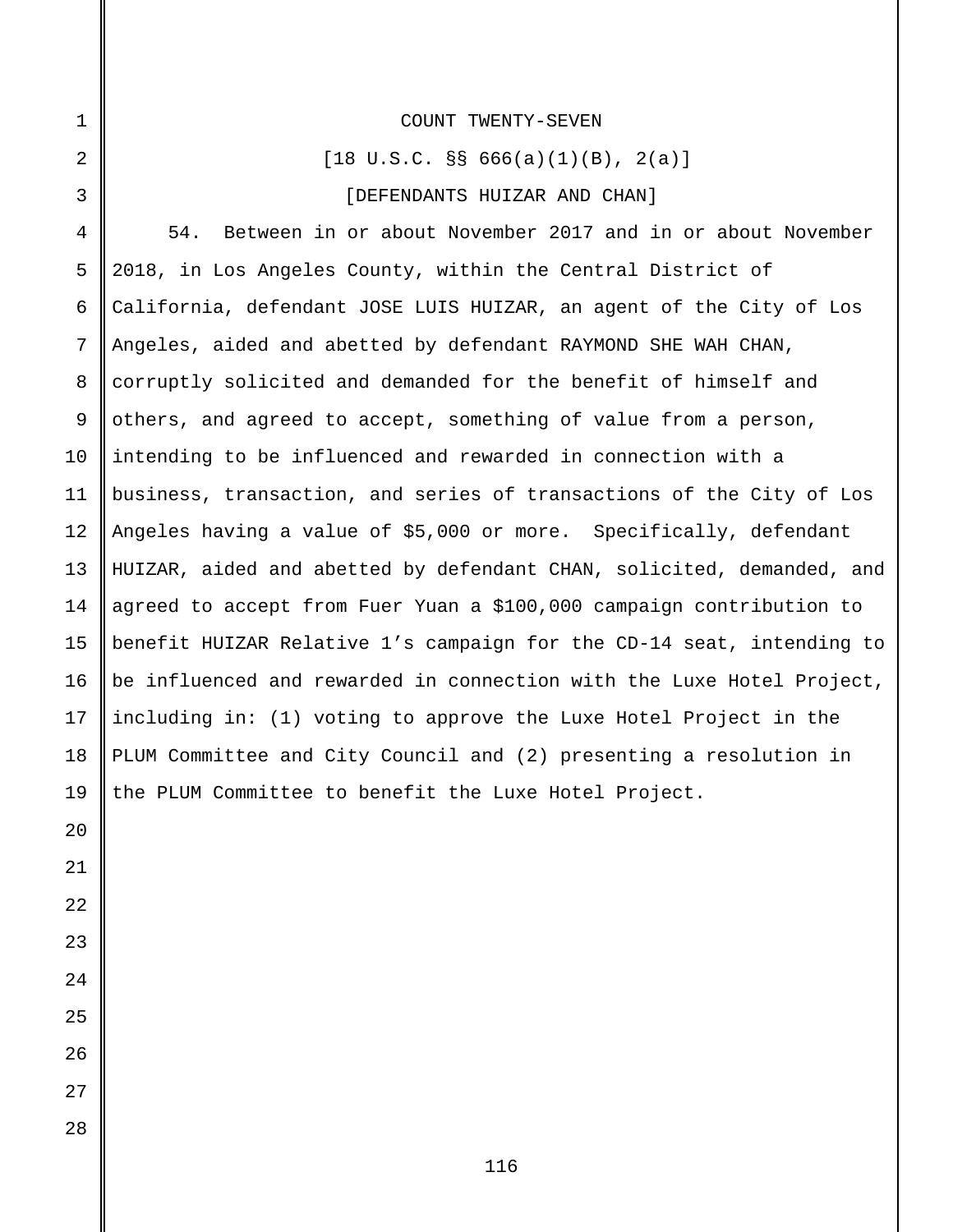#### COUNT TWENTY-EIGHT

 $[18 \text{ U.S.C. }$  \$ 666(a)(1)(B)]

# [DEFENDANT CHAN]

55. Between in or about January 2017 and in or about December 2017, in Los Angeles County, within the Central District of California, defendant RAYMOND SHE WAH CHAN, an agent of the City of Los Angeles, corruptly solicited and demanded for the benefit of himself and others, and agreed to accept, something of value from a person, intending to be influenced and rewarded in connection with a business, transaction, and series of transactions of the City of Los Angeles having a value of \$5,000 or more. Specifically, defendant CHAN solicited, demanded, and agreed to accept from George Chiang approximately \$20,000 cash, \$69,939 in check payments to LABXG, Inc., and \$15,000 in check payments to CHAN Relative 1, intending to be influenced and rewarded in connection with the Luxe Hotel Project, including in pressuring officials from the City Planning Commission, Planning Department, and other City departments to expedite and vote to approve the Luxe Hotel Project on favorable terms.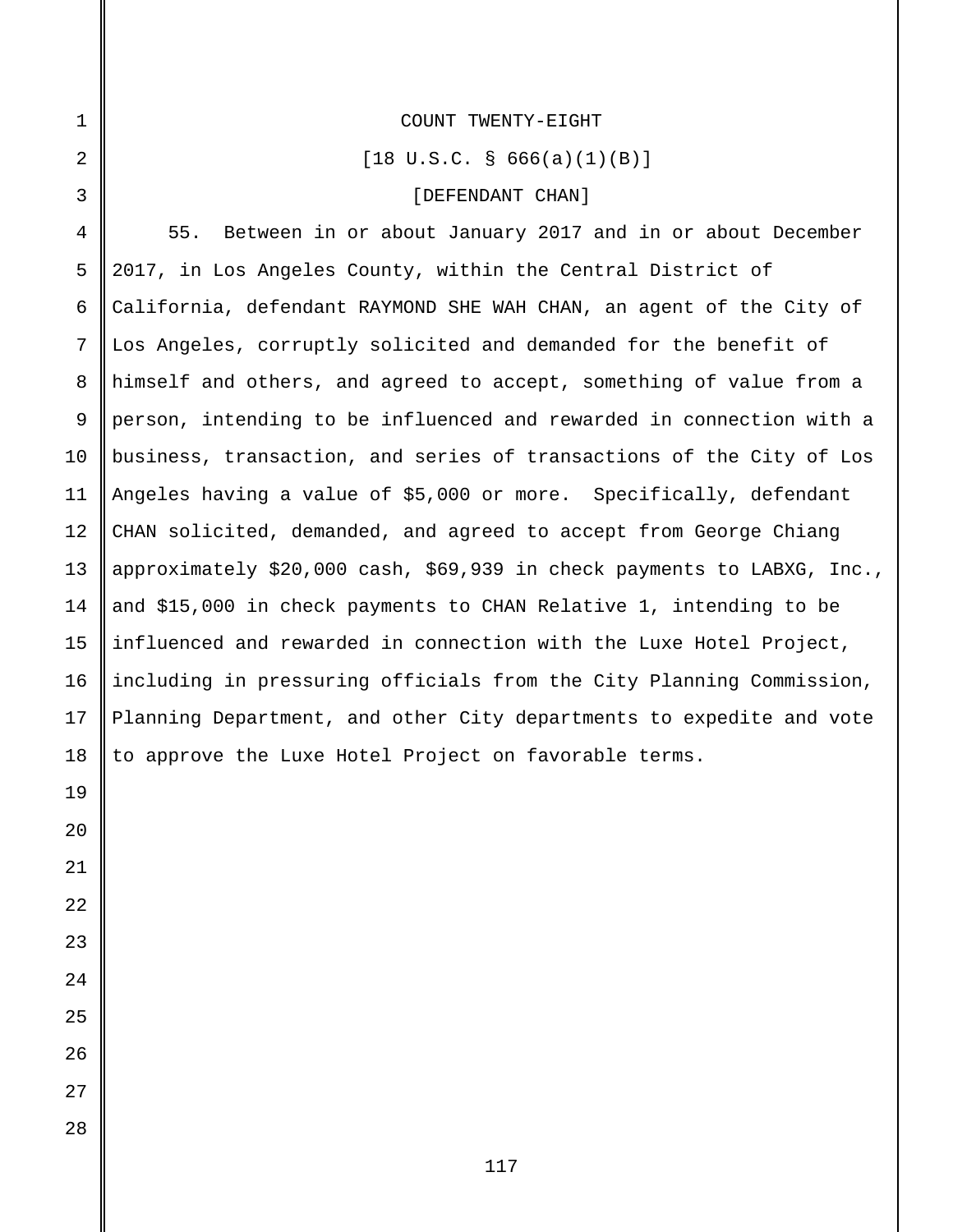#### COUNT TWENTY-NINE

 $[18 \text{ U.S.C. }$  \$ 666(a)(1)(B)]

# [DEFENDANT HUIZAR]

56. Between in or about January 2018 and in or about November 2018, in Los Angeles County, within the Central District of California, defendant JOSE LUIS HUIZAR, an agent of the City of Los Angeles, corruptly solicited and demanded for the benefit of himself and others, and agreed to accept, something of value from a person, intending to be influenced and rewarded in connection with a business, transaction, and series of transactions of the City of Los Angeles having a value of \$5,000 or more. Specifically, defendant HUIZAR solicited, demanded, and agreed to accept from Company M \$100,000 in contributions to PAC A, intending to be influenced and rewarded in connection with Project M, including in: (1) scheduling Project M on the PLUM agenda; (2) voting to deny a labor union's appeal against Project M in the PLUM Committee; and (3) voting to approve Project M in the PLUM Committee and City Council.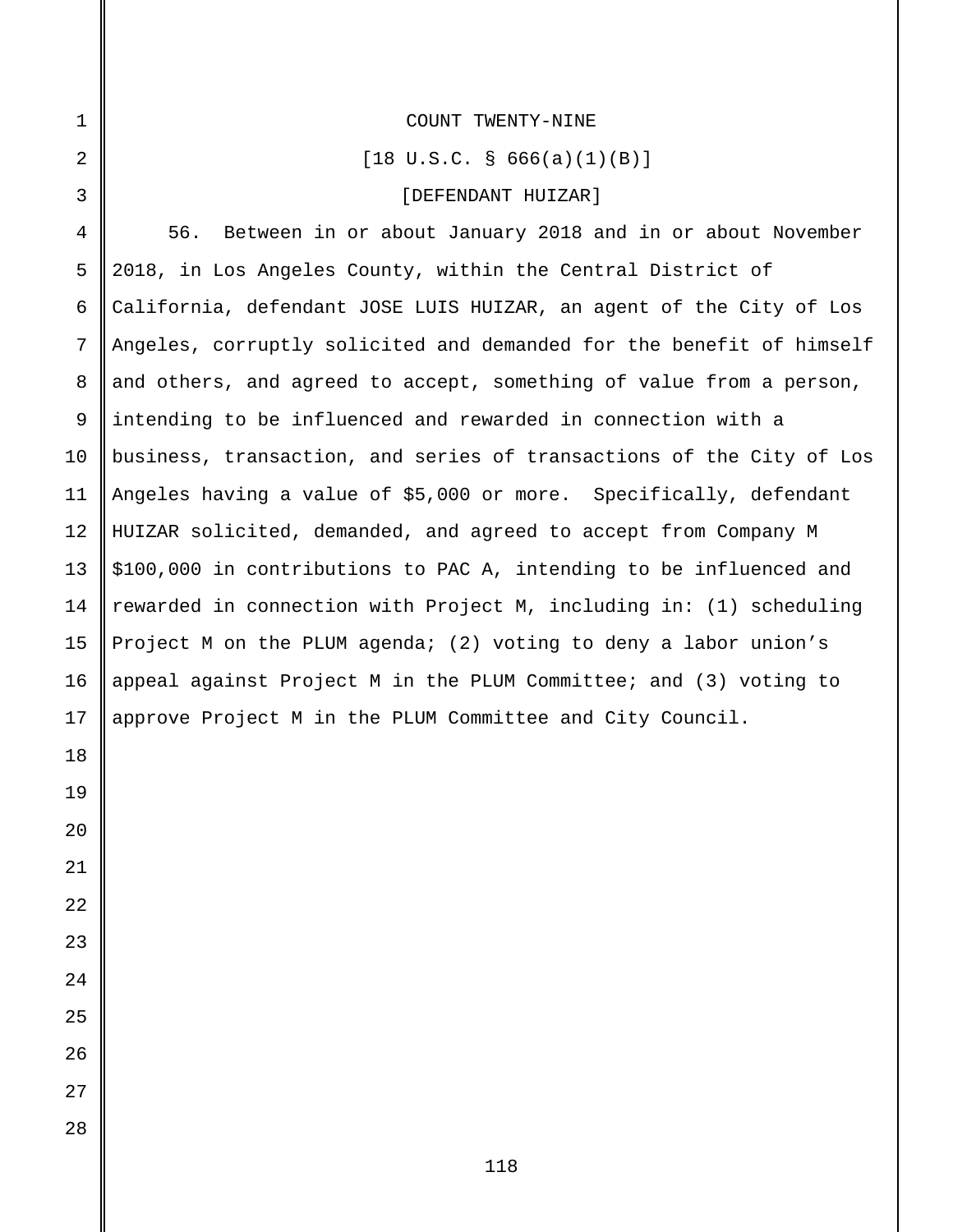### COUNT THIRTY

 $[18 \text{ U.S.C. }$  \$ 666(a)(1)(B)]

## [DEFENDANT HUIZAR]

 57. Between in or about March 2018 and in or about May 2018, in Los Angeles County, within the Central District of California, defendant JOSE LUIS HUIZAR, an agent of the City of Los Angeles, corruptly solicited and demanded for the benefit of himself and others, and accepted and agreed to accept, something of value from a person, intending to be influenced and rewarded in connection with a business, transaction, and series of transactions of the City of Los Angeles having a value of \$5,000 or more. Specifically, defendant HUIZAR solicited, demanded, accepted, and agreed to accept from Businessperson A a \$25,000 contribution to PAC B, intending to be influenced and rewarded in connection with providing a City resolution to enhance the professional reputation and marketability of Businessperson A and his business.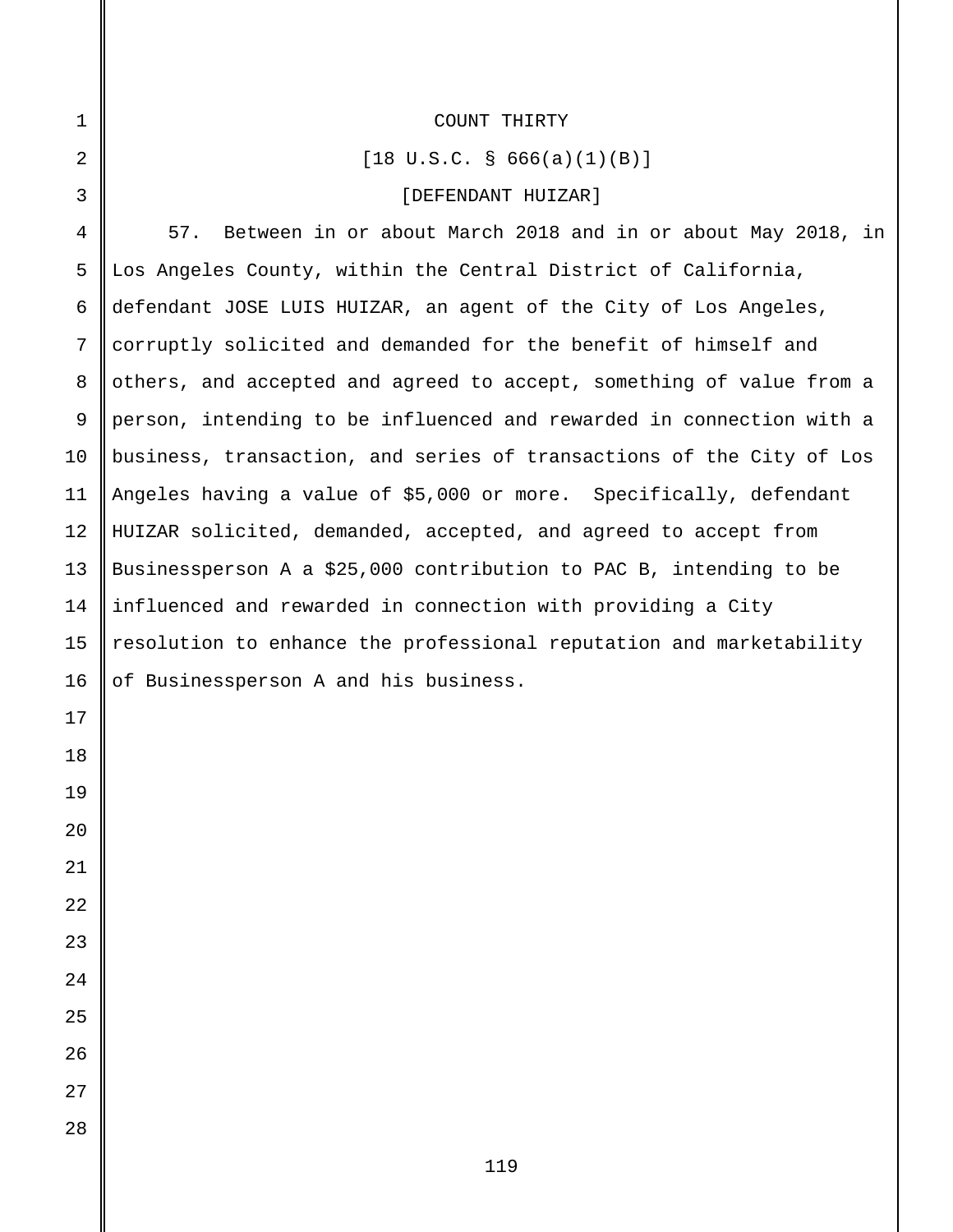## COUNTS THIRTY-ONE THROUGH THIRTY-FOUR

 $[18 \text{ U.S.C. }$   $\S$   $\S$   $1956(a)(1)(B)(i)$ ,  $2(b)$ ]

## [DEFENDANT HUIZAR]

4 5 6 7 9 12 13 14 15 18 58. On or about the following dates, in Los Angeles County, within the Central District of California, and elsewhere, defendant JOSE LUIS HUIZAR, knowing that the property involved in each of the financial transactions described below represented the proceeds of some form of unlawful activity, knowingly conducted and attempted to conduct and willfully caused to be conducted, the following financial transactions affecting interstate commerce, which transactions, in fact, involved the proceeds of specified unlawful activity, namely, bribery, in violation of California Penal Code Sections 67, 67.5, and 68, mail fraud, in violation of Title 18, United States Code, Section 1341, and wire fraud, in violation of Title 18, United States Code, Section 1343, knowing that each of the transactions was designed in whole and in part to conceal and disguise the nature, location, source, ownership, and control of the proceeds of such specified unlawful activity:

| 19 | <b>COUNT</b>   | <b>DATE</b> | FINANCIAL TRANSACTION                                                                             |
|----|----------------|-------------|---------------------------------------------------------------------------------------------------|
| 20 | THIRTY-        | 04/27/2017  | The deposit of \$9,000 in cash into                                                               |
| 21 | ONE.           |             | HUIZAR Relative 2's Checking Account.                                                             |
| 22 | THIRTY-<br>TWO | 04/29/2017  | The issuance of a check for $$2,800.97$<br>from HUIZAR Relative 2's Checking                      |
| 23 |                |             | Account to pay the interest on<br>defendant HUIZAR's Bank 1 Loan.                                 |
| 24 |                |             |                                                                                                   |
|    | THIRTY-        | 06/02/2017  | The deposit of \$9,000 in cash into                                                               |
| 25 | THREE          |             | HUIZAR Relative 2's Checking Account.                                                             |
| 26 | THIRTY-        | 06/08/2017  | The issuance of a check for \$12,755.11                                                           |
| 27 | <b>FOUR</b>    |             | from HUIZAR Relative 2's Checking<br>Account to pay defendant HUIZAR's<br>Chase Credit Card bill. |
| 28 |                |             |                                                                                                   |

|    | 4  |
|----|----|
|    | 5  |
|    | 6  |
|    | 7  |
|    | 8  |
|    | 9  |
| 10 |    |
|    | 11 |
|    | 12 |
| 13 |    |
| 14 |    |
| 15 |    |
| 16 |    |
| 17 |    |

1

2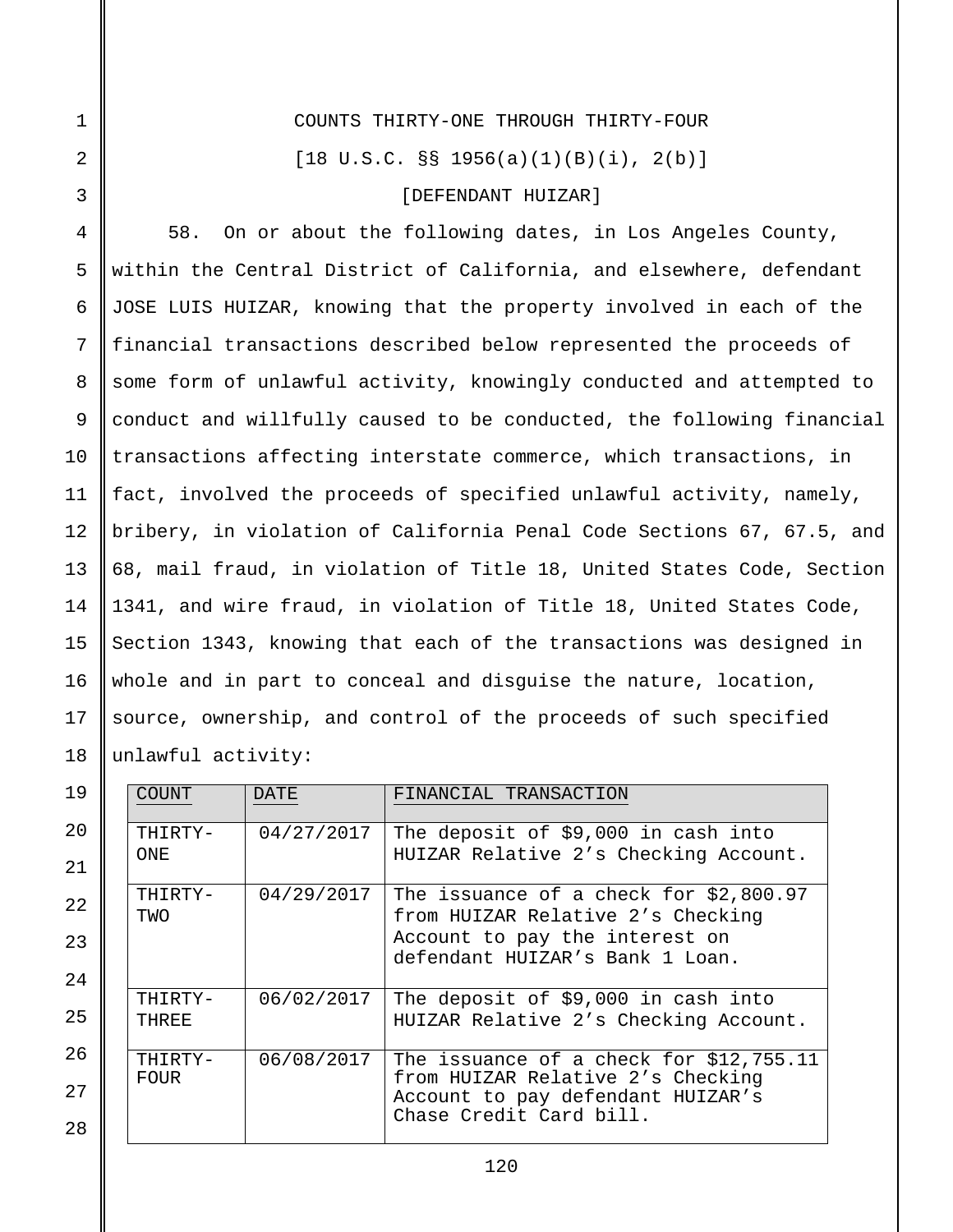#### COUNT THIRTY-FIVE

 $[18 \text{ U.S.C. }$   $\S$   $\S$   $1956(a)(2)(B)(i)$ ,  $2(b)$ ]

#### [DEFENDANT HUIZAR]

59. On or about January 10, 2016, in Los Angeles County, within the Central District of California, and elsewhere, defendant JOSE LUIS HUIZAR knowingly transported, transmitted, transferred, and willfully caused to be transported, transmitted, and transferred, monetary instruments, namely, approximately 32,800 in Australian currency, to a place in the United States from and through a place outside the United States, namely, Australia, knowing that the monetary instruments involved in the transportation, transmission, and transfer represented the proceeds of some form or unlawful activity, and which monetary instruments, in fact, involved the proceeds of specified unlawful activity, namely, bribery, in violation of California Penal Code Sections 67, 67.5, and 68, mail fraud, in violation of Title 18, United States Code, Section 1341, and wire fraud, in violation of Title 18, United States Code, Section 1343, and knowing that such transportation, transmission, and transfer was designed in whole and in part to conceal and disguise the nature, location, ownership, and control of the proceeds of said specified unlawful activity.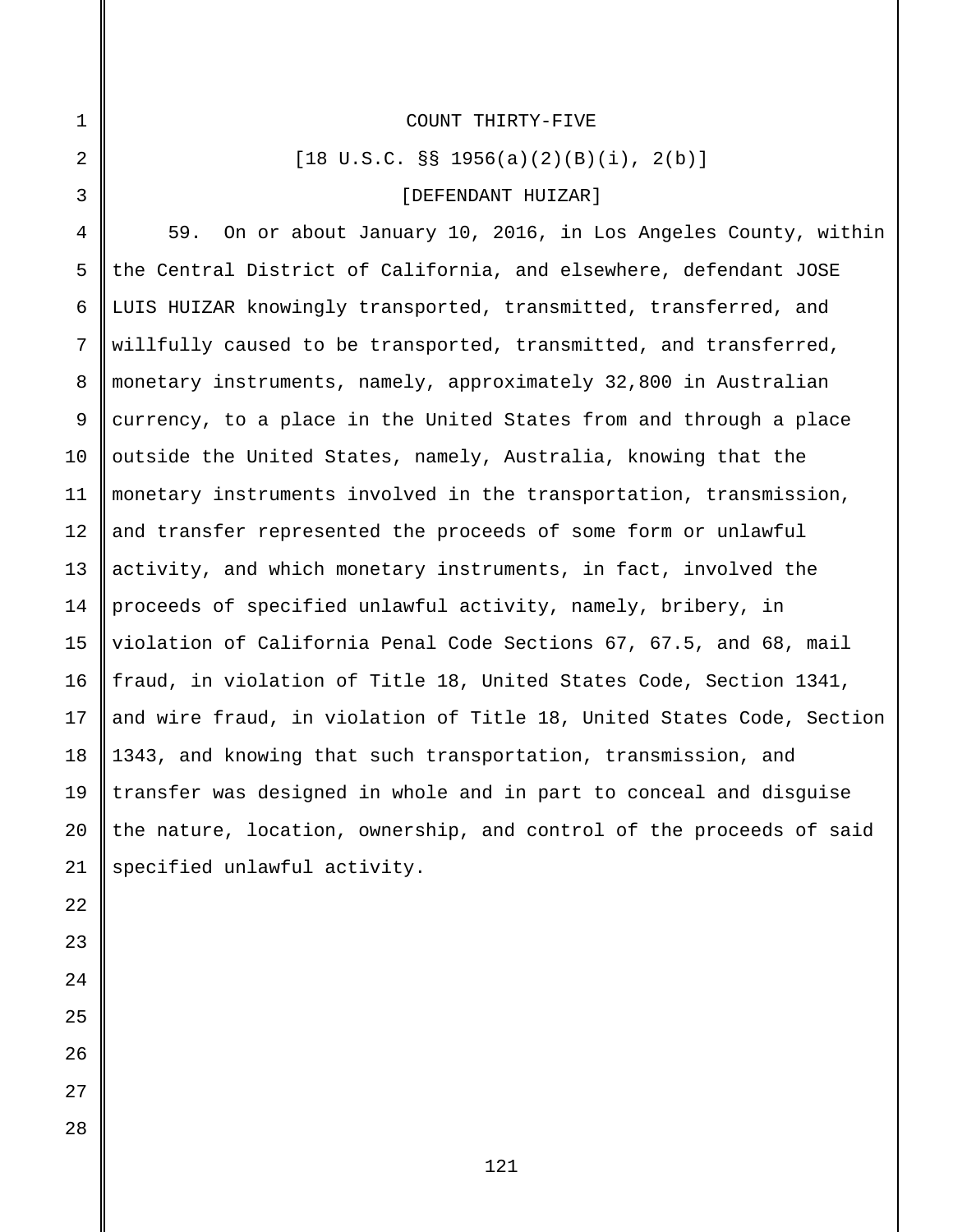| COUNT THIRTY-SIX                                                     |
|----------------------------------------------------------------------|
| $[31 \text{ U.S.C. }$ 5324(a)(3); 18 U.S.C. § 2(b)]                  |
| [DEFENDANT HUIZAR]                                                   |
| 60. On or about the dates set forth below, in Los Angeles            |
| County, within the Central District of California, defendant JOSE    |
| LUIS HUIZAR, knowingly and for the purpose of evading the reporting  |
| requirements of Section 5313(a) of Title 31, United States Code, and |
| the regulations promulgated thereunder, structured, assisted in      |
| structuring, and willfully caused the structuring of the following   |
| financial transactions with one or more domestic financial           |
| institutions:                                                        |

| 12 | <b>DATE</b> | DESCRIPTION                                                                                               |
|----|-------------|-----------------------------------------------------------------------------------------------------------|
| 13 | 02/09/2016  | Defendant HUIZAR caused Esparza to exchange 10,000                                                        |
| 14 |             | Australian dollars into U.S. currency at a currency<br>exchange institution in the City.                  |
| 15 | 02/10/2016  |                                                                                                           |
| 16 |             | Defendant HUIZAR caused Esparza to exchange 10,000<br>Australian dollars into U.S. currency at a currency |
| 17 |             | exchange institution in the City.                                                                         |
|    | 02/17/2016  | Defendant HUIZAR caused Esparza to exchange 12,800                                                        |
| 18 |             | Australian dollars into U.S. currency at a currency<br>exchange institution in the City.                  |
| 19 |             |                                                                                                           |
| 20 |             |                                                                                                           |
| 21 |             |                                                                                                           |
| 22 |             |                                                                                                           |
| 23 |             |                                                                                                           |
|    |             |                                                                                                           |
| 24 |             |                                                                                                           |
| 25 |             |                                                                                                           |
| 26 |             |                                                                                                           |
| 27 |             |                                                                                                           |
| 28 |             |                                                                                                           |
|    |             |                                                                                                           |
|    |             | 122                                                                                                       |

2

1

3

4

5

6

7

8

9

10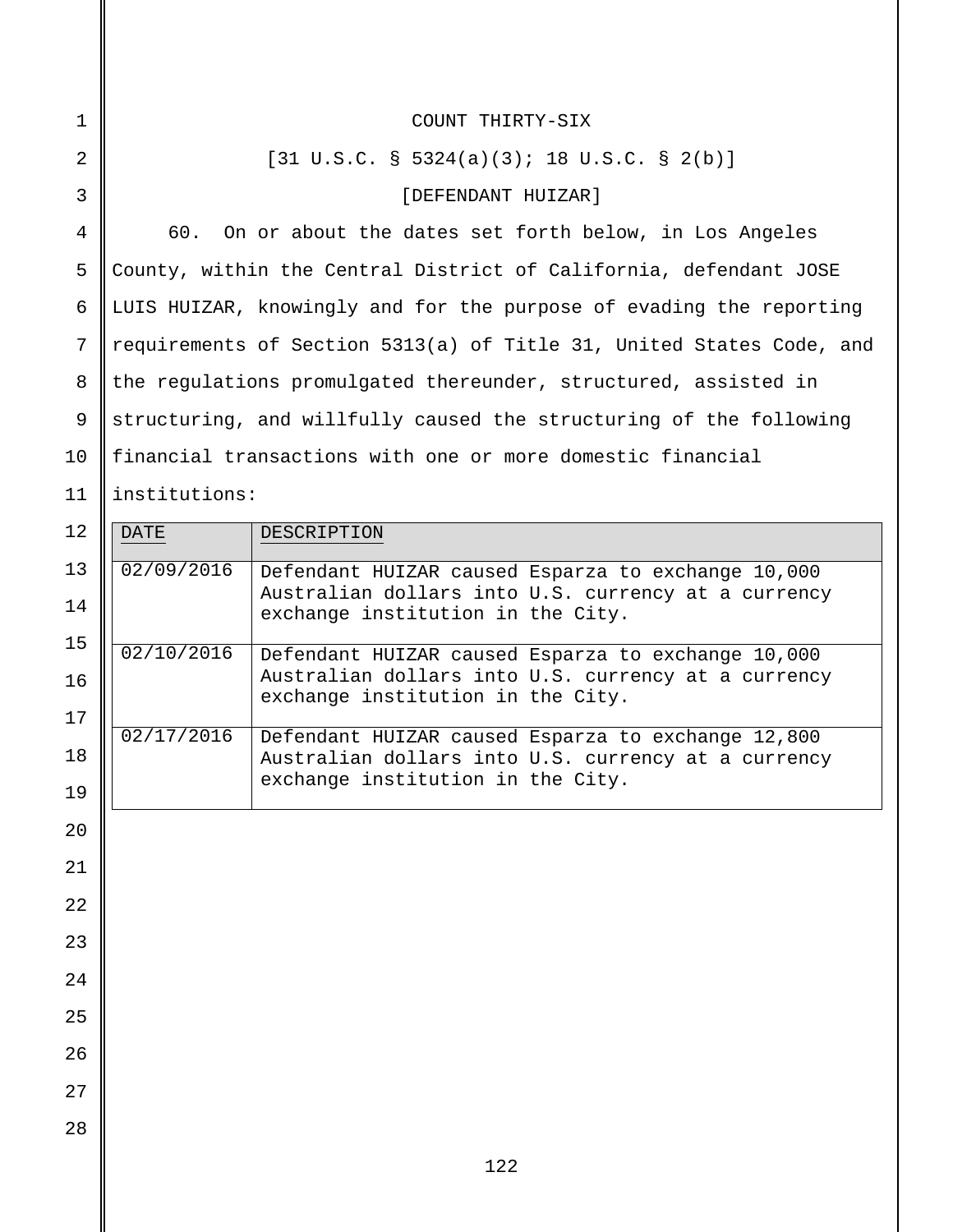| COUNT THIRTY-SEVEN |
|--------------------|
|                    |

[18 U.S.C. § 1014]

# [DEFENDANT HUIZAR]

61. On or about March 24, 2016, in Los Angeles County, within the Central District of California, defendant JOSE LUIS HUIZAR knowingly made a false statement and report for the purpose of influencing the action of Bank of America, an institution the deposits of which were then federally insured, in connection with an application, advance, commitment, and loan, in that defendant HUIZAR signed and submitted to Bank of America a Uniform Residential Loan Application, intentionally omitting from defendant HUIZAR's liabilities a loan owed by defendant HUIZAR to Bank 1 in the amount of \$570,000, when in fact, as he then knew, defendant HUIZAR had a loan from Bank 1 in the amount of \$570,000.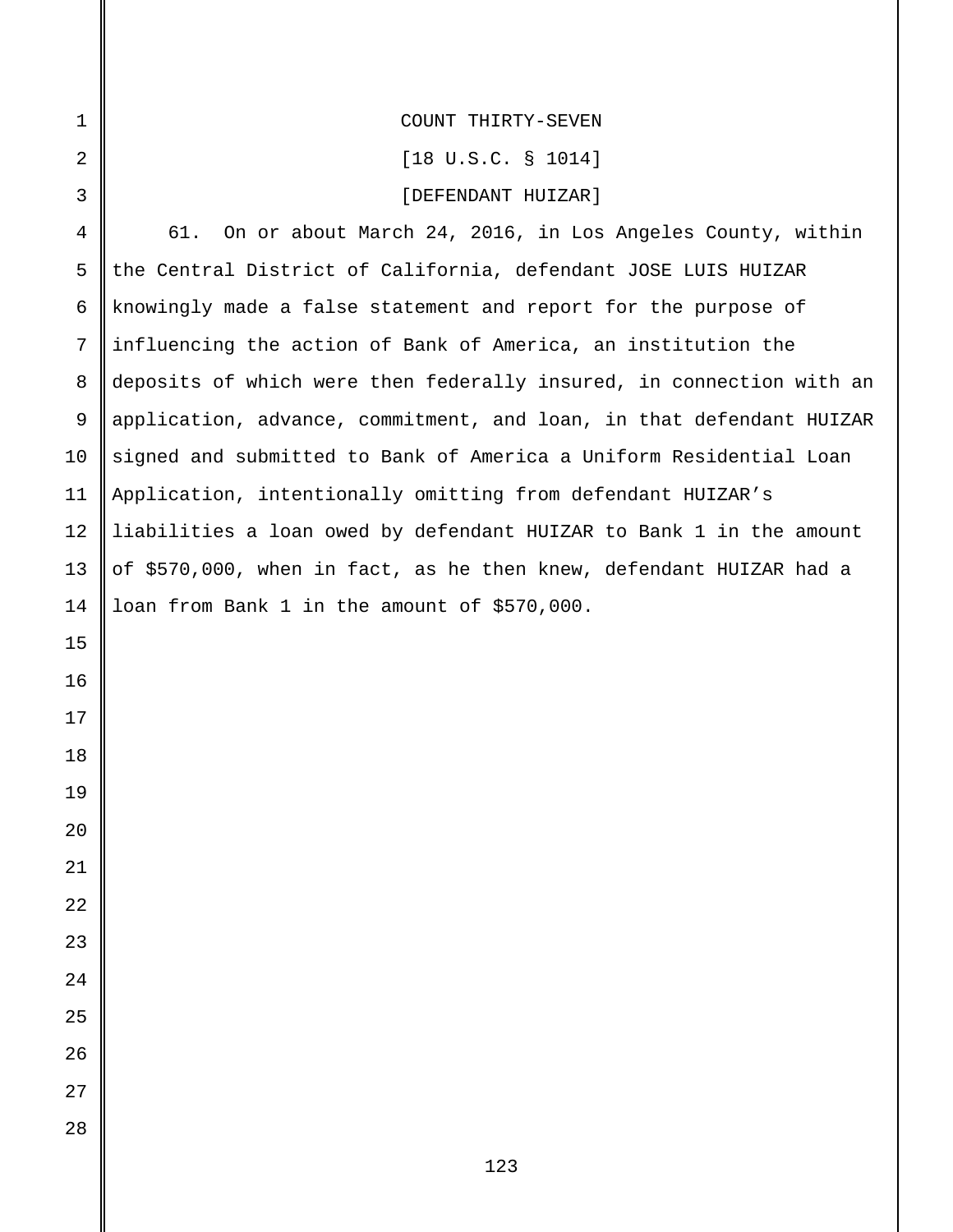### COUNT THIRTY-EIGHT

#### [18 U.S.C. § 1519]

# [DEFENDANTS LEE AND 940 HILL, LLC]

62. Between on or about March 18, 2019 and April 13, 2019, in Los Angeles County, within the Central District of California, and elsewhere, defendants DAE YONG LEE and 940 HILL, LLC knowingly altered, falsified, and made a false entry in records and documents with the intent to impede, obstruct, and influence the investigation and proper administration of a matter within the jurisdiction of the United States Department of Justice, and in relation to such matter. Namely, defendants LEE and 940 HILL, LLC altered, falsified, and made a false entry in 940 HILL, LLC accounting and tax records for the calendar year 2018, with the intent to impede a grand jury investigation into the matter, by: (a) falsely recording a \$500,000 payment as an expenditure incurred on December 31, 2018; and (b) falsely categorizing the \$500,000 as a legitimate business expenditure for resolving the Labor Organization A appeal. In fact, as defendants LEE and 940 HILL, LLC then knew, defendants LEE and 940 HILL, LLC made a series of payments totaling \$500,000 in 2017, and they were bribe payments and not legitimate business expenses.

1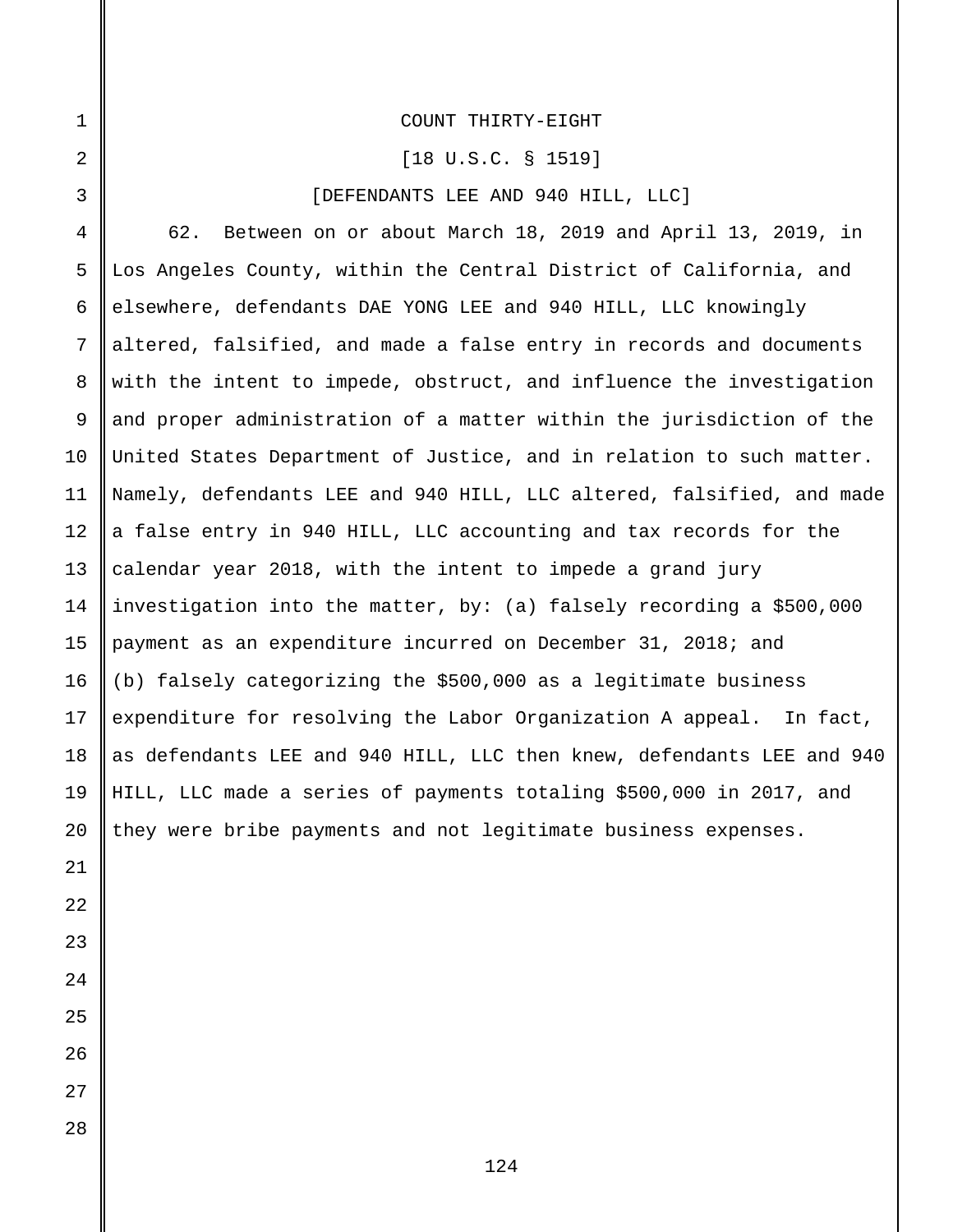#### COUNT THIRTY-NINE

[18 U.S.C. § 1001(a)(2)]

# [DEFENDANT CHAN]

4 5 6 7 8 9 63. On or about November 7, 2018, in Los Angeles County, within the Central District of California, in a matter within the jurisdiction of the executive branch of the government of the United States, namely, the FBI, defendant RAYMOND SHE WAH CHAN knowingly and willfully made materially false statements and representations to the FBI, knowing that these statements and representations were untrue. Specifically, defendant CHAN falsely stated that: (a) he was "not involved" and had "no involvement" in the settlement of Jose Luis Huizar's 2013 sexual harassment lawsuit; (b) "Chairman [Wei Huang] doesn't have anything ... in front of Jose [Huizar]'s district ... that needs Jose [Huizar]'s help or involvement"; and (c) "[Huang] never asked Jose [Huizar] for anything," including help on Huang's hotel. In fact, as defendant CHAN then knew, defendant CHAN was present during conversations with Huizar and Huang about the details of the lawsuit settlement and helped encourage Huang to facilitate and fund the settlement. Moreover, defendant CHAN knew that Huang had a project in Huizar's district and had asked Huizar for help. Indeed, defendant CHAN participated in conversations and meetings to enlist Huizar's help, at Huang's request, to resolve issues at the L.A. Grand Hotel, and to discuss entitlements for the L.A. Grand Hotel Project that required City approvals, including from Huizar and his CD-14 staff.

1

2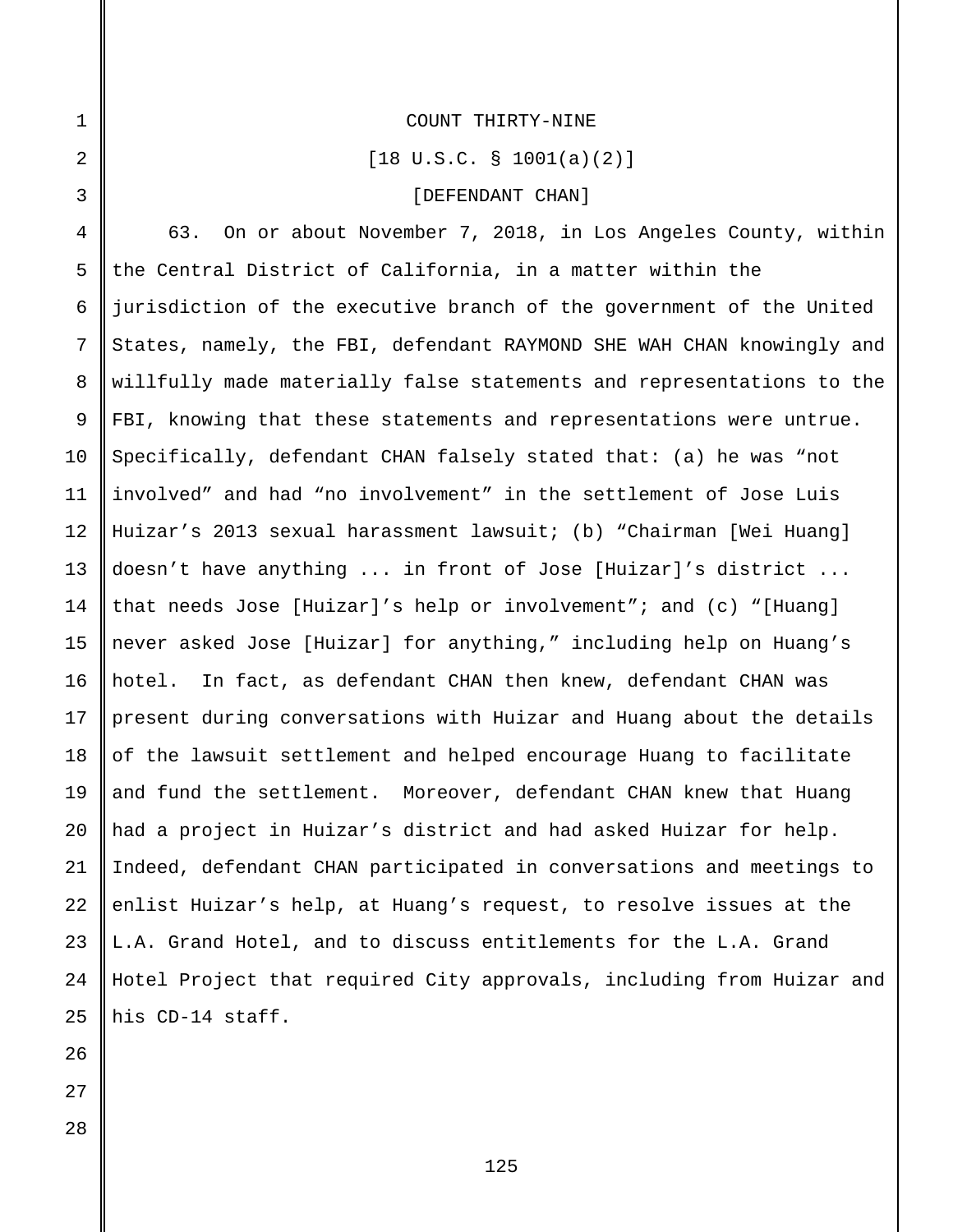[18 U.S.C. § 1001(a)(2)]

### [DEFENDANT HUIZAR]

4 5 6 7 8 9 10 64. On or about April 10, 2019, in Los Angeles County, within the Central District of California, in a matter within the jurisdiction of the executive branch of the government of the United States, namely, the FBI and U.S. Attorney's Office, defendant JOSE LUIS HUIZAR knowingly and willfully made materially false statements and representations to the FBI and U.S. Attorney's Office, knowing that these statements and representations were untrue. Specifically, regarding the 940 Hill Project bribery scheme, defendant HUIZAR falsely stated that: (a) he told George Esparza that the hundreds of thousands of dollars cash payment Justin Kim provided to Esparza was "yours, I do not want it"; and (b) he did not discuss Esparza giving defendant HUIZAR the money from Kim in April 2018. In fact, as defendant HUIZAR then knew, in March 2017, defendant HUIZAR instructed Esparza to hold onto and hide the \$200,000 cash at Esparza's residence for defendant HUIZAR; and, in December 2017, defendant HUIZAR confirmed with Esparza the cash was defendant HUIZAR's and directed Esparza to hold onto the money for defendant HUIZAR until April 2018.

1

2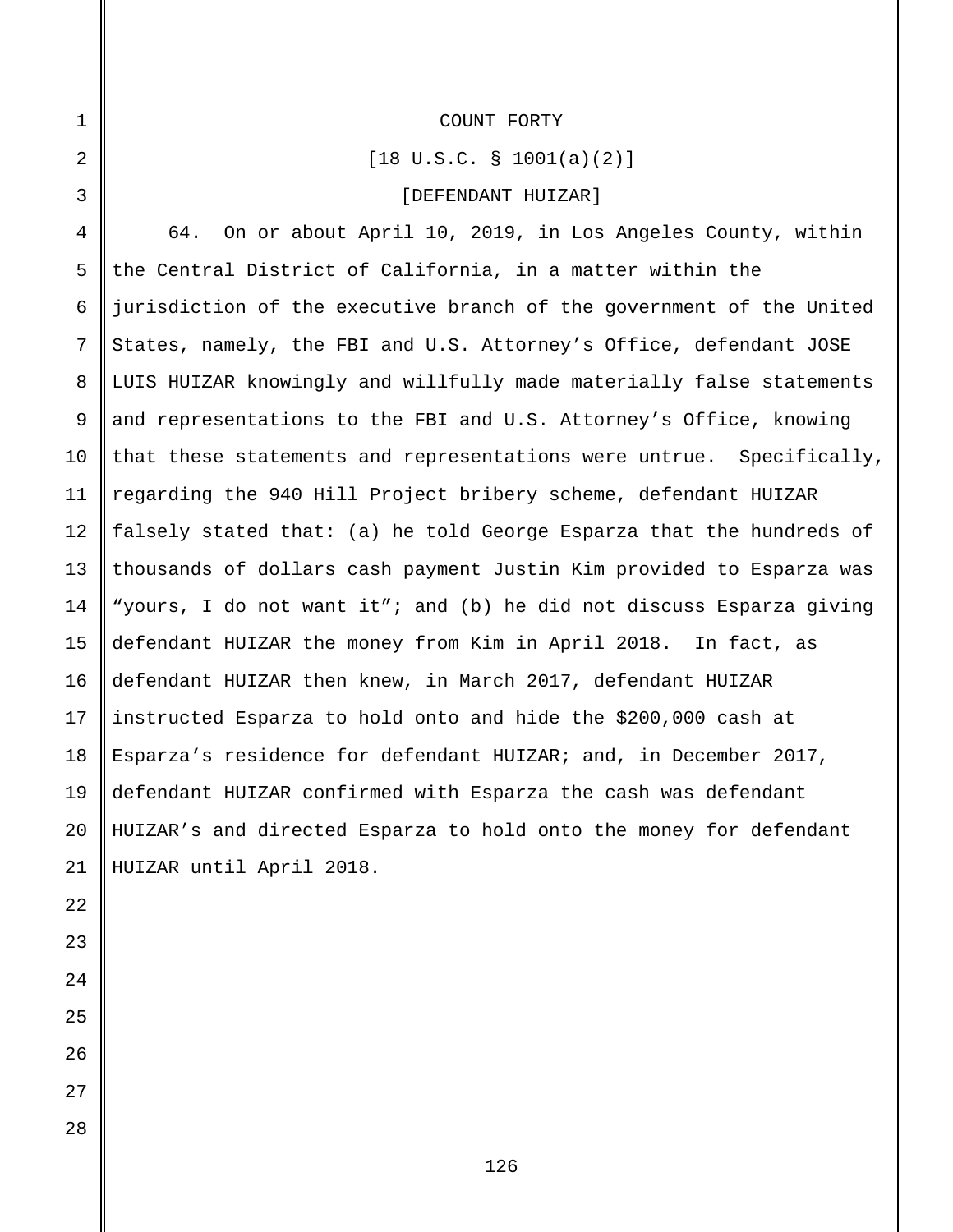COUNT FORTY-ONE

1

2

3

10

11

12

13

14

15

16

[26 U.S.C. § 7201]

[DEFENDANT HUIZAR]

4 5 6 7 8 9 65. Between in or about January 2017 through in or about April 2018, in Los Angeles County, within the Central District of California, and elsewhere, defendant JOSE LUIS HUIZAR willfully attempted to evade and defeat income tax due and owing by him and his spouse to the United States of America, for the calendar year 2017, by committing the following affirmative acts, among others:

a. Causing HUIZAR Relative 1, HUIZAR Relative 2, and HUIZAR Relative 3 to deposit cash bribes defendant HUIZAR received into bank accounts owned by HUIZAR Relative 1, HUIZAR Relative 2, and HUIZAR Relative 3 (the "Relative Accounts").

b. Using funds in the Relative Accounts to pay for defendant HUIZAR's expenses, including credit card bills and interest on a Bank 1 loan.

17 18 19 20 c. Preparing, signing, and filing with the California Fair Political Practices Commission a false Form 700, intentionally omitting, among other things, income and financial benefits defendant HUIZAR accepted in the calendar year 2017.

21 22 23 24 25 26 27 28 d. Causing to be prepared, and signing and causing to be signed, a false and fraudulent United States Individual Income Tax Return, Form 1040, which was submitted to the Internal Revenue Service. On that tax return, defendant HUIZAR reported and caused to be reported that his and his spouse's joint taxable income on line 43 for the calendar year 2017 was \$115,887, and that the amount of tax due and owing thereon as stated on line 63 was \$20,389. In fact, as defendant HUIZAR then knew, defendant HUIZAR and his spouse had joint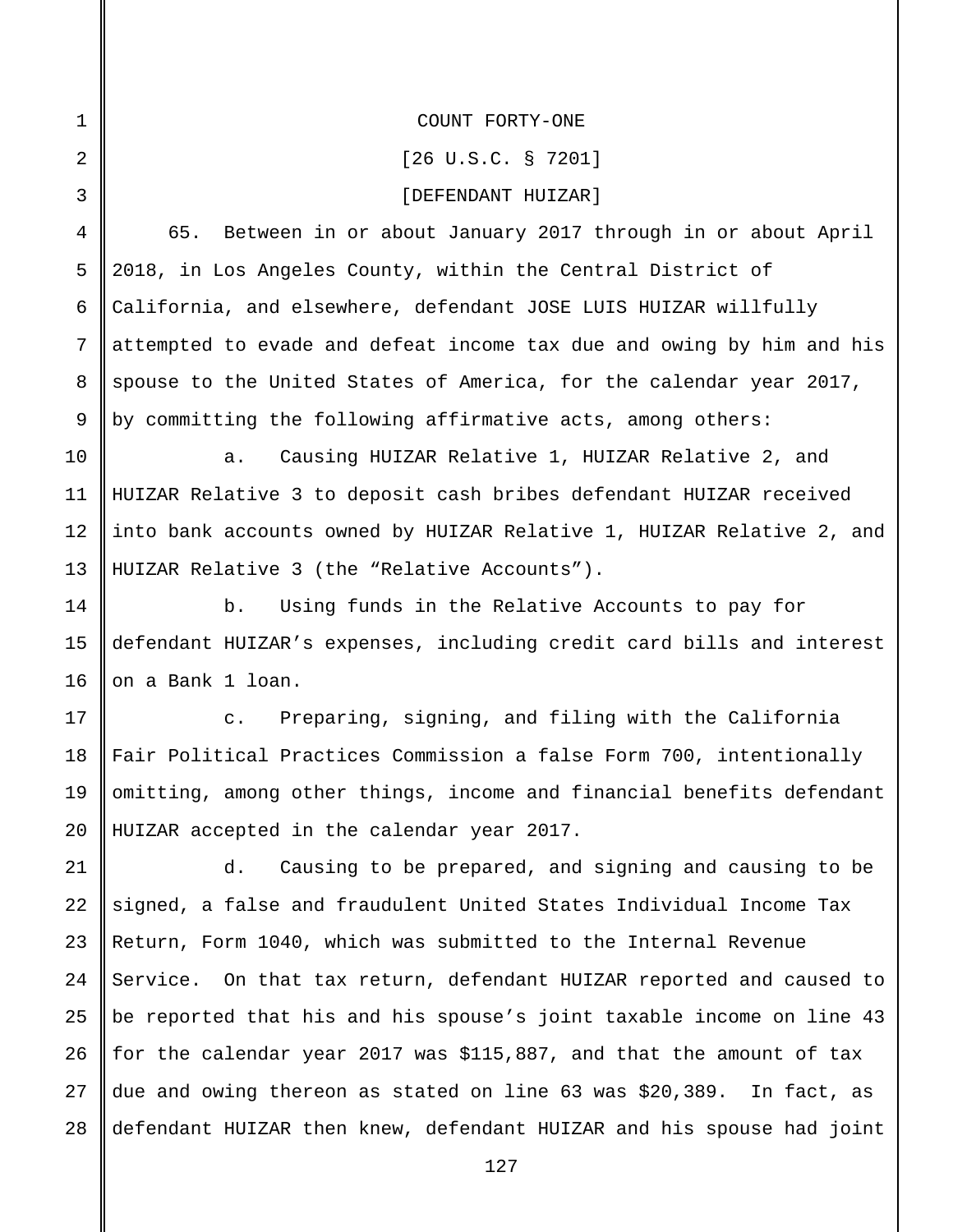| $\mathbf{1}$     | taxable income for the calendar year 2017 that was greater than the   |
|------------------|-----------------------------------------------------------------------|
| $\overline{a}$   | amount reported on the tax return, and as a result of such additional |
| $\mathfrak{Z}$   | taxable income, there was additional tax due and owing to the United  |
| $\overline{4}$   | States of America.                                                    |
| 5                |                                                                       |
| 6                |                                                                       |
| 7                |                                                                       |
| $\,8\,$          |                                                                       |
| 9                |                                                                       |
| 10               |                                                                       |
| 11               |                                                                       |
| 12               |                                                                       |
| 13               |                                                                       |
| 14               |                                                                       |
| 15               |                                                                       |
| 16               |                                                                       |
| 17               |                                                                       |
| 18               |                                                                       |
| 19               |                                                                       |
| $2\,0$<br>$21\,$ |                                                                       |
| $2\sqrt{2}$      |                                                                       |
| 23               |                                                                       |
| $2\sqrt{4}$      |                                                                       |
| 25               |                                                                       |
| $26\,$           |                                                                       |
| $27\,$           |                                                                       |
| $28\,$           |                                                                       |
|                  | 128                                                                   |
|                  |                                                                       |

 $\mathsf{I}$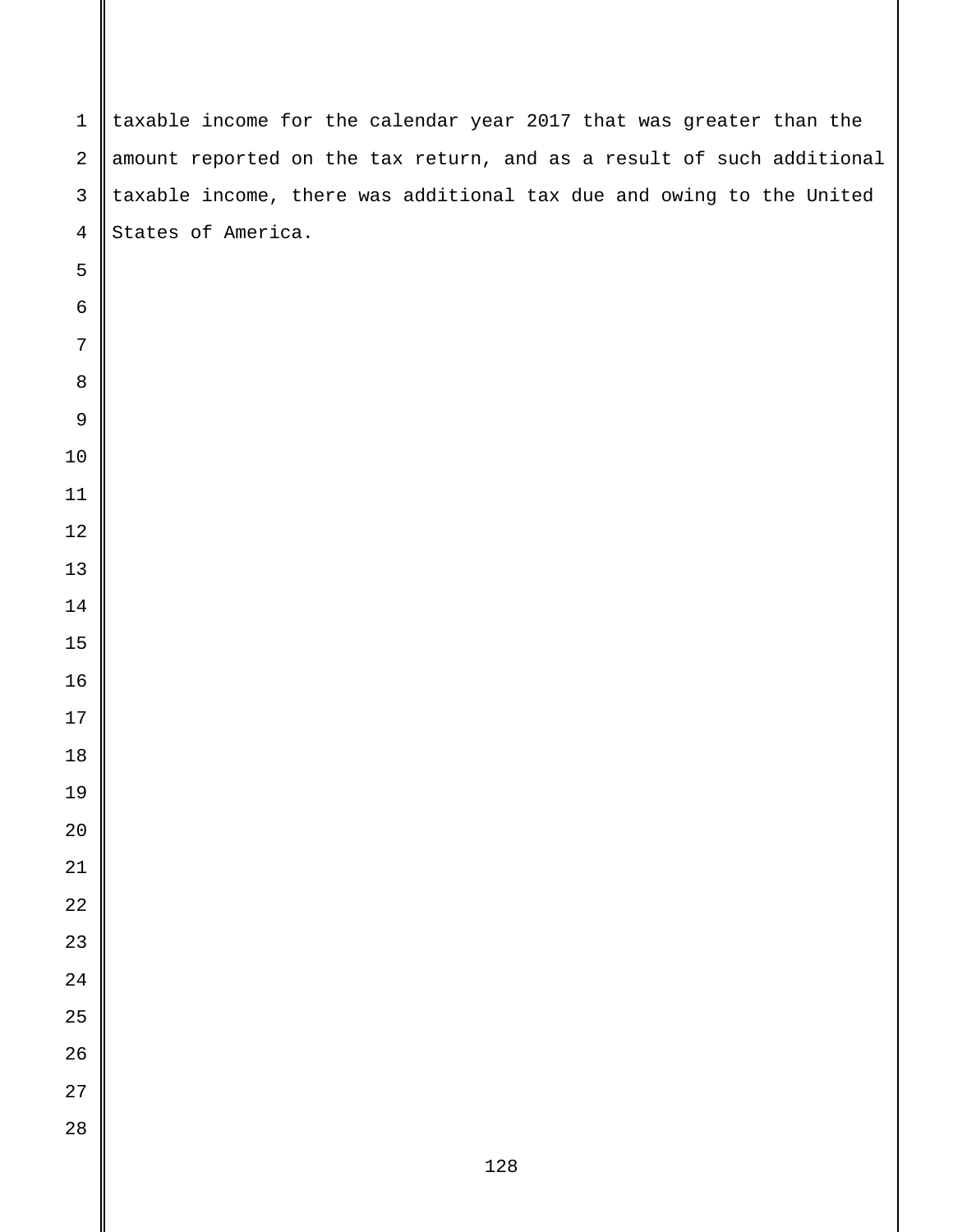### FORFEITURE ALLEGATION ONE

1

2

9

10

13

15

16

17

18

19

20

21

#### [18 U.S.C. § 1963]

3 4 5 6 7 8 1. Pursuant to Federal Rule of Criminal Procedure 32.2, notice is hereby given that the United States of America will seek forfeiture as part of any sentence, pursuant to Title 18, United States Code, Section 1963, and Title 28 United States Code, Section  $2461(c)$ , in the event of any defendant's conviction of the offense set forth in Count One of this First Superseding Indictment.

2. Any defendant so convicted shall forfeit to the United States of America the following:

11 12 (a) Any interest the convicted defendant has acquired or maintained as a result of such offense;

14 (b) Any interest in, security of, claim against, or property or contractual right of any kind affording a source or influence over, any enterprise which the convicted defendant has established, operated, controlled, conducted, or participated in the conduct of, as a result of such offense;

(c) Any property constituting, or derived from, any proceeds which the convicted defendant obtained, directly or indirectly, from racketeering activity as a result of such offense; and

22 23 24 (d) To the extent such property is not available for forfeiture, a sum of money equal to the total value of the property described in subparagraphs (a), (b), and (c).

25 26 27 28 3. Pursuant to Title 18, United States Code, Section 1963(m), any defendant so convicted shall forfeit substitute property, up to the total value of the property described in the preceding paragraph if, as the result of any act or omission of said defendant, the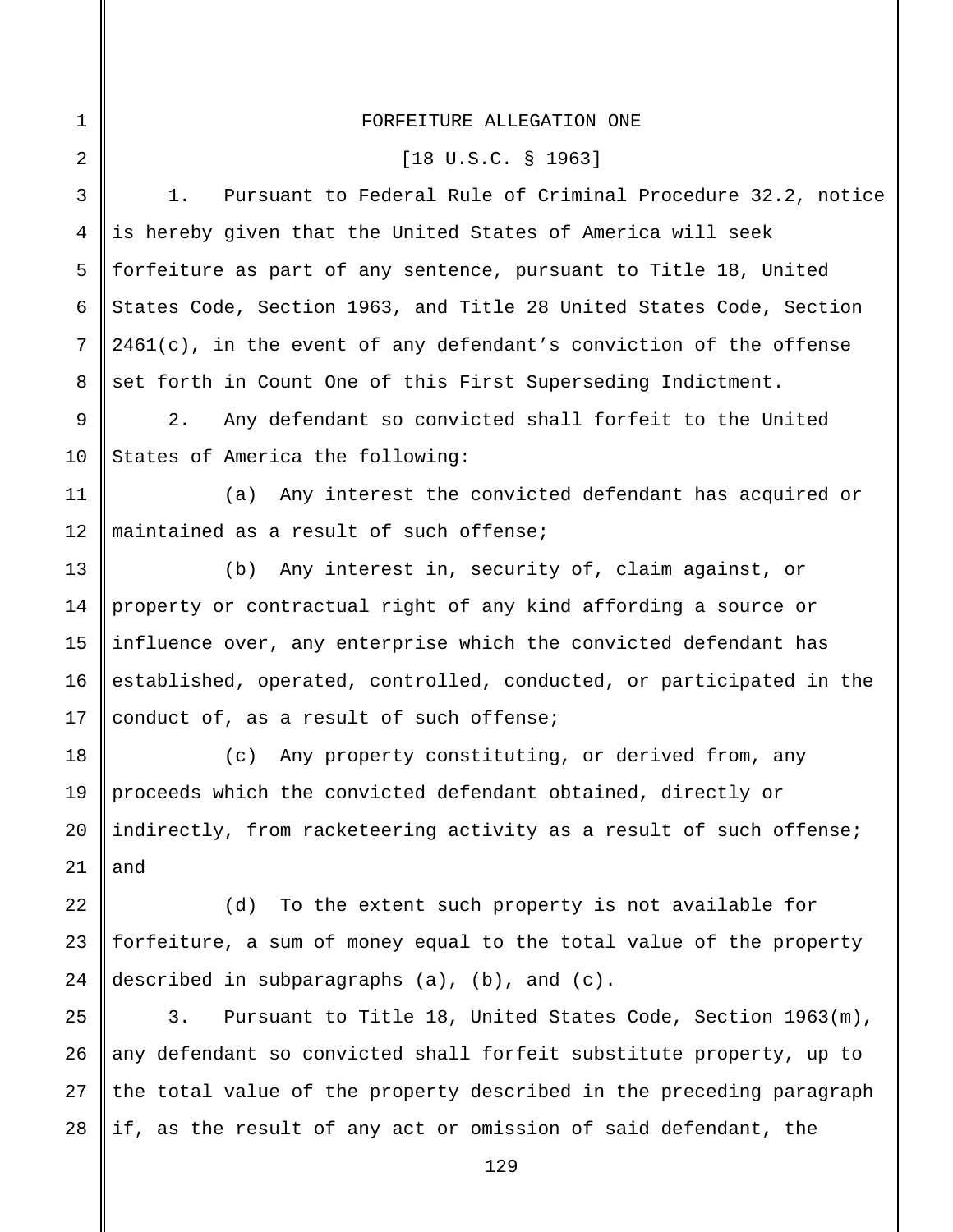property described in the preceding paragraph, or any portion thereof (a) cannot be located upon the exercise of due diligence; (b) has been transferred, sold to or deposited with a third party; (c) has been placed beyond the jurisdiction of the court; (d) has been substantially diminished in value; or (e) has been commingled with other property that cannot be divided without difficulty.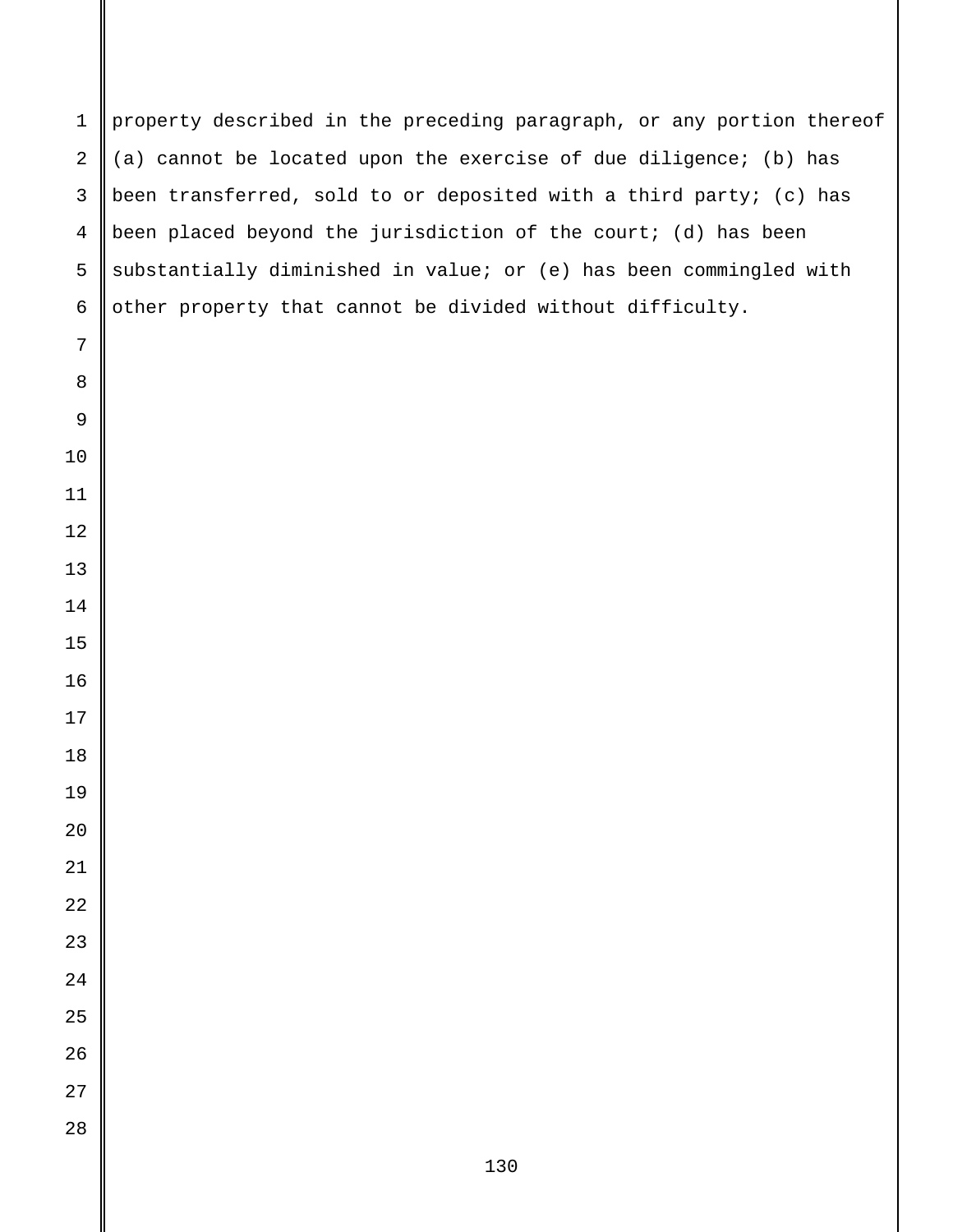### FORFEITURE ALLEGATION TWO

1

2

10

11

12

13

14

15

16

17

#### [18 U.S.C. § 982]

3 4 5 6 7 8 9 1. Pursuant to Rule 32.2(a) of the Federal Rules of Criminal Procedure, notice is hereby given that the United States of America will seek forfeiture as part of any sentence, pursuant to Title 18, United States Code, Section 982(a)(2), and Title 28, United States Code, Section  $2461(c)$ , in the event of any defendant's conviction of the offenses set forth in any of Counts Two through Seventeen or Thirty-Seven of this First Superseding Indictment.

2. Any defendant so convicted shall forfeit to the United States of America the following:

(a) All right, title and interest in any and all property, real or personal, constituting, or derived from, any proceeds obtained, directly or indirectly, as a result of the offense; and

(b) To the extent such property is not available for forfeiture, a sum of money equal to the total value of the property described in subparagraph (a).

18 19  $2.0$ 21 22 23 24 25 26 27 28 3. Pursuant to Title 21, United States Code, Section 853(p), as incorporated by Title 18, United States Code, Section 982(b, any defendant so convicted shall forfeit substitute property, up to the total value of the property described in the preceding paragraph if, as the result of any act or omission of said defendant, the property described in the preceding paragraph, or any portion thereof: (a) cannot be located upon the exercise of due diligence; (b) has been transferred, sold to or deposited with a third party; (c) has been placed beyond the jurisdiction of the court; (d) has been substantially diminished in value; or (e) has been commingled with other property that cannot be divided without difficulty.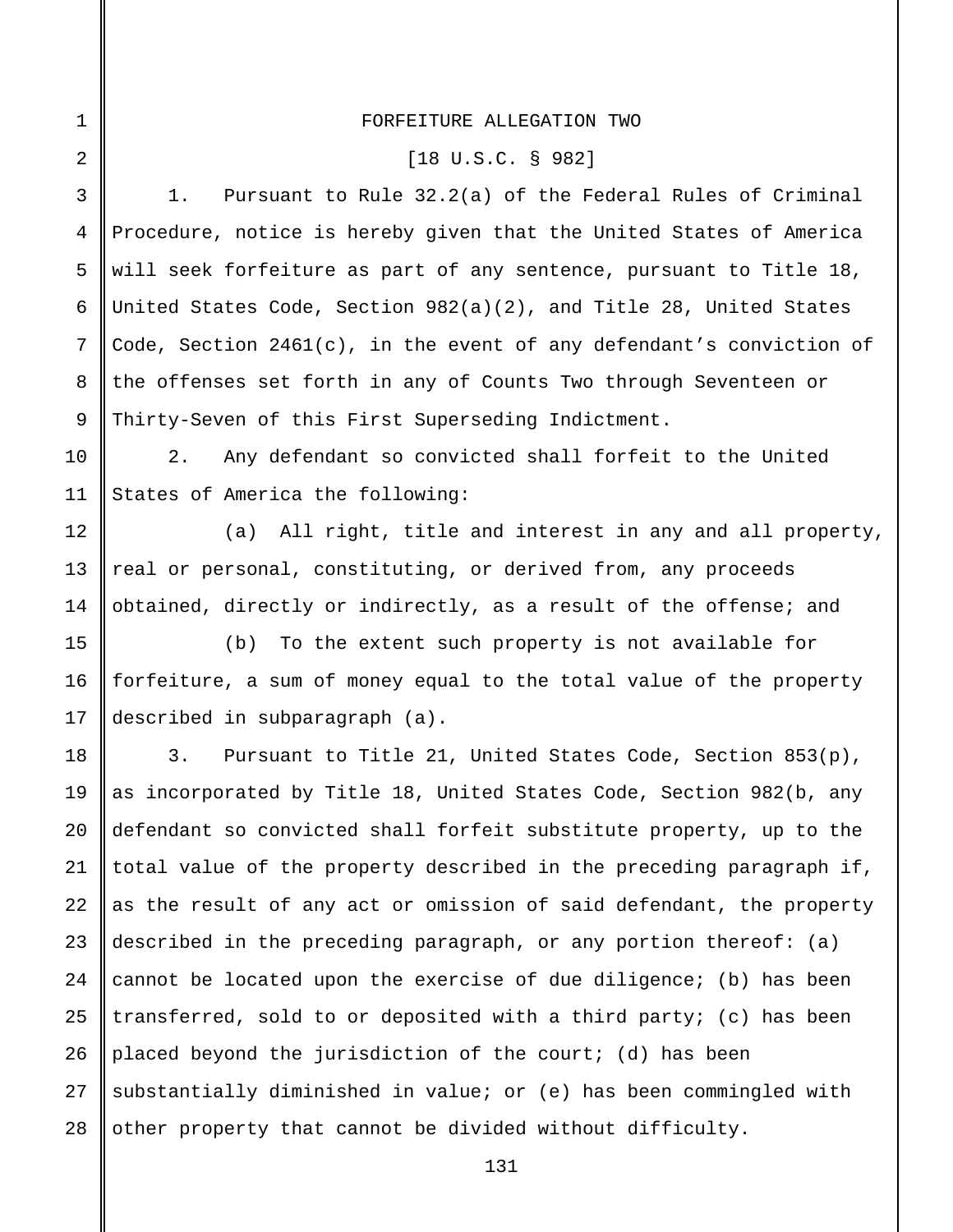#### FORFEITURE ALLEGATION THREE

28

 $[18 \text{ U.S.C. } § 981(a)(1)(C) \text{ and } 28 \text{ U.S.C. } § 2461(c)]$ 

1. Pursuant to Rule 32.2 of the Federal Rules of Criminal Procedure, notice is hereby given that the United States of America will seek forfeiture as part of any sentence, pursuant to Title 18, United States Code, Section 981(a)(1)(C) and Title 28, United States Code, Section 2461(c), in the event of any defendant's conviction of the offenses set forth in any of Counts Eighteen through Thirty of this First Superseding Indictment.

2. Any defendant so convicted shall forfeit to the United States of America the following:

(a) All right, title and interest in any and all property, real or personal, constituting, or derived from, any proceeds traceable to any such offense; and

(b) To the extent such property is not available for forfeiture, a sum of money equal to the total value of the property described in subparagraph (a).

3. Pursuant to Title 21, United States Code, Section 853(p), as incorporated by Title 28, United States Code, Section 2461(c), any defendant so convicted shall forfeit substitute property, up to the total value of the property described in the preceding paragraph if, as the result of any act or omission of said defendant, the property described in the preceding paragraph, or any portion thereof: (a) cannot be located upon the exercise of due diligence; (b) has been transferred, sold to or deposited with a third party; (c) has been placed beyond the jurisdiction of the court; (d) has been substantially diminished in value; or (e) has been commingled with other property that cannot be divided without difficulty.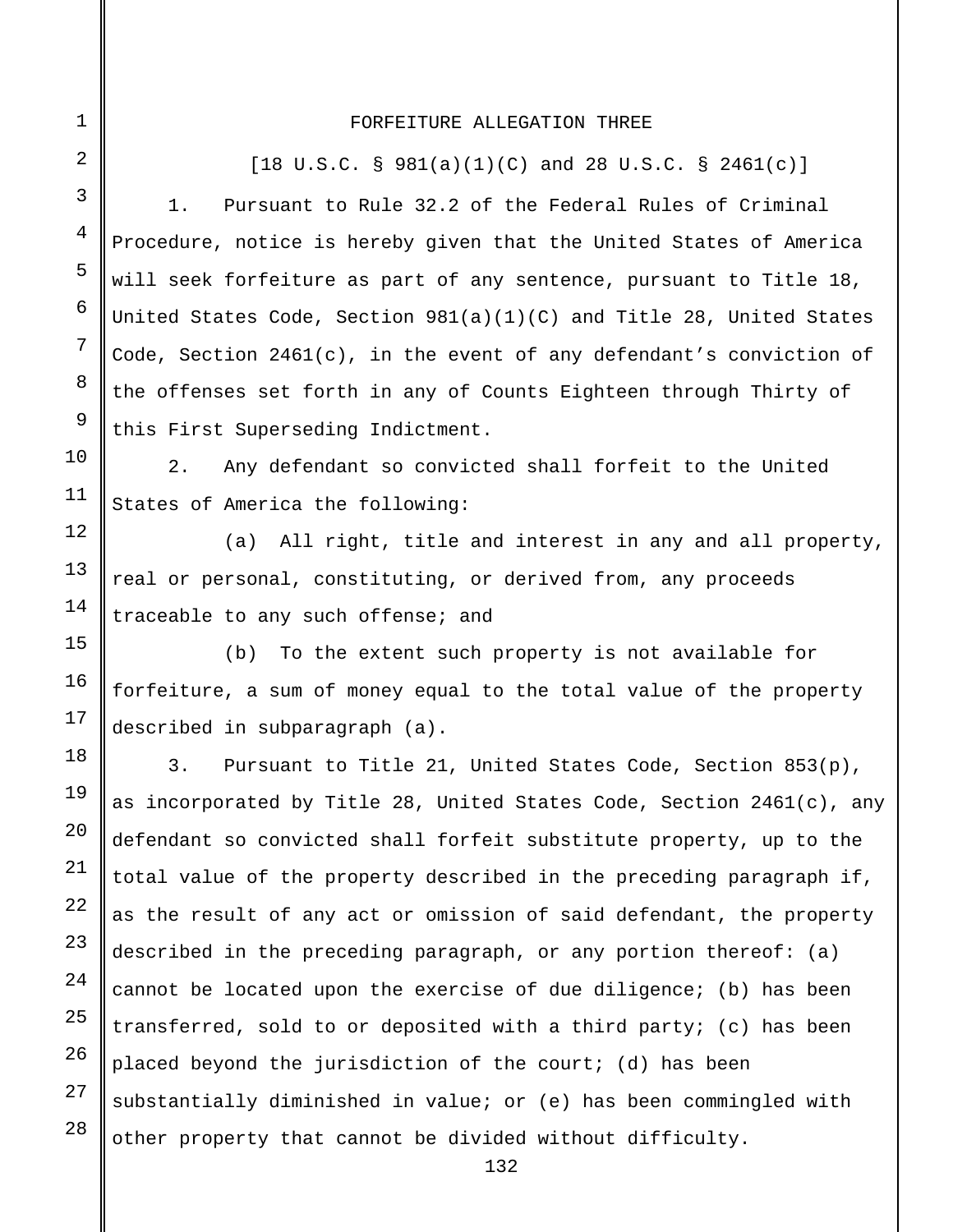#### FORFEITURE ALLEGATION FOUR

1

2

10

11

12

13

14

15

16

[18 U.S.C. § 982 and 28 U.S.C. § 2461(c)]

3 4 5 6 7 8 9 1. Pursuant to Rule 32.2(a) of the Federal Rules of Criminal Procedure, notice is hereby given that the United States will seek forfeiture as part of any sentence, pursuant to Title 18, United States Code, Section 982(a)(1) and Title 28, United States Code, Section 2461(c), in the event of the defendant's conviction of the offenses set forth in any of Counts Thirty-One through Thirty-Five of this First Superseding Indictment.

2. The defendant, if so convicted, shall forfeit to the United States of America the following:

(a) Any property, real or personal, involved in such offense, and any property traceable to such property; and

(b) To the extent such property is not available for forfeiture, a sum of money equal to the total value of the property described in subparagraph (a).

17 18 19 20 21 22 23 24 25 26 27 28 3. Pursuant to Title 21, United States Code, Section 853(p), as incorporated by Title 18, United States Code, Section 982(b)(1), and Title 18, United States Code, Section 982(b)(2), the defendant, if so convicted, shall forfeit substitute property, if, by any act or omission of the defendant, the property described in the preceding paragraph, or any portion thereof: (a) cannot be located upon the exercise of due diligence; (b) has been transferred, sold to, or deposited with a third party; (c) has been placed beyond the jurisdiction of the court; (d) has been substantially diminished in value; or (e) has been commingled with other property that cannot be divided without difficulty. Substitution of assets shall not be ordered, however, where the convicted defendant acted merely as an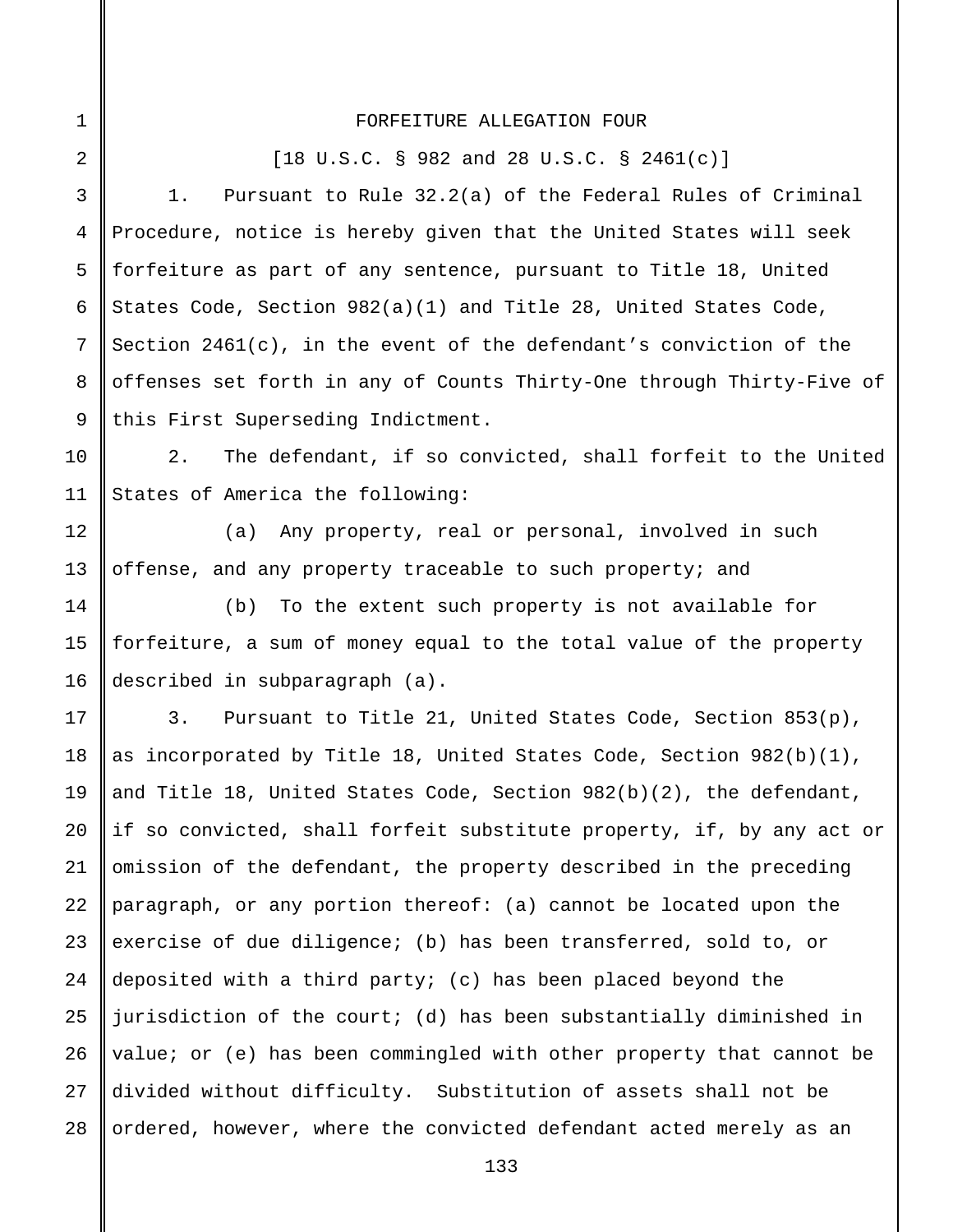intermediary who handled but did not retain the property in the course of the money laundering offense unless the defendant, in committing the offense or offenses giving rise to the forfeiture, conducted three or more separate transactions involving a total of \$100,000.00 or more in any twelve-month period.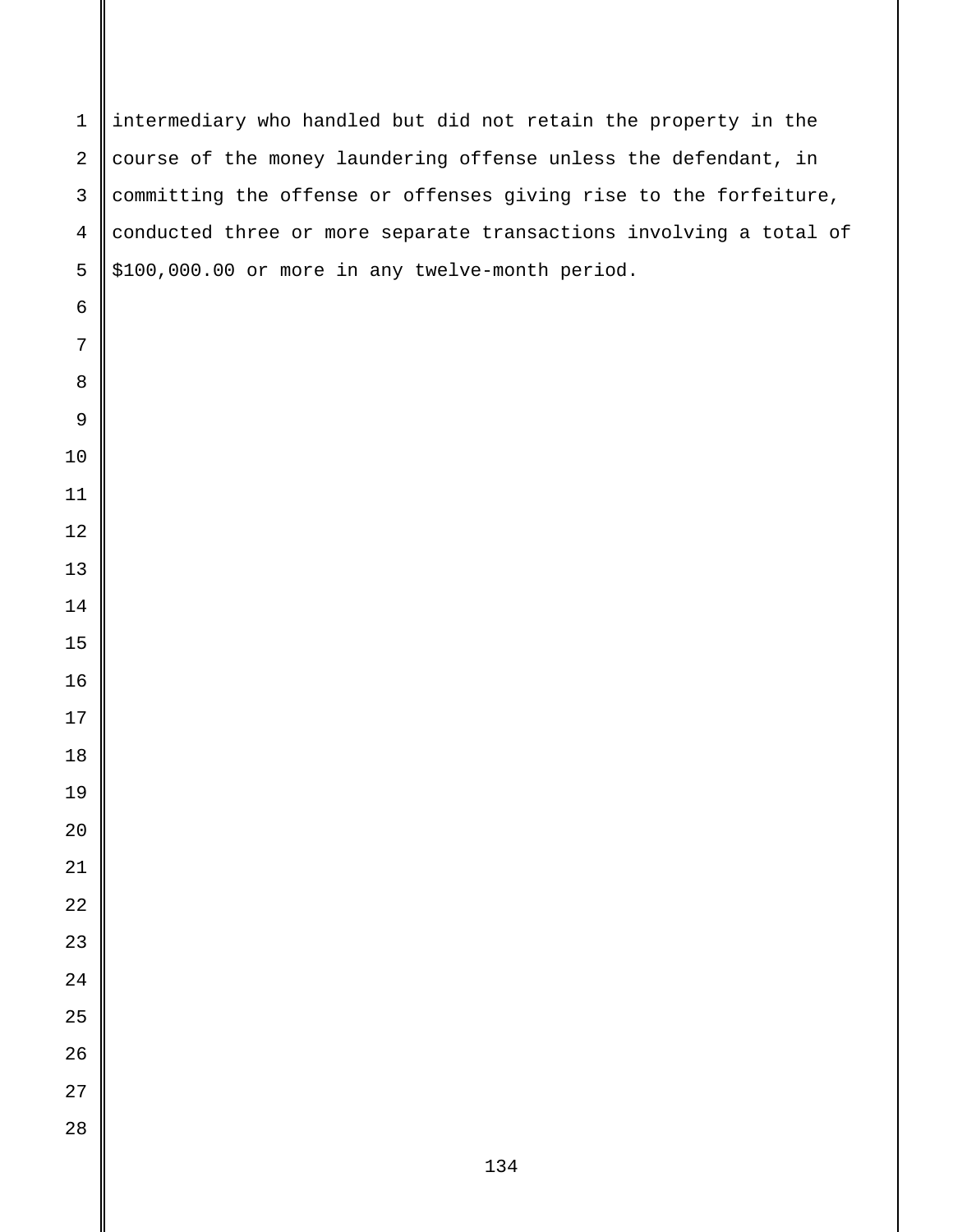| $\mathbf 1$    | FORFEITURE ALLEGATION FIVE                                            |
|----------------|-----------------------------------------------------------------------|
| 2              | $[31 \, U.S.C. \, S. 5317]$                                           |
| 3              | Pursuant to Rule $32.2(a)$ of the Federal Rules of Criminal<br>1.     |
| $\overline{4}$ | Procedure, notice is hereby given that the United States of America   |
| 5              | will seek forfeiture as part of any sentence, pursuant to Title 31,   |
| 6              | United States Code, Section 5317, and Title 28, United States Code,   |
| 7              | Section $2461(c)$ , in the event of the defendant's conviction of the |
| 8              | offense set forth in Count Thirty-Six of this First Superseding       |
| 9              | Indictment.                                                           |
| 10             | The defendant, if so convicted, shall forfeit to the United<br>2.     |
| 11             | States of America the following:                                      |
| 12             | (a) All property, real or personal, involved in the                   |
| 13             | offense and any property traceable thereto; and                       |
| 14             | To the extent that such property is not available for<br>(b)          |
| 15             | forfeiture, a sum of money equal to the total value of the property   |
| 16             | described in subparagraph (a).                                        |
| 17             | Pursuant to Title 21, United States Code, Section $853(p)$<br>3.      |
| 18             | and Title 31, United States Code, Section $5317(c)(1)(B)$ , the       |
| 19             | defendant, if so convicted, shall forfeit substitute property, if, by |
| 20             | any act or omission of the defendant, the property described in the   |
| 21             | preceding, or any portion thereof; (a) cannot be located upon the     |
| 22             | exercise of due diligence; (b) has been transferred, sold to, or      |
| 23             | deposited with a third party; $(c)$ has been placed beyond the        |
| 24             | jurisdiction of the court; (d) has been substantially diminished in   |
| 25             | value; or (e) has been commingled with other property that cannot be  |
| 26             | divided without difficulty.                                           |
| 27             |                                                                       |
| 28             |                                                                       |

# FORFEITURE ALLEGATION FIVE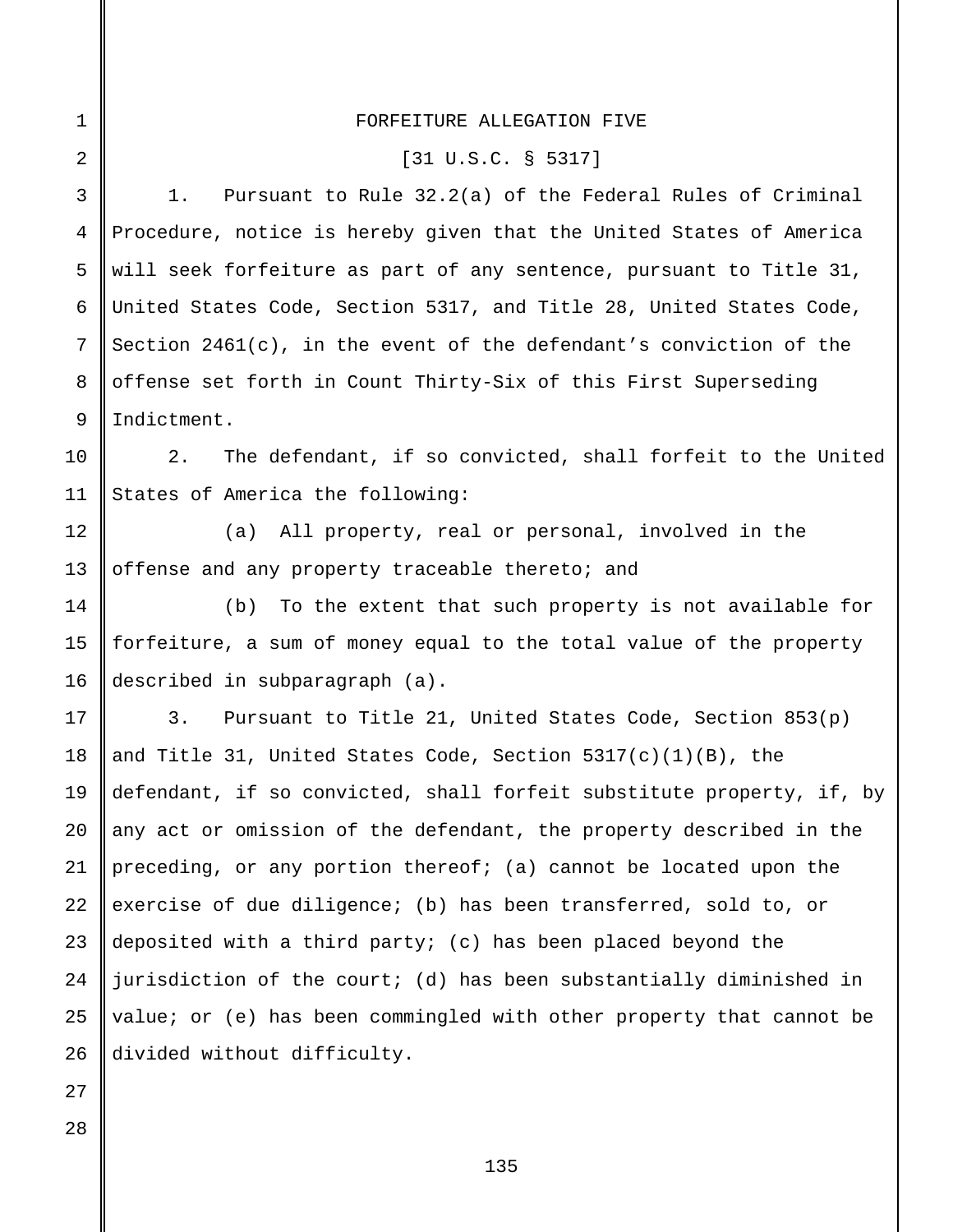### FORFEITURE ALLEGATION SIX

[26 U.S.C. § 7301 and 28 U.S.C. § 2461(c)]

1. Pursuant to Rule 32.2(a) of the Federal Rules of Criminal Procedure, notice is hereby given that the United States of America will seek forfeiture as part of any sentence, pursuant to Title 26, United States Code, Section 7301, and Title 28, United States Code, Section  $2461(c)$ , in the event of the defendant's conviction of the offense set forth in Count Forty-One of this First Superseding Indictment.

10 11 2. The defendant, if so convicted, shall forfeit to the United States of America the following:

(a) Any property sold or removed by the defendant in fraud of the internal revenue laws, or with design to avoid payment of such tax, or which was removed, deposited, or concealed, with intent to defraud the United States of such tax or any part thereof;

16 17 18 19 (b) All property manufactured into property of a kind subject to tax for the purpose of selling such taxable property in fraud of the internal revenue laws, or with design to evade the payment of such tax;

20 21 22 23 24 25 (c) All property whatsoever, in the place or building, or any yard or enclosure, where the property described in subsection (a) or (b) is found, or which is intended to be used in the making of property described in subsection (a), with intent to defraud the United States of tax or any part thereof, on the property described in subsection (a);

26 27 (d) All property used as a container for, or which shall have contained, property described in subsection (a) or  $(b)$ ;

28

1

2

3

4

5

6

7

8

9

12

13

14

15

(e) Any property (including aircraft, vehicles, vessels,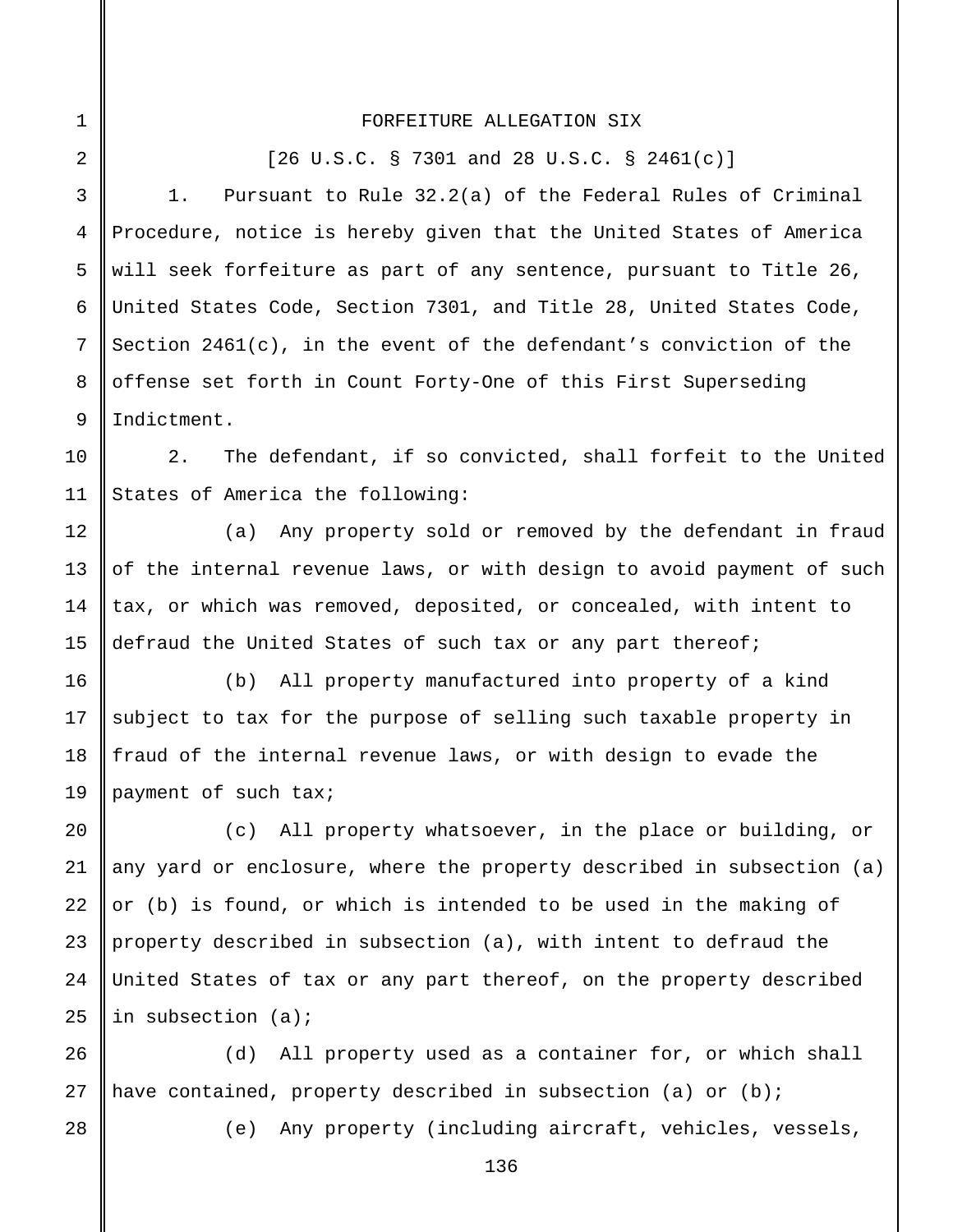or draft animals) used to transport or for the deposit or concealment of property described in subsection (a) or (b), or any property used to transport or for the deposit or concealment of property which is intended to be used in the making or packaging of property described in subsection (a); and

1

2

3

4

5

6 7 8 (f) To the extent that such property is not available for forfeiture, a sum of money equal to the total value of the property described in this paragraph.

9 10 11 12 13 14 15 16 17 18 19 20 21 22 23 24 25 26 27 28 3. Pursuant to Title 21, United States Code, Section 853(p), as incorporated by Title 28, United States Code, Section 2461(c), the defendant, if so convicted, shall forfeit substitute property, up to the total value of the property described in the preceding paragraph if, as the result of any act or omission of the defendant, the property described in the preceding paragraph, or any portion thereof (a) cannot be located upon the exercise of due diligence; (b) has been transferred, sold to or deposited with a third party; (c) has /// /// /// /// /// /// /// /// /// /// /// ///